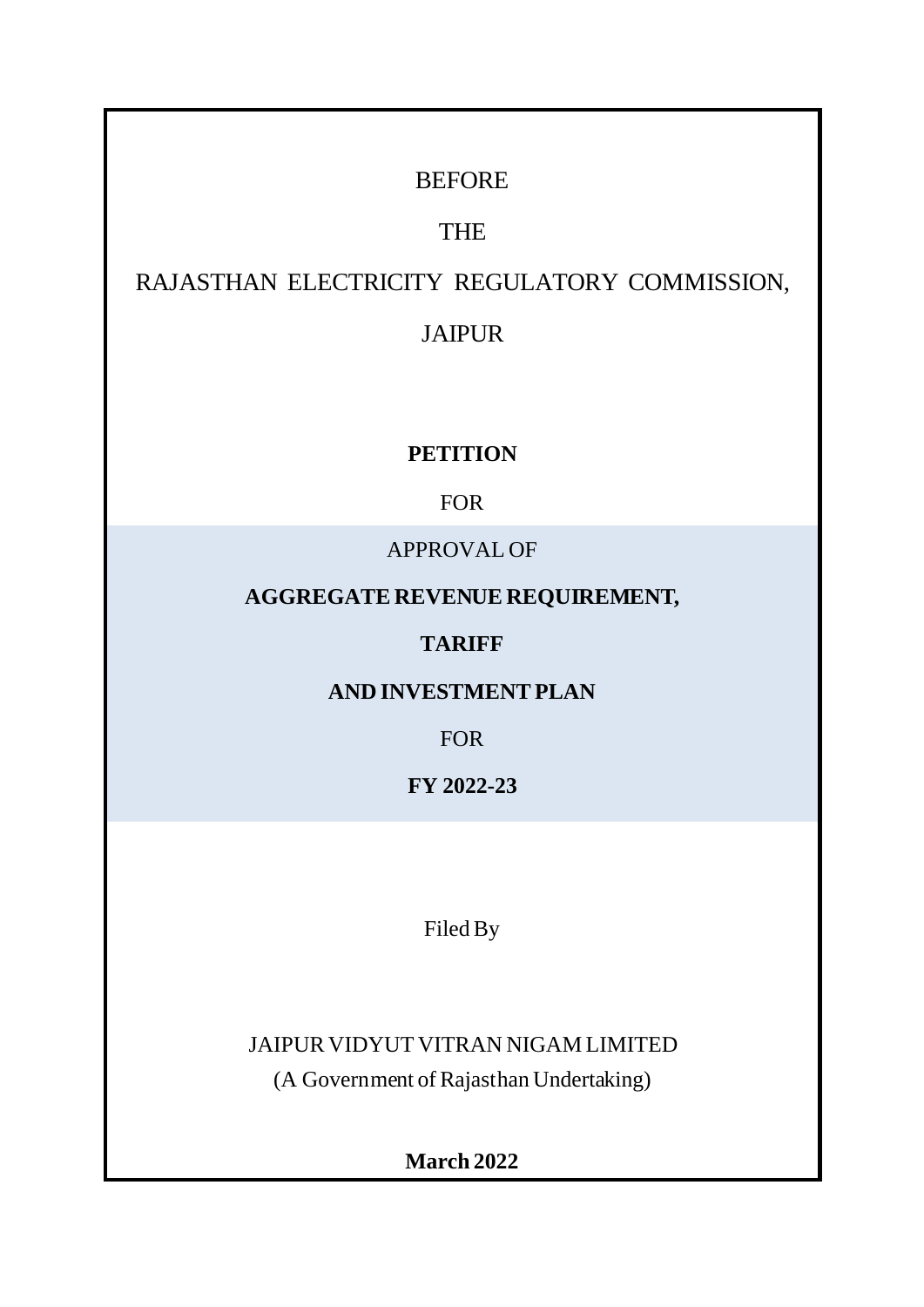# **Notes**

In this Application:

- Control Period is defined as Financial Year FY 2019-20 to FY 2023-24
- All currency figures used in this Application, unless specifically stated otherwise, are in Rs. Cr.
- All energy unit figures used in this Application, unless specifically stated otherwise, are in Million Units.
- For the purpose of representation, figures given in the tables are shown as rounded off. However, for calculation purpose, actual figures have been considered.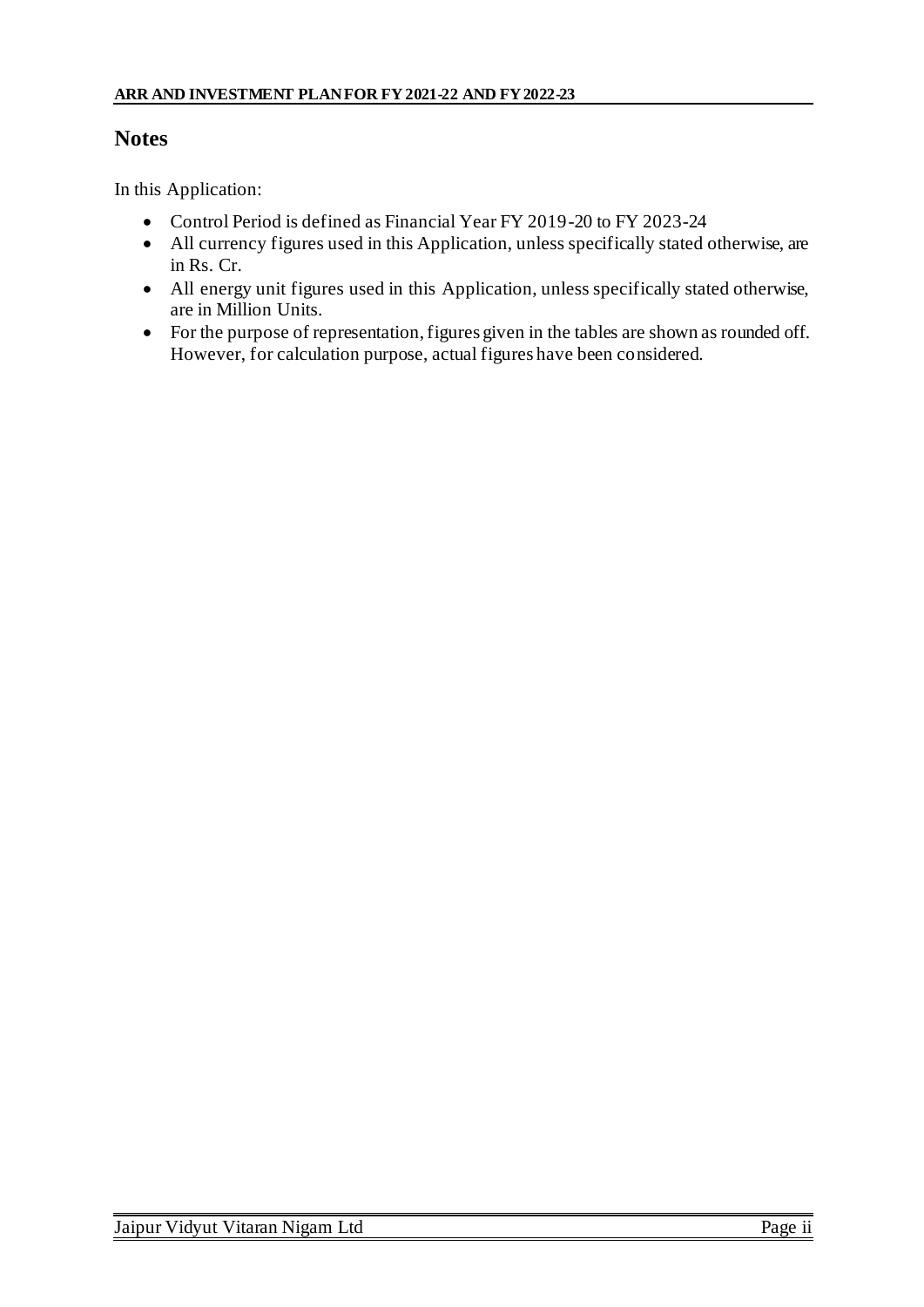|  |  |  | <b>List of Abbreviations</b> |  |
|--|--|--|------------------------------|--|
|  |  |  |                              |  |

| Application                     | The application for approval of ARR for FY-23            |
|---------------------------------|----------------------------------------------------------|
| Jaipur Discom, JVVNL            | Jaipur Vidyut Vitran Nigam Ltd.                          |
| <b>ARR</b>                      | Aggregate Revenue Requirement                            |
| <b>MYT</b>                      | Multi Year Tariff                                        |
| <b>BAU</b>                      | <b>Business as Usual</b>                                 |
| CC&SL                           | Cosumers' Contribution for Service Connections and Lines |
| <b>CPP</b>                      | <b>Captive Power Producers</b>                           |
| <b>DS</b>                       | Domestic Service                                         |
| <b>EHT</b>                      | Extra High Tension                                       |
| EA 2003                         | Electricity Act, 2003                                    |
| <b>FRP</b>                      | Financial Restructuring Plan                             |
| <b>FY</b>                       | Financial Year                                           |
| <b>FY21</b>                     | Financial Year 2020-2021                                 |
| <b>FY22</b>                     | Financial Year 2021-2022                                 |
| <b>FY23</b>                     | Financial Year 2022-2023                                 |
| <b>GFA</b>                      | <b>Gross Fixed Assets</b>                                |
| GoI                             | Government of India                                      |
| GoR                             | Government of Rajasthan                                  |
| <b>GSS</b>                      | <b>Grid Sub Station</b>                                  |
| <b>HT</b>                       | <b>High Tension</b>                                      |
| kVA                             | Kilo Volt Ampere                                         |
| kW                              | Kilo Watt                                                |
| kWh                             | Kilo Watt Hour or Unit                                   |
| <b>LT</b>                       | Low Tension                                              |
| <b>MDI</b>                      | Maximum Demand Indicator                                 |
| <b>MIP</b>                      | Medium Industrial Power                                  |
| MU                              | <b>Million Units</b>                                     |
| <b>NDS</b>                      | Non-Domestic Service                                     |
| <b>NFA</b>                      | Net Fixed Assets                                         |
| <b>NPCIL</b>                    | Nuclear Power Corporation India Limited                  |
| <b>NHPC</b>                     | NHPC Limited                                             |
| <b>NRLDC</b>                    | Northern Region Load Despatch Centre                     |
| <b>NTPC</b>                     | National Thermal Power Corporation                       |
| <b>PGCIL</b>                    | Power Grid Corporation India Limited                     |
| Proj.                           | Projected                                                |
| <b>PWW</b>                      | <b>Public Water Works</b>                                |
| RERC, Commission                | Rajasthan Electricity Regulatory Commission              |
| <b>RVPN</b>                     | Rajasthan Rajya Vidyut Prasaran Nigam Limited            |
| <b>RVUN</b>                     | Rajasthan Vidyut Utpadan Nigam Limited                   |
| <b>RUVN</b>                     | Rajasthan Urja Vikas Nigam Limited                       |
| <b>REC</b>                      | Rural Electrification Corporation                        |
| Rs.                             | <b>Indian Rupees</b>                                     |
| RSEB/Board                      | Rajasthan State Electricity Board                        |
| <b>SIP</b>                      | Small Industrial Power                                   |
| <b>SMD</b>                      | Simultaneous Maximum Demand                              |
| Jaipur Vidyut Vitaran Nigam Ltd |                                                          |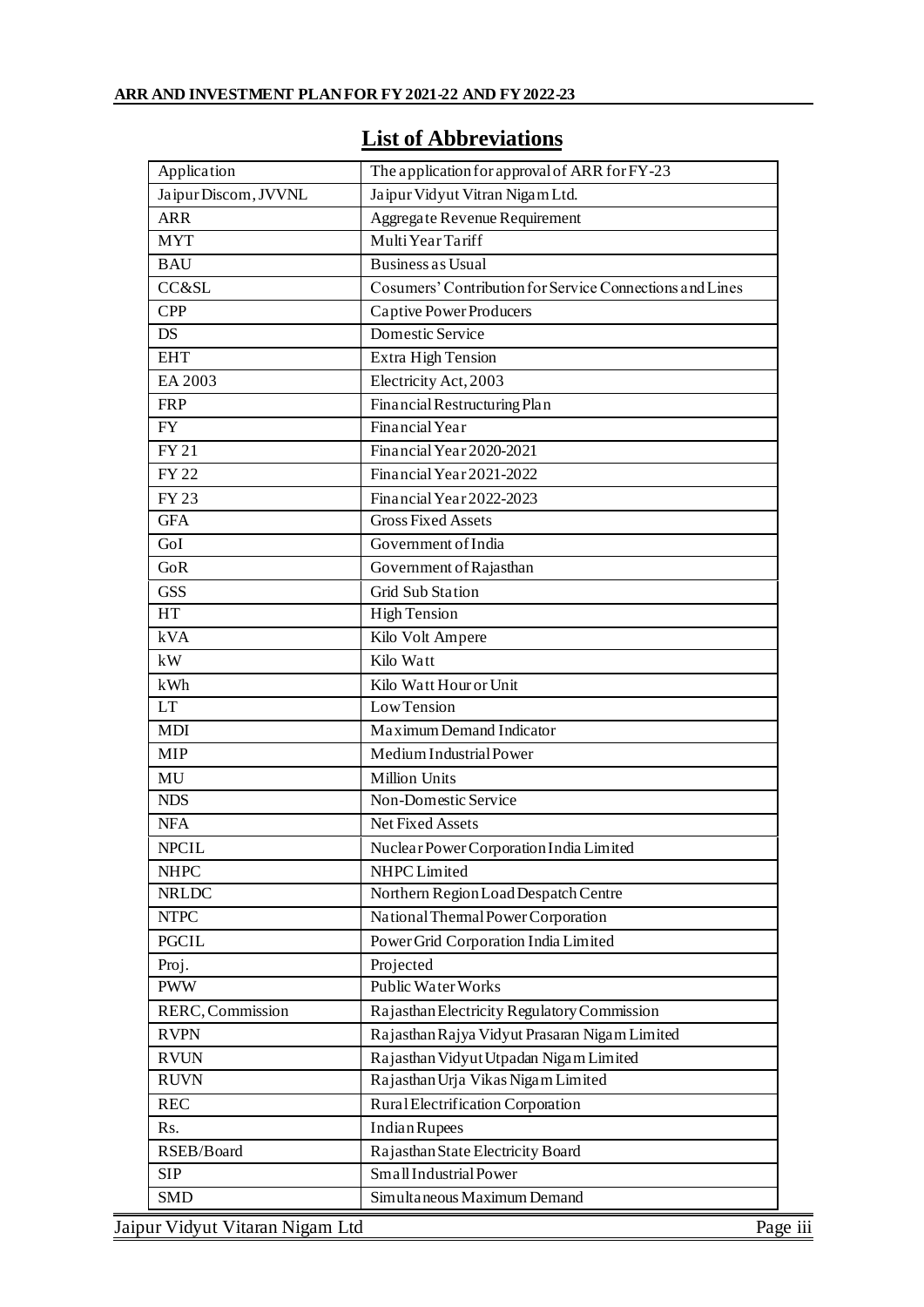| <b>SLDC</b>            | State Load Despatch Centre        |  |
|------------------------|-----------------------------------|--|
| <b>STU</b>             | <b>State Transmission Utility</b> |  |
|                        | Unscheduled Interchange           |  |
| The Petitioner/utility | Jaipur Vidyut Vitran Nigam Ltd.   |  |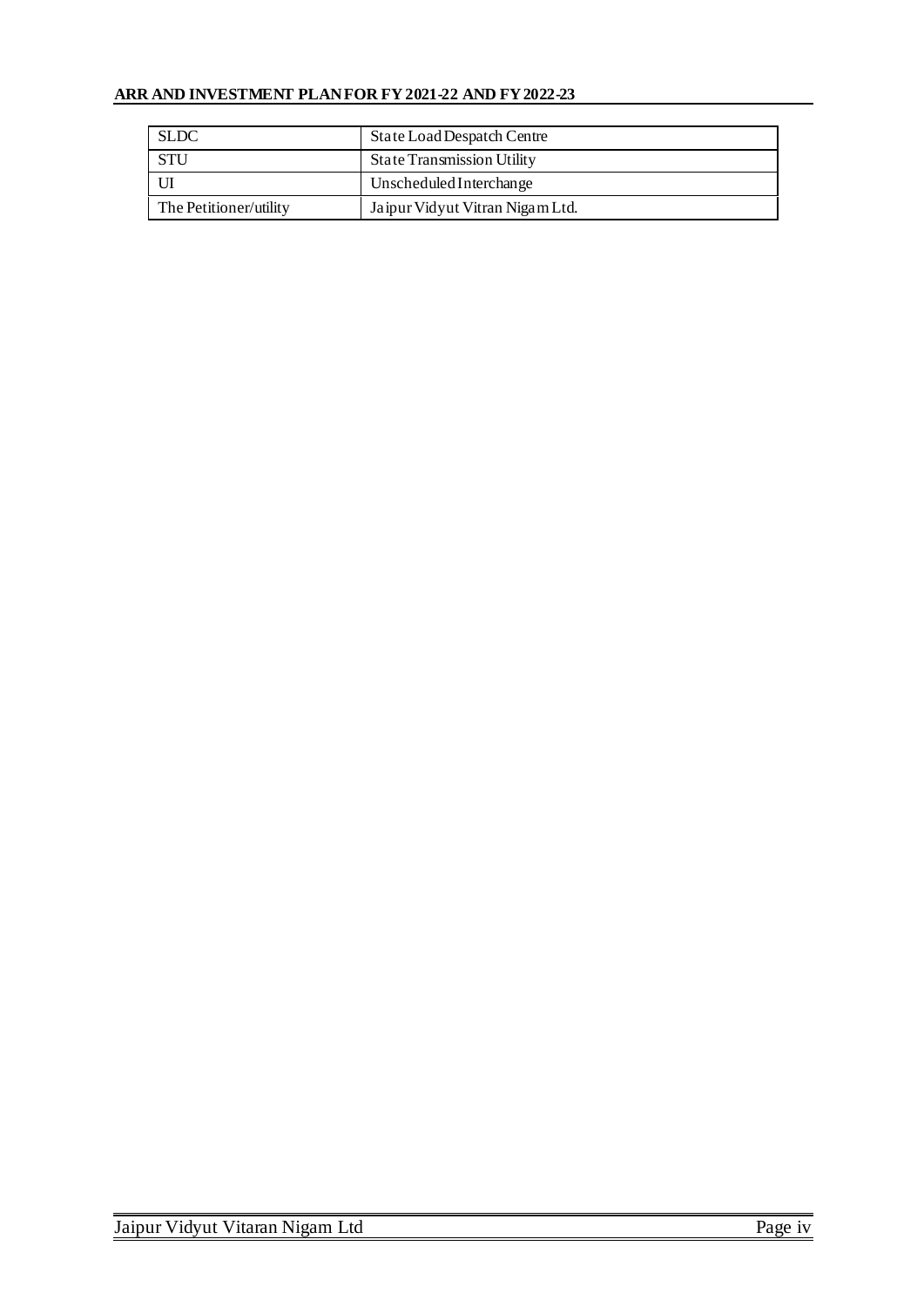# **CONTENTS**

| A1:  |                                                                                              |  |
|------|----------------------------------------------------------------------------------------------|--|
| A2:  |                                                                                              |  |
|      |                                                                                              |  |
|      |                                                                                              |  |
|      |                                                                                              |  |
|      |                                                                                              |  |
|      |                                                                                              |  |
|      |                                                                                              |  |
|      | IMPACT OF GRID CONNECTED ROOFTOP SOLAR PROGRAMME - PHASE II ON ENERGY SALES OF THE DISCOMS.8 |  |
|      |                                                                                              |  |
|      |                                                                                              |  |
|      | A.                                                                                           |  |
|      | a)                                                                                           |  |
|      | (b)                                                                                          |  |
|      | В.                                                                                           |  |
|      | a)<br>(b)                                                                                    |  |
|      | c)                                                                                           |  |
|      | $\left( d\right)$                                                                            |  |
|      | e)                                                                                           |  |
|      |                                                                                              |  |
|      |                                                                                              |  |
| A3:  |                                                                                              |  |
|      |                                                                                              |  |
|      |                                                                                              |  |
|      |                                                                                              |  |
|      |                                                                                              |  |
|      |                                                                                              |  |
| A4:  |                                                                                              |  |
| A5:  |                                                                                              |  |
|      |                                                                                              |  |
|      |                                                                                              |  |
|      |                                                                                              |  |
|      |                                                                                              |  |
|      |                                                                                              |  |
|      |                                                                                              |  |
|      |                                                                                              |  |
|      |                                                                                              |  |
|      |                                                                                              |  |
|      |                                                                                              |  |
|      |                                                                                              |  |
| A6:  |                                                                                              |  |
|      |                                                                                              |  |
|      |                                                                                              |  |
|      |                                                                                              |  |
| A7:  |                                                                                              |  |
| A8:  |                                                                                              |  |
| A9:  |                                                                                              |  |
| A10: |                                                                                              |  |
| A11: |                                                                                              |  |
| A12: |                                                                                              |  |
|      | $\frac{1}{2}$                                                                                |  |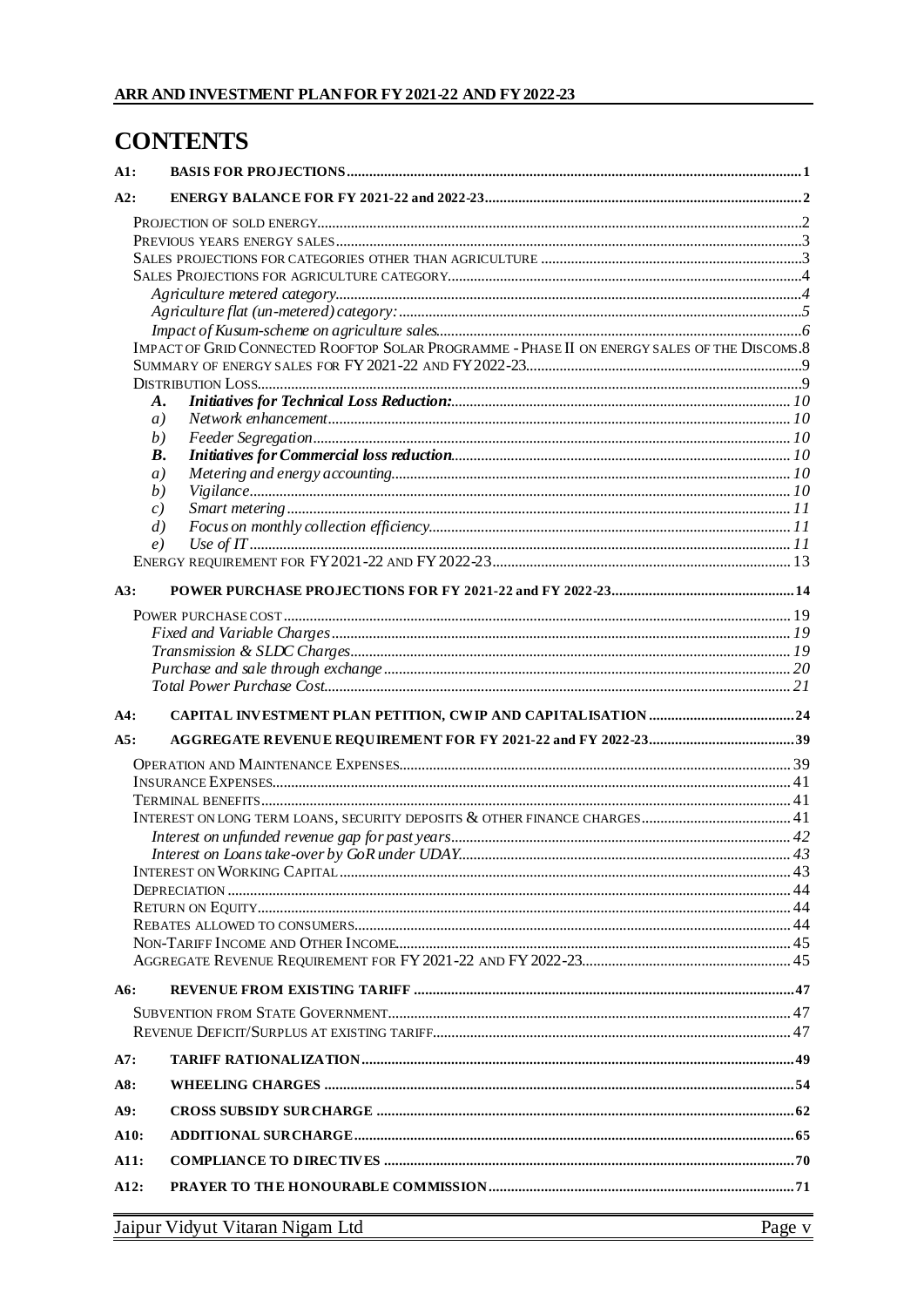# **LIST OF TABLES**

| TABLE 3: PROJECTED SPECIFIC CONSUMPTION (KWH/KW/YEAR) FOR AGRICULTURE METERED4             |         |
|--------------------------------------------------------------------------------------------|---------|
|                                                                                            |         |
|                                                                                            |         |
|                                                                                            |         |
|                                                                                            |         |
|                                                                                            |         |
| TABLE 10: PROJECTION OF EXCESS SOLAR GENERATION & COST OF INJECTED POWER UNDER COMPONENT C |         |
|                                                                                            |         |
| TABLE 11: PROJECTION OF SOLAR ENERGY GENERATION (MUS) FROM THE ROOFTOP SOLAR SYSTEMS       |         |
|                                                                                            |         |
|                                                                                            |         |
| TABLE 14: DISTRIBUTION LOSSES AND ENERGY REQUIREMENT AT DISCOM PERPHERY  13                |         |
|                                                                                            |         |
|                                                                                            |         |
| TABLE 17: PROJECTION OF POWER GENERATION UNDER COMPONENT C (FEEDER LEVEL SOLARIZATION)  16 |         |
|                                                                                            |         |
|                                                                                            |         |
|                                                                                            |         |
|                                                                                            |         |
|                                                                                            |         |
|                                                                                            |         |
| TABLE 25: MOBILIZATION OF PLAN RESOURCES FOR FY 2021-22 AND FY 2022-23 (RS CR.) 25         |         |
|                                                                                            |         |
| TABLE 27: SUMMARY OF METERING WORKS TO BE UNDERTAKEN UNDER THE SCHEME (PHASE I & II) 36    |         |
|                                                                                            |         |
|                                                                                            |         |
|                                                                                            |         |
|                                                                                            |         |
| TABLE 33: INTEREST ON LONG TERM LOANS, SECURITY DEPOSITS AND FINANCE CHARGES 42            |         |
|                                                                                            |         |
|                                                                                            |         |
|                                                                                            |         |
|                                                                                            |         |
|                                                                                            |         |
|                                                                                            |         |
|                                                                                            |         |
|                                                                                            |         |
|                                                                                            |         |
|                                                                                            |         |
|                                                                                            |         |
|                                                                                            |         |
|                                                                                            |         |
|                                                                                            |         |
|                                                                                            |         |
|                                                                                            |         |
|                                                                                            |         |
|                                                                                            |         |
|                                                                                            |         |
|                                                                                            |         |
|                                                                                            |         |
| TABLE 57: WHEELING COST ALLOCATION INTO ASSETS AT DIFFERENT VOLTAGE LEVELS  60             |         |
|                                                                                            |         |
|                                                                                            |         |
| Jaipur Vidyut Vitaran Nigam Ltd                                                            | Page ii |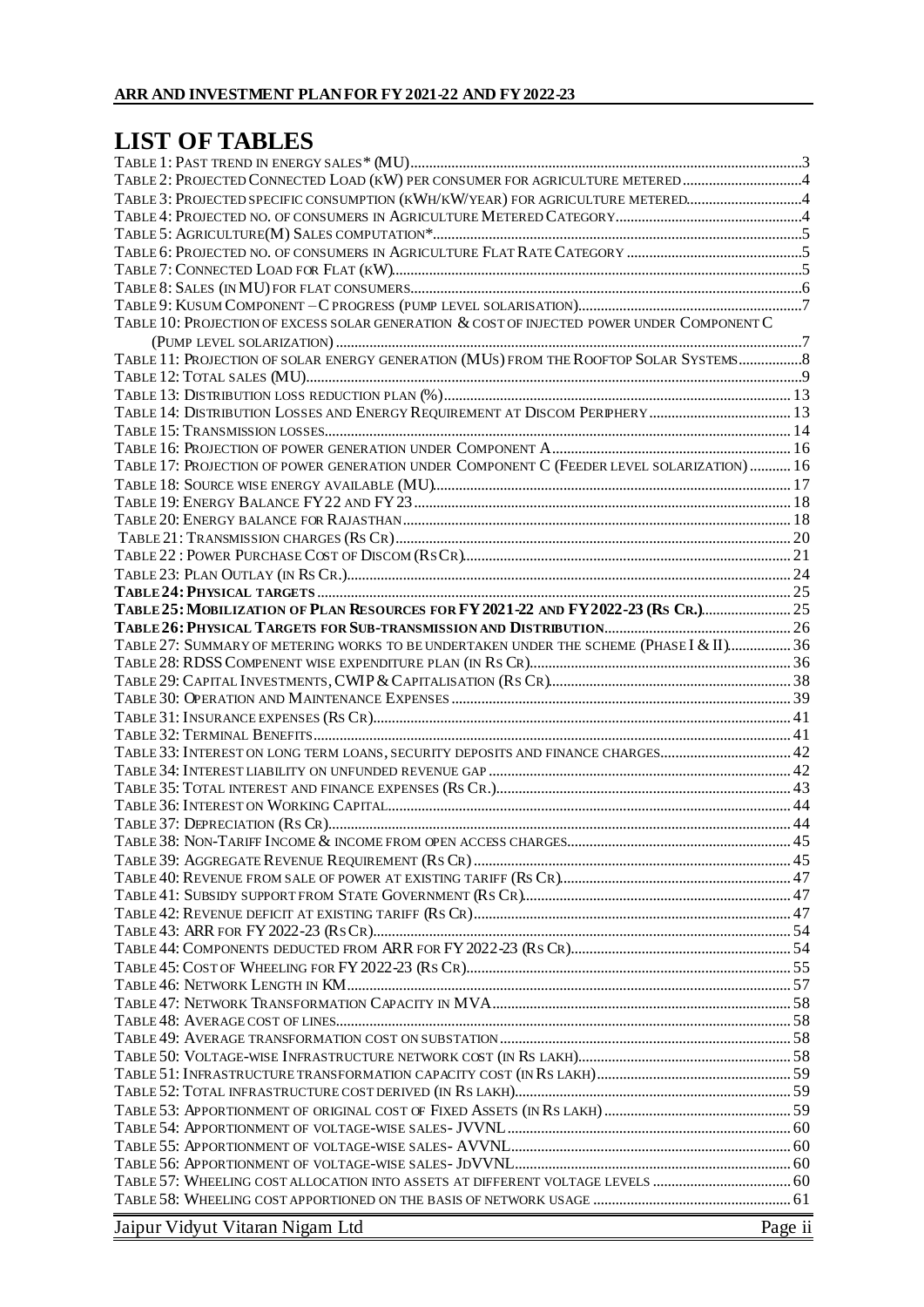| TABLE 61: TRANSMISSION AND DISTRIBUTION LOSSES CONSIDERED FOR CROSS-SUBSIDY SURCHARGE 63 |  |
|------------------------------------------------------------------------------------------|--|
|                                                                                          |  |
|                                                                                          |  |
|                                                                                          |  |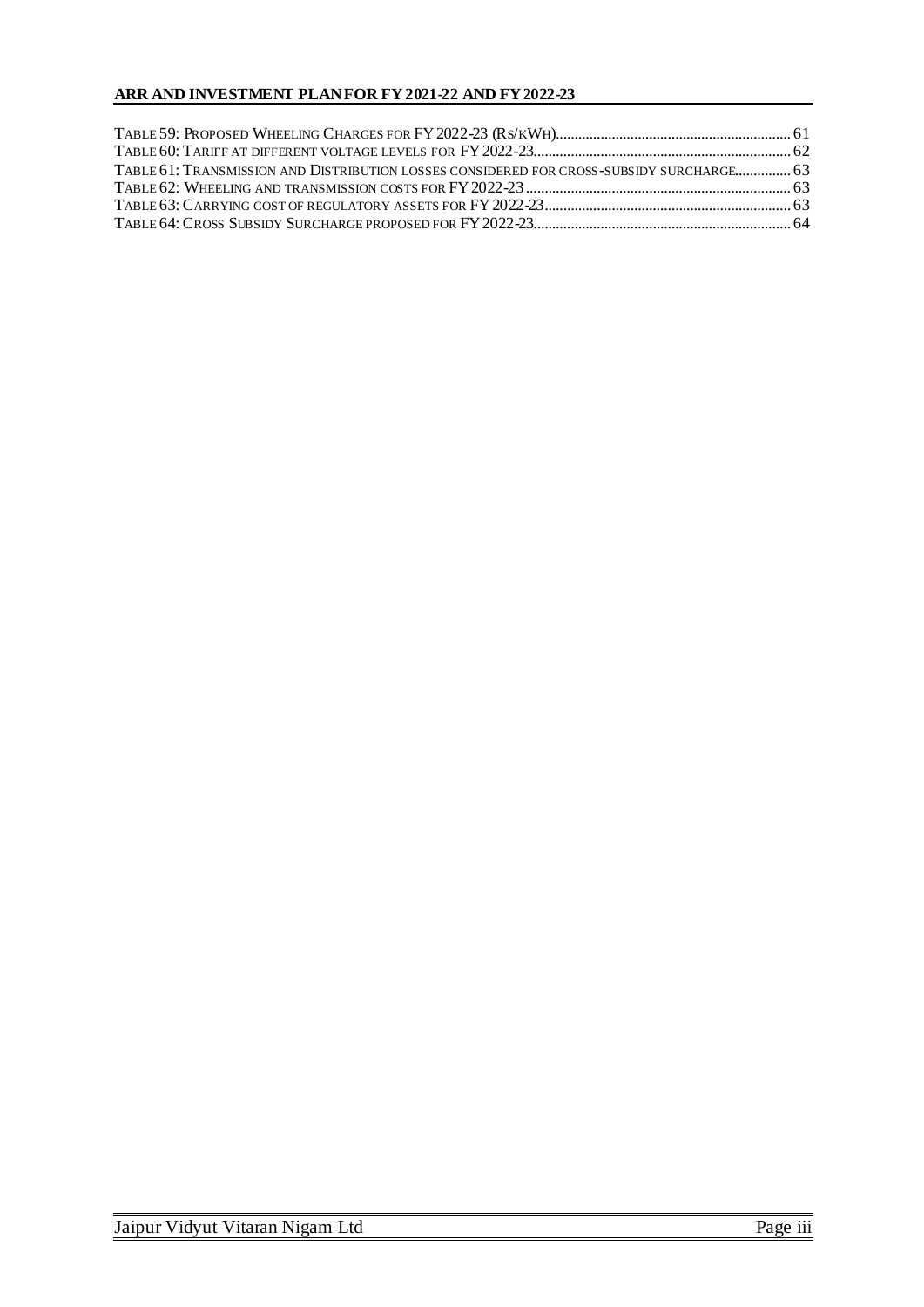# **A1: BASIS FOR PROJECTIONS**

- 1.1 Section 61 of the Electricity Act, 2003 empowers the State Regulatory Commissions (RERC in this case) to specify the terms and conditions for the determination of tariff and specifies that in doing so, the Commission shall inter alia be guided by multi-year tariff principles (Section 61 (f)). As per the provisions of the Act, while prescribing regulations for the Petitioners in the state, the State Commission would also be guided by the regulations prescribed by Central Electricity Regulatory Commission (CERC).
- 1.2 The Rajasthan Electricity Regulatory Commission (RERC) notified the Rajasthan Electricity Regulatory Commission (Terms and Conditions for Determination of Tariff) Regulation, 2019 for the fourth control period from FY 2019-20 to FY 2023-24 on May 27, 2019. The fourth Multi Year Control Period from FY 2019-20 to FY 2023-24 began from 1stApril 2019 after end of the third control period.
- 1.3 The RERC notified the Tariff Order for FY 2019-20 on 06.02.2020.
- 1.4 As per amendment to sub-regulation 4 of regulation 5 of RERC (Terms and Conditions for Determination of Tariff) Regulation 2019, the Discoms have an option for filing Multi Year Tariff determination for the remaining period of the Control Period at the time of filing ARR/Tariff Petition for any year of the Control Period.
- 1.5 On the basis of the said amendment, the petitioner filed Petition for determination of Multi-Year ARR for the remaining period of the Control Period from FY 2020-21 to FY 2023-24 and tariff for FY 2020-21 in November, 2020. The Hon'ble Commission in its Tariff order issued on 24.11.2021, opined that due to impact of COVID-19, determining ARR for a period of four years would not be fruitful. Accordingly, in its Order, Commission approved the Investment plan, ARR and Tariff for FY 2020-21 and FY 2021-22 only.
- 1.6 Regulation 11(1) of the RERC (Terms and Conditions for Determination of Tariff) Regulations 2019 specify that the Petitioner shall submit the forecast of Aggregate Revenue Requirement, expected revenue from existing tariff and proposed tariff for the ensuing year of the Control Period, accompanied by fees applicable.
- 1.7 The Petitioner is hereby filing Petition for approval of Investment Plan, ARR & Tariff for FY 2022-23 including revised estimates for FY 2021-22.
- 1.8 The Petitioner has strived to conform to the norms and provisions of the RERC (Terms and Conditions for Determination of Tariff) Regulations 2019 as far as possible for projections of ARR for FY 2022-23. The Petitioner has utilised audited information of FY 2020-21, latest available commercial information on sales, power procurement and audited accounts to prepare the revised projections for FY 2021-22 and accordingly made projections for FY 2022-23. The details of parameters considered is described in the subsequent sections.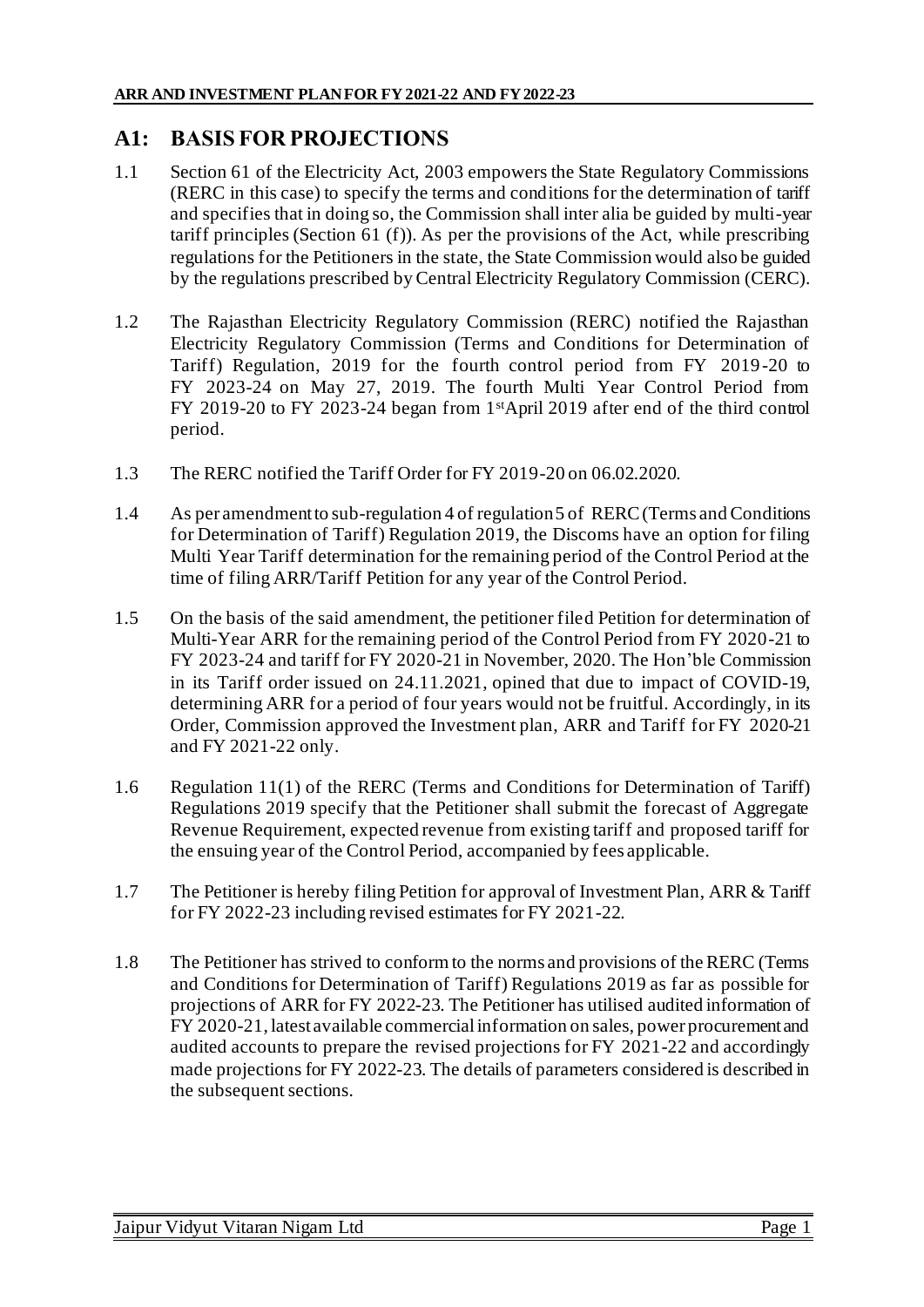# **A2: ENERGY BALANCE FOR FY 2021-22 and 2022-23**

### **Projection of sold energy**

- 2.1 The first stage of projections of energy balance entails revised sales projections for FY 2021-22 and projections for FY 2022-23.
- 2.2 For the revised sales projections for FY 2021-22, the Petitioner has considered the actual sales available till October'21. For projections of sales for FY 2022-23, the Petitioner has considered past trend of number of consumers, connected load and energy sales to forecast the category-wise energy sales, in accordance with Clause 74 of the RERC (Terms and Conditions for Determination of Tariff) Regulations 2019.
- 2.3 Projections are based on the methodology followed by the Hon'ble Commission in the past tariff orders. Other factors affecting the energy sales for various consumer classes have also been considered while projecting the sales.
- 2.4 The Petitioner has computed category wise sales CAGR for 3 years, 5 years, 7 years and so on based on the historical data.
- 2.5 The Petitioner would further like to submit that this growth trend of increase in sales has been considered as it signifies the best possible projections as per the experience of the Petitioner and latest available data. Also, wherever the trend has seemed unreasonable or unsustainable, the growth factors have been appropriately modified to arrive at more realistic projections.
- 2.6 However, due to various events being beyond the control of the Petitioner, as mentioned hereunder, sales forecast may need to be reviewed in the future. In such cases, the revenue requirement may also be adjusted accordingly.
	- **(a)** The impact of any variance in the industrial sales forecasted due to shifting of consumers from open access and subsequent growth after considering all impact of shift from open access
	- **(b)** Change in hours of supply to rural areas and agricultural consumers from the levels taken in the forecast by the Petitioner, resulting in increased actual input to rural areas;
	- **(c)** Impact of Energy efficiency initiatives on Public street lightning (PSL) consumers' consumption;
	- **(d)** Increase in agriculture connections as per the commitment of the State Government as per Budget announcements;
	- **(e)** Any other Government of India or State Government scheme
- 2.7 The variation in energy sales would change power procurement cost and aggregate revenue requirement, and affect the profitability of the Discoms. Hence, the Petitioner requests to present its case for the revised energy sales at the time of annual review of performance / true up with suitable measures to adjust such variations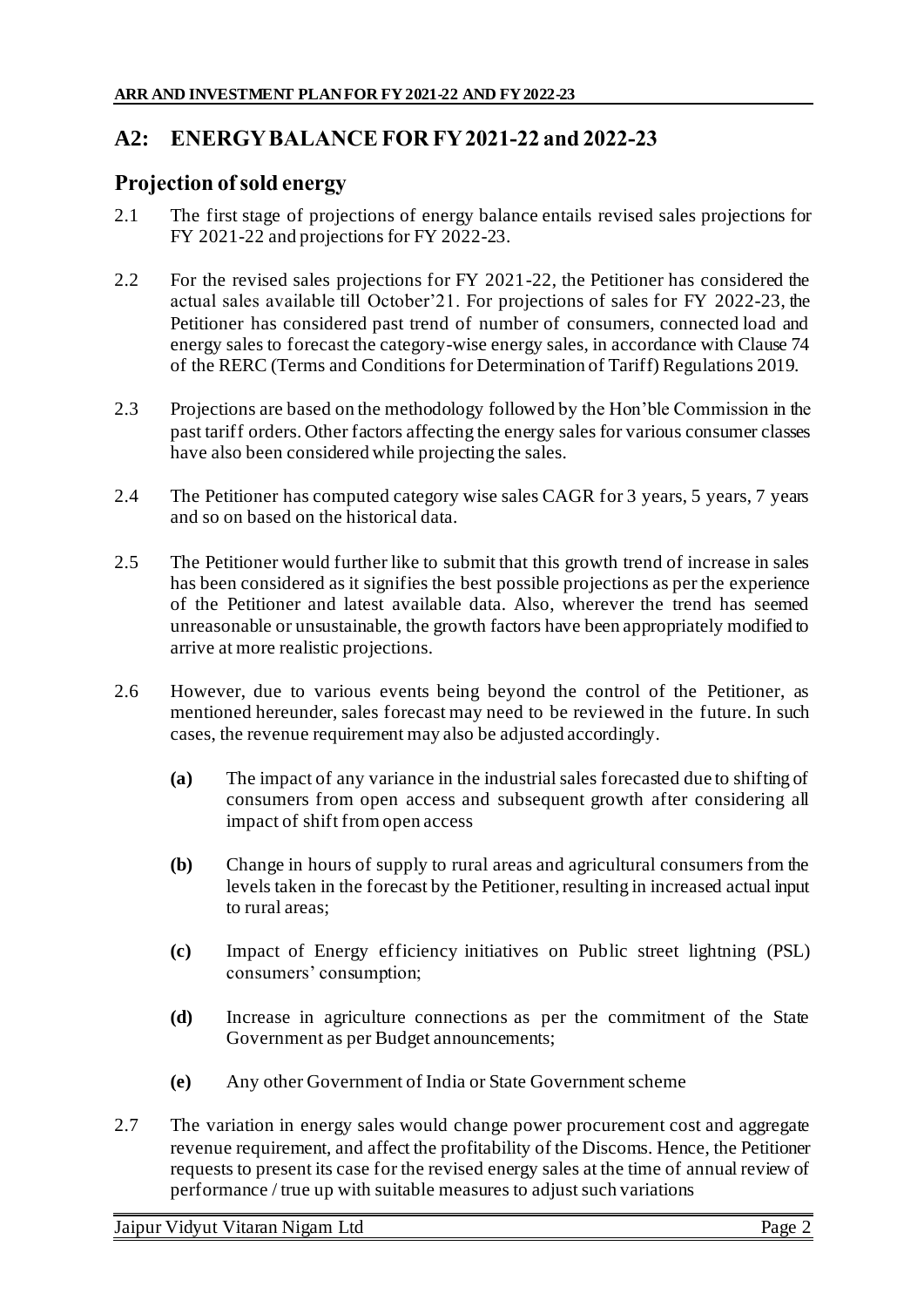### **Previous years energy sales**

2.8 The following table summarises the actual energy sold (at consumer level) during previous years to different consumer categories:

| Category                                  | <b>FY-14</b> | <b>FY-15</b> | <b>FY-16</b> | FY-17  | FY-18  | $FY-19$ | $FY-20$ | $FY-21$ |
|-------------------------------------------|--------------|--------------|--------------|--------|--------|---------|---------|---------|
| Domestic                                  | 3,761        | 4,068        | 4,418        | 4,803  | 5,172  | 5,404   | 5,776   | 5,964   |
| Non-Domestic                              | 1,573        | 1,805        | 1,966        | 2,130  | 2,262  | 2,397   | 2,519   | 1,936   |
| Public St. Lights                         | 143          | 168          | 175          | 188    | 175    | 172     | 181     | 178     |
| Agri (Metered)                            | 4,258        | 4,715        | 5,238        | 5,664  | 6,667  | 6,741   | 7,787   | 8,970   |
| Agri (Flat-rate)                          | 581          | 530          | 517          | 468    | 364    | 330     | 293     | 296     |
| SmallIndustry                             | 274          | 335          | 301          | 315    | 289    | 321     | 292     | 299     |
| Medium Industry                           | 722          | 770          | 735          | 727    | 767    | 811     | 821     | 729     |
| Large Industry                            | 3,482        | 4,294        | 3,775        | 3,939  | 5,369  | 6,657   | 6.039   | 5,477   |
| PWW (Small)                               | 195          | 218          | 229          | 241    | 302    | 304     | 409     | 405     |
| PWW (Medium)                              | 32           | 37           | 41           | 41     | 37     | 30      | 30      | 35      |
| PWW (Large)                               | 200          | 218          | 259          | 304    | 331    | 324     | 313     | 390     |
| Mixed Load                                | 565          | 337          | 197          | 425    | 243    | 189     | 200     | 162     |
| <b>Total</b><br>$\mathbf{r}$ $\mathbf{r}$ | 15,784       | 17.494       | 17,852       | 19,244 | 21,978 | 23,679  | 24,660  | 24,841  |

**Table 1: Past trend in energy sales\* (MU)** 

*\*At consumer level*

2.9 Overall, the energy sales of Discom has been on an increasing trend, with a CAGR of  $~1$ % from FY 2013-14 to FY 2020-21. Industrial categories have witnessed a decreasing trend in last couple of years. This may be attributed to slowdown in economic activities and consumers opting for open access/captive generation. Rising penetration of solar PV systems could also be a contributing factor for such reduction. A decreasing trend has also been observed in FY 21 for Non-Domestic consumer sales. COVID has also been a major impact in this scenario.

## **Sales projections for categories other than agriculture**

- 2.10 In Domestic category, the sales grew at CAGR of 7% from FY 2012-13 to FY 2019- 20. However, in FY 21, the growth increased further owing to people working from home due to COVID pandemic apart from the organic growth.
- 2.11 For Non-domestic category last five years except FY-21 have shown an increasing trend in the energy sales. For FY 2020-21, the sales for Industrial and Non-Domestic categories were negatively impacted as compared to FY 2019-20 due to disruption in industrial and commercial activity owing to COVID pandemic, going forward from FY 2021-22 onwards, the sales are expected to recover with an adequate pace.
- 2.12 The energy sales for Public Street Lights, Public Water Works and Mixed Load categories are projected on the basis of historical data, using category wise CAGR, as per the methodology approved by the Hon'ble Commission in the previous year tariff orders.
- 2.13 In the tariff order for FY 2019-20 dated 06.02.2020, two new categories were introduced, namely Traction Load and EV charging stations. Till date there have been no consumers in the Traction category. However, the Electric Vehicle Charging Stations category has started to observe addition of consumers. Accordingly, the sales have been projected for EV category considering the marginal entry of consumers in this category.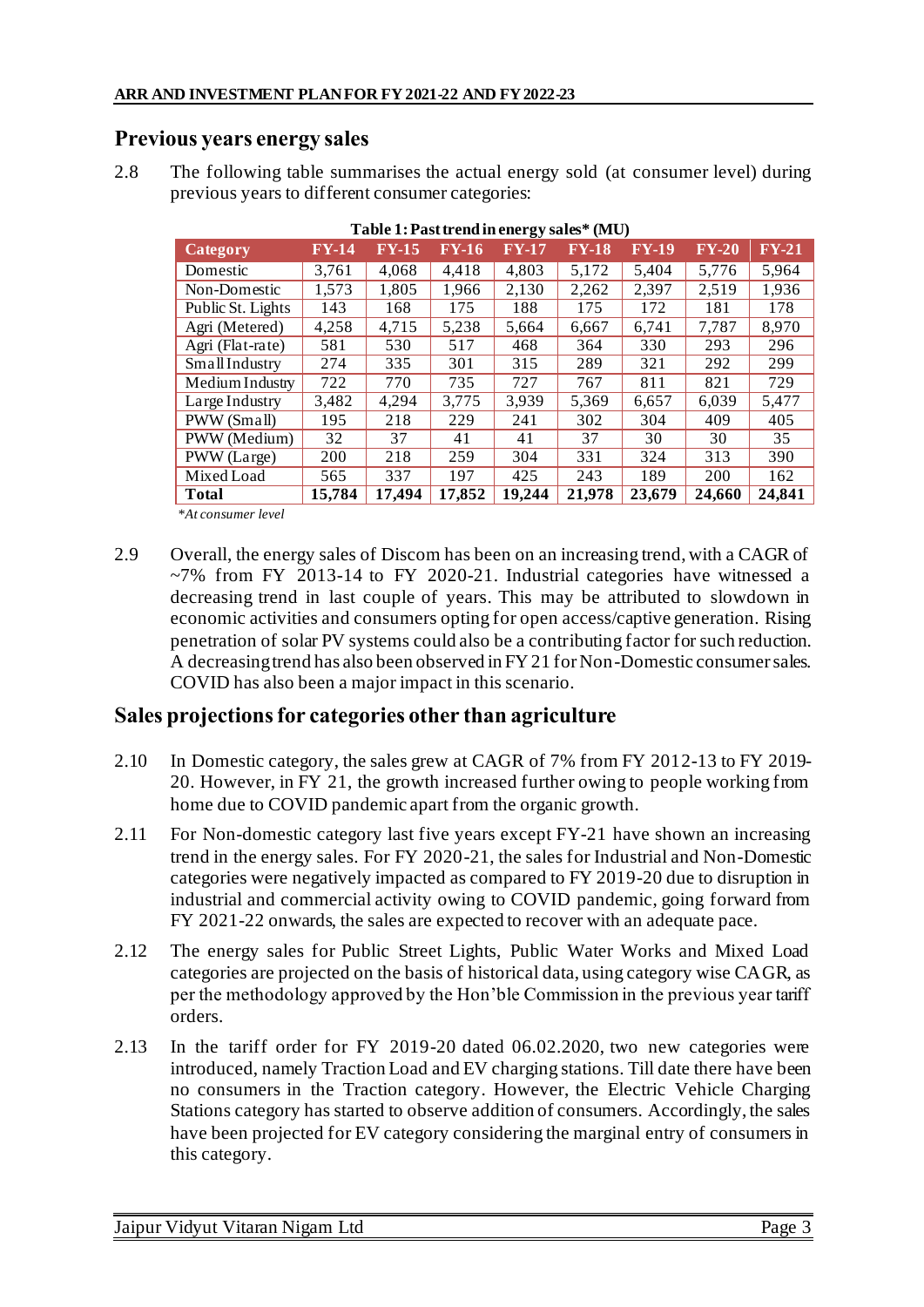### **Sales Projections for agriculture category**

#### *Agriculture metered category*

- 2.14 For FY 2021-22 and FY 2022-23, the energy sales for agriculture metered category has been estimated on the basis of the following factors:
	- **(a)** Existing Consumers at the start of the Financial Year
	- **(b)** Proposed addition in the consumers during the Financial Year based
	- **(c)** Consumers converted from 'Agriculture Flat' to 'Agriculture Metered' category
	- **(d)** Connected load per consumer
	- **(e)** Estimated specific energy consumption

#### **Agriculture Consumption = No. of consumers × Connected load per consumer × Specific Consumption**

- 2.15 The connected load per consumer has been forecasted on the basis of the trend of connected load per consumer observed during the past years.
- 2.16 The connected load per consumer, actual for FY 2020-21 and estimated for FY 22 and FY 23, has been provided in the following table.

| Tubic 21110 jected connected Doug (K++) per consumer for agriculture inclered |                                |  |  |  |
|-------------------------------------------------------------------------------|--------------------------------|--|--|--|
| <b>Particular</b>                                                             | <b>Connected Load/Consumer</b> |  |  |  |
| FY 2020-21                                                                    | 8.05                           |  |  |  |
| FY 2021-22                                                                    | 813                            |  |  |  |
| FY 2022-23                                                                    | 8.21                           |  |  |  |

#### **Table 2: Projected Connected Load (kW) per consumer for agriculture metered**

2.17 The specific consumption of agriculture metered consumers has been assumed as per the trend of specific consumption observed in the previous years. Actual specific consumption for FY 2020-21 and estimated specific consumption for FY 22 and FY 23 is provided below.

**Table 3: Projected specific consumption (kWh/kW/year) for agriculture metered**

| Year'      | <b>Specific Consumption</b> |
|------------|-----------------------------|
| FY 2021-22 | 2,056                       |
| FY 2022-23 |                             |

2.18 The following table summarises the number of consumers considered for the projections of energy sales for agriculture metered category for FY 22 and FY 23:

| Table 4: Projected no. of consumers in Agriculture Metered Category |                                    |                                    |                                               |                             |  |  |  |
|---------------------------------------------------------------------|------------------------------------|------------------------------------|-----------------------------------------------|-----------------------------|--|--|--|
| Year                                                                | <b>Opening</b><br><b>Consumers</b> | <b>Addition during</b><br>the year | <b>Flat to metered</b><br>category conversion | <b>Closing</b><br>consumers |  |  |  |
| FY 2021-22                                                          | 541.944                            | 24,577                             | 4.000                                         | 570,521                     |  |  |  |
| FY 2022-23                                                          | 570.521                            | 71,207                             | 4.000                                         | 645.728                     |  |  |  |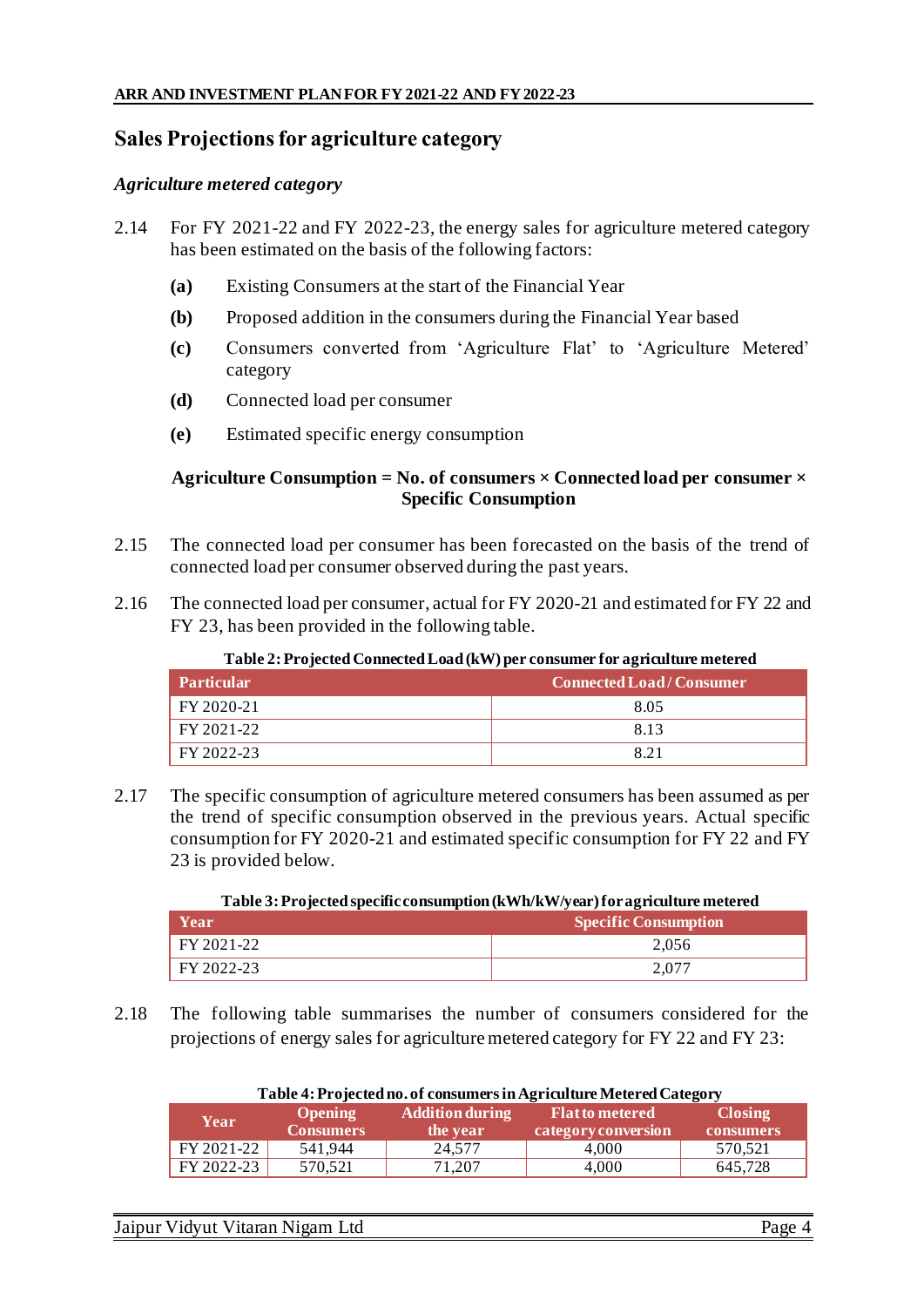2.19 Based on the above calculations, the sales for agriculture metered category for FY 22 and FY 23 is as follows:

| Year       | <b>Existing Sales</b> Addition      |       | $\sim$ Conversion from $\sim$ | Effectivesales for<br>unmetered to metered   Agriculture Consumers |
|------------|-------------------------------------|-------|-------------------------------|--------------------------------------------------------------------|
| FY 2021-22 | 8.970                               | 498.  | 69                            | 9.537                                                              |
| FY 2022-23 | 9.633                               | 1.309 | 69                            | 11.011                                                             |
|            | $*4$ congumentand (including $DF$ ) |       |                               |                                                                    |

#### **Table 5: Agriculture(M) Sales computation\***

*\*At consumer level (including DF)*

#### *Agriculture flat (un-metered) category:*

- 2.20 For FY 2021-22 and FY 2022-23, the energy sales for agriculture flat-rate category has been estimated on the basis of the following factors:
	- **(a)** Existing Consumers at the start of the Financial Year
	- **(b)** Consumers converted from 'Agriculture Flat' to 'Agriculture Metered' category
	- **(c)** Connected load per consumer
	- **(d)** Approved specific energy consumption

#### **Agriculture Consumption = No. of consumers × Connected load per consumer × Specific Consumption**

- 2.21 The connected load per consumer has been forecasted on the basis of the actual for FY 2020-21, i.e., 8.91 kW. No growth in the same is projected for FY 2021-22 and FY 2022-23.
- 2.22 The Petitioner submits that the Hon'ble Commission in its previous Tariff Orders has approved the specific energy consumption of 1945 kWh/kW/year for flat rate agriculture consumers. Thus, the same specific consumption of 1945 kWh/kW/year is proposed by the petitioner.
- 2.23 The following table summarises the addition of consumers and specific consumption considered for the projections of energy sales for agriculture flat-rate category for FY 2021-22 and FY 2022-23.

| Year       | <b>Opening</b><br><b>Consumers</b> | <b>1 able 6: Projected no. 01 consumers in Agriculture Flat Rate Category</b><br><b>Flat to metered</b><br>category conversion | <b>Closing consumers</b> |
|------------|------------------------------------|--------------------------------------------------------------------------------------------------------------------------------|--------------------------|
| FY 2021-22 | 16.804                             | 4.000                                                                                                                          | 12.804                   |
| FY 2022-23 | 12.804                             | 4.000                                                                                                                          | 8.804                    |

# **Table 6: Projected no. of consumers in Agriculture Flat Rate Category**

2.24 The connected load (in kW) for the FY 2020-21 (actual) and for FY 2021-22 and FY 2022-23 (projected) is as follows:

| Year       | <b>Table /: Connected Load for Flat (KW)</b><br><b>Flat to metered category</b><br><b>Closing connected</b><br><b>Opening</b><br><b>Connected Load</b><br>Load<br>conversion |        |         |  |  |  |  |
|------------|------------------------------------------------------------------------------------------------------------------------------------------------------------------------------|--------|---------|--|--|--|--|
| FY 2020-21 | 158,287                                                                                                                                                                      | 8.487  | 149,800 |  |  |  |  |
| FY 2021-22 | 149.800                                                                                                                                                                      | 35,658 | 114.142 |  |  |  |  |
| FY 2022-23 | 14,142                                                                                                                                                                       | 35,658 | 78,484  |  |  |  |  |

# **Table 7: Connected Load for Flat (kW)**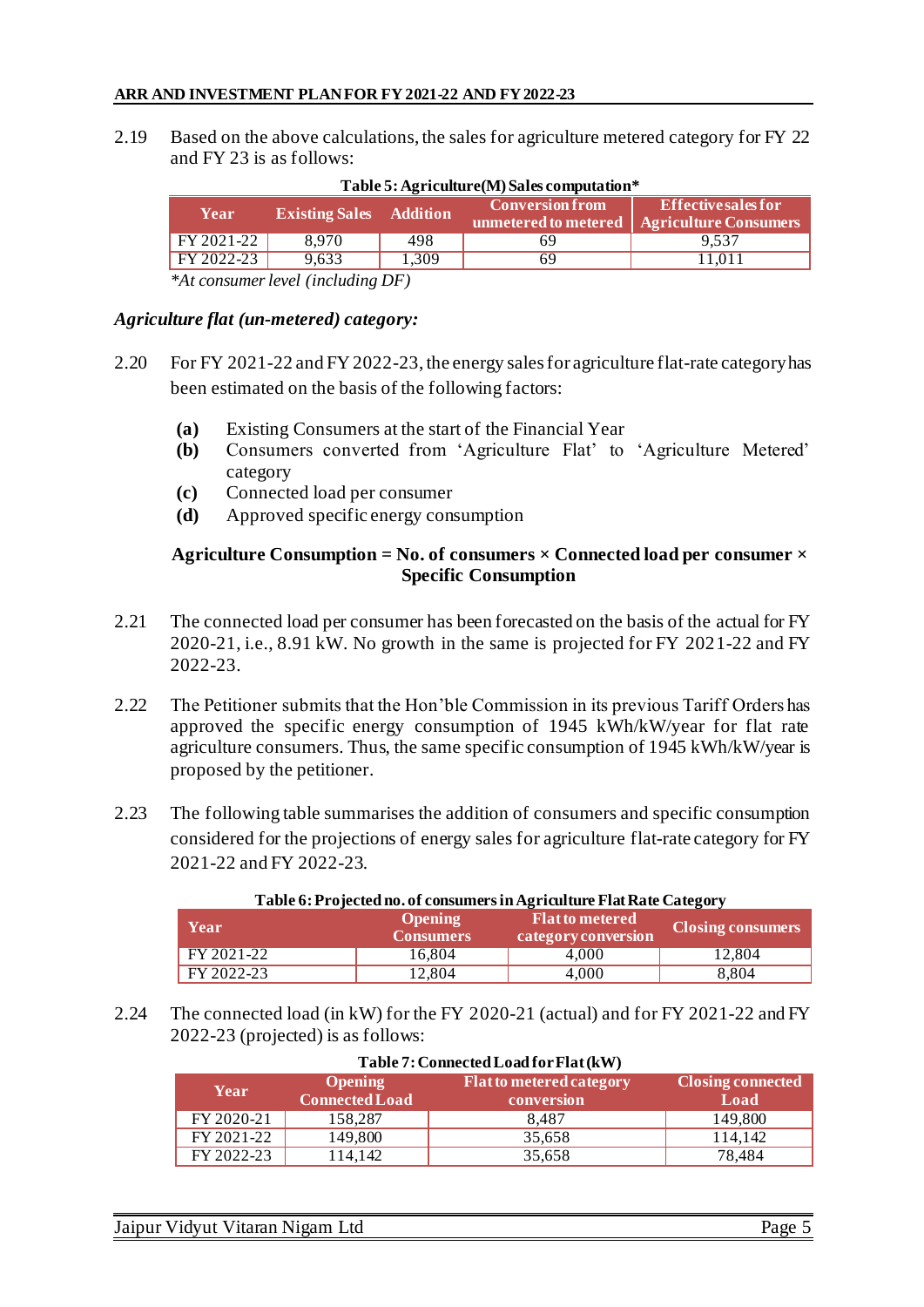2.25 Based on the above details, the sales (in MU) for agriculture flat category for the FY 2020-21 to FY 2023-24 is as follows:

| As per opening<br>Year<br>consumers |     | <b>Flat to metered category</b><br>conversion | As per closing<br>consumers |  |
|-------------------------------------|-----|-----------------------------------------------|-----------------------------|--|
| FY 2021-22                          | 296 |                                               |                             |  |
| FY 2022-23                          | ົາ  |                                               |                             |  |

#### **Table 8: Sales (in MU) for flat consumers**

2.26 It is important to note that conversion of consumers from flat to metered category is an ongoing process and the Discom is very much committed to convert the existing flat rate consumers to the metered category. Thus, to consider this impact, sales for such converted consumers has been considered as balancing figure from closing sales and opening sales from flat rate consumers while computing sales of consumers.

#### *Impact of Kusum-scheme on agriculture sales*

2.27 On 08 Mar 2019, Ministry of New and Renewable Energy (hereby referred to as "MNRE") launched Pradhan Mantri Kishan Urja Suraksha evam Uthan Mahabhiyan Scheme (PM-KUSUM) scheme with overall objective of providing financial & water security to farmers through following three components:

**Component A:** Installation of Decentralized Ground Mounted Grid Connected Renewable Power Plants of individual plant size of 0.5 to 2 MW

**Component B:** Installation of standalone Solar Powered Agriculture Pumps of individual pump capacity up to 7.5 HP in off-grid areas

**Component C (pump solarization):** Solarization of existing grid-connected agriculture pumps using Solar Photovoltaic (SPV) systems of capacity twice of pump capacity in kW.

- 2.28 MNRE issued guidelines for implementation of all three components of PM-KUSUM scheme on 22 July 2019.
- 2.29 Subsequently, on 04.12.2020, MNRE introduced and issued guidelines for implementation of Feeder Level Solarization under Component C of PM-KUSUM scheme wherein grid connected solar PV power plant of capacity that can cater to the annual power requirement of one or more segregated agriculture feeders can be installed either through CAPEX mode or RESCO mode to supply power to that feeder(s).
- 2.30 The petitioner submits the following:
	- (a) **Component A** and **Component C (feeder level solarization)** emphasizes on installation of solar PV power plants injecting bulk power at 11kV or higher level of Discoms' distribution system, therefore, impact of the same has been considered in the power purchase projections section of this petition.
	- (b) **Component B** offers off-grid solution, hence, no impact of the same is considered in this petition.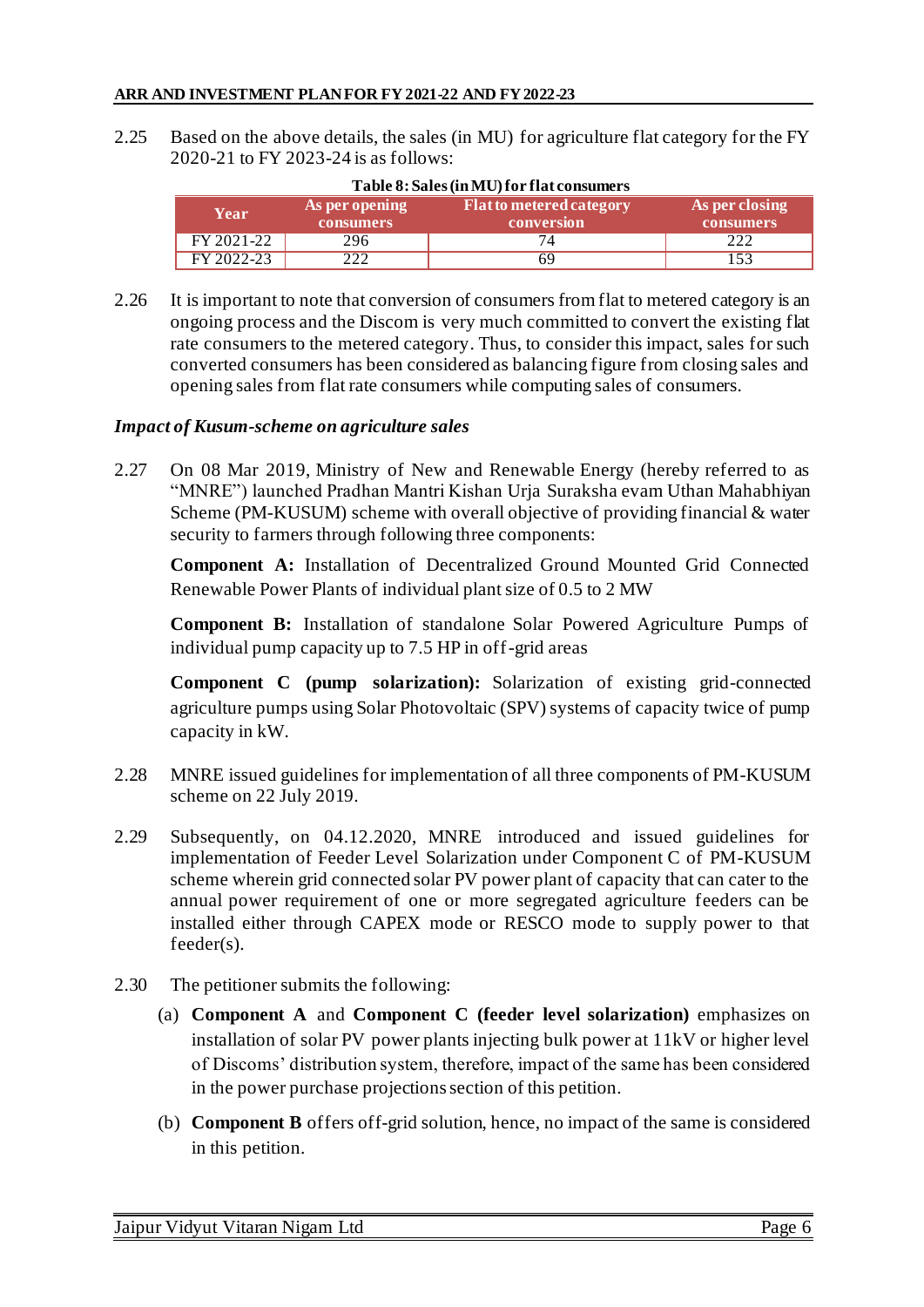- (c) Under **Component C (pump level solarization)**, solarization of existing grid connected agriculture consumers is emphasized and thus impact of the same has been considered in the Agriculture sales projections in this petition.
- 2.31 Under Component C (pump level solarization) of KUSUM scheme, the power generated from the solar PV systems installed for solarization of pumps will be used for consumption by the farmer. The excess energy generated shall be injected into Discom's grid and the farmer shall be compensated by Discoms on the basis of tariff determined by Hon'ble Commission. Hence, it becomes imperative to include the impact of the same in Agriculture sales projections.
- 2.32 On 13 Aug'19, a total target of 12,500 pumps was allocated by MNRE to Rajasthan Discoms for FY 2019-20, out of which 6000 pumps are allocated to JVVNL, 6000 to AVVNL and 500 to JdVVNL.

| Table 9: Kusum Component – C progress (pump level solarisation) |                               |                           |  |  |  |
|-----------------------------------------------------------------|-------------------------------|---------------------------|--|--|--|
| <b>DISCOM</b>                                                   | <b>Final Awarded Quantity</b> | <b>Installed Quantity</b> |  |  |  |
| Jaipur                                                          | 4,346 nos. (83 feeders)       | 24 nos.                   |  |  |  |
| Ajmer                                                           | 5,893 nos. (93 feeders)       | 981 nos.                  |  |  |  |
| Jodhpur                                                         | 525 nos. (18 feeders)         | 21 nos.                   |  |  |  |
| <b>Total</b>                                                    | 10,764 nos. (194 feeders)     | 1,026 nos.                |  |  |  |

2.33 As of 30 Nov'21, following is the Discom wise progress:

2.34 It is estimated that the balance quantity of 9,738 will be solarized in FY 2022-23. Thus, the corresponding projections of total units generation (MU) from these solar PV systems for FY 22 and FY 23 is provided below.

| Table 10: Projection of excess solar generation & cost of injected power under Component C |  |
|--------------------------------------------------------------------------------------------|--|
| (Pump level solarization)                                                                  |  |

|                           | $($ = $\frac{1}{2}$ = $\frac{1}{2}$ = $\frac{1}{2}$ + $\frac{1}{2}$ = $\frac{1}{2}$ = $\frac{1}{2}$ = $\frac{1}{2}$ = $\frac{1}{2}$ = $\frac{1}{2}$ = $\frac{1}{2}$ |       |         |       |            |       |         |        |
|---------------------------|---------------------------------------------------------------------------------------------------------------------------------------------------------------------|-------|---------|-------|------------|-------|---------|--------|
| <b>Particulars</b>        | FY 2021-22                                                                                                                                                          |       |         |       | FY 2022-23 |       |         |        |
|                           | Jaipur                                                                                                                                                              | Aimer | Jodhpur | Total | Jaipur     | Ajmer | Jodhpur | Total  |
| No of pumps               | 24                                                                                                                                                                  | 981   | 21      | 1,026 | 4,346      | 5,893 | 525     | 10,764 |
| Capacity Addition<br>(MW) | 0.29                                                                                                                                                                | 5.21  | 0.23    | 5.73  | 39.12      | 30.98 | 4.83    | 74.93  |
| $CUF \, (\%)$             |                                                                                                                                                                     |       | 20%     |       |            |       | 20%     |        |
| Units Generated (MU)      | 0.50                                                                                                                                                                | 9.12  | 0.41    | 10.03 | 68.55      | 54.28 | 8.45    | 131.28 |

2.35 The petitioner submits that total units generated (MU) from solar PV systems under Component C (pump level solarization) of KUSUM scheme have been adjusted in the agriculture sales projections.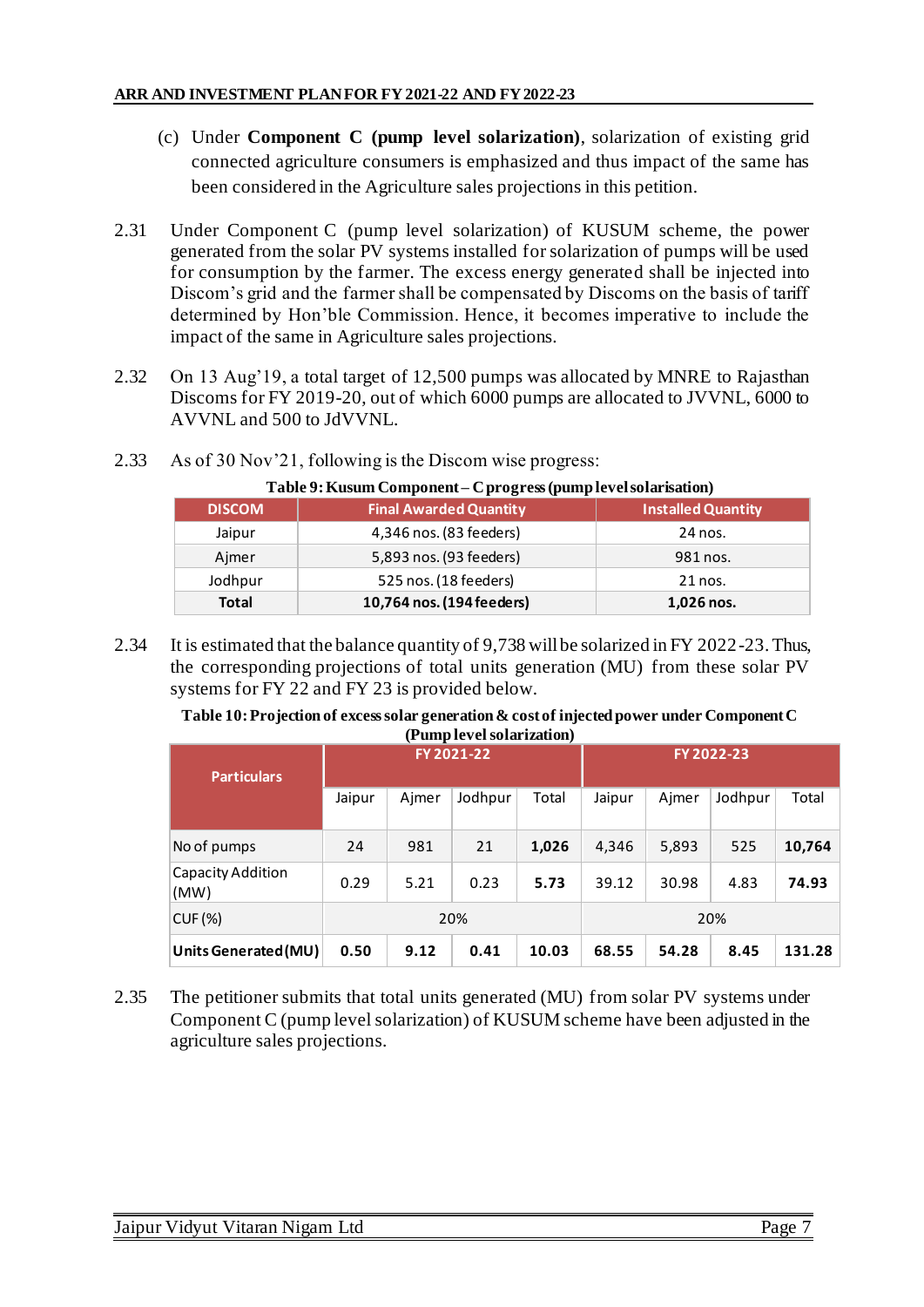# **Impact of Grid Connected Rooftop Solar Programme - Phase II on energy sales of the Discoms**

- 2.36 On 19 Feb'19, Govt. of India approved Phase-II of the "Grid Connected Rooftop and Small Solar Power Plants Programme" for installation of grid connected rooftop solar projects in residential sector with Central Financial Assistance (CFA) of upto 40% of benchmark cost or cost discovered through competitive process, whichever is lower.
- 2.37 Detailed operational guidelines for implementation of Phase II of the programme was issued by MNRE on 20 Aug'19.
- 2.38 In Rajasthan, the implementation of the programme is being carried out by RRECL with support of Discoms.

| <b>Consumer</b>    |        | No. of installations (nos.) |                              |        | <b>Cumulative Capacity installed (kW)</b> |          |         |          |
|--------------------|--------|-----------------------------|------------------------------|--------|-------------------------------------------|----------|---------|----------|
| Category           | Jaipur | Ajmer                       | Jodhpur                      | Total  | Jaipur                                    | Ajmer    | Jodhpur | Total    |
| Domestic           | 6,235  | 2,913                       | 2,963                        | 12,111 | 49,193                                    | 41,283   | 24,596  | 1,15,072 |
| Non - Domestic     | 1,507  | 884                         | 839                          | 3,230  | 48,481                                    | 30,298   | 27,213  | 1,05,992 |
| Agriculture (M)    | 21     | $\mathbf{1}$                | -                            | 22     | 247                                       | 10       |         | 257      |
| S.I.P.             | 39     | 175                         | 29                           | 243    | 384                                       | 8,687    | 381     | 9,452    |
| M.I.P.             | 254    | $\mathbf{1}$                | 252                          | 507    | 11,667                                    | 960      | 30,612  | 43,238   |
| H.T.               | 334    | 404                         | $\qquad \qquad \blacksquare$ | 738    | 82,634                                    | 93,862   |         | 1,76,497 |
| <b>Bulk Supply</b> | 60     | 29                          | 27                           | 116    | 8,272                                     | 3,729    | 3,089   | 15,090   |
| <b>Total</b>       | 8,450  | 4,407                       | 4,110                        | 16,967 | 2,00,878                                  | 1,78,829 | 85,891  | 4,65,598 |

2.39 Given below is the Discom wise status of implementation as of 31 Mar'21:

- 2.40 The above-mentioned rooftop solar cumulative capacity installed under JVVNL has increased to 2,57,286 kW by 31 Aug'21, under AVVNL it increased to 2,15,960 kW by 31 Oct'21 and under JdVVNL it increased to 1,57,496 kW by 31 Dec'21.
- 2.41 In addition to above, on 10 Nov'21 JVVNL was sanctioned additional capacity of 25 MW while AVVNL and JdVVNL has requested to MNRE for sanction of 15 MW additional capacity each and the sanction is yet to be issued by the Ministry.
- 2.42 Based on above, the projections for solar energy generation from the rooftop solar systems for FY 2021-22 and FY 2022-23 is provided below:

**Table 11: Projection of solar energy generation (MUs) from the Rooftop Solar Systems**

| <b>Consumer</b> |        |       | FY 2022-23               |        |        |       |                          |        |
|-----------------|--------|-------|--------------------------|--------|--------|-------|--------------------------|--------|
| <b>Category</b> | Jaipur | Ajmer | Jodhpur                  | Total  | Jaipur | Aimer | Jodhpur                  | Total  |
| Domestic        | 49.73  | 42.35 | 31.70                    | 123.78 | 58.67  | 50.11 | 43.84                    | 152.62 |
| Non - Domestic  | 48.46  | 29.19 | 29.07                    | 106.72 | 56.67  | 32.86 | 35.94                    | 125.47 |
| Agriculture (M) | 0.26   | 0.01  | $\overline{\phantom{a}}$ | 0.27   | 0.32   | 0.00  | $\overline{\phantom{a}}$ | 0.32   |
| S.I.P.          | 0.42   | 0.62  | 0.59                     | 1.63   | 0.53   | 0.66  | 0.88                     | 2.07   |
| M.I.P.          | 12.76  | 8.23  | 42.54                    | 63.53  | 15.92  | 9.49  | 61.04                    | 86.45  |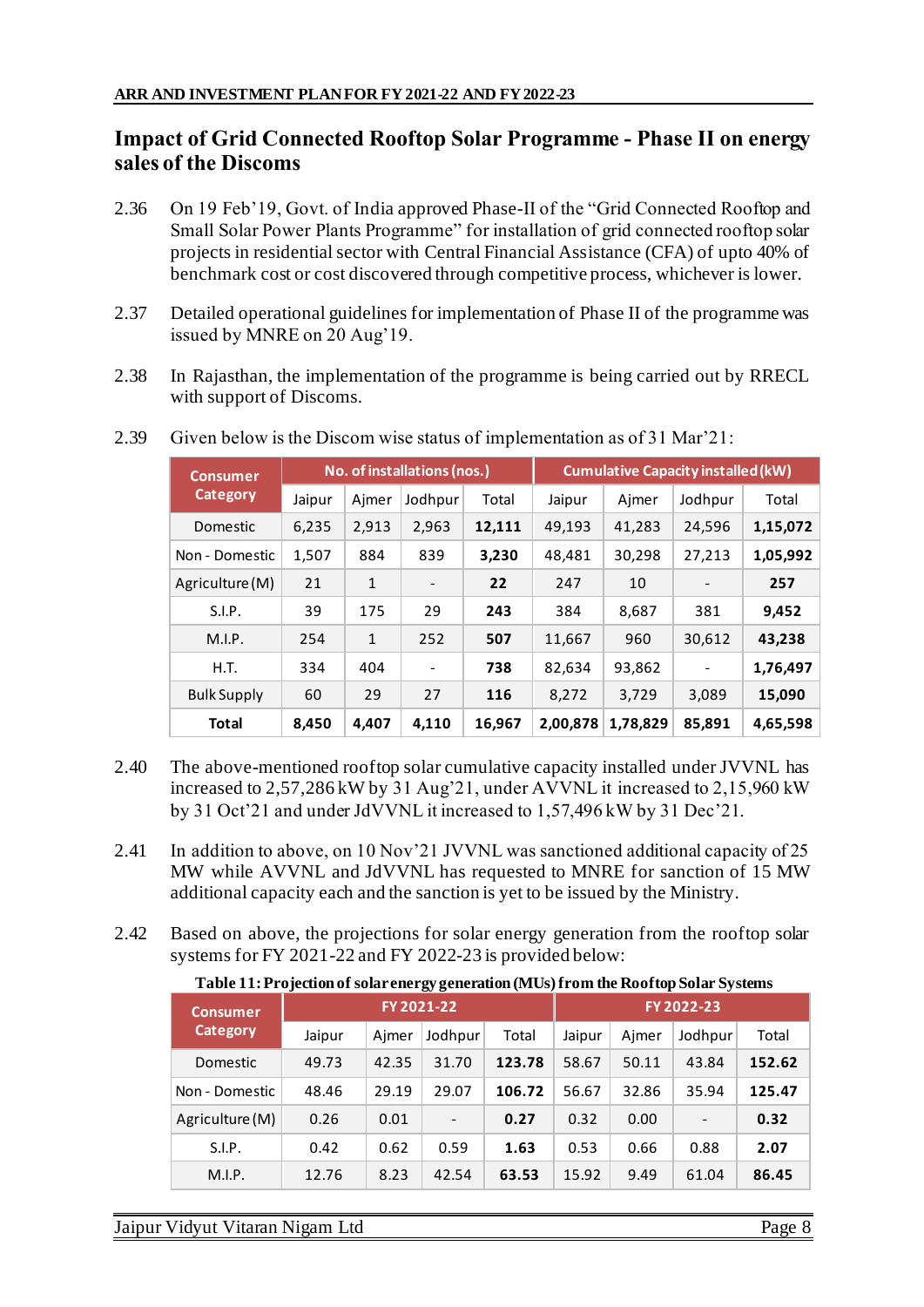| <b>Consumer</b>    |        |        | FY 2022-23                   |        |        |        |         |        |
|--------------------|--------|--------|------------------------------|--------|--------|--------|---------|--------|
| <b>Category</b>    | Jaipur | Ajmer  | Jodhpur                      | Total  | Jaipur | Aimer  | Jodhpur | Total  |
| H.T.               | 103.01 | 47.76  | $\qquad \qquad \blacksquare$ | 150.78 | 139.08 | 56.17  | -       | 195.26 |
| <b>Bulk Supply</b> | 7.73   | 1.68   | 2.71                         | 12.11  | 8.55   | 1.78   | 2.84    | 13.16  |
| Total              | 222.38 | 129.83 | 106.60                       | 458.81 | 279.74 | 151.07 | 144.54  | 575.35 |

2.43 The petitioner submits that the solar energy generation (MU) from rooftop solar systems under MNRE's "Grid Connected Rooftop Solar Programme" has been adjusted in the consumer category wise sales projections.

# **Summary of energy sales for FY 2021-22 and FY 2022-23**

2.44 Based on the methodology provided in the afore-mentioned sections, the projected energy sales for FY 2021-22 and FY 2022-23 along with the actual sales for FY 2020- 21 (at end consumer level) for various consumer categories is as shown under:

| $1$ avit $14$ . I vial saits $(1)$ |                 |         |              |  |  |  |  |
|------------------------------------|-----------------|---------|--------------|--|--|--|--|
| Category                           | <b>FY 21</b>    | $FY-22$ | <b>FY-23</b> |  |  |  |  |
| Domestic                           | 5,964           | 6,081   | 6,451        |  |  |  |  |
| Non-Domestic                       | 1,936           | 2,124   | 2,181        |  |  |  |  |
| <b>Public Street Light</b>         | 178             | 174     | 180          |  |  |  |  |
| Agriculture (Metered)              | 8,970           | 9,536   | 10,942       |  |  |  |  |
| Agriculture (Flat)                 | 296             | 222     | 153          |  |  |  |  |
| SmallIndustry                      | 299             | 387     | 392          |  |  |  |  |
| <b>Medium Industry</b>             | 729             | 851     | 904          |  |  |  |  |
| Large Industry                     | 5,477           | 6,473   | 6,945        |  |  |  |  |
| Public Water Works (S)             | 405             | 394     | 437          |  |  |  |  |
| Public Water Works (M)             | $\overline{35}$ | 44      | 46           |  |  |  |  |
| Public Water Works (L)             | 390             | 403     | 426          |  |  |  |  |
| Mixed Load / Bulk Supply           | 162             | 185     | 186          |  |  |  |  |
| <b>EV Charging Stations</b>        |                 |         | 3            |  |  |  |  |
| <b>Total</b>                       | 24,841          | 26,876  | 29,245       |  |  |  |  |

#### **Table 12: Totalsales (MU)**

2.45 It is pertinent to mention that the sales have been projected for the entire area under the Discom, including areas for which distribution franchisee has been awarded.

## **Distribution Loss**

- 2.46 In the tariff order for FY 2020-21 and FY 2021-22 dated 24.11.2021, the Hon'ble Commission approved a distribution loss of 15%. However, the actual Distribution loss of the Petitioner for FY 2020-21 stood at 19.44%.
- 2.47 The Discom is focused on reducing its distribution losses. A multi-pronged strategy has been chalked out by the Discom to reduce its losses. The key facets of its strategy are summarized below: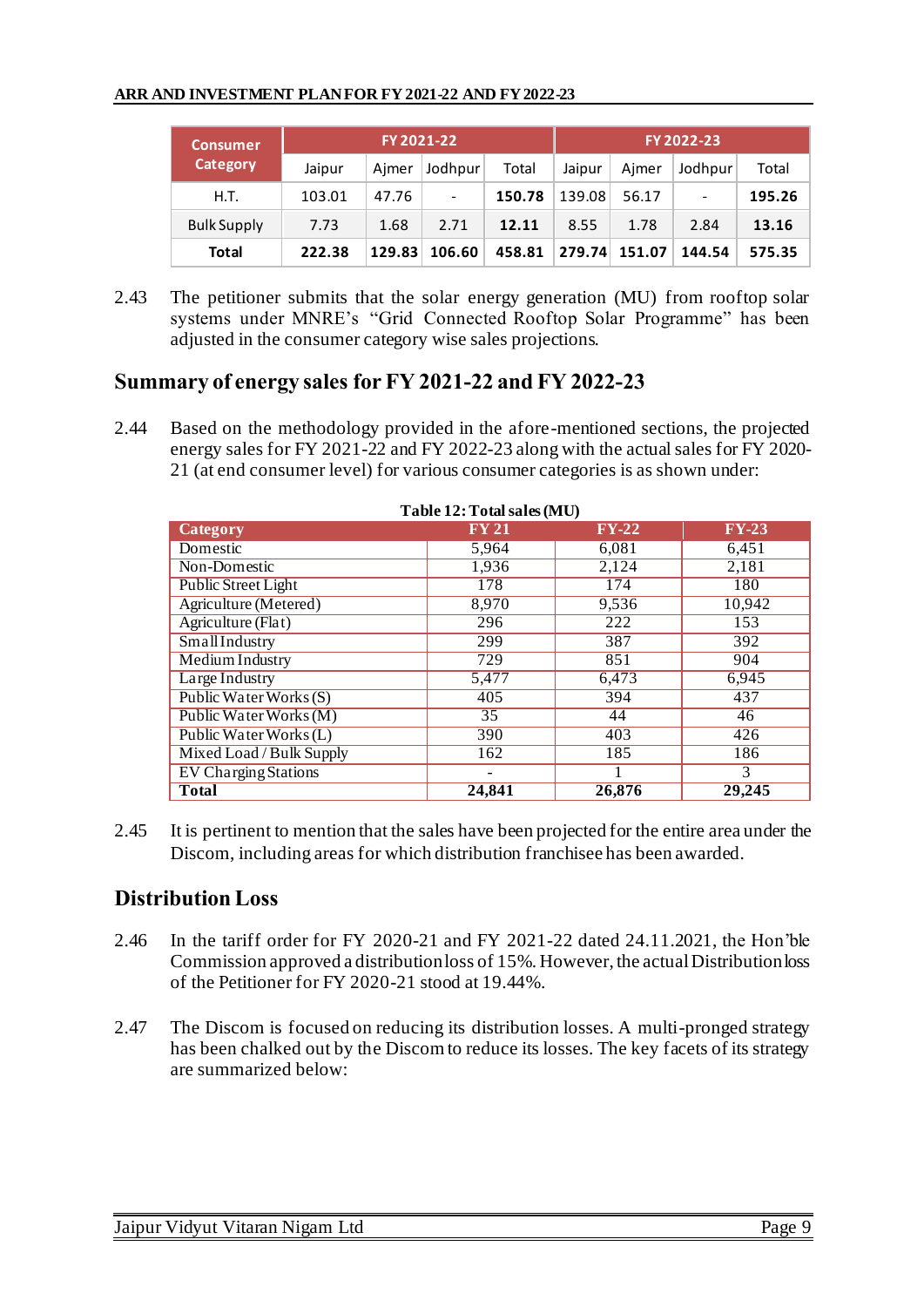#### *A. Initiatives for Technical Loss Reduction:*

*a) Network enhancement*

Technical losses are mostly due to losses at LT level. To reduce the technical losses, Discom plans to:

- Improve HT:LT ratio from current 1:0.46 (Deteriorated post DDUGJY & Saubhagya)
- For consumer service line, non-armored cable replacement with armored cable
- Replacement of old/frayed conductors
- DTR Load balancing: Post DT metering, Discoms shall correct balance load of Distribution Transformers by augmenting / adding their capacity in required areas
- Provision of Aerial bunched Cables (ABC) & High Voltage Distribution System (HVDS) in high loss areas

#### *b) Feeder Segregation*

- Agriculture consumers consume about 40% of total energy, which is amongst highest in the country
- Segregation of agriculture feeders from mixed feeders will ensure:
	- o Uninterrupted block hour power supply to Agriculture Consumers
	- o Uninterrupted 24 hours supply to rural domestic consumers
	- o Avoid misuse/theft of single-phase supply by Agriculture consumers
	- o Better system planning and load management leading to reduction in T&D Loss
- The Discom is also solarizing grid connected Pumpsets under Kusum-C scheme thereby reducing the agriculture consumption and corresponding losses. Also, use of distributed generation under Kusum-A and Kusum-C (feeder level solarization), wherein the generating source is close to the load center, reduces the line losses. Discom plans to install solar plants by utilizing the land available in existing 33 kV substations.

#### *B. Initiatives for Commercial loss reduction*

- *a) Metering and energy accounting*
- 100% consumer metering done (except for few flat rate agriculture consumers)
- 100% feeder metering and consumer indexing done
- About 70% DT metering has been done. Discomplans to complete 100% DT metering under the Revamped Distribution Sector scheme (RDSS).
- Discom is already undertaking feeder wise AT&C loss analysis
- Capturing actual meter reading
- Verification of correct multiplying factor

#### *b) Vigilance*

- Massive drives by vigilance dept. (Vigilance officers, O&M officers, M&P officers) to increase checking, assessment and arrests
- Checking and removal of illegal DTs of the consumers; Checking single phase DT/ supply for agriculture purpose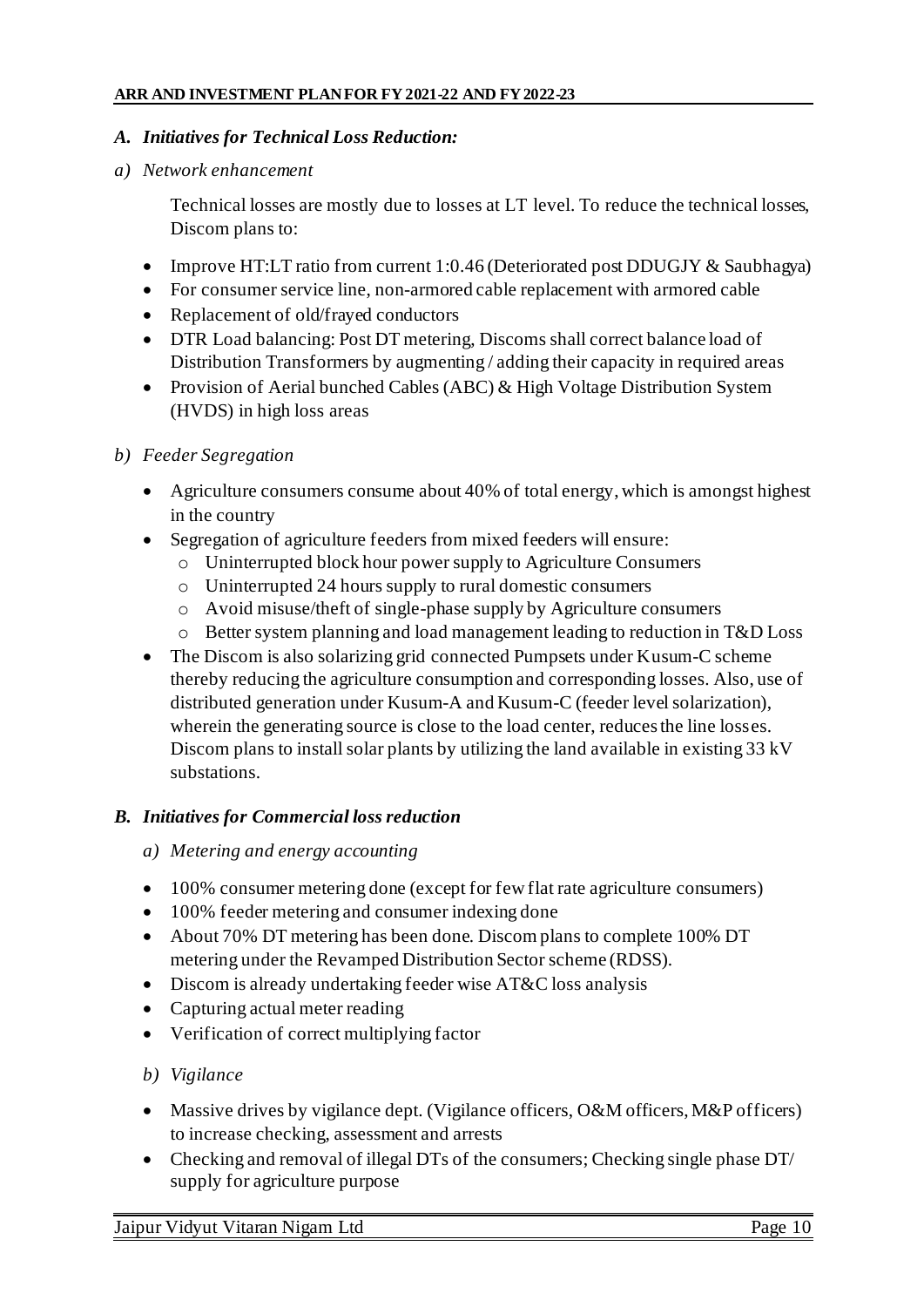- Connected load checking of Agriculture connections
- Checking of PDC consumers
- Checking of connections having less than 50 units consumption/month
- Detection of cases of parallel service lines
- Feeder wise report of defective meter, low consumption, parallel service line, service line – AB cable cut, PDC connections service line, meter and DT not removed
- To rule out manipulation and discretionary power of checking officers and for increased transparency, vigilance-mobile app has been developed

#### *c) Smart metering*

- Installation of smart meters will help in improving billing efficiency and assist in undertaking data analytics
- Jaipur Discom is installing smart meters in 28 nos. urban sub-division and all Govt. office falling under these sub-divisions will be covered as part of IPDS and NSGM schemes of GoI. About 3 lakh smart meters have been installed under this scheme.
- For the remaining consumers, the Discoms plans to install smart meters under the RDSS scheme as per phases stipulated in the scheme.

### *d) Focus on monthly collection efficiency*

- Collection efficiency ranges between 80% 90% during first 8 months and increases beyond 100% during last two months
- Discom has been focusing on monthly collection efficiency (95% in rural and 98% in urban) rather than yearly efficiency for better realization
- *e) Use of IT*

The Discom plans to continuously leverage IT in order to address the gaps and improve upon the operational and financial efficiency of the organization while improving the customer satisfaction levels. The vision of the Discom is in-line with the Central and State Government's vision to provide affordable and reliable 24x7 Power for All while focusing on the reduction in AT&C losses, improvement in electrical safety and reliability of the network infrastructure and to enhance customer services.

JVVNL has been on forefront to adopt and implement IT/OT technologies in order to provide sustainable power supply to its 45 lacs consumers across 12 District of Rajasthan State.

### **Following OT Projects have been implemented in JVVNL:**

#### **(i) SCADA-DMS**

- Jaipur & Kota Towns covered under SCADA-DMS project as part of RAPDRP.
- Total 97 RTUs and 840 FRTUs installed and operational.
- Real Time Power flow monitoring and Outage management
- Unmanned operation of Substation at selected locations.
- Integrated with RMS & CCC/FRT for reporting and seamless workflow for fault reporting, rectification and restoration.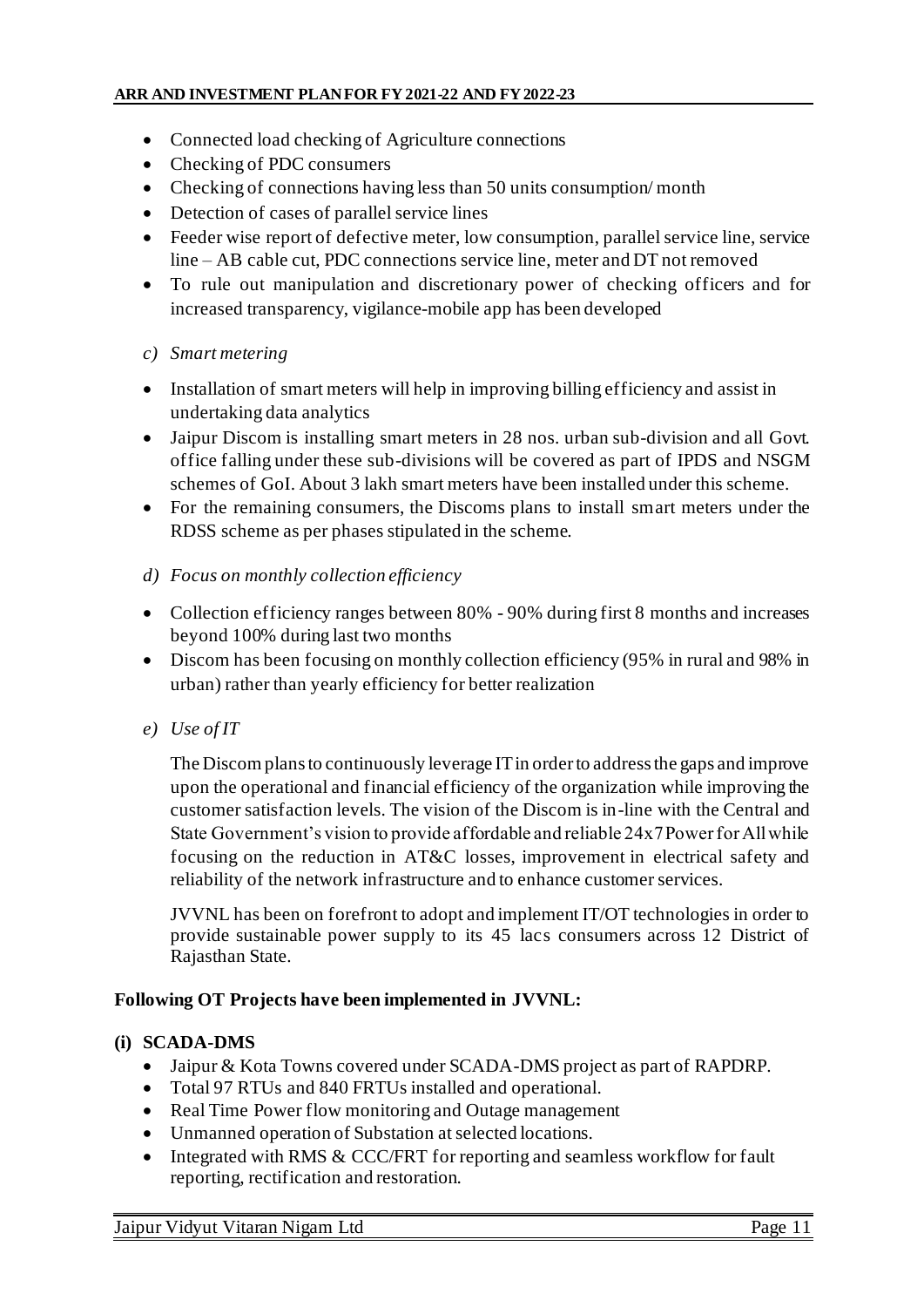#### **(ii) Feeder Monitoring System (FDRMS)**

- Monitoring of 11kV Feeders at Substation
- GPRS Modem based Data Acquisition from Feeder Meters
- A total of  $7500 + \text{Feeders}$  are being monitored in real-time basis.
- MIS & Integration to existing RMS system for energy accounting, Outrage management SAIFISAIDI and Power Quality Reporting.
- 5500+ Feeders under implementation for FDRMS.

#### **(iii)FRT (Part of Customer Care Center)**

- 235 nos. FRT vehicle in field for fault rectification with real time GPS location tracking.
- Call/Mobile based complaint closing and customer feedback.
- Integration with SCADA, GIS, Revenue Management System, Feeder monitoring system for seamless workflow.

#### **(iv)Revenue Management System (RMS)**

- Web & Mobile based Application SAAS Basis:
- Metering,
- Billing,
- Collection
- New Service Connection
- Energy Management
- Vigilance
- Asset mapping & Consumer Indexing.
- Comprehensive MIS and Work flow management.
- Spot Billing
- Digital Payment gateway integration
- SMS Service for CRM, Integration with ERP, CCC and FDRMS.

#### **(v) CRM: Bijli Mitra Web/App**

- Dedicated Web & Mobile Application for Consumers.
- Customer Services New Connection, Load Change, Tariff Change, Name Change, Demand Payment, Application Tracking & Disconnection.
- Features : Bill History, Payment History, Duplicate Bills, Customer profile & Meter details, Complaints etc..

#### **(vi)Enterprise Resource Planning (ERP)**

- Web based ERP under implementation
- Human Resource Management
- Finance Accounting
- Material Management
- Works/Projects Management

#### **(vii) Smart Customer Care Centre (CCC)**

- 24 x 7 Customer care with 12 distinct way to report complaints.
- 250 nos. average agents with system generated call forwarding and escalation.
- Automated MIS with SLA & Penalty tool for operational excellence.

#### **Loss trajectory submitted under RDSS scheme**

Jaipur Vidyut Vitaran Nigam Ltd Page 12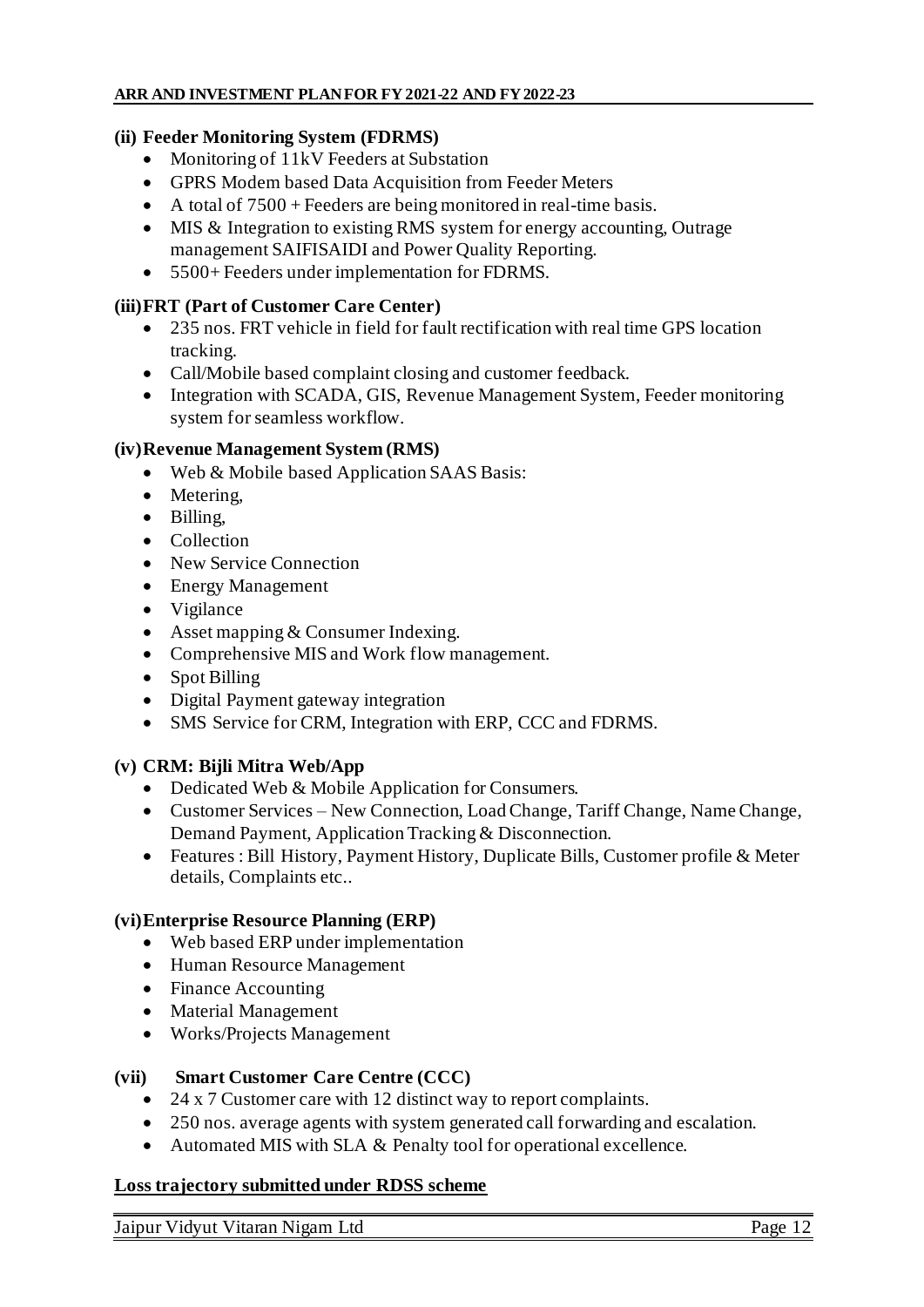- 2.48 Revamped Distribution Sector Scheme (RDSS) was notified by MoP on 20.07.2021 followed by the detailed guidelines dated 29.07.2021 and amendments from time to time.
- 2.49 The objective of the scheme is to bring down pan-India AT&C losses to  $12 15\%$ level, reduce ACS-ARR gap to Zero by 2024-25 and improve reliability and quality of power to consumers.
- 2.50 The Scheme provides for annual appraisal of the DISCOM performance against predefined and agreed upon performance trajectories on certain parameters which includes AT&C losses, ACS-ARR gaps, infrastructure upgrade performance, consumer services, hours of supply, corporate governance, etc.
- 2.51 DISCOMs have to score a minimum of 60% marks in the Result Evaluation Framework along with meeting the pre-qualification criteria as required under the RDSS scheme, to be eligible for receiving funding against the Scheme in that year.
- 2.52 Under the scheme, the Petitioner has prepared a detailed Action plan for achieving the scheme's objective of bringing down the AT&C losses to 15% by FY 2024-25.The DPR of various activities to be carried out under the scheme has also been prepared in order to achieve the targeted loss reduction.
- 2.53 The distribution loss trajectory for FY 2021-22 and FY 2022-23, as proposed under the RDSS scheme, along with the actual distribution loss for FY 2020-21, is provided below:

| $1$ able $13$ : Distribution loss reduction plan (%) |                       |  |  |  |
|------------------------------------------------------|-----------------------|--|--|--|
| Year                                                 | Distribution loss (%) |  |  |  |
| FY 2020-21                                           | 19.44%                |  |  |  |
| FY 2021-22                                           | 18.50%                |  |  |  |
| FY 2022-23                                           | 17.25%                |  |  |  |

**Table 12: Distribution loss reduction :** 

2.54 The petitioner prays to the Hon'ble Commission to kindly consider petitioner's plea of approving the Distribution losses trajectory as submitted in the table above in accordance with the trajectory adopted in RDSS scheme.

## **Energy requirementfor FY 2021-22 and FY 2022-23**

2.55 Based on the projected sales and distribution loss trajectory, the Petitioner has estimated the energy requirement for the Discom.The details of energy requirement is provided below:

| <b>Description</b>                                        | $FY-21$ | $FY-22$ | $FY-23$ |
|-----------------------------------------------------------|---------|---------|---------|
| <b>Energy Sales (MU)</b>                                  | 25,116  | 26,876  | 29,245  |
| Distribution Loss %                                       | 19.44%  | 18.50%  | 17.25%  |
| Distribution Loss (MU)                                    | 6,060   | 6,101   | 6,096   |
| <b>Energy Required (MU) at Discom</b><br><b>Periphery</b> | 31,176  | 32,977  | 35,342  |

**Table 14: Distribution Losses and Energy Requirement at Discom Periphery**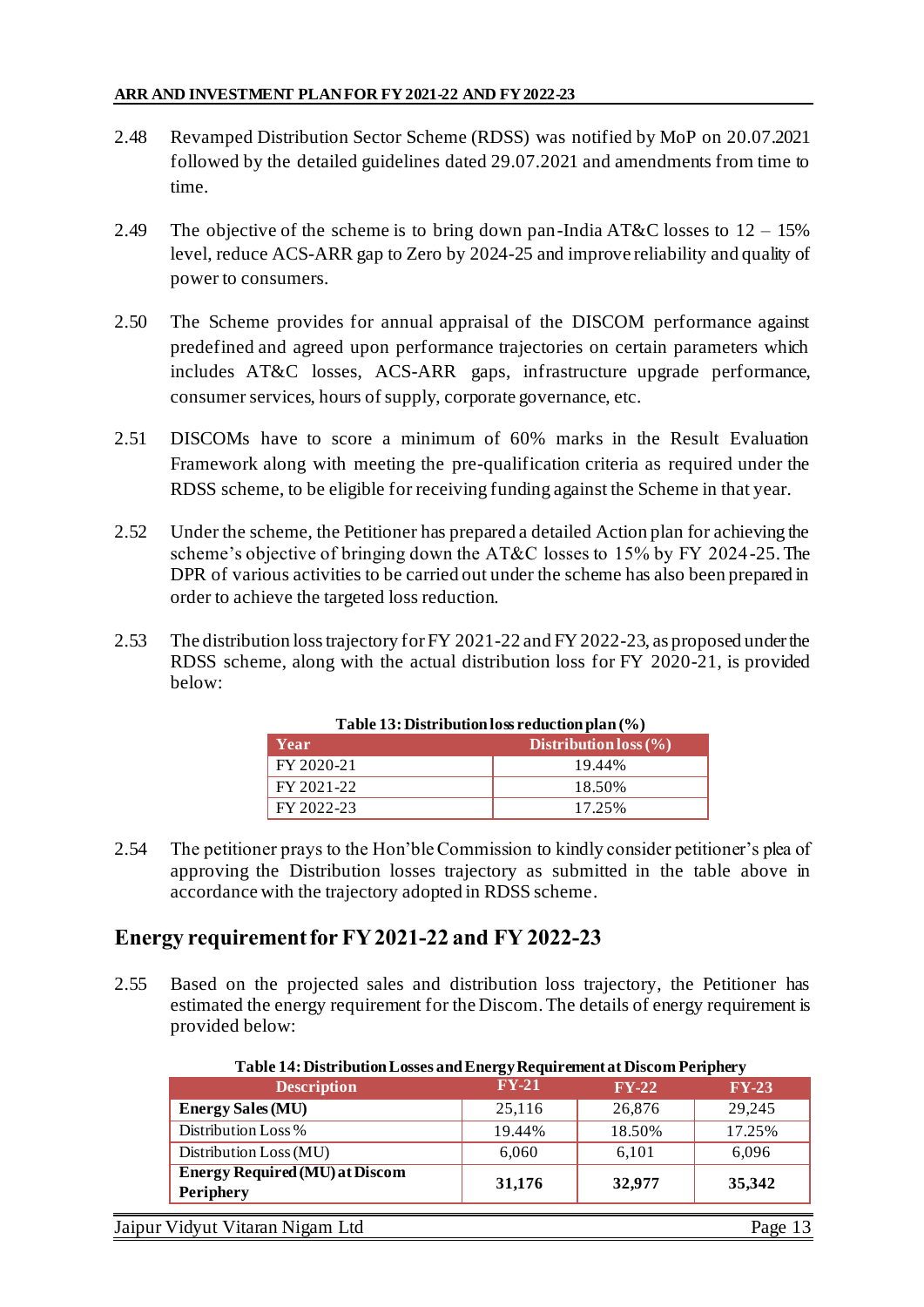# **A3: POWER PURCHASE PROJECTIONS FOR FY 2021-22 and FY 2022-23**

# **Transmission Losses**

3.1 For FY 2021-22 and FY 2022-23, the intra-state and intra-state transmission losses have been considered as approved by the Hon'ble Commission in its order dated 24th November 2021. The details of transmission losses as considered is provided below.

| <b>Table 15: Transmission losses</b>                      |       |       |       |  |  |  |  |
|-----------------------------------------------------------|-------|-------|-------|--|--|--|--|
| <b>AV-217</b><br>$FY-22$<br>$FY-23$<br><b>Particulars</b> |       |       |       |  |  |  |  |
| Intra-state transmission loss (%)                         | 5.74% | 3.31% | 3.31% |  |  |  |  |
| Inter-state transmission loss $(\%)$                      |       | 2.79% | 2.79% |  |  |  |  |

3.2 Hence, the petitioner requests the Hon'ble Commission to consider the transmission losses as per the trajectory provided for the FY 2021-22 and FY 2022-23.

# **Energy Availability**

- 3.3 The energy availability for FY 2021-22 and FY 2022-23 is projected on the basis of estimated generation from existing stations and projected generation from new stations. For FY 2021-22, for existing stations, the Petitioner submits that the power purchase quantum has been estimated based on the actual energy received during FY 2021-22 till the month of November and accordingly projecting it for the remaining part of year. The Petitioner has analysed the existing power scenario and the power purchase has been accordingly projected considering the energy requirement and has backed down certain plants based on the merit order principles as well as previous trends.
- 3.4 It is to be noted that, the total power purchase for FY 2021-22 and FY 2022-23 also includes power from short term sources/ energy exchanges which has been considered based on the actuals till November'21 for FY 22 and estimated deficit during FY 23.
- 3.5 This is because most of the states across the country were facing an acute power crisis situation due to a gap between the demand of power from consumers and the supply available from generators with whom the respective state Discoms have long term power purchase agreements.
- 3.6 It is pertinent to mention that the Ministry of Power, GoI had also acknowledged the crisis and published a press note regarding the same on 09.10.2021. As per MoP, the major reasons for the crisis are:
	- Increase in demand of electricity due to revival of economy post Covid
	- Heavy rains in coal mine areas during September 2021 thereby adversely affecting the coal production as well as despatch of coal from mines
	- Increase in prices of imported coal to unprecedent high level leading to substantial reduction in power generation from imported coal-based power plants leading to more dependence on domestic coal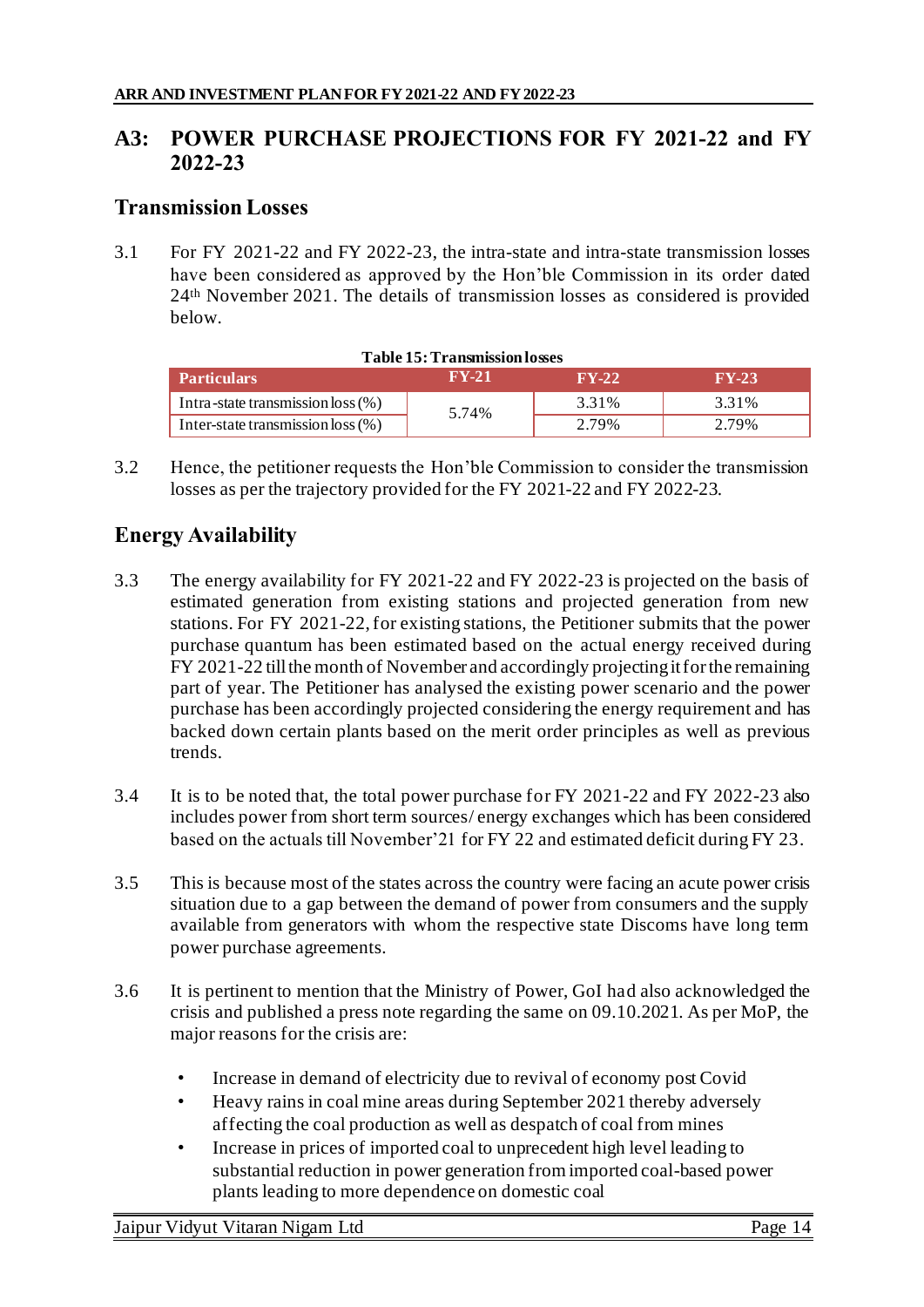- Non-building of adequate coal stocks before the onset of Monsoon.
- 3.7 The Energy Assessment Committee (EAC) of the Discoms has also estimated shortfall in power availability during FY 2022-23 looking at the ongoing coal crisis besides and estimated demand and availability of power in various time blocks during the year.
- 3.8 Thus, looking at the above-mentioned facts, the Petitioner requests the Hon'ble Commission to kindly approve the submitted power purchase from short term sources for FY 2021-22 and FY 2022-23.
- 3.9 For the estimation of quantum of power procurement, the availability of each station and the corresponding energy (in MU) purchased from that station for FY 2022-23 has been considered same as that projected for FY 2021-22. In case the energy requirement is more, the Petitioner has considered energy procurement based on Merit Order Dispatch (MoD) duly keeping in mind the PLF of that particular station does not exceed a normative level of 85%. In case the energy requirement is less in any particular year vis-à-vis FY 2020-21, the Petitioner has reduced the energy procurement from the costliest plant as per the MoD principal duly keeping in mind the PLF of that particular station does not fall below a technical minimum level of 55%.
- 3.10 Also, while projecting the power purchase quantum for FY 2022-23, the Petitioner has not considered power from five NTPC stations namely Anta GTPS, Auriya GTPS, Dadri GTPS, FGUTTPS Unit 1&2 and FSTPS aggregating to 252 MW. The same has not been considered as per the Hon'ble Commission's Order dated 28.10.2021 in which the Commission has allowed the Discoms to exit the PPAs due to the expiry of term of these PPAs.
- 3.11 The petitioner has considered the power availability from the new capacity of STPS super-critical generating plant (Unit 8) which has achieved COD in October, 2021. Energy procurement from Dholpur power plant has not been considered for FY 21 and FY 22 in the absence of any approved tariff for the plant.
- 3.12 While there are various Central Sector plants expected to come up, as per the data available from CEA and analysed by RUVN, energy availability from these Central Sector plants are in 'Unsure Category' owing to issues such as land acquisition, pending clearances, non-achievement of financial closure, bidding not started etc. Accordingly, the Petitioner has not considered any projections from such Central Sector plants.

#### **Impact of Kusum scheme on power purchase projections**

3.13 Impact of solar PV plant capacities being added or to be added under Component A and Component C (feeder level solarization) of KUSUM scheme have been while projecting power availability of the Discoms.

#### *Component-A:*

3.14 Against total target of 1,200 MW (i.e. 700 MW for FY2019-20 + 500 MW for FY2020- 21) allocated by MNRE to Rajasthan, following is the Discom wise progress as of 30 Nov'21:

Jaipur Vidyut Vitaran Nigam Ltd Page 15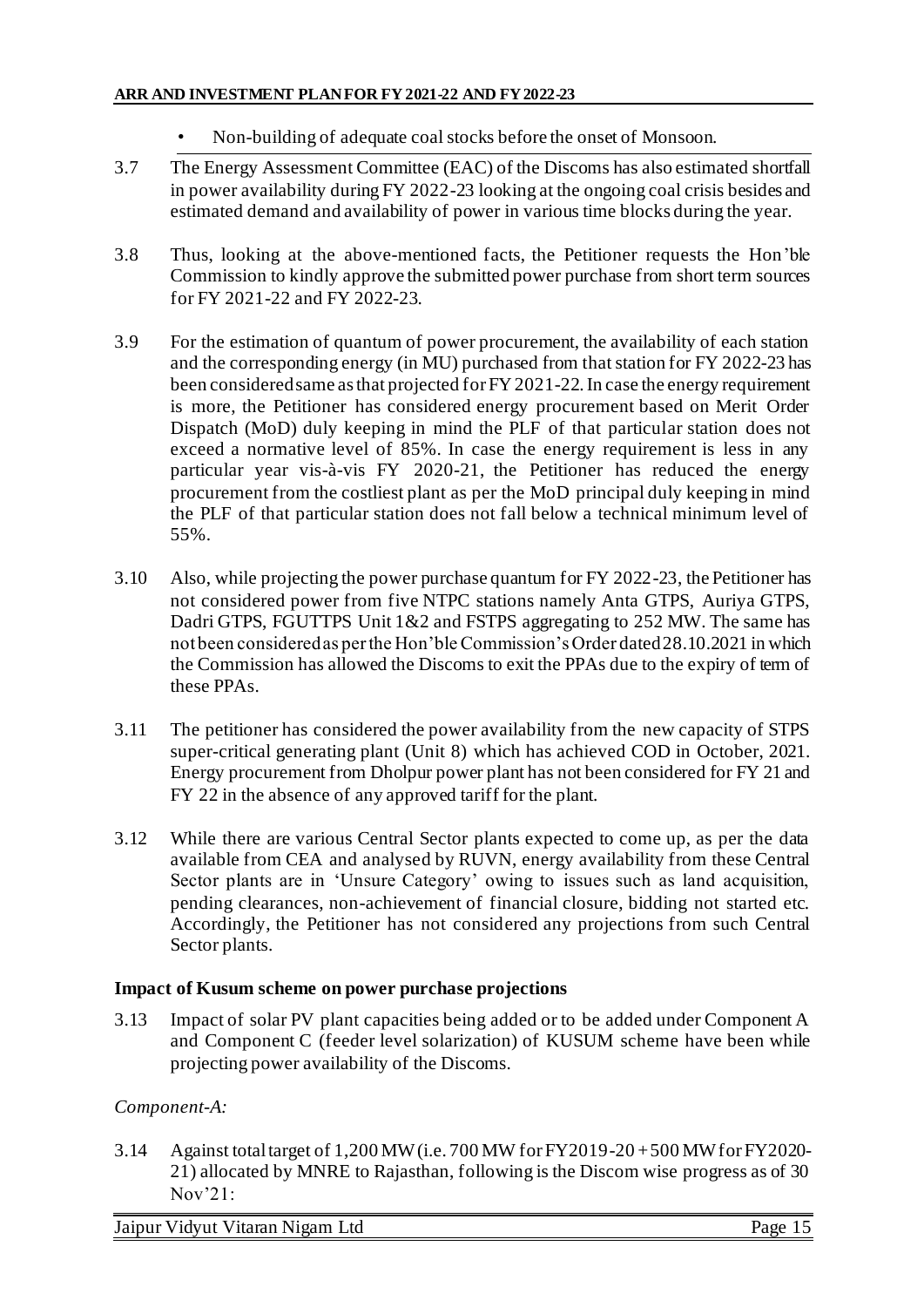| <b>Discom</b> | <b>PPA</b> executed |               |                          | <b>SPV Plants commissioned</b> |  |
|---------------|---------------------|---------------|--------------------------|--------------------------------|--|
|               | Count               | Capacity      | Count                    | Capacity                       |  |
| <b>JVVNL</b>  | 37 nos.             | 39 MW         | $3$ nos.                 | 3.5 MW                         |  |
| <b>AVVNL</b>  | $47$ nos.           | 43.75 MW      | $\overline{\phantom{0}}$ | $\overline{\phantom{0}}$       |  |
| <b>JdVVNL</b> | $100$ nos.          | 120.35 MW     | $5$ nos.                 | 6 MW                           |  |
| <b>TOTAL</b>  | 184 nos.            | <b>203 MW</b> | 8 nos.                   | 9.5 MW                         |  |

3.15 Based on above, the year wise proposed addition in capacity under Component A and corresponding projections of power generation from these solar PV plants for FY 2021- 22 and FY 2022-23 is provided below:

| <b>Particulars</b>                           | FY 2021-22 |                |                      |      | FY 2022-23    |                    |               |     |
|----------------------------------------------|------------|----------------|----------------------|------|---------------|--------------------|---------------|-----|
|                                              |            |                | Jaipur Ajmer Jodhpur |      |               | Total Jaipur Aimer | Jodhpur Total |     |
| Capacity (MW)                                | 3.5        |                |                      | 13   | 39            | 43.75              | 120.35        | 203 |
| <b>CUF</b>                                   |            | 15%            |                      |      | 20%           |                    |               |     |
| <b>Generation</b> (MU)                       | 4.00       | $\blacksquare$ | 7.56                 | 12   |               | 68.33 76.65        | 210.85        | 356 |
| Levelized tariff (Rs. per unit)              | 3.14       |                |                      | 3.14 |               |                    |               |     |
| $\vert$ Cost of power injected (Rs. Cr) 1.26 |            | $\blacksquare$ | 2.38                 |      | $21.45$ 24.07 |                    | 66.21         | 112 |

#### **Table 16: Projection of power generation under Component A**

3.16 The petitioner submits that the Generation and corresponding cost of injected power from solar PV plants under Component A of KUSUM scheme have been considered for the power purchase projections.

*Component – C (Feeder level solarization)*

- 3.17 On 21 Jun'21, a total target of 25,000 pumps was allocated by MNRE to Rajasthan Discoms for FY 2020-21, out of which 8000 pumps are allocated to JVVNL, 8000 to AVVNL and 9000 to JdVVNL.
- 3.18 As a pilot project under feeder level solarization, JVVNL floated Request for Selection (RfS) for RESCO developer selection for solarization of 656 agriculture pumps on 4 nos. 11kV feeders in Tonk circle through 4.24 MW solar PV plant vide NIT dated 09 July 2021. Through competitive bidding, a levelized tariff of Rs. 2.890 per unit was discovered for the pilot project and approval from the Hon'ble Commission is under process. Hence, the same tariff is being considered for evaluating the impact of capacities to be installed under Component C (Feeder level solarization) on the power purchase projections for FY 2022-23.
- 3.19 Since, no solar PV plant is installed / commissioned under feeder level solarization by Discoms till date and also for the work scope mentioned in the scheme guidelines, the estimated project commissioning timeline is 9 to 12 months, therefore, it is projected that around 50% of the allocated target will be solarized in FY 2022-23 under Feeder level solarization. Thus, the corresponding projections of power generation from these solar PV systems for FY 2022-23 is provided below.

| Table 17: Projection of power generation under Component C (Feeder level solarization) |  |  |
|----------------------------------------------------------------------------------------|--|--|
|                                                                                        |  |  |

| FY 2022-23<br><b>Particulars</b> |        |       |         |        |
|----------------------------------|--------|-------|---------|--------|
|                                  | Jaipur | Aimer | Jodhpur | Total  |
| No of pumps                      | 4,000  | 4,500 | 4.500   | 13,000 |
| Estimated Capacity Addition (MW) | 18     |       | 21      | 51     |
| $CUF(\%)$                        | 20%    | 20%   | 20%     | 20%    |
|                                  |        |       |         |        |

Jaipur Vidyut Vitaran Nigam Ltd Page 16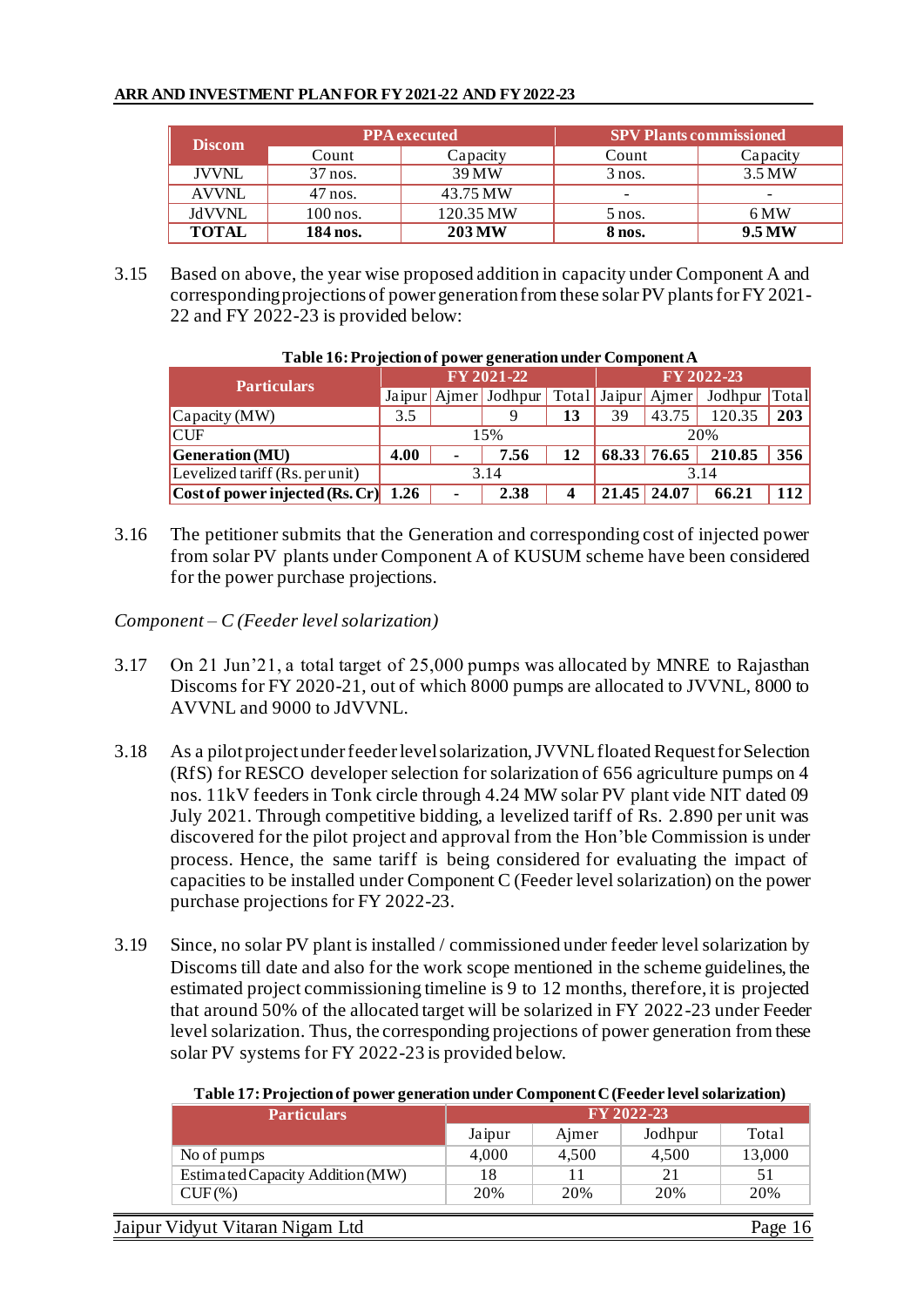| <b>Particulars</b>              | FY 2022-23 |       |         |       |  |
|---------------------------------|------------|-------|---------|-------|--|
|                                 | Jaipur     | Aimer | Jodhpur | Total |  |
| Units Generated (MU)            | 31.63      | 20.77 | 36.09   | 88.49 |  |
| Levelized tariff (Rs. per unit) | 2.89       |       |         |       |  |
| Cost of power injected (Rs. Cr) | 9.49       | 6.23  | 10.83   | 26.55 |  |

- 3.20 The petitioner submits that the Generation and corresponding cost of injected power from solar PV plants under Component C (feeder level solarization) of KUSUM scheme have been considered for the power purchase projections.
- 3.21 The Petitioner has been making sincere efforts to fulfil its Renewable Purchase Obligation and has continuously increased the purchase from renewable sources.
- 3.22 There are a lot of challenges faced in fulfilling the Renewable Purchase Obligation due to infirm nature of such power, lack of sufficient hydel sources which can be operated in integration with renewable sources to absorb the variations in generation from such renewable sources, inverse relation between generation from renewable sources and demand in the state of Rajasthan, financial burden on the Discoms, etc. It is very much important to note that the state already has sufficient tied up capacity. Many such stations are likely to be commissioned in near future. This will lead to increasing stranded capacity. The situation will only be worsened if more capacity is to be tied up in order to meet the increasing RPO obligations.
- 3.23 The total energy availability from all sources for FY 2021-22 and FY 2022-23 along with the actuals for FY 2020-21 has been summarised in the following table: **Table 18: Source with 18: Source with 18: Source with 18: Source with 18: Source with 18: Source with 18: Source with 18: Source wi**

| $FY-21$<br>$FY-23$<br>$FY-22$<br><b>Source</b><br>NTPC (Total)<br>4,104<br>4,348<br>4,237<br><b>NHPC</b><br>808<br>660<br>808<br>RVUN (Total)<br>11,054<br>12,533<br>11,646<br>Rajwest<br>2,568<br>2,648<br>2,648<br>SJVN (Naptha-Jhakri, Rampur)<br>270<br>348<br>348<br>Neyvelli Lignite<br>507<br>579<br>552<br>Aravali Power<br>$\overline{a}$<br><b>NVVNL Bundled</b><br>941<br>930<br>930<br>829<br>Coastal Gujarat<br>234<br>1,122<br><b>ADANI POWER</b><br>3,300<br>2,939<br>2,939<br>Sasan Power<br>1,095<br>1,169<br>1,169<br>PTC (KW, DB, Maruti, Teesta)<br>1,820<br>1,874<br>1,874<br>PTC Tala (Bhutan)<br>20<br>24<br>24<br>NPCIL NAPP<br>119<br>124<br>124<br><b>RAPS</b><br>791<br>1,089<br>1,089<br>THDC (Tehri, Koteshwar)<br>134<br>132<br>134<br>Shared Projects (BBMB, Chambal/Satpura)<br>980<br>980<br>1,180<br><b>RFF</b> and Others<br>908<br>834<br>834<br>NCES (including CPP and Kusum scheme)<br>4,239<br>5,451<br>3,220<br><b>SKS</b><br>133<br>254<br>254<br>Purchase from Exchange<br>1,211<br>(21)<br>1,730<br><b>Total</b><br>33,630<br>36,792<br>39,399 | Table 18: Source wise energy available (MO) |  |  |  |  |  |  |  |  |
|--------------------------------------------------------------------------------------------------------------------------------------------------------------------------------------------------------------------------------------------------------------------------------------------------------------------------------------------------------------------------------------------------------------------------------------------------------------------------------------------------------------------------------------------------------------------------------------------------------------------------------------------------------------------------------------------------------------------------------------------------------------------------------------------------------------------------------------------------------------------------------------------------------------------------------------------------------------------------------------------------------------------------------------------------------------------------------------------|---------------------------------------------|--|--|--|--|--|--|--|--|
|                                                                                                                                                                                                                                                                                                                                                                                                                                                                                                                                                                                                                                                                                                                                                                                                                                                                                                                                                                                                                                                                                            |                                             |  |  |  |  |  |  |  |  |
|                                                                                                                                                                                                                                                                                                                                                                                                                                                                                                                                                                                                                                                                                                                                                                                                                                                                                                                                                                                                                                                                                            |                                             |  |  |  |  |  |  |  |  |
|                                                                                                                                                                                                                                                                                                                                                                                                                                                                                                                                                                                                                                                                                                                                                                                                                                                                                                                                                                                                                                                                                            |                                             |  |  |  |  |  |  |  |  |
|                                                                                                                                                                                                                                                                                                                                                                                                                                                                                                                                                                                                                                                                                                                                                                                                                                                                                                                                                                                                                                                                                            |                                             |  |  |  |  |  |  |  |  |
|                                                                                                                                                                                                                                                                                                                                                                                                                                                                                                                                                                                                                                                                                                                                                                                                                                                                                                                                                                                                                                                                                            |                                             |  |  |  |  |  |  |  |  |
|                                                                                                                                                                                                                                                                                                                                                                                                                                                                                                                                                                                                                                                                                                                                                                                                                                                                                                                                                                                                                                                                                            |                                             |  |  |  |  |  |  |  |  |
|                                                                                                                                                                                                                                                                                                                                                                                                                                                                                                                                                                                                                                                                                                                                                                                                                                                                                                                                                                                                                                                                                            |                                             |  |  |  |  |  |  |  |  |
|                                                                                                                                                                                                                                                                                                                                                                                                                                                                                                                                                                                                                                                                                                                                                                                                                                                                                                                                                                                                                                                                                            |                                             |  |  |  |  |  |  |  |  |
|                                                                                                                                                                                                                                                                                                                                                                                                                                                                                                                                                                                                                                                                                                                                                                                                                                                                                                                                                                                                                                                                                            |                                             |  |  |  |  |  |  |  |  |
|                                                                                                                                                                                                                                                                                                                                                                                                                                                                                                                                                                                                                                                                                                                                                                                                                                                                                                                                                                                                                                                                                            |                                             |  |  |  |  |  |  |  |  |
|                                                                                                                                                                                                                                                                                                                                                                                                                                                                                                                                                                                                                                                                                                                                                                                                                                                                                                                                                                                                                                                                                            |                                             |  |  |  |  |  |  |  |  |
|                                                                                                                                                                                                                                                                                                                                                                                                                                                                                                                                                                                                                                                                                                                                                                                                                                                                                                                                                                                                                                                                                            |                                             |  |  |  |  |  |  |  |  |
|                                                                                                                                                                                                                                                                                                                                                                                                                                                                                                                                                                                                                                                                                                                                                                                                                                                                                                                                                                                                                                                                                            |                                             |  |  |  |  |  |  |  |  |
|                                                                                                                                                                                                                                                                                                                                                                                                                                                                                                                                                                                                                                                                                                                                                                                                                                                                                                                                                                                                                                                                                            |                                             |  |  |  |  |  |  |  |  |
|                                                                                                                                                                                                                                                                                                                                                                                                                                                                                                                                                                                                                                                                                                                                                                                                                                                                                                                                                                                                                                                                                            |                                             |  |  |  |  |  |  |  |  |
|                                                                                                                                                                                                                                                                                                                                                                                                                                                                                                                                                                                                                                                                                                                                                                                                                                                                                                                                                                                                                                                                                            |                                             |  |  |  |  |  |  |  |  |
|                                                                                                                                                                                                                                                                                                                                                                                                                                                                                                                                                                                                                                                                                                                                                                                                                                                                                                                                                                                                                                                                                            |                                             |  |  |  |  |  |  |  |  |
|                                                                                                                                                                                                                                                                                                                                                                                                                                                                                                                                                                                                                                                                                                                                                                                                                                                                                                                                                                                                                                                                                            |                                             |  |  |  |  |  |  |  |  |
|                                                                                                                                                                                                                                                                                                                                                                                                                                                                                                                                                                                                                                                                                                                                                                                                                                                                                                                                                                                                                                                                                            |                                             |  |  |  |  |  |  |  |  |
|                                                                                                                                                                                                                                                                                                                                                                                                                                                                                                                                                                                                                                                                                                                                                                                                                                                                                                                                                                                                                                                                                            |                                             |  |  |  |  |  |  |  |  |
|                                                                                                                                                                                                                                                                                                                                                                                                                                                                                                                                                                                                                                                                                                                                                                                                                                                                                                                                                                                                                                                                                            |                                             |  |  |  |  |  |  |  |  |
|                                                                                                                                                                                                                                                                                                                                                                                                                                                                                                                                                                                                                                                                                                                                                                                                                                                                                                                                                                                                                                                                                            |                                             |  |  |  |  |  |  |  |  |
|                                                                                                                                                                                                                                                                                                                                                                                                                                                                                                                                                                                                                                                                                                                                                                                                                                                                                                                                                                                                                                                                                            |                                             |  |  |  |  |  |  |  |  |

## **Energy Balance**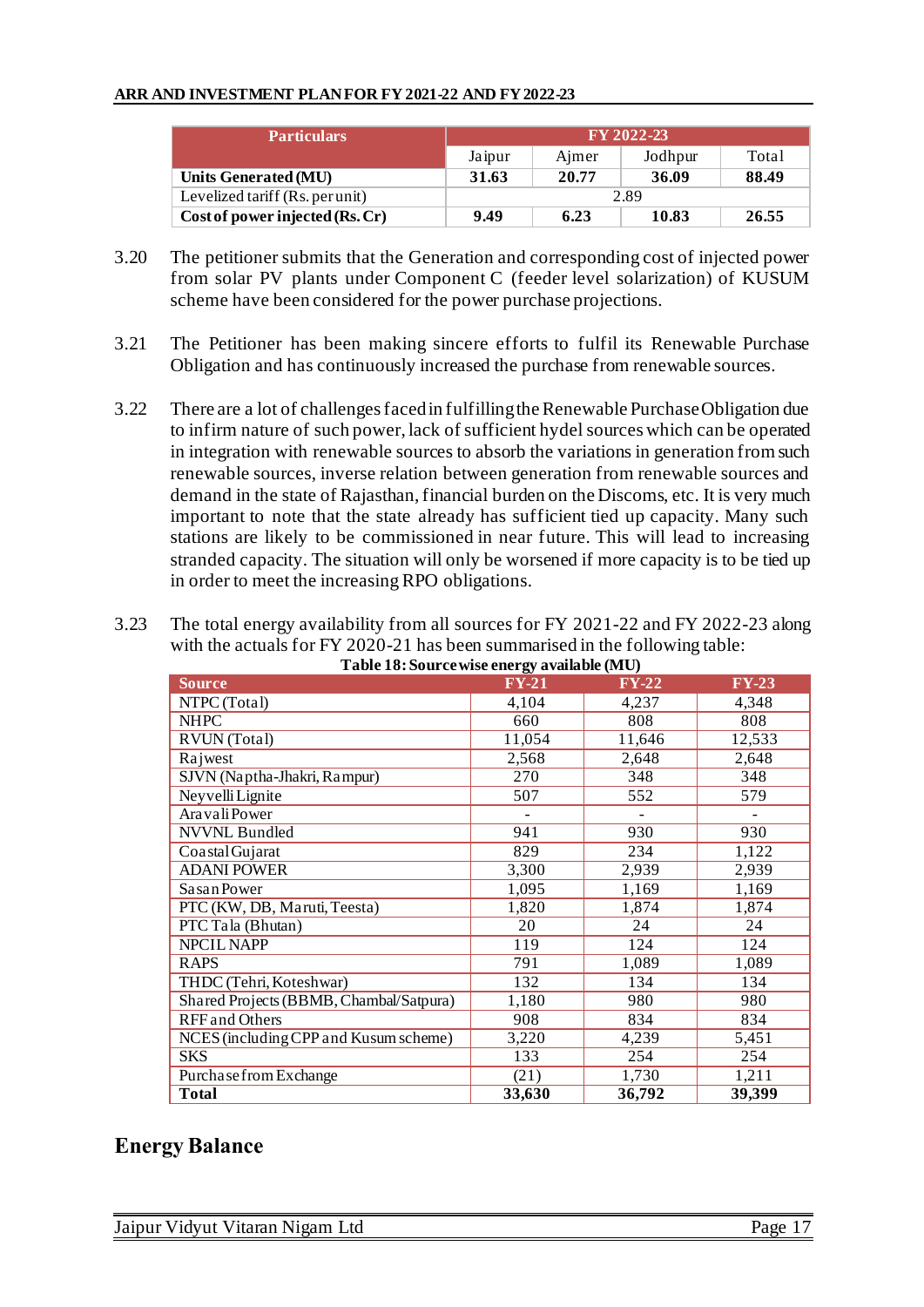3.24 Based on the projected energy sales, transmission loss, distribution loss and energy availability, the energy balance for FY 2021-22 and FY 2022-23 has been summarised in the following table. The actuals for FY 2020-21 are also presented.

| Table 19: Energy Balance FY 22 and FY 23                                                       |         |         |         |  |  |  |
|------------------------------------------------------------------------------------------------|---------|---------|---------|--|--|--|
| <b>Particulars</b>                                                                             | $FY-21$ | $FY-22$ | $FY-23$ |  |  |  |
| Estimated Sales (MU)                                                                           | 25,116  | 26,876  | 29,245  |  |  |  |
| Distribution Loss (%)                                                                          | 19.44%  | 18.50%  | 17.25%  |  |  |  |
| Distribution Loss (MU)                                                                         | 6,060   | 6,101   | 6,096   |  |  |  |
| <b>Energy Required at Discom Periphery (MU)</b>                                                | 31,176  | 32,977  | 35,342  |  |  |  |
| Intra-State Transmission Loss (%)                                                              | 5.74%   | 3.31%   | 3.31%   |  |  |  |
| <b>Energy Required at State Periphery (MU)</b>                                                 | 33,074  | 34,106  | 36,552  |  |  |  |
| Energy a vailable from state sources (MU)                                                      | 21,299  | 23,472  | 25,594  |  |  |  |
| Energy procured from outside state (MU)                                                        | 11,034  | 10,939  | 11,272  |  |  |  |
| Energy procured from exchange (MU)                                                             | 1,297   | 1,730   | 1,211   |  |  |  |
| Inter-State Transmission Loss on power procured<br>from outside state sources and exchange (%) | $\cdot$ | 2.79%   | 2.79%   |  |  |  |
| <b>Net Energy Availability at state periphery</b><br>(MU)                                      | 33,630  | 36,421  | 39,014  |  |  |  |

*\* included in intra-state transmission loss of 5.74%*

- 3.25 In pursuance to the decision of the Government of Rajasthan, Rajasthan Urja Vikas Nigam was incorporated on 4th December 2015 under the Companies Act, 2013. The company become functional w.e.f 01.04.2016 vide order No.F.15(22) Energy/2014 dated 22.03.2016 and acquired the functions of erstwhile 'Rajasthan Discoms Power Procurement Center (RDPPC)'.
- 3.26 The objectives of the company are to undertake wholesale procurement, sale and wholesale supply related works, rights, financial efficiency and to ensure availability on short, medium and long-term basis, the power requirement of the Government electricity distribution companies of Rajasthan under the related agreements.
- 3.27 Now that Rajasthan Urja Vikas Nigam Limited has become fully operational, power purchase requirement, scheduling of power and trading of surplus power is being done by RUVNL.
- 3.28 As such, power purchase is assumed to be carried out in a consolidated manner for most of the stations and hence, energy requirement of all three distribution companies has been aggregated to arrive at consolidated energy requirement for all for three distribution companies which is summarised below:

| <b>Particulars</b>                                                                                                                                   | $FY-22$ | $FY-23$         |
|------------------------------------------------------------------------------------------------------------------------------------------------------|---------|-----------------|
| Estimated Sales (MU)                                                                                                                                 | 70,463  | 77,787          |
| Distribution Loss $(\%)$                                                                                                                             | 17.77%  | 16.87%          |
| Energy Required at Discom Periphery (MU)                                                                                                             | 85,690  | 93,572          |
| Intra-State Transmission Loss (%)                                                                                                                    | 3.31%   | 3.31%           |
| <b>Energy Required at State Periphery (MU)</b>                                                                                                       | 88,624  | 96,775          |
| Energy a vailable from state sources (MU)                                                                                                            | 58,314  | 63,792          |
| Energy procured from outside state (MU)                                                                                                              | 28,926  | 31,429          |
| Energy procured from exchange (MU)                                                                                                                   | 4,318   | 3,023           |
| Inter-State Transmission Loss (%)                                                                                                                    | 2.79%   | 2.79%           |
| <b>Net Energy Requirement (MU)</b>                                                                                                                   | 87,630  | 94,063          |
| Surplus/ (deficit) after accounting for short-term purchase (MU)                                                                                     | 2,006   | 507             |
| $\mathbf{X}^{T}$ $\mathbf{1}$ $\mathbf{X}^{T}$ $\mathbf{X}^{T}$ $\mathbf{X}^{T}$ $\mathbf{X}^{T}$ $\mathbf{X}^{T}$ $\mathbf{X}^{T}$ $\mathbf{X}^{T}$ |         | $\mathbf{n}$ 10 |

#### **Table 20: Energy balance for Rajasthan**

Jaipur Vidyut Vitaran Nigam Ltd Page 18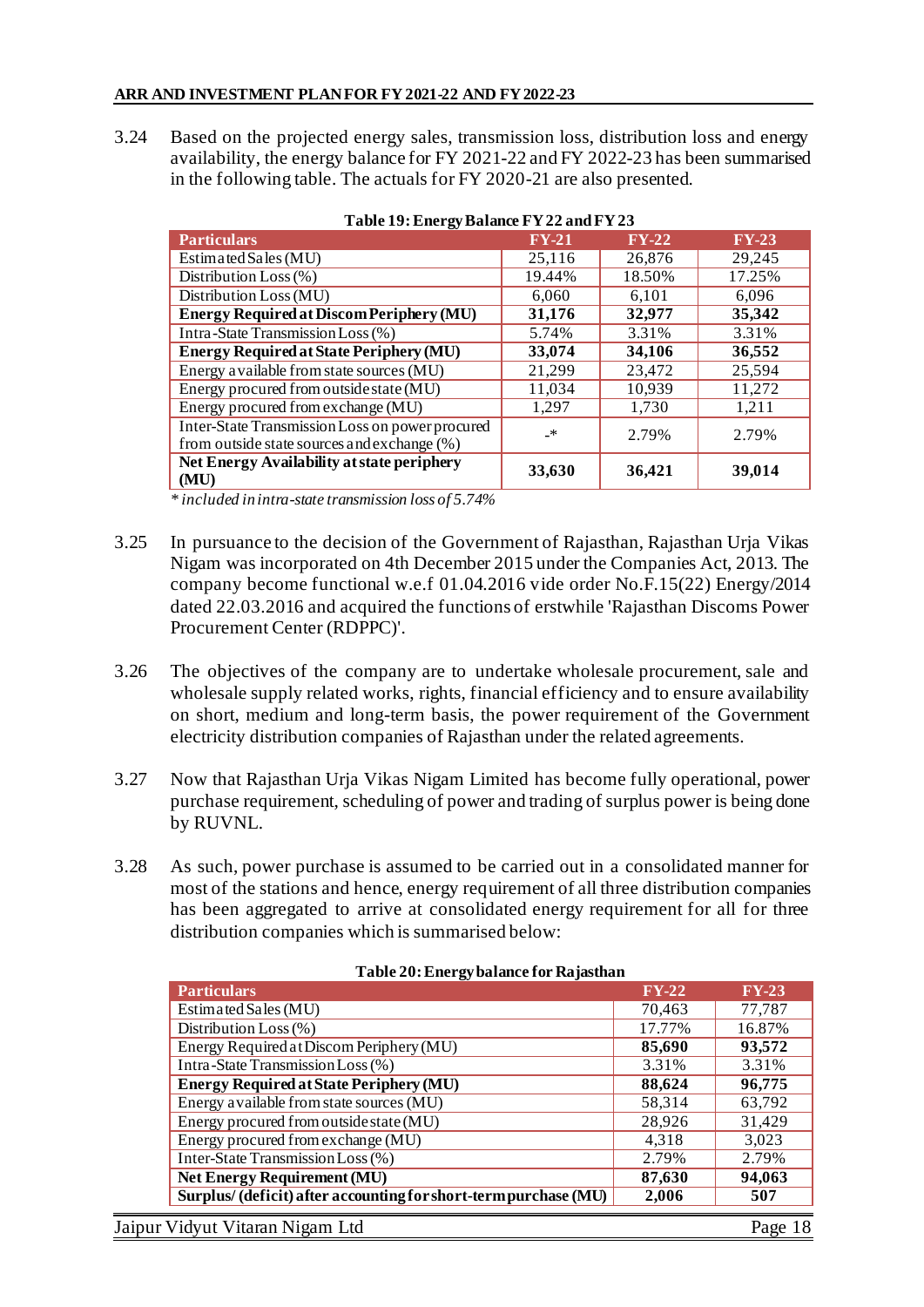# **Power purchase cost**

#### **Fixed and Variable Charges**

- 3.29 The Petitioner has considered the actual purchase cost for FY 2020-21 & projected the cost for FY 2021-22 and FY 2022-23 from various sources based on the following assumptions:
	- **(a)** The estimation of power quantum to be purchased is detailed out in the aforementioned paras.
	- **(b)** For the estimation of cost, a nominal hike of 2% in the fixed charges as well as energy charges per unit has been considered considering the actual increase in the past few years.
	- **(c)** The Petitioner has not considered prior period charges in forecasting power purchase cost for FY 2022-22 and FY 2022-23 assuming normal business scenario and considering these cost as extraordinary expenses.
- 3.30 Further, as stated earlier, the Commission vide order dated 28.10.2021 has allowed Discoms to exit from PPA for the Anta Gas, Auriya Gas, Dadri Gas, FUGTPS (I), Farraka TPS power Plants aggregating to 252 MW. Accordingly, no cost has been projected for these stations in FY 23.
- 3.31 With renewable sources of energy providing power below Rs 2.50/unit, RUVNL is trying to shed as much high-cost thermal capacity as it can bring down costs and provide cheaper power to consumers.
- 3.32 The Petitioner has considered the impact of Kusum Component-A and Component-C on the power purchase cost of the Petitioner, as detailed earlier.

#### **Refund of Return on Equity by RVUNL**

- 3.33 In accordance with the direction of Energy Department, GoR to RVUNL, the RoE charged by RVUNL to Discoms shall have to be refunded to the Discoms for FY 2019- 20, FY 2020-21 and no RoE shall be charged during FY 2021-22. Accordingly, while projecting the power purchase cost for FY 22, the Petitioner has projected gross power purchase cost from RVUNL stations based on FY 21 actual costs incurred and has considered refund of RoE to the tune of Rs 385 Cr during FY 22.
- 3.34 However, in the absence of any direction to RVUNL for not charging RoE during FY 2022-23, the Petitioner has not considered any such refund during FY 23.

#### **Transmission & SLDC Charges**

3.35 The Petitioner has considered a nominal annual escalation of 2% over that as incurred in FY 2020-21, while projecting the transmission charges for FY 2021-22 and FY 2022-23. The same has been shown as under:

Jaipur Vidyut Vitaran Nigam Ltd Page 19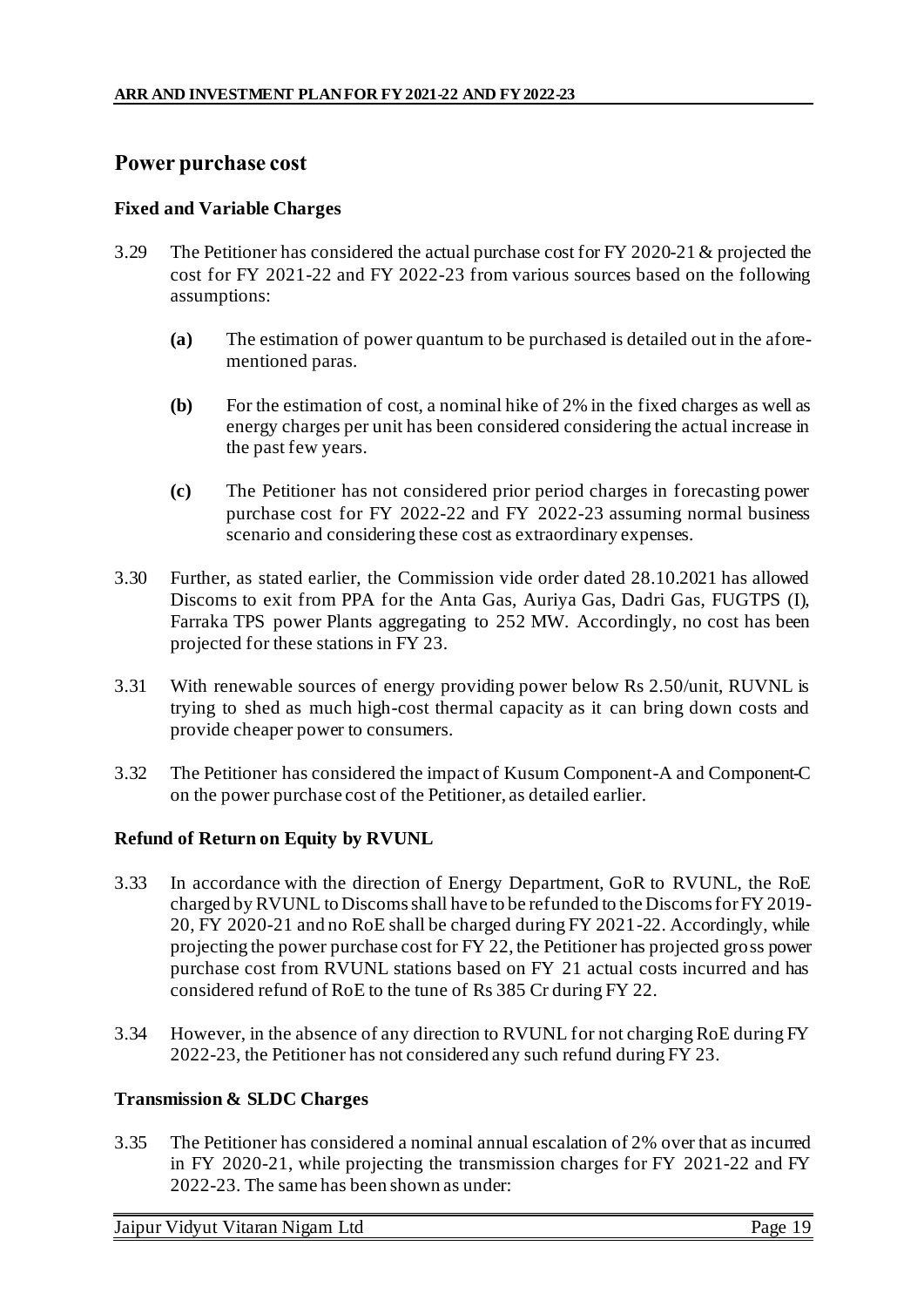| Table 21: Transmission charges (Rs Cr) |         |         |         |  |  |  |
|----------------------------------------|---------|---------|---------|--|--|--|
| <b>Source</b>                          | $FY-21$ | $FY-22$ | $FY-23$ |  |  |  |
| PGCIL                                  | 799     | 802     | 818     |  |  |  |
| <b>MARU</b>                            | 14      | 14      | 15      |  |  |  |
| ARAVALI TRANSMISSION                   | 9       | 9       | 9       |  |  |  |
| <b>RVPNL</b>                           | 1,073   | 1,131   | 1,154   |  |  |  |
| <b>SLDC CHARGES</b>                    | 9       | 13      | 14      |  |  |  |
| <b>HADOTI POWER</b>                    | 20      | 20      | 20      |  |  |  |
| <b>THAR POWER</b>                      | 14      | 14      | 15      |  |  |  |
| <b>BARMER POWER</b>                    | 16      | 16      | 16      |  |  |  |
| NRLDC-PSEB                             |         |         |         |  |  |  |
| NRLDC POSCO                            |         |         |         |  |  |  |
| <b>POC CHARGES</b>                     |         |         |         |  |  |  |
| PTC (KARCHAM WANGTOO)                  | 15      | 16      | 16      |  |  |  |
| PTC (DB)                               | 46      | 45      | 45      |  |  |  |
| PTC (MARUTI)                           | 51      | 33      | 33      |  |  |  |
| <b>UPPTCL (TANDA)</b>                  | 5       | 4       | 4       |  |  |  |
| <b>TOTAL</b>                           | 2,071   | 2,118   | 2,161   |  |  |  |

#### **Table 21: Transmission charges (Rs Cr)**

#### **Purchase and sale through exchange**

- 3.36 The Petitioner needs to resort to power exchange when:
	- **(i)** In certain time blocks when there is energy shortage due to non-availability of power from long term tied up sources. This could be due to planned or unplanned shutdown of generating station, unavailability of transmission network, coal related issues etc.
	- **(ii)** When the cost of power from exchange is cheaper than the variable cost of some of the tied-up long term sources. In such cases in order to optimize the overall power purchase cost, the Discom backs-down the costlier power plant and purchases power from exchange.
- 3.37 The Petitioner estimates the while the Rajasthan state is expected to be in deficit in various time blocks especially during the day-time depending on the season, in certain blocks, it is expected to have surplus power. This is due to unique characteristic of the state of significant intra-day and intra-season variation in demand (for FY 21) as shown in the graph below:

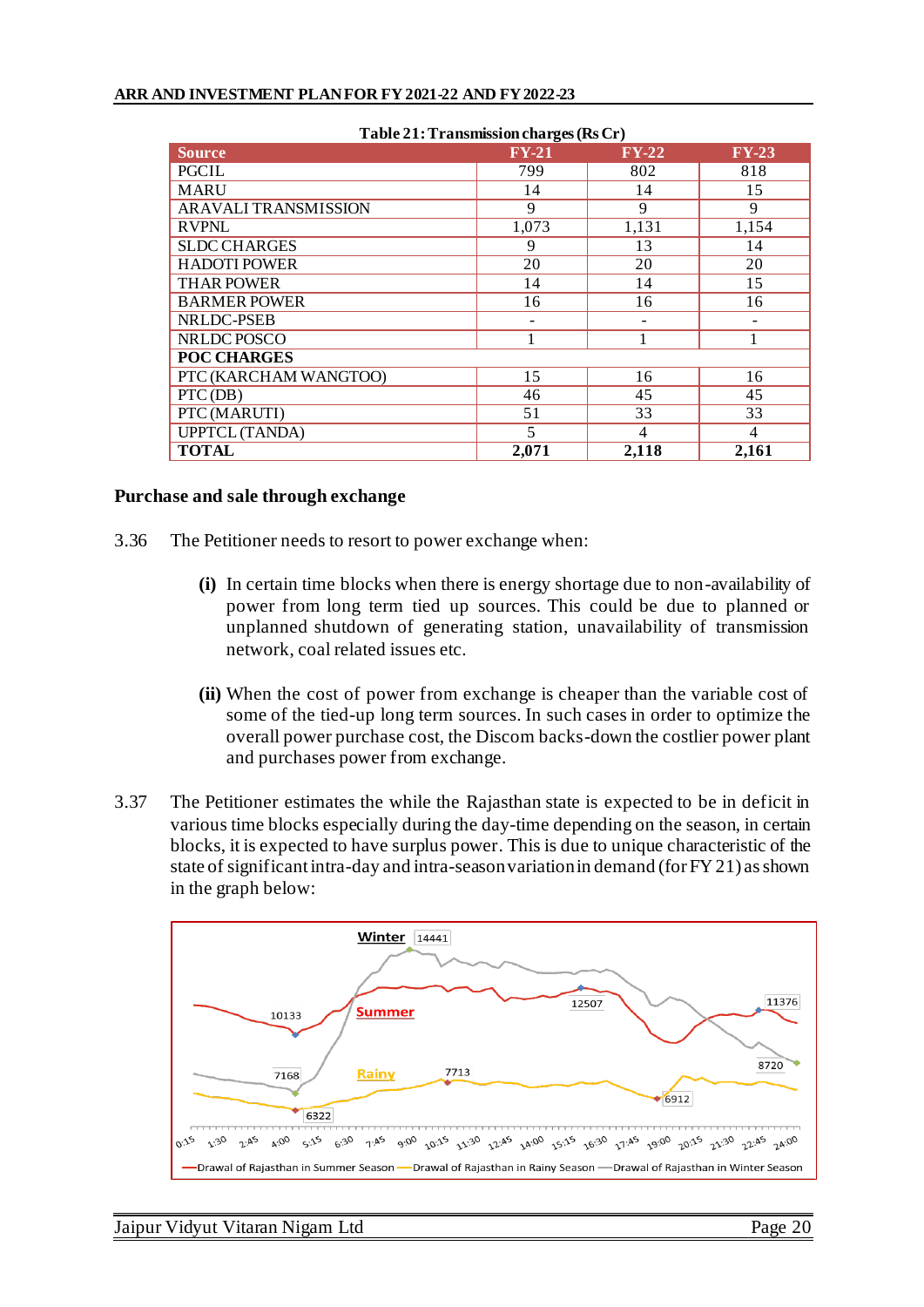- 3.38 As shown above, during the day hours, the state experiences peak demand during which it resorts to short-term power while during the night hours, the state experiences power surplus position.
- 3.39 The Petitioner submits that sale and purchase of power through exchange is a dynamic process. The market clearing prices in exchange are dependent on the bids submitted by buyers and other sellers and the power available in the entire market. It is important to note that the Petitioner has no control over the mentioned factors. With the increasing surplus energy across the nation, the market prices are further expected to reduce. It is important to note that the rates discovered in the exchange for selling of surplus power are lower than the variable cost payable to generators by the Petitioner.
- 3.40 The rate of purchase of energy from exchange has been considered as Rs 4.50/kWh for FY 22 based on the actual rate of purchase till November, 2021. The recent coal crisis in the country had resulted in significant increase in short term prices due to demand outstripping the supply. For FY 23, the Petitioner has projected short term rate of Rs 3.50/kWh based on previous years' trend.
- 3.41 The rate of sale of surplus energy on exchange has been considered as Rs 3.34/kWh for FY 22 based on the actual rate of sale till November, 2021 and a 5% increase in FY 23 i.e. Rs 3.50/ kWh.

#### **Total Power Purchase Cost**

3.42 The projected cost for FY 2021-22 and FY 2022-23 along with the actual cost for FY 2020-21 for the Petitioner has been summarised in following table:

| Table 22 : Power Purchase Cost of Discom (Rs Cr) |                            |                |                 |  |  |  |  |  |
|--------------------------------------------------|----------------------------|----------------|-----------------|--|--|--|--|--|
| <b>Source</b>                                    | $\overline{\text{FY}}$ -21 | $FY-22$        | $FY-23$         |  |  |  |  |  |
| $\overline{\text{NTPC (Total)}}$                 | 1,427                      | 1,471          | 1,479           |  |  |  |  |  |
| <b>NHPC</b>                                      | 237                        | 256            | 261             |  |  |  |  |  |
| <b>RVUN</b> (Total)                              | 5,467                      | 5,867          | 6,447           |  |  |  |  |  |
| Rajwest                                          | 1,121                      | 1,157          | 1,181           |  |  |  |  |  |
| SJVN (Naptha-Jhakri, Rampur)                     | 81                         | 89             | 91              |  |  |  |  |  |
| Neyvelli Lignite                                 | 170                        | 178            | 184             |  |  |  |  |  |
| Aravali Power                                    | $\Omega$                   | $\overline{a}$ | $\overline{a}$  |  |  |  |  |  |
| <b>NVVNL Bundled</b>                             | 410                        | 423            | 431             |  |  |  |  |  |
| Coastal Gujarat                                  | 242                        | 134            | 312             |  |  |  |  |  |
| <b>ADANI POWER</b>                               | 2,302                      | 1,270          | 1,295           |  |  |  |  |  |
| Sasan Power                                      | 160                        | 168            | 172             |  |  |  |  |  |
| PTC (KW, DB, Maruti, Teesta)                     | 787                        | 816            | 832             |  |  |  |  |  |
| PTC Tala (Bhutan)                                | 4                          | $\overline{5}$ | $\overline{5}$  |  |  |  |  |  |
| <b>NPCIL NAPP</b>                                | $\overline{36}$            | 38             | $\overline{39}$ |  |  |  |  |  |
| <b>RAPS</b>                                      | 282                        | 386            | 394             |  |  |  |  |  |
| THDC (Tehri, Koteshwar)                          | $\overline{53}$            | 55             | 56              |  |  |  |  |  |
| Shared Projects (BBMB, Chambal/Satpura)          | $\overline{74}$            | 47             | 48              |  |  |  |  |  |
| <b>RFF</b>                                       | 261                        | 1,221          | 256             |  |  |  |  |  |
| NCES (including CPP)                             | 1,580                      | 1,965          | 2,433           |  |  |  |  |  |
| <b>SKS</b>                                       | 38                         | 75             | 76              |  |  |  |  |  |
| Transmission charges                             | 2,071                      | 2,118          | 2,161           |  |  |  |  |  |
| Purchase from Exchange/Banking/UI                | (97)                       | 779            | 424             |  |  |  |  |  |
| RoE Refund (RVUN)                                | (385)                      | (385)          |                 |  |  |  |  |  |
| <b>Total</b>                                     | 16,322                     | 17,165         | 18,578          |  |  |  |  |  |

**Table 22 : Power Purchase Cost of Discom (Rs Cr)**

Jaipur Vidyut Vitaran Nigam Ltd Page 21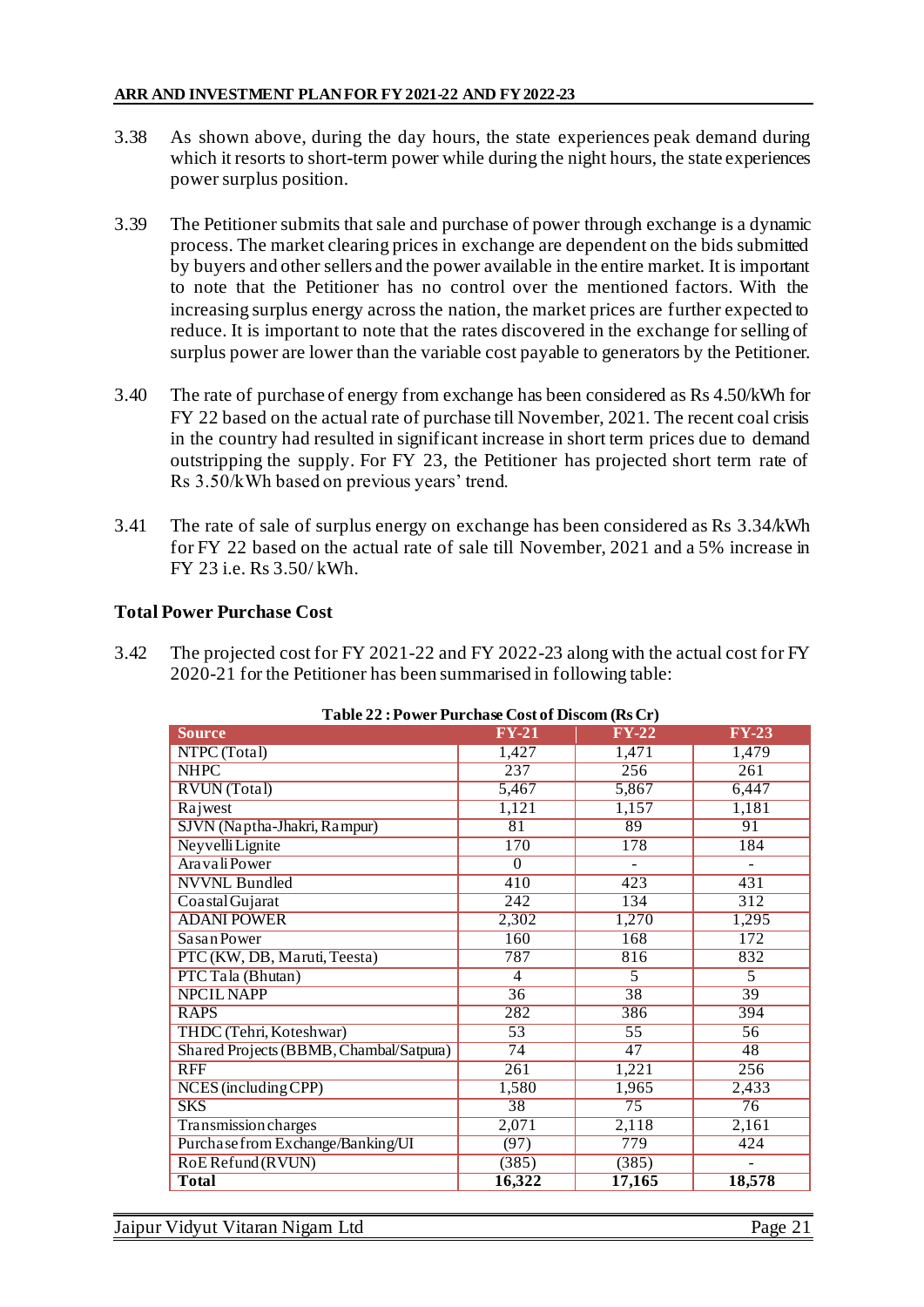3.43 The break-up of the power purchase cost from different sources has been shown in Form 3.1 also.

#### **Methodology to adjust the cost of disallowed power purchase due to distribution losses**

- 3.44 In the past true up and ARR orders, the Hon'ble Commission approved the power purchase costs as per normative distribution losses for the year wherein the actual losses were higher than the normative losses. The Hon'ble Commission approved the power purchase cost by adjusting the disallowed quantum of power purchase attributable to increased distribution losses with the average power purchase cost (APPC) after disallowing the short term power purchased.
- 3.45 It pertinent to mention here that the Discoms are bound to meet their energy demand from long term tied up sources. Based on demand (Round The Clock and Peak), sufficient number of sources has been tied up on a long-term basis to ensure 24x7 supply to consumers. The Discoms also follow the principle of Merit Order Dispatch (MOD) to ensure economic dispatch of power to meet the actual demand on a real time basis. Therefore, it worthwhile to mention that the petitioner is bound to bear the fixed or capacity charges of the long-term generating sources tied up to meet the peak demand. This is a fixed cost in nature and is to be paid (based on the contracted capacity) irrespective of the fact that any energy is scheduled/ procured from the station or not.
- 3.46 Disallowing the power purchase cost of the Petitioner by multiplying the quantum of disallowed energy by the APPC, as per the prevailing methodology followed by the Hon'ble Commission, results in disallowance of Fixed Costs payable to the generators by the Petitioner, which the Petitioner is ought to pay to the generators as per the PPA.
- 3.47 Hon'ble APTEL, vide its Judgment dated 23.03.2016, in Appeal No. 255 of 2014, in case of Damodar Valley Corporation vs Jharkhand State Electricity Commission has also noted that fixed costs ought not be disallowed.
- 3.48 Accordingly, the Petitioner proposes that any disallowance in power purchase cost be done at the average variable cost of power purchase instead of APPC. The same approach is being followed by other SERCs as well. A reference to HERC's order dated 01/06/2020 in the matter of truing up for FY 2018-19 for Discoms is reproduced below.

#### *"3.1.11 True-up of Power Purchase Cost*

*The Commission observes that the difference in power purchase cost could arise either on account of variation in actual source wise generation or rate of power vis-à-vis those allowed by the Commission on a projected basis….*

| <b>Particulars</b>                                                                                      | Unit             | <b>UHBVN</b> | <b>DHBVN</b> | <b>Total</b> |
|---------------------------------------------------------------------------------------------------------|------------------|--------------|--------------|--------------|
|                                                                                                         |                  |              |              |              |
| Actual Power Purchase Volume                                                                            | MU               | 23,248.82    | 33,745.11    | 56,993.93    |
| Disallowed Units                                                                                        | MU               | 485.75       | 1,575.73     | 2,061.47     |
| Cost of disallowed units at actual<br>variable cost submitted by the<br>Discoms i.e. @Rs. 2.61 per unit | $\mathbf{Rs}$ Cr | 127.02       | 412.05       | 539.07       |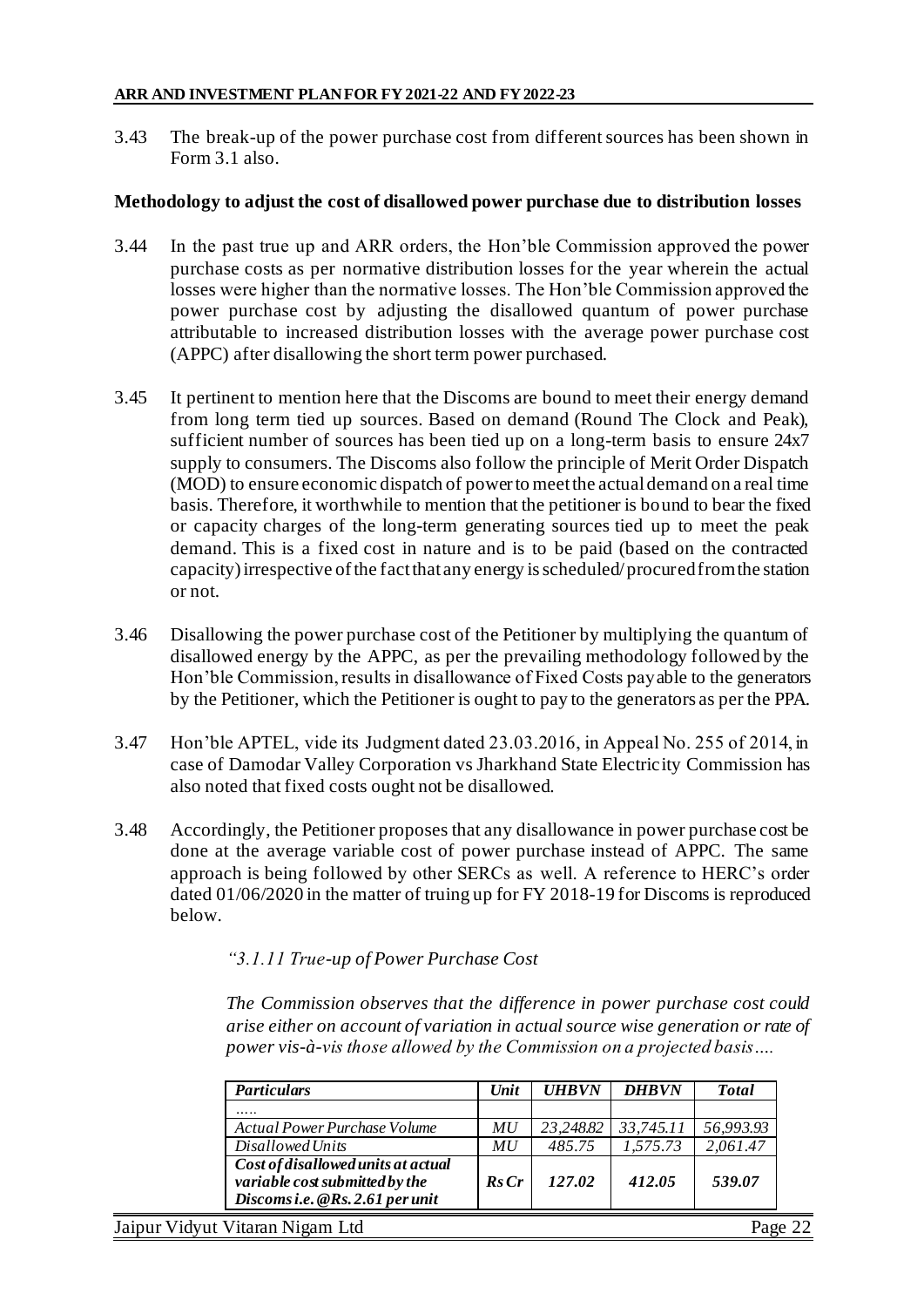*……"*

3.49 Thus, the petitioner prays that the Hon'ble Commission should consider average variable cost of power purchase instead of APPC if such an adjustment is required to be passed on into the ARR due to increased distribution losses.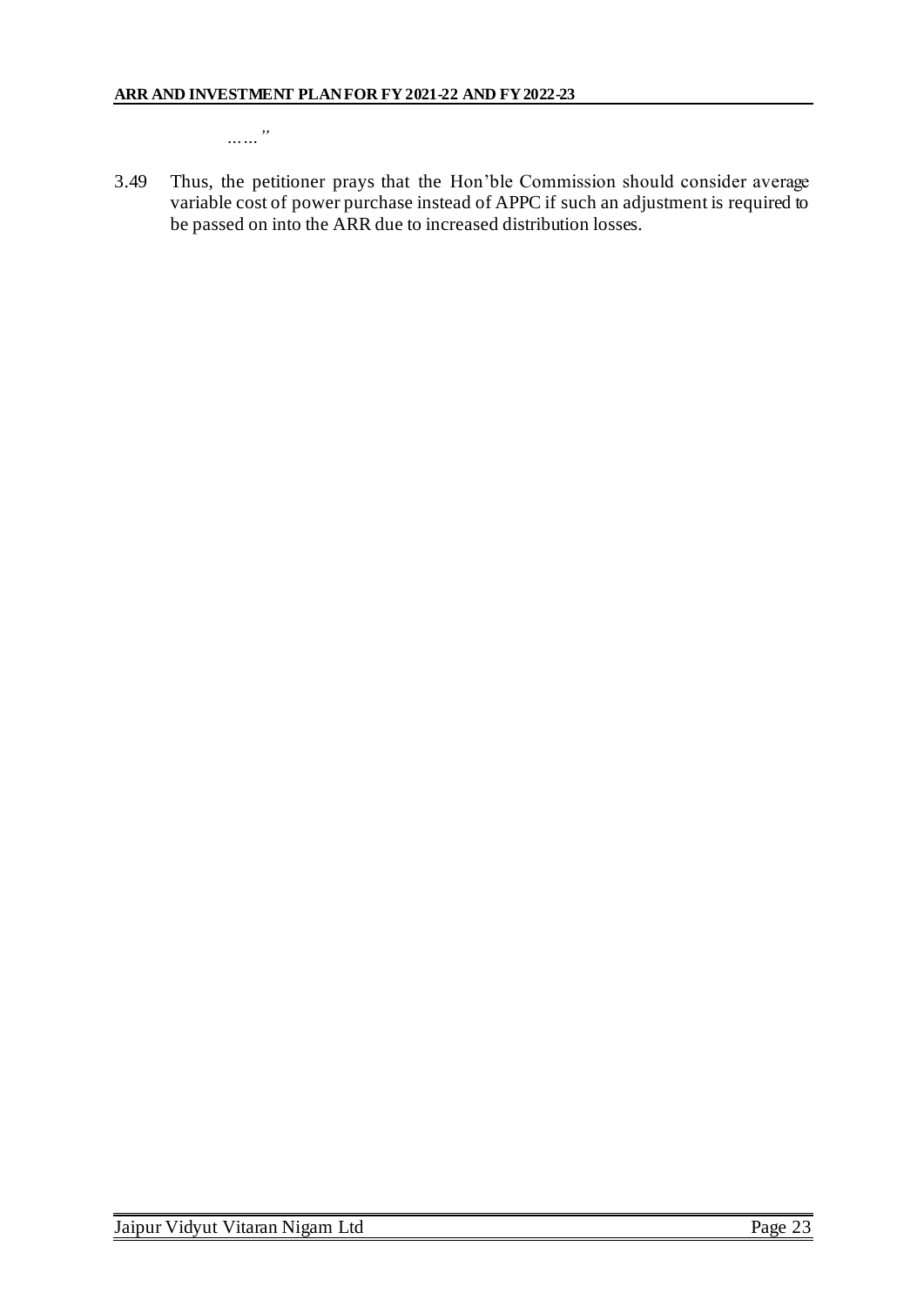# **A4: CAPITAL INVESTMENT PLAN PETITION, CWIP AND CAPITALISATION**

- 4.1 The Capital Investment Plan for FY 2021-22 and FY 2022-23 has been prepared, keeping intact the principle of the least cost plan, required to undertake the strengthening and augmentation of distribution system to meet the requirement of load growth, reduction in distribution losses, improvement of quality of supply, system reliability etc.
- 4.2 The proposed Capital Investment Plan is based on the philosophy focused on the following areas:
	- **(a)** Creation of new sub-transmission and distribution network to meet the increasing demand within the area of supply of Discoms.
	- **(b)** Strengthening of the existing sub-transmission and distribution network to cope up with the growing demand and connectivity to the new areas under development.
	- **(c)** Rural electrification to create distribution infrastructure in villages and release electricity connections in villages
	- **(d)** Scaling up of IT infrastructure and strengthening of IT backbone to improve the efficiency, capacity and reliability of distribution network.
	- **(e)** Demand side management for efficient and optimum utilisation of distribution network capacity.
- 4.3 The proposed Capital Investment Plan incorporates the basis and details pertaining to the budget allocation under various schemes, associated targets and sources of funding.
- 4.4 The capital investment planning plays a pivotal role in efficiency improvement of the Discoms. The growing number of consumers, load and per capita consumption, burdened the existing networks resulting to frequent outage and energy spillages. Therefore, the Capital Investment Plan requires to the planned appropriately. The rationale to arrives at the proposed capital investment plan is elaborated in subsequent parts of this submission.
- 4.5 The Petitioner is making concerted efforts for strengthening of distribution network. This will curb down the system spillages, improve efficiency and ensure sustainability against the revenue gap of the previous years. It is requested that the Hon'ble Commission allows the proposed Capital Investment Plan for FY 2021-22 and FY 2022-23.
- 4.6 The Capital Investment Plan is allocated under the various schemes. The resource allocation along with the physical targets are given in the following tables.

| rapic sorran outlay (may 01)       |                |                                           |          |
|------------------------------------|----------------|-------------------------------------------|----------|
| No Name of Scheme                  | FY 2020-<br>21 | $\text{FY } 2021 - \text{FY } 2022$<br>22 | 23       |
| Sub-Transmission & Distribution    | 595.68         | 518.83                                    | 491.32   |
| <b>Rural Electrification Works</b> | 457.65         | 496.95                                    | 1.439.81 |
| R-APDRP-A                          | 4.49           | 147.14                                    | 1.03     |

#### **Table 23: Plan Outlay (in Rs Cr.)**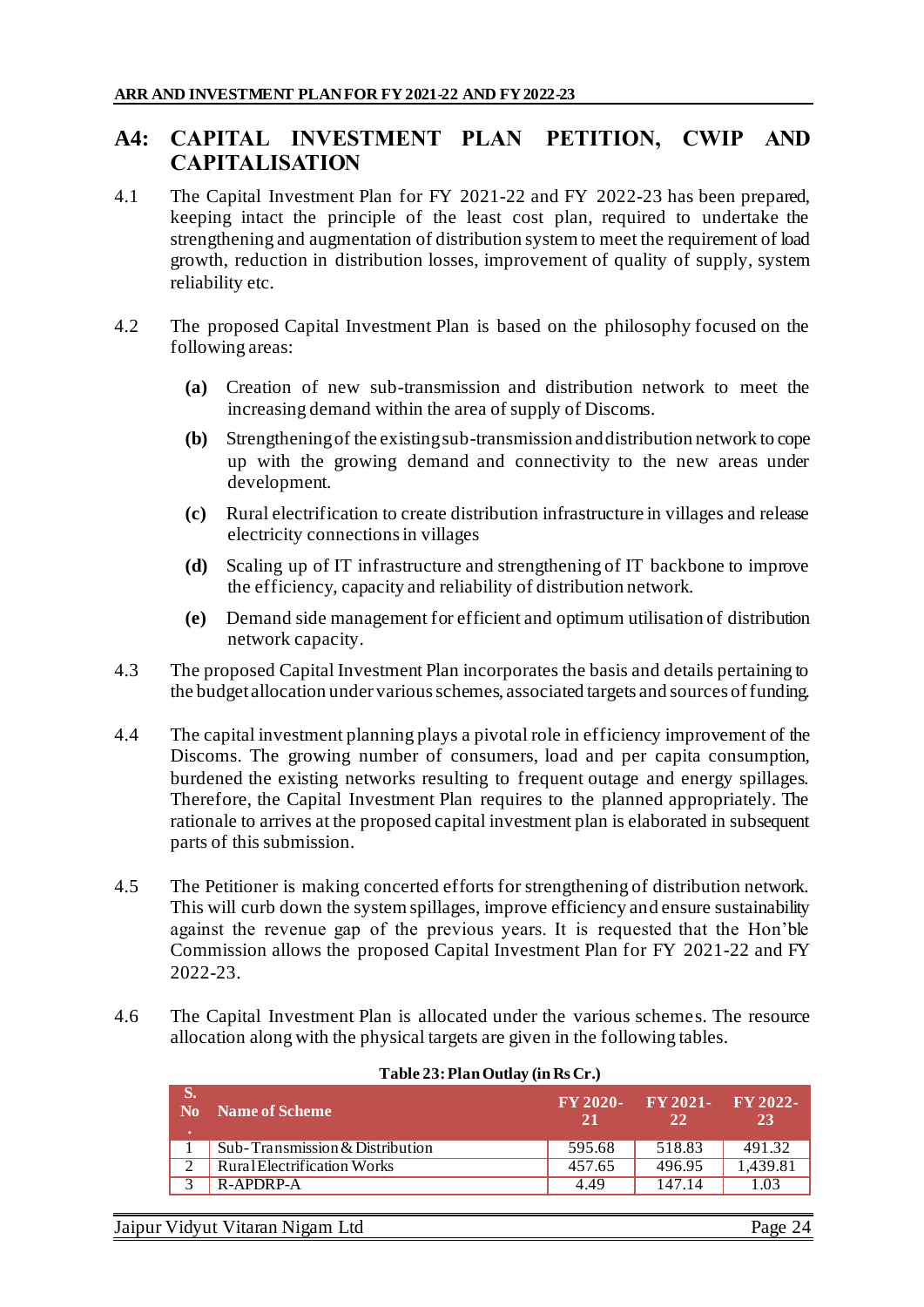| S.<br>N <sub>0</sub><br>۰ | <b>Name of Scheme</b>                                 | $FY$ 2020-<br>21 | FY 2021-<br>22 | $FY 2022-$<br>23 |
|---------------------------|-------------------------------------------------------|------------------|----------------|------------------|
| 4                         | R-APDRP-B                                             | 0                | 0.52           |                  |
| 5                         | Deendayal Upadhyaya Gram Jyoti Yojana<br>(DDUGJY) New | 75.11            | 79.28          | 20.00            |
| 6                         | Integrated Power Development Scheme (IPDS)            | 22.04            | 1.84           | 1.08             |
| 7                         | Feeder Segregation                                    |                  | 75.81          | 50.00            |
| 8                         | AP Supply (2 Block Regime)                            | 8.04             | 133.75         | 265.00           |
| 9                         | Smart metering                                        | 47.25            | 234.05         | 15.63            |
| 10                        | <b>RDSS</b>                                           |                  | 50.00          | 995.00*          |
| 11                        | <b>FIP</b>                                            | 8.9              |                |                  |
| 12                        | Sobhagya                                              | 1.04             |                |                  |
|                           | <b>TOTAL</b>                                          | 1,220.20         | 1,738.17       | 3,278.87         |

**\*** *Total expenditure under RDSS for FY23 is INR 1,100 Cr. However, for the purpose of capital investment, expenditure attributed towards the Smart Metering component ( INR 105 Cr) has not been included, asit is to be implemented on Total Expenditure (TOTEX) mode. The same has been detailed out in the relevant section under O&M expenses.* 

| <b>S.</b><br>No. | Name of scheme             | <b>Units</b> | FY 2020-21               | FY 2021-22 | FY 2022-23 |
|------------------|----------------------------|--------------|--------------------------|------------|------------|
|                  |                            |              |                          |            |            |
| a                | 33 KV Lines                | KM.          | 525                      | 660        | 650        |
| b                | 33 KV Sub stations         | Nos.         | 40                       | 45         | 58         |
|                  |                            | <b>MVA</b>   | 200                      | 225        | 506        |
| $\mathbf{c}$     | Domestic Connections Rural | Nos.         | 100,000                  | 140,000    | 1,20,000   |
| d                | Domestic Connections Urban | Nos.         | 50,000                   | 60,000     | 80,000     |
| e                | GiS                        | Nos.         | $\overline{\mathcal{L}}$ | 4          |            |
| $\overline{2}$   |                            |              |                          |            |            |
| a                | Ag. Pump Set RE            | Nos.         | 10,708                   | 24,577     | 71,207     |

#### **Table 24: Physical targets**

#### **Source of Funding for FY 2021-22 and FY 2022-23**

4.7 The source wise detail of funding for the proposed Capital Investment Plan for FY 2021-22 and FY 2022-23 is tabulated as under:

#### **Table 25: Mobilization of Plan Resources for FY 2021-22 and FY 2022-23 (Rs Cr.)**

| S.<br>No. | <b>Particulars</b>                                         | FY 2021-<br>22 | FY 2022-<br>23 |
|-----------|------------------------------------------------------------|----------------|----------------|
|           | <b>Direct</b>                                              |                |                |
|           | REC (Normal RE works including release of new connections) | 248.47         | 719.90         |
|           | DDUGJY New (Loan)                                          | 20.16          | 5.60           |
|           | <b>DDUGJY New (Grant)</b>                                  | 43.20          | 12.00          |
|           | R-APDRP A&B (Loan)                                         | 32.63          |                |
|           | R-APDRP A&B (Grant)                                        | 101.04         | 1.03           |
|           | Household Electrification (Loan)                           | 2.04           |                |
|           | Household Electrification (Grant)                          | 4.37           |                |
|           | IPDS (Loan)                                                | 0.52           | 0.30           |
|           | <b>IPDS</b> (Grant)                                        | 1.10           | 0.65           |
|           | STⅅ                                                        | 363.18         | 343.92         |
|           | AMI Smart Metering (Loan)                                  | 83.20          | 5.82           |
|           | <b>AMI</b> Smart Metering (Grant)                          | 115.20         | 7.32           |
|           | Feeder Segregation (Loan)                                  | 21.22          | 14.00          |
|           | Feeder Segregation (Grant)                                 | 45.49          | 30.00          |
|           | Jaipur Vidyut Vitaran Nigam Ltd                            |                | Page 25        |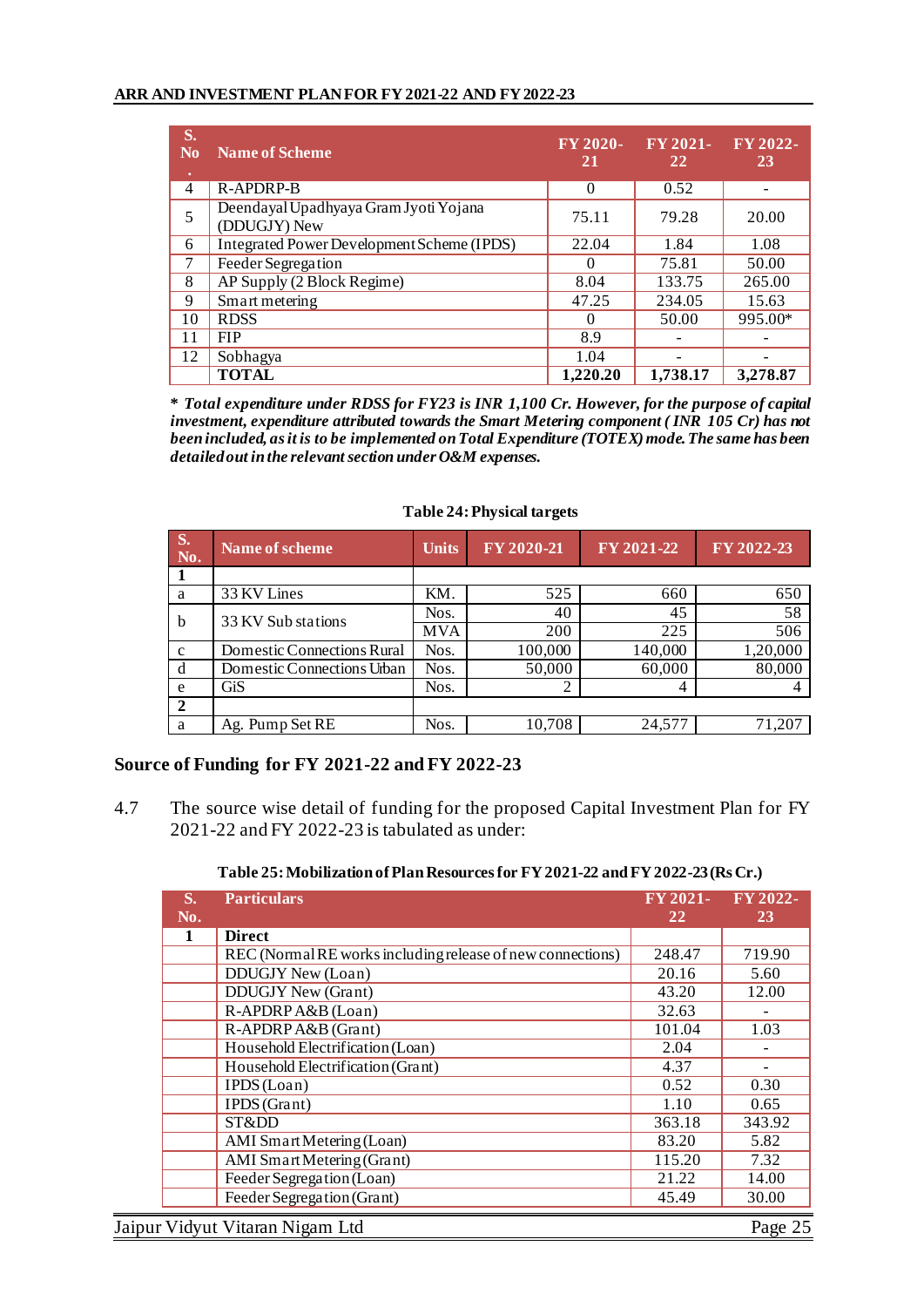| S.<br>No.    | <b>Particulars</b>        | FY 2021-<br>22 | FY 2022-<br>23 |
|--------------|---------------------------|----------------|----------------|
|              | 2 Block Supply (Loan)     | 93.62          | 185.50         |
|              | 2 Block Supply (Grant)    |                |                |
|              | RDSS (Loan)               | 14.00          | 266.00*        |
|              | RDSS (Grant)              | 30.00          | 597.00*        |
|              | Total(1)                  | 1,219.44       | 2,189.04       |
| $\mathbf{2}$ | Through State Govt.       |                |                |
|              | <b>State Govt. Equity</b> | 518.73         | 1,089.82       |
|              | Total(2)                  | 518.73         | 1,089.82       |
|              | Total $(1+2)$             | 1,738.17       | 3,278,87       |

\* *Without considering the amount attributed to metering component of RDSS*

#### **Head Wise overall Plan for FY 2021-22 and FY 2022-23**

#### **Head A: - Sub-Transmission & Distribution works: -**

- 4.8 Various schemes were launched and completed in XII plan to strengthen the existing network. Accordingly, the system requires further improvement and strengthening so that the system becomes robust and improved and thereby is able to provide a quality and reliable supply to the consumer with less number of interruptions. The proposed schemes are also aimed to intensify electrification in the Discom area. The proposed works/schemes will ensure expansion of the distribution network.
- 4.9 Sub-transmission and Distribution System Improvement scheme is meant for construction of 33 KV Sub- Stations and associated lines with inter connection of 11 KV line and release of service connections, etc. Strengthening of Sub-Transmission & Distribution network reduces the T&D losses & improve the quality & reliability of electric supply within jurisdiction of Discom.
- 4.10 The physical targets of works under the Scheme for Strengthen of Sub Transmission and Distribution networks is given in table below: -

| <b>Particulars</b>    | Unit       | <b>EY 2021-227</b> | <b>FY 2022-23</b> |
|-----------------------|------------|--------------------|-------------------|
| 33/11KV Sub Stations. | <b>MVA</b> |                    | 206               |
| 33/11KV Sub Stations. | Nos.       | 40                 | 40                |
| 33 KV Lines           | <b>Kms</b> | 660                | 550               |

| Table 26: Physical Targets for Sub-transmission and Distribution |  |
|------------------------------------------------------------------|--|
|------------------------------------------------------------------|--|

4.11 The physical and financial progress of the works under this head for the previous and current year has been submitted in attached prescribed Form-2 and 4 as prescribed by the Hon'ble Commission.

*Procedure for identification, selection and implementation: -*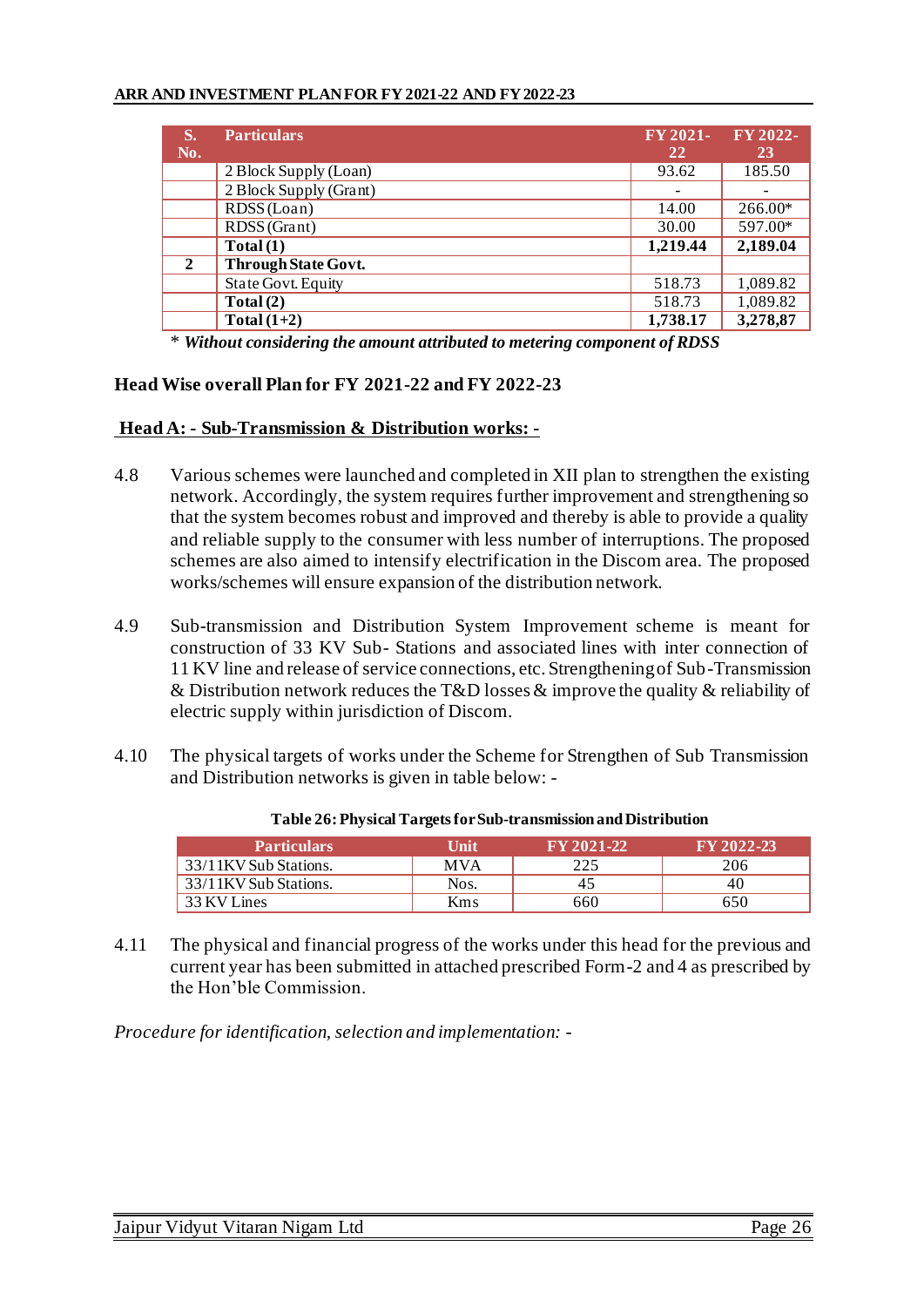4.12 The schemes are identified on a need basis, with the objective to increase reliability of the network, to strengthen the network, and for improvement of the system to meet the demand growth; the circle planning department initiate the proposals along with the detailed technical due-diligence & after cost-benefit analysis of the proposed investment to be undertaken in the field. The proposals are forwarded to the headquarters for the approval. Accordingly, the planning division at the headquarters selects the schemes based on the priority and sanctions allowed by the government. All the projects under Sub-Transmission and Distribution works, RE works are under Rs. 10 Crores and are implemented after the administrative, technical and financial sanctions of the competent authority and delegation of powers (DOP) given to the field offices.

#### **Head B - Normal Rural Electrification (RE) work including release of new connection: -**

- 4.13 Works under the RE Scheme are aimed for rural electrification, providing electricity connections in villages and improvement of sub transmission and distribution system and reduction of T&D losses in rural areas.
- 4.14 The Scheme entrusted the works related to the release of new Agriculture in rural areas.
- 4.15 The benefits envisaged from the execution of schemes under RE works include:
	- Expansion of distribution network to release agriculture connections. This helps the Discom to clear the pendency of agriculture connection rural areas.
	- Reduction in system losses and improvement reliability parameters.
	- Providing domestic connections in rural areas
	- Energisation of wells with a view to increase water supply.
- 4.16 The physical and financial progress of the works under this head for the previous and current year has been submitted in attached prescribed Form-2 and 4 as prescribed by the Hon'ble Commission.

### **Head C: - R-APDRP**

### *R-APDRP works – Part – A for IT Implementation & SCADA*

#### *Brief Description of Proposal*

- 4.17 Under the scheme works for developing IT enable activities such as SCADA etc. and strengthening of existing network have been taken up. As per the phasing the scheme for IT enable activities under Part-A of R-APDRP has been sanctioned by MOP, GOI. The work has started, and it is expected that execution of scheme under R-APDRP Part-A shall be completed shortly.
- 4.18 R-APDRP- part A is further divided into two parts:
	- Establish IT system in towns having population of more than 30,000.
	- Install SCADA in selected towns having population of more than  $4$  Lakhs  $\&$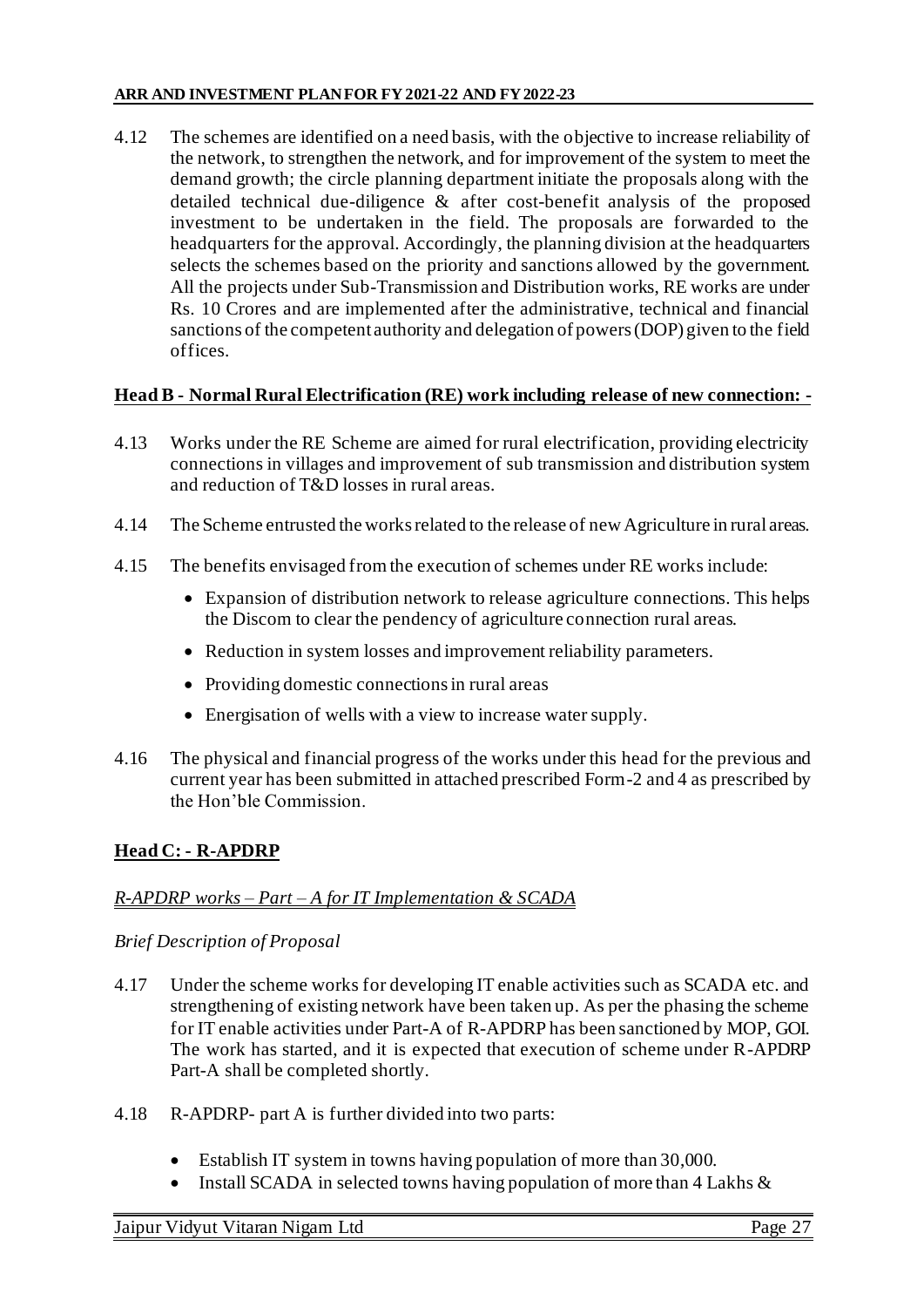Annual input energy of 350 MU's

- 4.19 Benefits arising after execution:
	- Strengthening of existing network with sustained loss reduction.
	- Enable accurate baseline data.
	- Process automation will be achieved.
	- Enable IT implementation
- 4.20 The major works that are being undertaken are Installation of hardware and software for data center, installation of hardware and software for Disaster recovery centre, establishment of customer care center at Discoms HQ's, installation of Modems for Meter Data Acquisition System etc.
- 4.21 The physical and financial progress report of the works under this head for the previous and current year has been submitted in attached prescribed Form-2 and 4 as prescribed by the Hon'ble Commission.

#### *R-APDRP- Part B*

*Brief description about proposal:* 

- 4.22 This Scheme is an initiative of the Government of India with focus on establishment of base line data; maintain reliability of supply and reduction of AT&C losses through strengthening & up gradation of sub transmission and distribution network. This scheme covers cities and towns of urban areas with population of more than 30,000.
- 4.23 Initially 25% funds will be provided as loan from GOI and balance is to be raised from financial institutions. Based on the criteria for reduction of AT&C losses below 15% and maintaining the same below that level, 10% of the total project cost of the town will be converted into grant every year & that is maximum of 50% of the total project cost of a town can be converted into grant if the losses of that town are brought below the 15% and are maintained for 5 years. The AT&C losses will be verified by a TPIEA-EA M/s. Voyant Solution Pvt. Ltd., Gurgaon who has been appointed as TPIEA-EA by PFC. Base line losses of 30 towns are already verified by TPIEA-EA
- 4.24 The work under the scheme is under progress and shall be completed shortly. The physical and financial progress report of the works under this head for the previous and current year has been submitted in attached prescribed Form-2 and 4 as prescribed by the Hon'ble Commission.

#### **Head D: - Deendayal Upadhyaya Gram Jyoti Yojan (DDUGJY)**

#### *Brief description about proposal:*

4.25 Government of India has approved the "Deendayal Upadhyaya Gram Jyoti Yojna" (DDUGJY) on 3rd December 2014 for: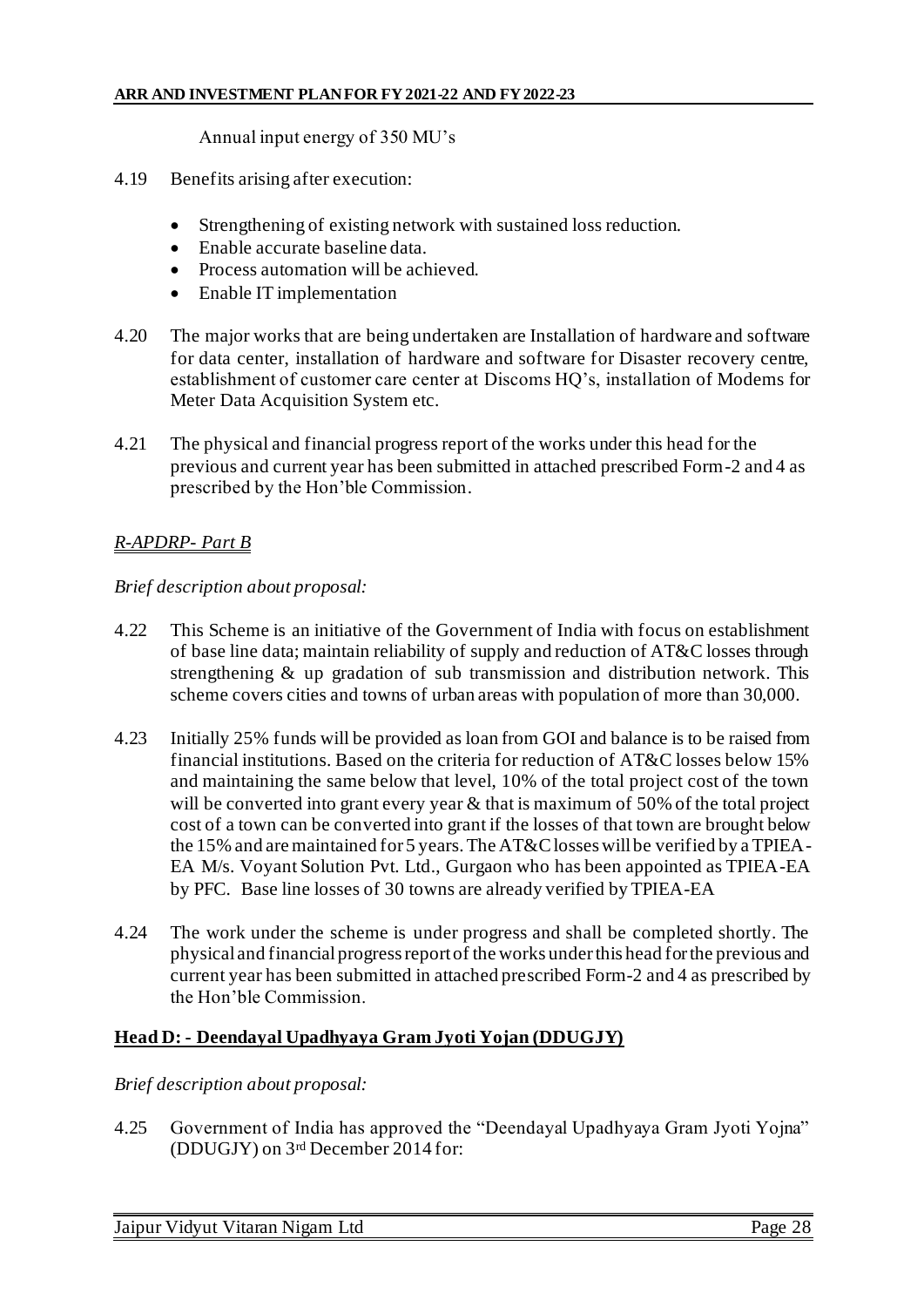- i. Separation of agriculture and non-agriculture feeders facilitating 24 hours 3 phase supply to villages having population more than 3,000;
- ii. Strengthening and augmentation of sub-transmission & distribution infrastructure in rural areas, including metering of distribution transformers/feeders/consumers.
- iii. Rural electrification, as per CCEA approval dated 01.08.2013 for completion of the targets laid down under RGGVY for 12th and 13th Plans by carrying forward the approved outlay for RGGVY to DDUGJY.
- 4.26 The existing Rajiv Gandhi Grameen Vidyutikaran Yojana (RGGVY) has been subsumed in the new scheme and the unspent amount of RGGVY will be carried forward to DDUGJY. All Discoms are eligible for financial assistance under the scheme. Rural Electrification Corporation Limited (REC) will be the nodal agency for implementation of the scheme.
- 4.27 The physical and financial progress report of the works under this head for the previous and current year has been submitted in attached prescribed Form-2 and 4 as prescribed by the Hon'ble Commission.

#### **Head E: - Integrated Power Development Scheme (IPDS)**

#### *Brief description about proposal:*

- 4.28 Government of India launched the Integrated Power Development Scheme (IPDS) to extend financial assistance against capital expenditure to address the gaps in sub transmission & distribution network and metering in urban areas to supplement the resources of DISCOMs/Power Dept.
- 4.29 The scheme for urban areas comprises of the following components:
	- a) Strengthening of Sub-transmission and Distribution network in urban areas including provisioning of solar panels on Govt. buildings including Net-Metering.
	- b) Metering of feeders / distribution transformers / consumers in urban areas and,
	- c) IT enablement of distribution sector and strengthening of distribution network, as per CCEA approval dated 21.06.2013 for completion of the targets laid down under R-APDRP for 12th and 13th Plans by subsuming R-APDRP in IPDS and carrying forward the approved outlay for RAPDRP to IPDS.
- 4.30 The projects under the scheme shall be formulated for urban areas (Statutory Towns) only and will cover works relating to strengthening of sub-transmission & distribution network, including provisioning of solar panels on Govt. buildings including Netmetering, metering of feeders /distribution transformers / consumers and IT enablement of distribution sector. Scope of IT enablement extended to the statutory towns having population more 5000 as per Census 2011.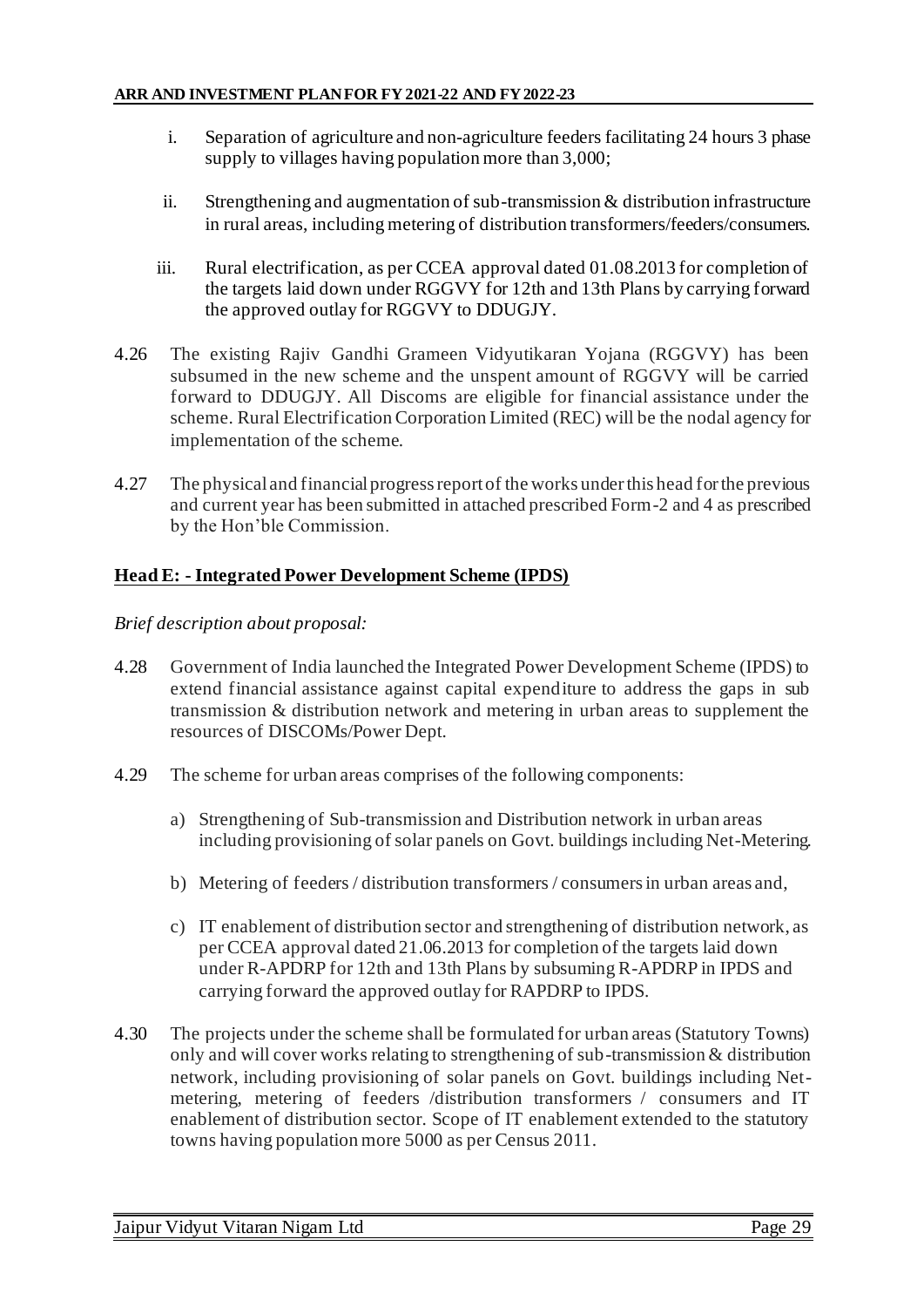4.31 The physical and financial progress report of the works under this head for the previous and current year has been submitted in attached prescribed Form-2 and 4 as prescribed by the Hon'ble Commission.

## **Head F: - Feeders Segregation**

### *Brief description about proposal:*

- 4.32 Segregation of agriculture feeders from mixed feeders is a vital step to ensure efficient rural power supply with minimal losses. The activity was undertaken by the Discom since 2004. From 2004 to 2010, segregation of agricultural load from non-agricultural load (virtual feeder segregation) was done. Since the rural consumers are scatter over a large area, a significant number of single-phase transformers were installed at rural areas to provide domestic connections at minimum expense. Further, 11 KV HVDS systems were installed to cater to the electricity demand of agriculture consumers.
- 4.33 Feeder Segregation works were also proposed in the DDUGJY Scheme of Government of India. However, during the implementation of this scheme, the shift of complete focus by Government of India on providing connections to the un-electrified households led to the most utilization of funds in release of connections and associated infrastructure. Discoms had to cut short the works proposed under DDUGJY scheme for Feeder Segregation.
- 4.34 By segregation of Agriculture feeder, an uninterrupted power supply may be given even in day hours utilizing the solar power. So the farmer will get the advantage to get supply in day hours and need not to go in to field in winter time when temperature in state touches to zero degree centigrade.
- 4.35 This project aims at
	- a) To manage uninterrupted block hour power supply to Agriculture Consumers
	- b) To enable uninterrupted 24 hrs supply to rural domestic consumers
	- c) 3-Ph supply to all revenue villages having population >500
	- d) To avoid misuse/theft of single-phase supply by Agriculture consumers
	- e) Better system planning and load management leading to reduction in T&D Loss
- 4.36 Following works are proposed to be carried out under the Segregation of agriculture feeders.
	- a) Laying new 11 KV lines Three Phase
	- b) Shifting of 11 KV Single phase tapping to one feeder to other.
	- c) LT lines (three phase) works relating to shifting of Consumers
	- d) Shifting of 11 KV Single phase tapping to one feeder to other.
	- e) Providing additional Three Phase Distribution Transformers for providing three phase connections
	- f) Creation of New 11 kV Bays & Feeder Metering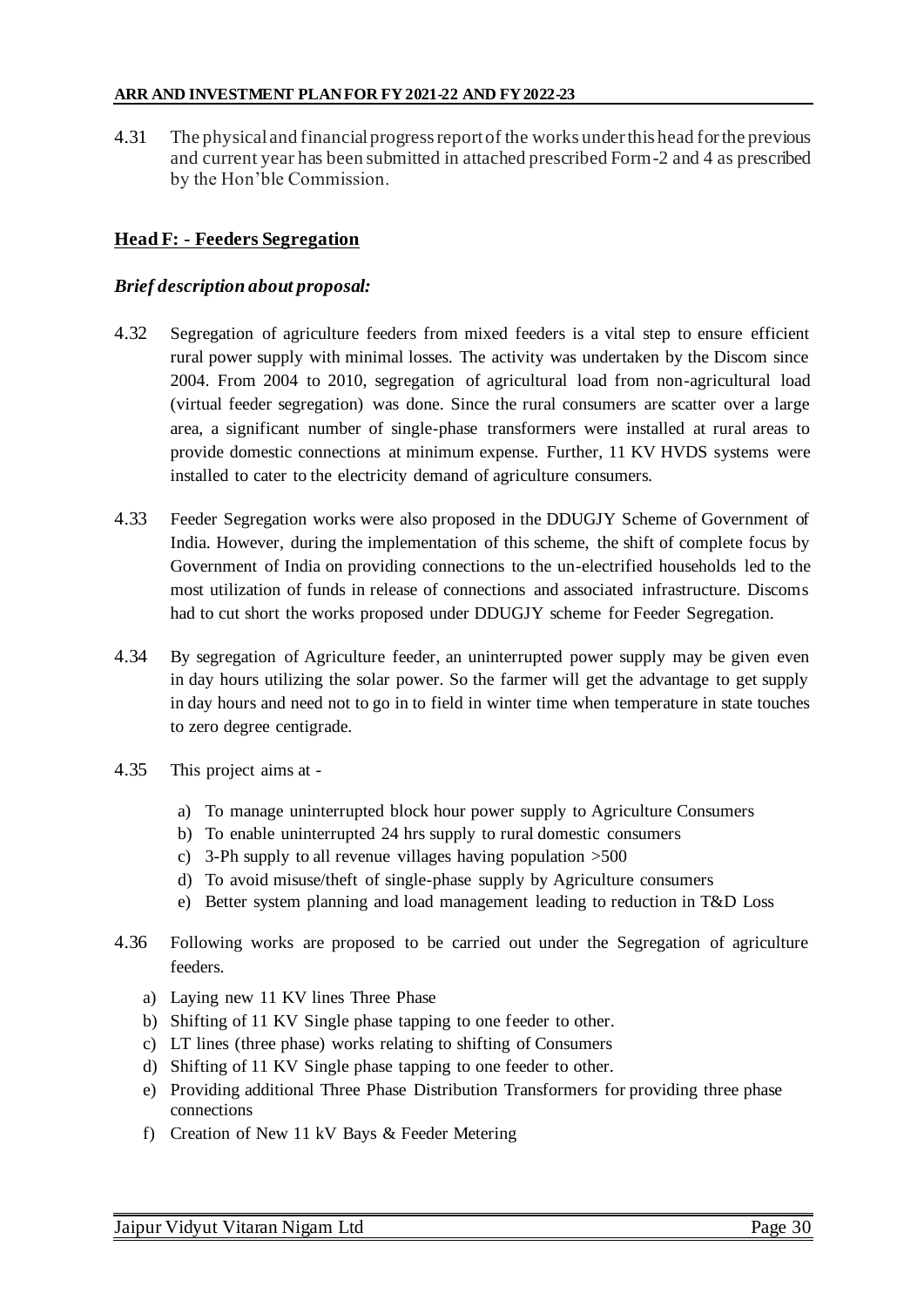4.37 The physical and financial progress report of the works under this head for the previous and current year has been submitted in attached prescribed Form-2 and 4 as prescribed by the Hon'ble Commission.

## **Head G: - 2-Block Supply to Agriculture Feeders**

### *Brief description about proposal:*

- 4.38 The State of Rajasthan, with ~1.6 Cr consumers, has about 14 lakh agriculture consumers. Being a desert state, the annual rainfall is insufficient to meet the water demand for agricultural activities. Thus, there is lack of free-flowing surface water to meet the irrigation needs of the agriculture lands. As a result,  $\sim$ 70% of irrigation is dependent on ground water. To pump ground water electric pump-sets are required, thereby making electricity supply a key input for agriculture.
- 4.39 At present, the Discom manages power supply to such agriculture consumers by providing power in four blocks. Weekly rotation of the four blocks is done to efficiently manage the demand of agriculture consumers and at the same time to ensure grid stability.
- 4.40 As a result, majority of agriculture consumers get power at inconvenient night hours, making it difficult for them to irrigate their lands. Often such agriculture consumers leave their pump-sets on throughout the night, leading to wastage of electricity as well as ground water. In order to relieve the agriculture consumers of such inconvenience, Discoms had planned to provide day-time supply to agriculture consumers in 2 blocks.
- 4.41 Following works are to be undertaken the Segregation of agriculture feeders.
	- a) Strengthening of 33 kV Feeder Conductor
	- b) Capacity Augmentation of 33/11 kV Power Transformer
	- c) Providing of additional Power Transformer
	- d) Providing of 33 KV Kiosk on Incomer
	- e) New 33/11 KV substations
- 4.42 The physical and financial progress of the works under this head for the previous and current year has been submitted in attached prescribed Form-2 and 4 as prescribed by the Hon'ble Commission.

## **Head H: - Smart Metering**

## *Brief description about proposal:*

- 4.43 Advanced Metering Infrastructure, also referred as "Smart Metering" is the combination of the electronic meters with two-way communications technology for information, monitor, and control. AMI initiative is targeted to achieve:
	- a) Operational Efficiencies: improved reliability and lower operating costs in areas such as meter reading, distribution system maintenance, and outage management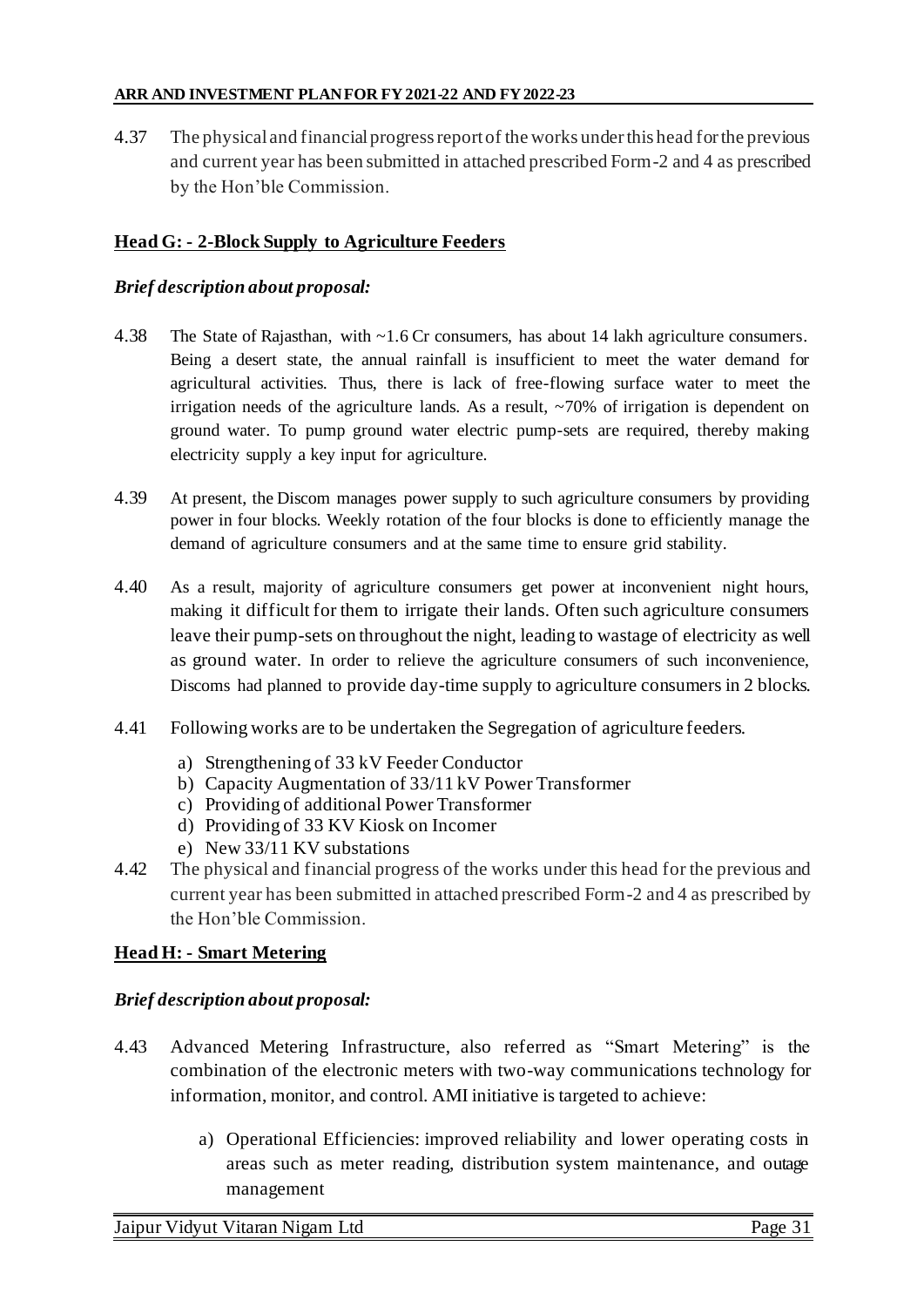- b) Protection of Revenue: Reduced revenue loss due to the theft of power directly from the distribution grid and tampering with the meters, as well as revenue "leakage" in some customer processes
- c) Increased Cash Flow: rolling out monthly billing cycle
- d) Improvement in Customer Service: provide real-time and detailed information on consumption and cost and enable better customer communication around outages.
- e) Conservation and Energy Efficiency: energy and capacity savings achieved through time-based rates, effective communication and incentives to customers, customer direct control of energy use, and grid operational improvements
- 4.44 The physical and financial progress of the works under this head for the previous and current year has been submitted in attached prescribed Form-2 and 4 as prescribed by the Hon'ble Commission.

## **Head H: - Reform-based and Result linked Revamped Distribution Sector Scheme (RDSS)**

## *Brief description about proposal:*

- 4.45 There has been major increase in Capital expenditure in FY 23 on account of inclusion of implementation of Revamped Distribution Sector Scheme which was notified by MoP on 20.07.2021 followed by a detailed guideline dated 29.07.2021 and amendments from time to time. The objective of the scheme is to bring down pan-India AT&C losses to 12 – 15% level, reduce ACS-ARR gap to Zero by 2024-25 and improve reliability and quality of power to consumers.
- 4.46 The Scheme provides for annual appraisal of the DISCOM performance against predefined and agreed upon performance trajectories on certain parameters which includes AT&C losses, ACS-ARR gaps, infrastructure upgrade performance, consumer services, hours of supply, corporate governance, etc. DISCOMs have to score a minimum of 60% marks in the Result Evaluation Framework along with meeting the pre-qualification criteria as required under the RDSS scheme, to be eligible for receiving funding against the Scheme in that year.
- 4.47 Scheme has been divided into 2 parts viz. Part A Metering & Distribution Infrastructure Works and Part B - Training & Capacity Building and other Enabling & Supporting Activities.
	- **Part A (Metering & Distribution Infrastructure Works):**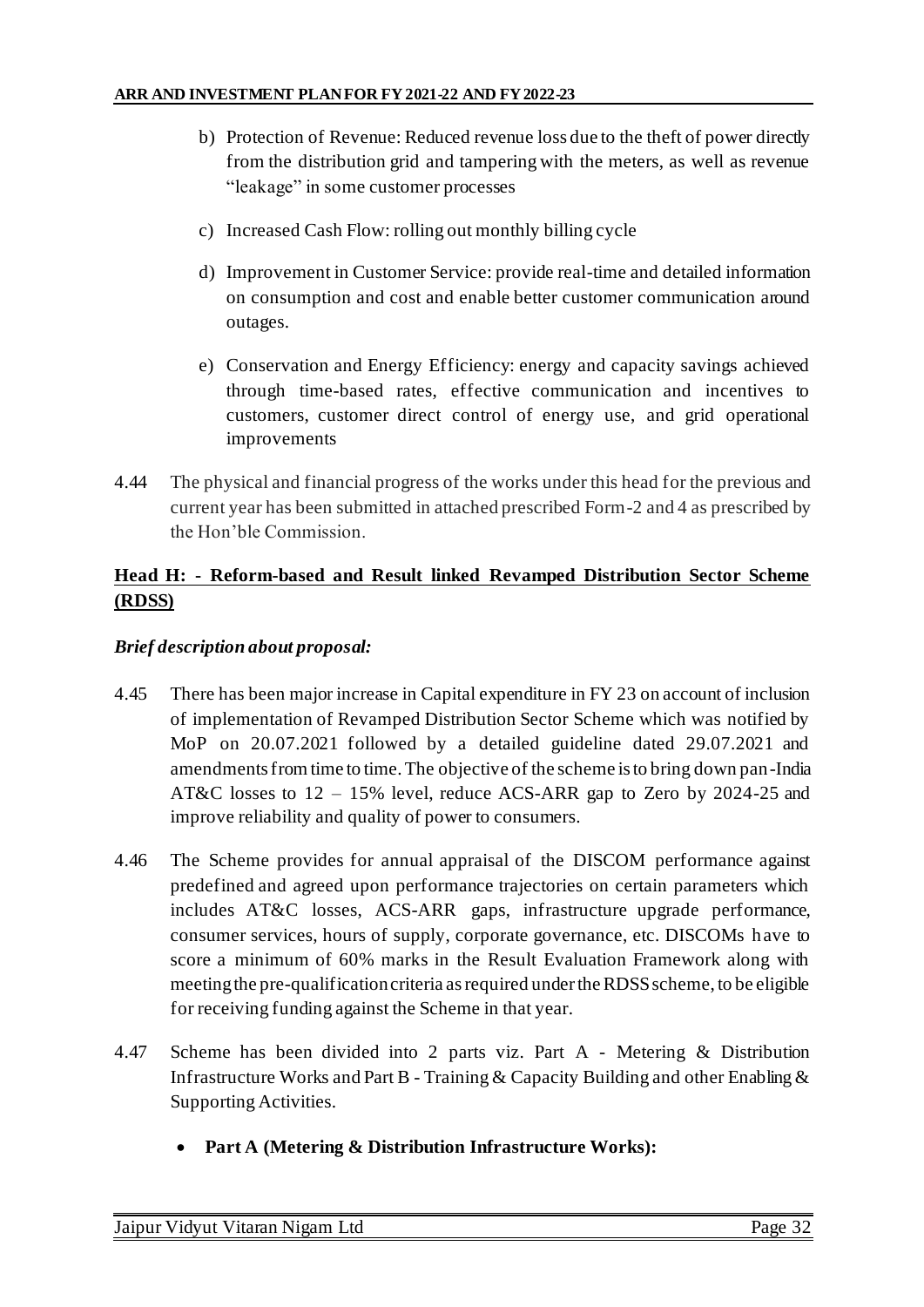- $\checkmark$  This activity includes installation of Prepaid smart meters for all consumers (excluding Agriculture consumers) along with associated AMI, communicable meters for DTs & Feeders, ICT including Artificial Intelligence (AI), Machine Learning (ML), etc. based solutions for power Sector and a unified billing and collection system.
- $\checkmark$  Distribution infrastructure works as required for strengthening and modernizing the system as well as measures for loss reduction. The infrastructure strengthening works will include separation of Agriculture feeders to enable implementation of the KUSUM scheme, Aerial Bunch cables and HVDS for loss reduction, replacement of HT/LT lines as required, construction of new/ upgradation of substations, SCADA and DMS system etc.
- **Part B (Training & Capacity Building and other Enabling & Supporting Activities)**: The activities covered under this part are up-gradation of Smart Grid Knowledge Centre, training and capacity building, awards and recognitions. It also includes other supporting and enabling components such as Nodal Agency fee, activities to be undertaken by MoP viz. communication plan, publicity, consumer awareness, consumer survey and other associated measures.
- 4.48 Jaipur Vidyut Vitran Nigam Limited (**JVVNL**) has prepared the Action Plan for strengthening its Distribution system and improving its performance by way of various reform measures. This would result in improvement of the operational efficiency and financial viability of JVVNL as well as improvement in the quality and reliability of power supplied to the consumers. JVVNL has prepared the Action plan, with several subcomponents for strengthening its Distribution system, and to improve its performance. Works that are required for AT&C loss reduction has been given priority.
- 4.49 **Metering and Energy Accounting**: Implementation of the Scheme would lead to improvement in the quality & reliability of power supplied to the consumers by making the Distribution system more robust. The scheme envisages to strengthen the energy accounting system installation of Smart Pre-paid meters/System meters and adoption of Artificial Intelligence to analyze data generated through IT/OT devices. Such a robust energy accounting system shall enable DISCOMs to take informed decisions on loss reduction initiatives, demand forecasting, Time of Day (ToD) tariff, Renewable Energy (RE) Integration and for other predictive analysis.
- 4.50 Metering activities are to be undertaken under two phases. Phase I shall be completed by December 2023 and shall cover following areas:
	- Prepaid Smart meters:
		- o All Electricity Divisions of 29 AMRUT cities in Rajasthan, with AT&C Losses > 15% in base year.
		- o Industrial and Commercial Consumers.
		- o All Government offices/Autonomous Bodies/Boards/Corporations at Block level and above.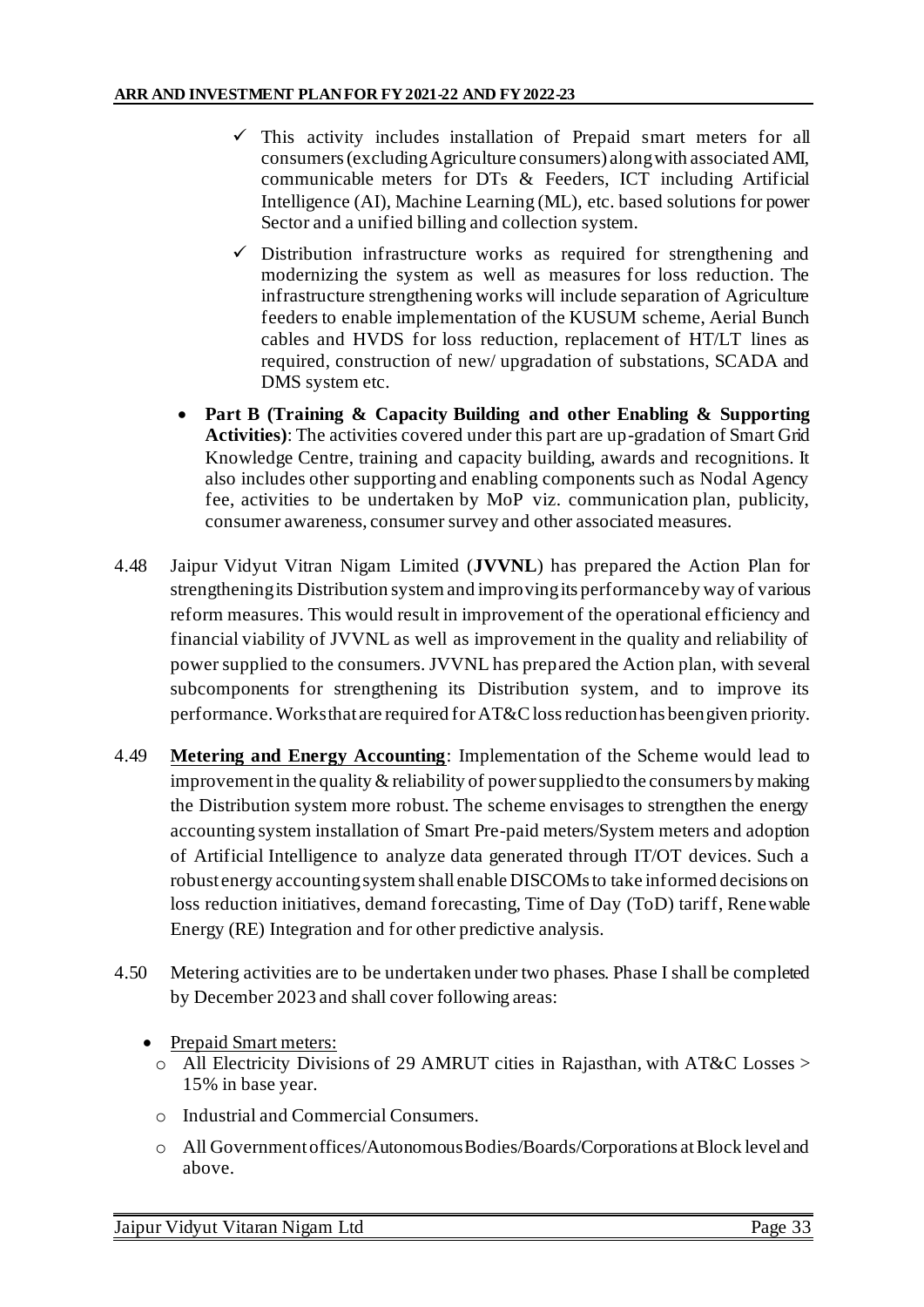- $\circ$  Other areas with high losses, which shall mandatorily include Electricity Divisions having more than 50% consumers in urban areas and with AT&C losses more than 15% and other Electricity Divisions with AT&C losses more than 25%, in the base year.
- All DTs (above 25 kVA) in areas where Prepaid Smart metering is being carried out in first phase to be metered.
- All feeders to be metered by December 2022.

**Phase II shall** be completed by Mar 2025 and shall cover all other consumers (Except agriculture) and DTs (above 25 kVA) to be metered.

### 4.51 **Measures for technical loss reduction:**

- In order to reduce the T&D losses, overloaded 33 KV and 11 KV feeders shall be bifurcated to make less lengthy and less loaded feeders, which shall not only reduce losses but simultaneously shall enhance reliability and quality of power supply and thus consumer satisfaction as well. Similarly, to make the system LT less, the work of extending HT line, installation of new DTs shall improve further HT/LT ratio as more supply shall be transmitted on higher voltage, which shall eventually reduce losses.
- Under capacity of conductor as well damaged /frayed conductor, substantial line losses are occurring in power system, therefore, work of conductor replacement/augmentation of 33 KV as well of 11 KV feeders is taken up.
- Cabling work, particularly laying of LT cable and AB cable in theft prone areas has been proposed to curb over the theft. To provide uninterrupted 24 hours supply to non -Ag consumers and block supply in day hours, work of segregation of 11 KV mix load rural feeders is covered in the DPR.
- Substantial energy is consumed by Ag. consumers, wherein poor power factor is the main reason of losses, therefore, to improve power factor, the work of installation of capacitors at Ag. consumers shall play a major role in loss reduction.
- Segregation of Agriculture and Non-Agriculture feeders and further their solarization under Kusum 'C" component shall be taken, which shall apart to give regulated block supply to Ag. Consumers shall provide financial support as well.
- To rule out any possibility of tempering the service cable, multi meter boxes shall be mounted on electric pole supports in which 3 to 4 pre-paid smart meters shall be housed and load line shall be emanated from there. Many DTs are not having Distribution kiosks (LT pillar boxes) due to which theft of electricity is being done by laying service cable directly from the open-ended LT busbars, therefore, at such specific locations, these shall be installed.
- **IT/OT works:** JVVNL envisages undertaking following activities under IT/OT works:
	- ✓ **BI Software Applications:** -Advanced ICT like Artificial Intelligence, Machine Learning and Block chain Technology would be leveraged to analyse data generated through IT/OT devices including System Meters, prepaid Smart meters to prepare actionable MIS from system generated energy accounting reports every month so as to enable the DISCOMs to take informed decisions on loss reduction, demand forecasting, asset management, Time of Day (ToD) tariff, Renewable Energy (RE) Integration and for other predictive analysis. This would contribute a great deal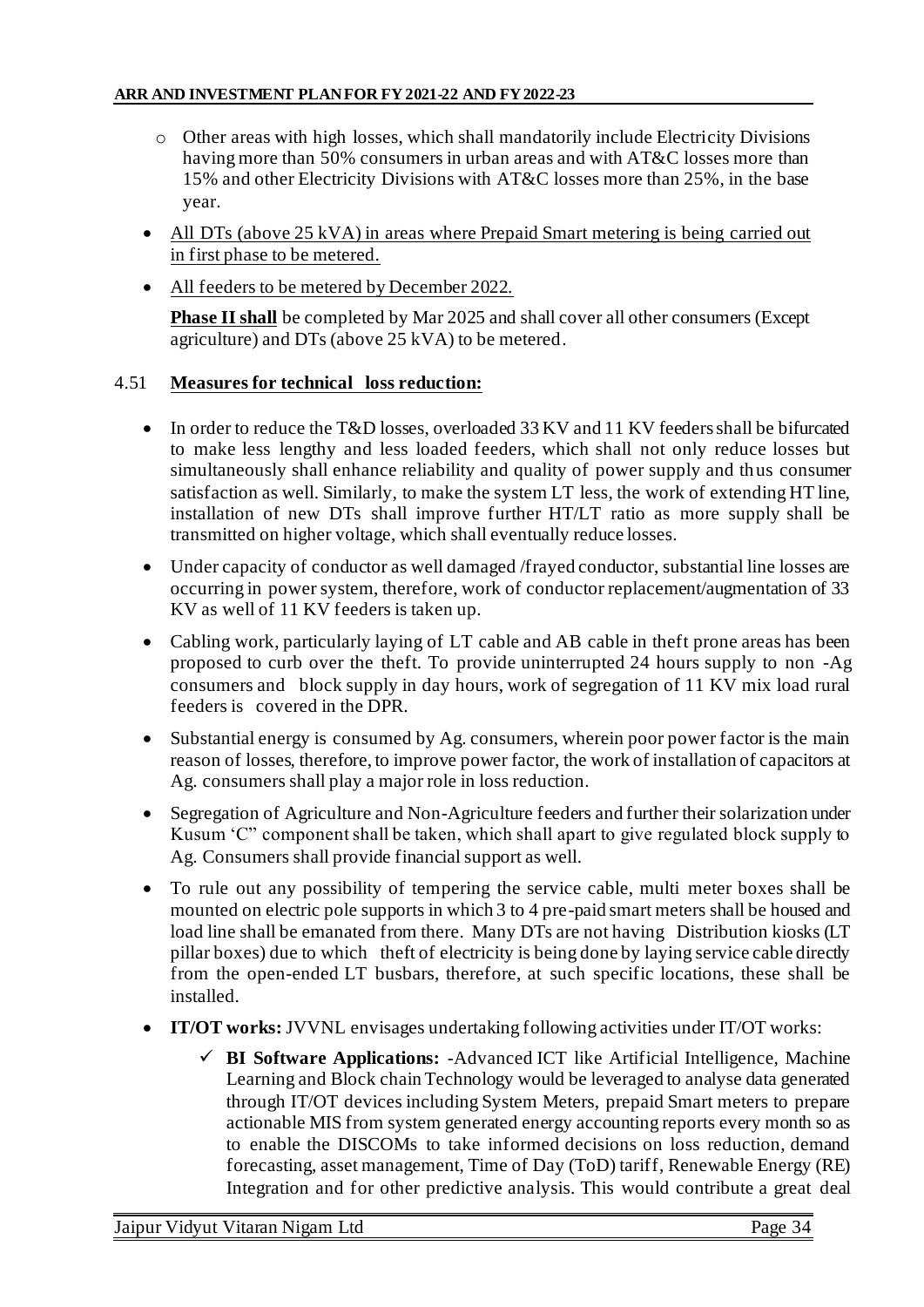towards enhancing operational efficiency and financial sustainability of the DISCOMs.

- $\checkmark$  **ERP**: Current ERP system meets limited system requirement and does not fulfil comprehensive enterprise resource planning requirements of Discoms. Accordingly, following modules shall be developed under the RDSS scheme:
	- a) Financial Accounting and Controlling
	- b) Human Resources and Payroll
	- c) Materials Management
	- d) Asset Management
	- e) Customer Relationship Management (CRM)
	- f) Project Management
	- g) Production Planning
	- h) Quality Management
	- i) Business Intelligence Reporting
- Summarizing above works, following are the major activities covered in the DPR of loss reduction, causing substantial T&D losses:
	- o Bifurcation of overloaded 33 KV and 11 KV feeders.
	- o Replacement of frayed/damaged conductor (including augmentation by higher capacity) of 33 KV and 11 KV lines.
	- o Construction of HVDS system.
	- o Cabling work
	- o Segregation of Agriculture and Non-Agriculture feeders and Solarization.
	- o Installation of LT Distribution Kiosk.
	- o Installation of Capactiors at Ag. consumers.
	- o Replacement of 11 KV UG PILCA/frayed XLPE cable
	- o IT/OT works

#### 4.52 **Measures for Modernisation & System augmentation:**

- The work of construction of conventional as well GIS substations shall be executed under this part along with associated 33 KV and 11 KV line works in load centres, anticipating present load and future load growth. Similarly, work of Augmentation and additional Power Transformers at existing 33/11 KV Sub Stations shall also be carried out under Modernization.
- **SCADA Implementation:** i) Implementation of SCADA / DMS in Big cities including OPEX /FMS for 7 years ii) Basic SCADA (Real Time Supervision & Controllability of Sub- station) including OPEX/ FMS for 7 years with Zone-wise common control centers.
- Summarizing above works, following are the major activities covered in the DPR of Modernisation & System augmentation:
	- o New 33/11 KV Substation
	- o New 33 KV line
	- o New 11 KV line
	- o Additional Power transformer
	- o Augmentation of Power Transformer
	- o SCADA/DMS

#### **Funding under the RDSS scheme:**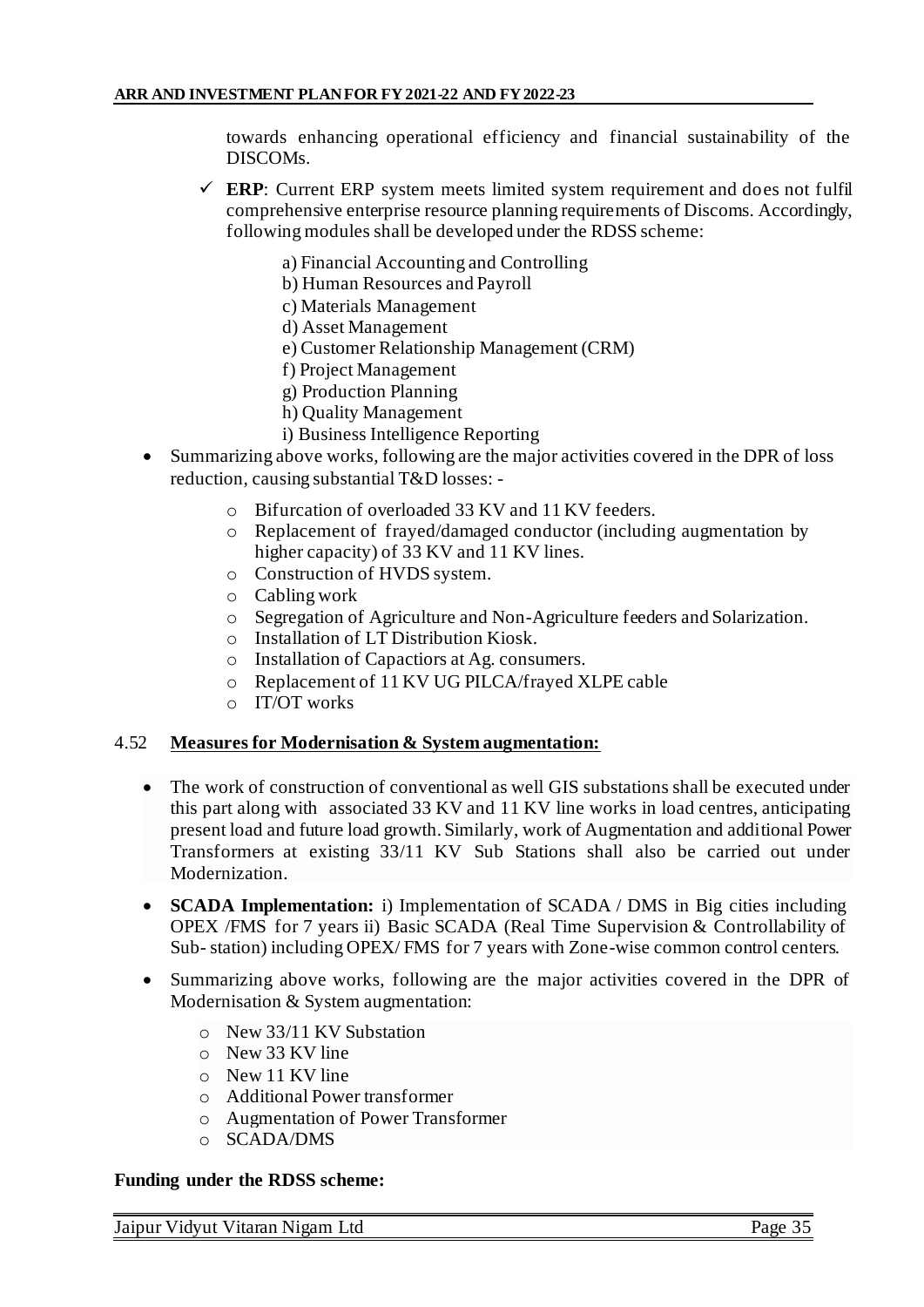- o Part-A -Metering: Prepaid Smart and System Meters
	- Grant @15% of the Meter Cost (subject to ceiling of Rs 900/ Meter in case of Smart Meters)
	- Installation of meters shall be through PPP under TOTEX (Total Expenditure) Mode
- o Part-A -Distribution Infrastructure works:
	- Grant @60% shall be provided;
	- Discoms need to arrange balance funding from Banks and Financial Institutions.
- o III. Part-B –Fully funded by Grant
- 4.53 Summary of metering works proposed to be undertaken by the Rajasthan Discoms under the RDSS scheme are as shown below:

| $\sim$ which is a construction of the construction of $\sim$ $\sim$ $\sim$ which is a constructed for the construction of $\sim$ $\sim$ |                      |                     |                       |              |  |
|-----------------------------------------------------------------------------------------------------------------------------------------|----------------------|---------------------|-----------------------|--------------|--|
| <b>Metering (in Nos)</b>                                                                                                                | <b>Jaipur Discom</b> | <b>Ajmer Discom</b> | <b>Jodhpur Discom</b> | <b>Total</b> |  |
| Consumer (Other than Agri.)                                                                                                             | 4762643              | 5432231             | 4080848               | 14275722     |  |
| Distr. Transformers (DT)                                                                                                                | 111346               | 155453              | 167809                | 434608       |  |
| Feeder & Boundary                                                                                                                       | 5799                 | 11007               | 10322                 | 26593        |  |
| <b>Total</b>                                                                                                                            | 4879788              | 5598691             | 4258979               | 14736923     |  |

**Table 27: Summary of metering works to be undertaken under the scheme (Phase I & II)**

## 4.54 Estimated outlay (in Rs Cr) proposed by the Rajasthan Discoms under RDSS is as shown below:

| Discom        | <b>Metering</b> |          | Loss Reduction | Modernization $&$<br>System augmentation | <b>PMA</b> | TotalOutlay |          |
|---------------|-----------------|----------|----------------|------------------------------------------|------------|-------------|----------|
|               | Phase-I         | Phase-II | Total          |                                          |            |             |          |
| <b>JVVNL</b>  | 1466.74         | 1815.36  | 3282.10        | 3662.00                                  | 2473.80    | 104.34      | 9522.24  |
| <b>AVVNL</b>  | 827.29          | 2835.81  | 3663.11        | 2770.06                                  | 2628.52    | 94.72       | 9156.40  |
| <b>JdVVNL</b> | 1103.98         | 1773.40  | 2877.37        | 3835.55                                  | 2874.90    | 111.44      | 9699.26  |
| Total         | 3398.01         | 6424.56  | 9822.58        | 10267.61                                 | 7977.22    | 310.50      | 28377.90 |

4.55 The component wise budget provision under RDSS for FY 2021-22 and FY 2022-23 is shown below:

| Table 28: RDSS Compenent wise expenditure plan (in Rs Cr) |  |  |
|-----------------------------------------------------------|--|--|
|                                                           |  |  |

| S.No           | <b>Particulars</b>                                 | FY 2021-22 | FY 2022-23 |  |  |
|----------------|----------------------------------------------------|------------|------------|--|--|
| A              | Distribution Infrastructure Works                  | 50.00      | 975.00     |  |  |
| A <sub>1</sub> | System Strengthening & Feeder Separation Work      |            |            |  |  |
| A2             | <b>Loss Reduction Activities</b>                   |            |            |  |  |
|                | a.RMS                                              |            |            |  |  |
|                | b. Other IT/OT works                               |            | 20         |  |  |
| A <sub>3</sub> | <b>Modernization Works</b>                         |            |            |  |  |
|                | a. SCADA+Basic SCADA (40 towns)                    |            |            |  |  |
|                | $b. RT-DAS(19 towns)$                              |            |            |  |  |
|                | c. SCADA for Additional 30 Nos S/S in Jodhpur City |            |            |  |  |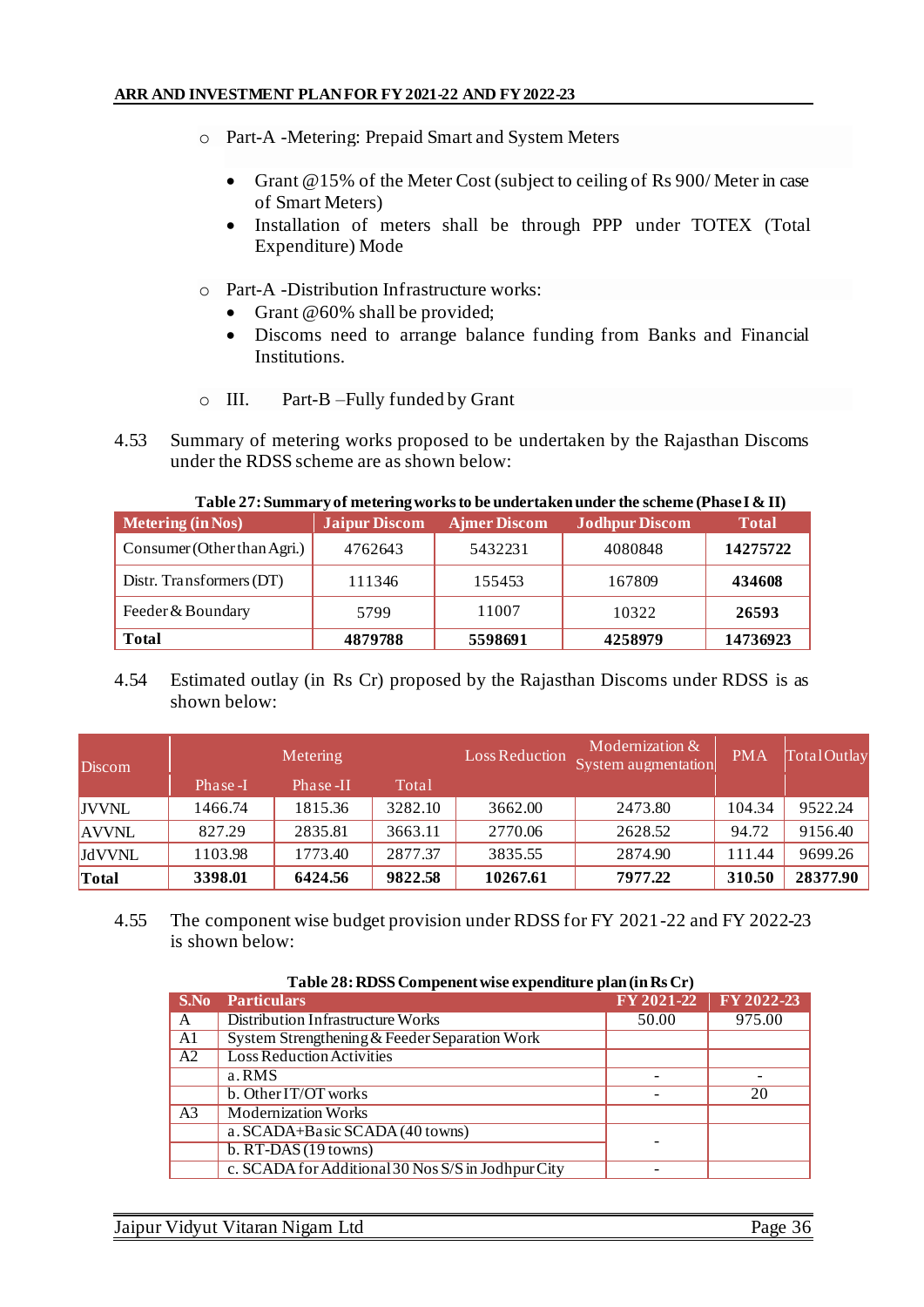#### **ARR AND INVESTMENT PLAN FOR FY 2021-22 AND FY 2022-23**

|   | <b>S.No</b> Particulars                                 |       | FY 2021-22 FY 2022-23 |
|---|---------------------------------------------------------|-------|-----------------------|
|   | d. Network augment tion work for SCADA compatibility in |       |                       |
|   | existing SCADA                                          |       |                       |
| B | RDSS Metering                                           |       |                       |
|   | a. Consumer metering                                    |       | 103.21                |
|   | b. DT metering                                          |       | 0.70                  |
|   | c. Feeder metering                                      |       | 1.09                  |
|   | <b>Total</b>                                            | 50.00 | 1,100.00              |

- 4.56 As mentioned in the table above, a budget provision of Rs 105 Cr has been planned for installation of smart metering and DT and feeder metering works under the RDSS.
- 4.57 Regarding the metering component under RDSS, the Rajasthan Discoms need to install prepaid smart meters for all consumers (other than agriculture) in phases. Also, the MoP has mandated installation of Prepaid Smart Meters in phases (as per timelines stipulated under RDSS scheme) for all Discoms irrespective of the participation of the Discoms in the RDSS scheme.
- 4.58 The MoP has recommended implementation of Smart Metering in TOTEX (Total Expenditure) mode through PPP. Under this mode, a single agency will be contracted for supplying, maintaining and operating the metering infrastructure for the purpose of meter related data and services to the DISCOM. It will make both capital and operational expenditure under DBFOOT (Design Build Fund Own Operate & Transfer) or similar modes and will be paid for a portion of its capital expenditure initially and the remaining payment over the O&M period.
- 4.59 Accordingly, Rs 105 Cr has not been considered as a part of the total Capital Investment Plan summarized in the above sections. The Petitioner shall submit the details of such operational expenditure on Smart Meters at the time of Truing up of relevant year once the actual rates are discovered in accordance with the SBD for appointment of Advanced Metering Infrastructure (AMI) Service Provider to be floated by the Petitioner in due course of time.
- 4.60 Para E of the Investment Guidelines attached with the RERC (Investment Approval) Regulations, 2006 provide that the size of the annual investment plan (including deposit works of the other agency and consumer/user's contribution) shall not exceed the ceiling limit determined based on growth of load/sales and annual inflation rate. The deposit works shall be committed only to the extent such work do not affect annual works planned by the licensees. The annual size of investment plan will be based on criterion that with the addition of assets cost of generation, transmission and distribution shall not exceed the respective current cost by the inflation rate. For distribution licensees, it shall not exceed the following ceiling limits:

*Annual plan=k\*GFA \*[(1+inflation rate)\*(1+growth rate)-1] Where k=constant to convert GFA at the end of previous year to current Cost of assets. Till same is worked out it it shall be taken as 1.30 Inflation rate = ratio of WPI as on 1st April of previous year and current year Growth rate = growth of sales envisaged for current year over that of previous year.*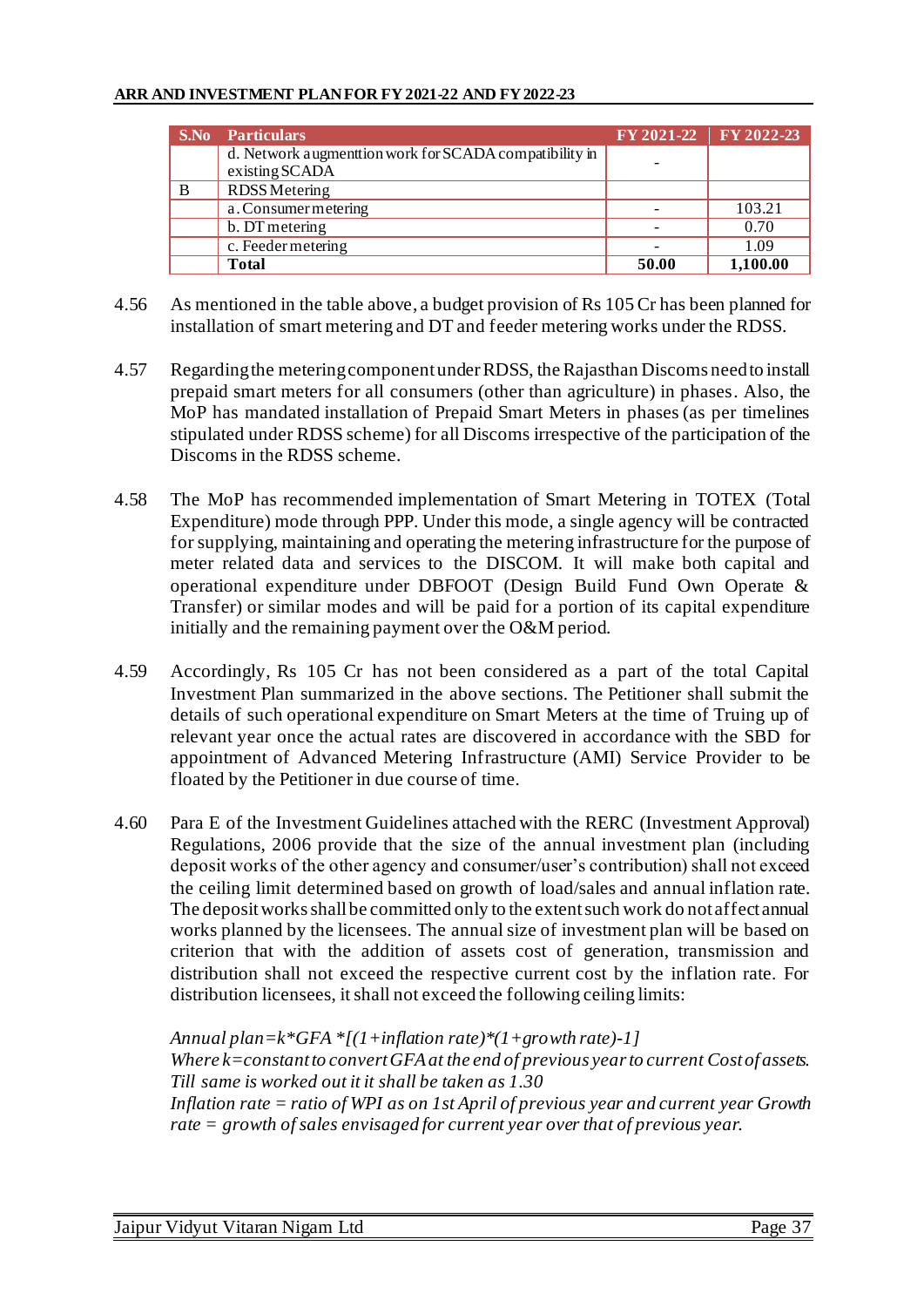4.61 Based on the above-mentioned formula, the ceiling limit for capital investment works out as under:

| <b>Particulars</b>                    | FY 2021-22 | FY 2022-23 |
|---------------------------------------|------------|------------|
| Closing GFA of previous year $(RsCr)$ | 22,628     | 24,267     |
|                                       | 1.3        | 1.3        |
| Inflation rate $(\%)$                 | 10.49%     | 10.49%     |
| Sales Growth $(\%)$                   | 8%         | 6%         |
| Ceiling Limit (Rs Cr)                 | 5,756      | 5,359      |

- 4.62 As can be observed, the Capital Investment Plan for the Petitioner for FY 22 and FY 23 is within the ceiling limit worked out as per the Investment Approval Regulations, 2006.
- 4.63 The following table provides the summary of projected Capital Expenditure Plan, the CWIP and capitalization during FY 2021-22 and FY 2022-23.

| Particulars (Rs Cr.)                                                    | $\bf{FV}$ -21 | $\bf{FV-22}$ | $FY-23$ |
|-------------------------------------------------------------------------|---------------|--------------|---------|
| Opening CWIP                                                            | 436           | 311          | 410     |
| Add: Capital investment during the year                                 | 1.220         | 1.738        | 3,279   |
| Sub-total                                                               | 1,656         | 2,049        | 3,689   |
| Less: Assets capitalised during the year (Assets transferred to<br>GFA) | 1,346         | 1,639        | 2,951   |
| <b>Closing CWIP</b>                                                     | 311           | 410          | 738     |

### **Table 29: Capital Investments, CWIP & Capitalisation (Rs Cr)**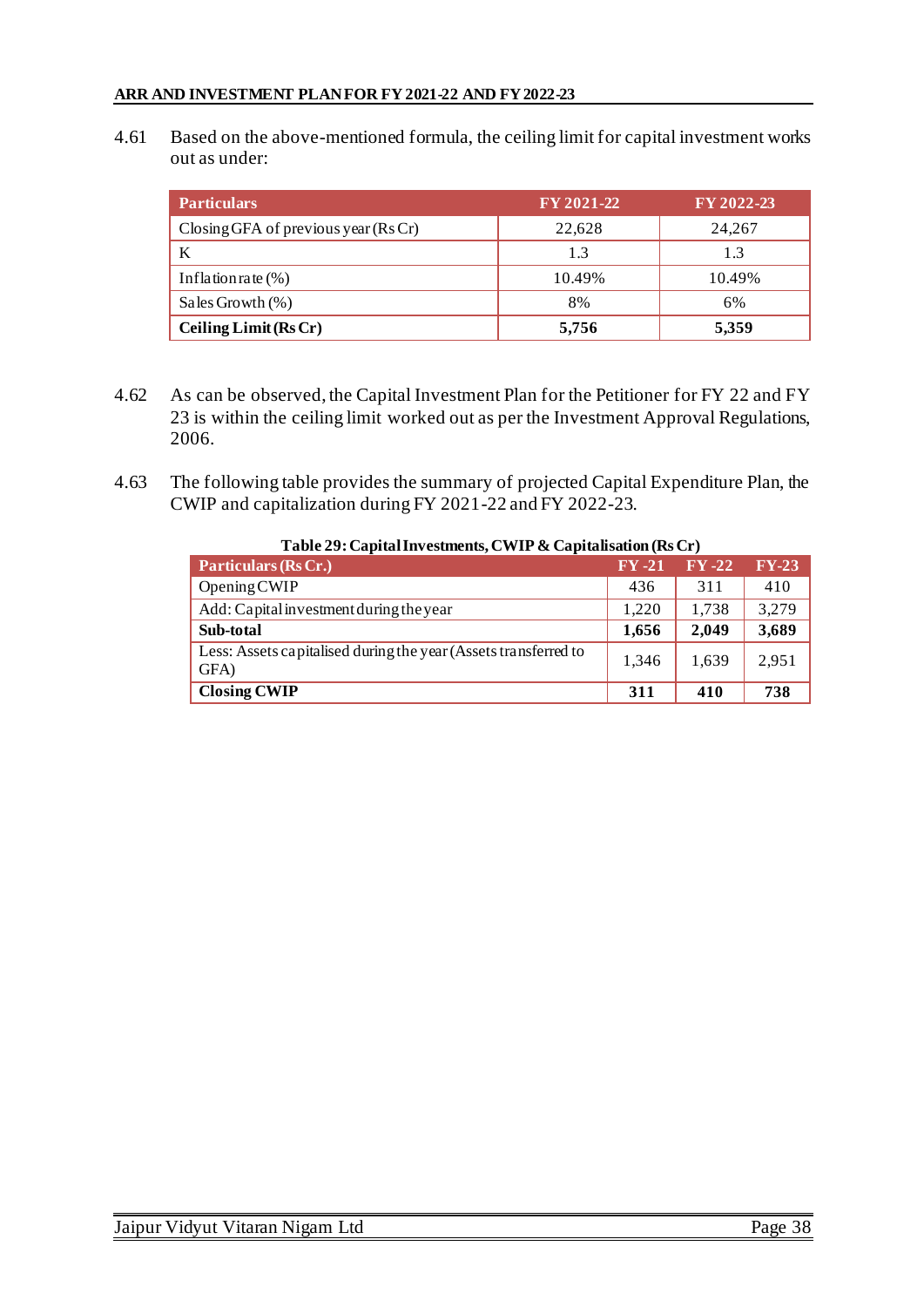# **A5: AGGREGATE REVENUE REQUIREMENT FOR FY 2021-22 and FY 2022-23**

# **Operation and Maintenance Expenses**

- 5.1 The Operation and Maintenance (O&M) expenses comprise of Employee expenses, Repair and Maintenance (R&M) expenses and Administration and General (A&G) expenses.
- 5.2 The norms for each component of O&M expenses for the distribution business are based on per unit of energy sold and are specified under Regulation 82 of the RERC (Terms and Conditions for Determination of Tariff) Regulations 2019.
- 5.3 The Normative O&M expenses allowed at the commencement of the Control Period (i.e. FY 2019-20) under the aforesaid Tariff Regulations are to be escalated at the rate of 3.63% per annum for each year of the Control Period.
- 5.4 The employee and A&G expenses are determined by multiplying the norms specified in Regulation 82 of the RERC (Terms and Conditions for Determination of Tariff) Regulations 2019 and the projected energy sales for the year. The R&M expense is computed based on the projected Gross Fixed Assets and the 'k' factor.
- 5.5 As per regulations, O&M expenses are allowed on per unit of sales. Further, Distribution Franchisee (DF) is only an internal arrangement between the Discom and the Franchisee and in no way impacts how ARR for the Discom is to be computed. Hence, the Discom prays to the Hon'ble Commission to kindly include the sales in the distribution franchisee area, while approving the O&M expenses.
- 5.6 The O&M expenses for FY 2021-22 and FY 2022-23 based on norms, along with the actuals for FY 2020-21 are summarised in the following table:

| <b>Particulars</b>                   | <b>FY-21</b>             | $FY-22$ | <b>FY-23</b> |
|--------------------------------------|--------------------------|---------|--------------|
| <b>Employee Expenses</b>             |                          |         |              |
| Per unit norm                        | 0.50                     | 0.52    | 0.53         |
| Projected energy sales (MU)          |                          | 26,883  | 29,245       |
| Gross employee expenses (Rs Cr)      | 831                      | 1,386   | 1,562        |
| Less: Capitalization (Rs Cr)         | 156                      | 244     | 275          |
| Net employee expenses (Rs Cr)        | 675                      | 1,142   | 1,287        |
| <b>A&amp;G</b> Expenses              |                          |         |              |
| Per unit norm                        | 0.067                    | 0.070   | 0.072        |
| Projected energy sales (MU)          |                          | 26,883  | 29,245       |
| Gross $A\&G$ expenses (Rs Cr)        | 203                      | 188     | 212          |
| Less: Capitalization ( $Rs Cr$ )     | 54                       | 47      | 54           |
| Net A&G expenses (Rs Cr)             | 149                      | 140     | 158          |
| <b>R&amp;MExpenses</b>               |                          |         |              |
| Average GFA                          | $\overline{\phantom{a}}$ | 22,041  | 23,447       |
| k-factor                             | 1.20%                    | 1.20%   | 1.20%        |
| Escalation rate as per Regulation 24 | 3.63%                    | 3.63%   | 3.63%        |
| <b>R&amp;M</b> expenses (Rs Cr)      | 242                      | 274     | 292          |
| Gross O&M Expenses (Rs Cr)           | 1,276                    | 1,848   | 2,065        |
| Less: Expenses Capitalized (Rs Cr)   | 210                      | 291     | 328          |
| Net O&M Expenses (Rs Cr)             | 1,066                    | 1,556   | 1,737        |

**Table 30: Operation and Maintenance Expenses**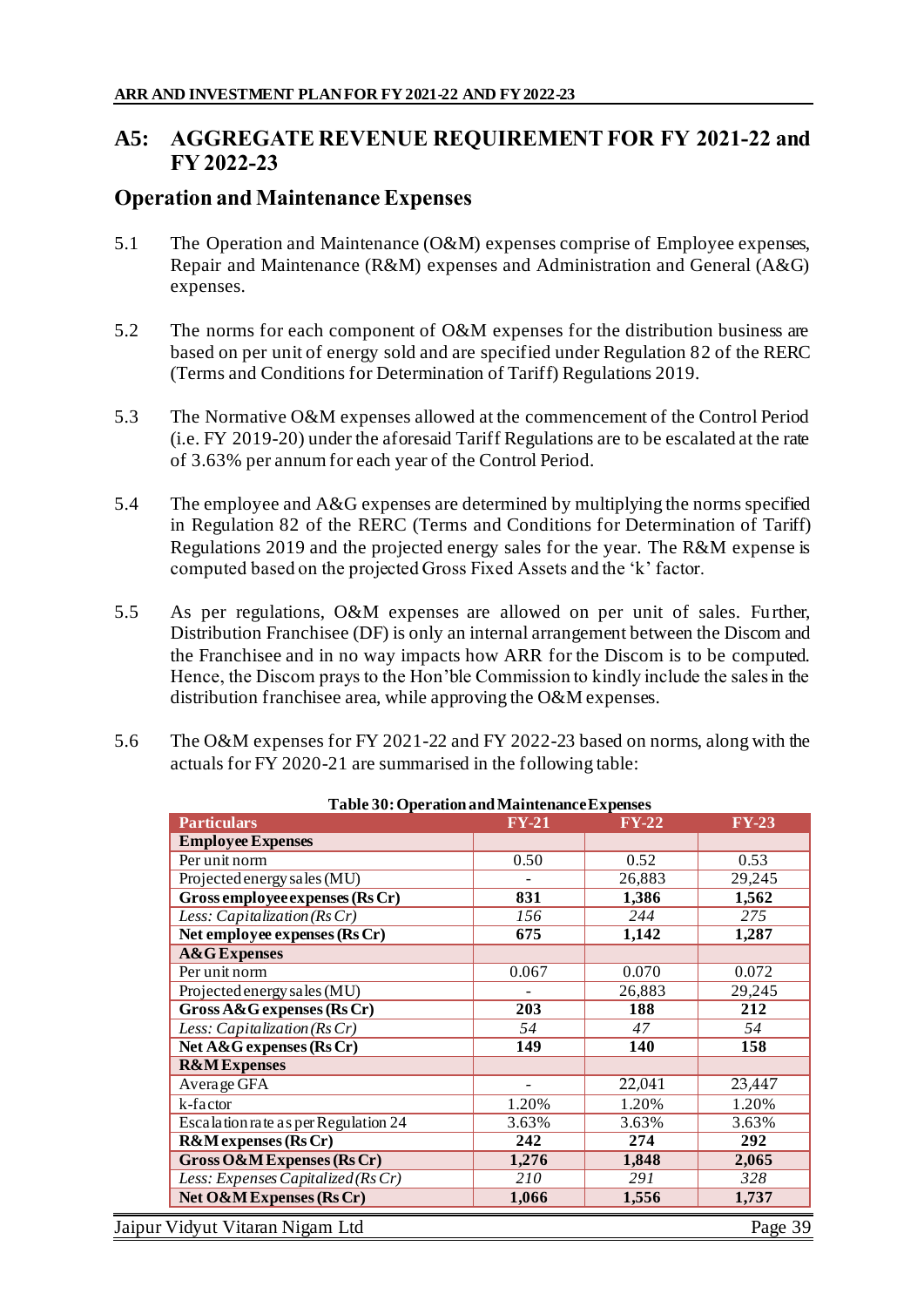### *Installation of Smart Meters under TOTEX mode and its impact on O&M expenses*

5.7 As discussed earlier, the Rajasthan Discoms need to install prepaid smart meters for all consumers (other than agriculture) in phases under the RDSS scheme. Further, vide a Gazette notification dated 17.08.2021 also, the MoP has mandated installation of Prepaid Smart Meters in phases (as per timelines stipulated under RDSS scheme) for all Discoms irrespective of the participation of the Discoms in the RDSS scheme.

### *Mode of implementation of Smart Metering and funding*

- 5.8 The MoP has recommended implementation of Smart Metering in TOTEX (Total Expenditure) mode through PPP. Under this mode, a single agency will be contracted for supplying, maintaining and operating the metering infrastructure for the purpose of meter related data and services to the DISCOM. It will make both capital and operational expenditure under DBFOOT (Design Build Fund Own Operate & Transfer) or similar modes and will be paid for a portion of its capital expenditure initially and the remaining payment over the O&M period.
- 5.9 As per the Scheme, the DISCOM shall receive Government Budgetary Support from Central Government of 15%/ 22.5% of the approved cost of the metering works including the operational cost, subject to a maximum of Rs. 900 per meter. The remaining amount shall be paid by the Discoms over the O&M period.
- 5.10 As part of the main features and guidance notes of SBD for appointment of Advanced Metering Infrastructure (AMI) Service Provider for Smart Prepaid Metering in India, issued by GoI on 22.10.2021 under the RDSS scheme, the accounting process of AMISP payment shall be as follows:
	- *Transaction Nature*: Payment to the AMISP by the DISCOM will be considered as an Operational Expenditure on DISCOM's account
	- Regulatory Treatment: DISCOM to consider AMISP payments as operation expenditure while filing ARR and tariff review petition to the state ERC
- 5.11 The Jaipur Discom plans to install 48,79,788 smart meters under the RDSS scheme with an estimated total outlay of Rs 3,282.10 Cr. Out of this outlay, 15% shall be provided as grant by the Central Government and the remaining payment shall be made by Petitioner as part of annual operational expenditure.
- 5.12 The Petitioner submits that the norms of the O&M expenses as determined by the Commission does not include such expenditure on account of TOTEX mode of implementation of Smart meters. It is therefore, requested to the Hon'ble Commission to allow such operational expenditure on Smart Meters over and above the normative O&M expenditure.
- 5.13 The Petitioner shall submit the details of such operational expenditure on Smart Meters at the time of Truing up of relevant year once the actual rates are discovered in accordance with the SBD for appointment of Advanced Metering Infrastructure (AMI) Service Provider to be floated by the Petitioner in due course of time.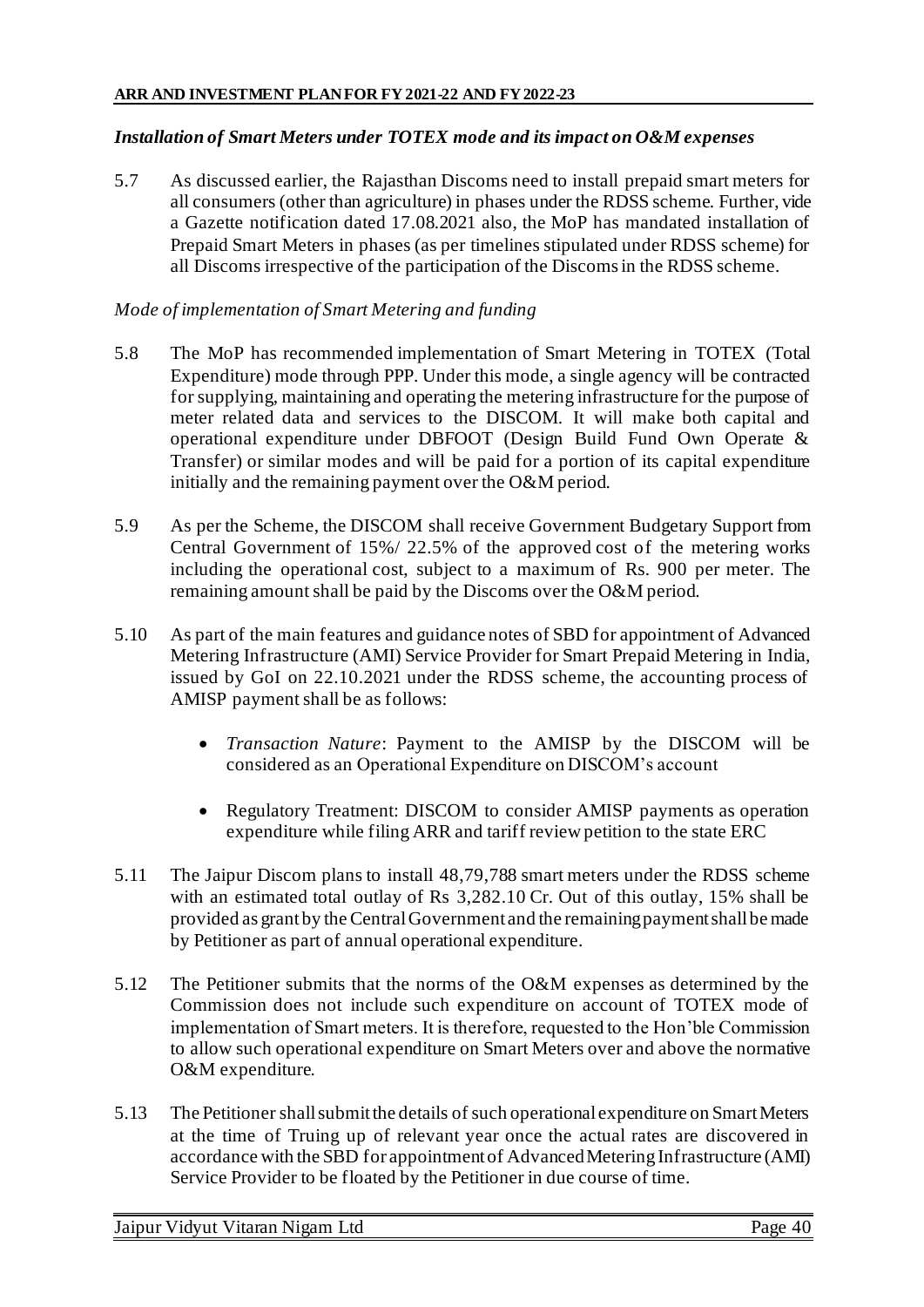# **Insurance Expenses**

5.14 For the FY 2021-22 and FY 2022-23, insurance expenses have been projected in accordance with Regulation 25 of the RERC (Terms and Conditions for Determination of Tariff) Regulations 2019 i.e. 0.2% of the Net Fixed Assets for the year. The same have been shown under along with the actual insurance expense for FY 2020-21.

| Table 31: Insurance expenses $(RsCr)$ |                          |         |         |  |
|---------------------------------------|--------------------------|---------|---------|--|
|                                       | $FY-21$                  | $FY-22$ | $FY-23$ |  |
| <b>Particulars</b>                    | <b>Actual</b>            | Proj.   | Proj.   |  |
| Average Net Fixed assets              | $\overline{\phantom{a}}$ | 15.495  | 16,488  |  |
| <b>Insurance Expenses</b>             | 1.89                     | 30.99   | 32.98   |  |

# **Terminal benefits**

- 5.15 For determination of terminal benefits liability, the Petitioner has adopted the guidelines specified under AS-15 (Employee benefit). The guidance of implementing AS-15 states that the benefit involving employer established provident funds, which require interest shortfall to be provided, are to be considered as defined benefit plans. In accordance with the provisions of the AS-15, the company has provided for the shortfall in the terminal benefits in respect to pension and gratuity each year.
- 5.16 The Petitioner has estimated the contributions based on the average of the last 4 years i.e. FY18 to FY21 assuming a nominal hike of 3% that will be made towards terminal benefits for FY 2021-22 and FY 2022-23. It is prayed to the Commission to allow the expenses as shown in the following table:

| <b>Table 32: Terminal Benefits</b> |                           |  |  |
|------------------------------------|---------------------------|--|--|
| Year                               | Terminal Benefits (Rs Cr) |  |  |
| FY-21 (Actuals)                    | 169.70                    |  |  |
| $FY-22$                            | 498.13                    |  |  |
| FY-23                              | 513.08                    |  |  |

# **Interest on long term loans, security deposits & other finance charges**

5.17 Closing balance of the normative loan for FY 2020-21 has been considered as the opening loan balance for FY 2021-22. Based on the projected capital investments and capitalisations, the total additions to Gross Fixed Assets (GFA) has been considered. The total capitalisation during the year (or additions to GFA) has been reduced by the grant amount, arrived at by proportioning it on the basis of grants against the proposed capital investment plan as elaborated in the attached Investment Plan Formats also. The remaining capitalisation has been considered to be funded through equity and loans, which are again proportioned on the basis of equity and loans proposed against the Investment Plan for the year. The loan portion has been considered as addition to long term loans during the year.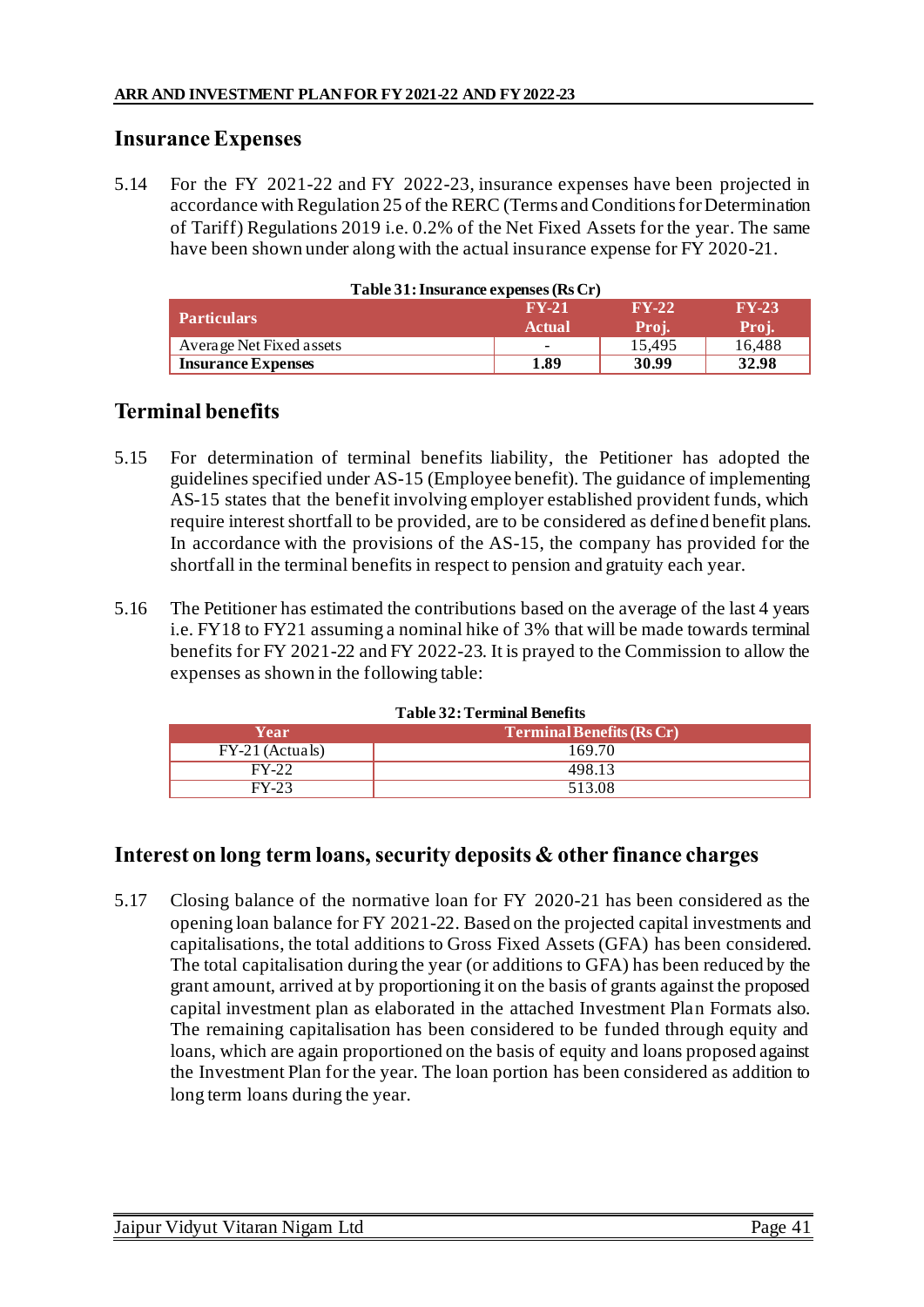- 5.18 The loan repayment has been considered in accordance with Regulation 21 of the RERC (Terms and Conditions for Determination of Tariff) Regulations 2019, as per which repayment for each year shall be deemed equal to the depreciation charged for the year. The closing normative loan is considered after deducting repayment for the year.
- 5.19 The interest on long term loans is estimated on the basis of actual weighted average interest rate for long term loans of the Petitioner for FY 21 and applied on the average of normative loans (average of opening and closing normative loan).
- 5.20 The security deposit for FY 2021-22 and FY 2022-23 has been considered on the basis of average of actual security deposit per consumer in the previous two years as per the audited accounts and the projected growth in number of consumers. The interest rate has been considered equivalent to RBI Bank Rate as on 1<sup>st</sup> April 2021, which is in accordance with the RERC norms.
- 5.21 The finance charges or other borrowing cost for FY 2021-22 and FY 2022-23 have been estimated to increase by 5% per annum.
- 5.22 The estimated interest charges on long term loans, security and finance charges, for FY 2021-22 and FY 2022-23 are summarised in the table below:

| ັ<br>Particulars (Rs Cr.)                 | $FY-21$  | $FY-22$              | $FY-23$     |
|-------------------------------------------|----------|----------------------|-------------|
|                                           | (Actual) | (Projected)          | (Projected) |
| Opening Balance of Normative Loan         | 5,073    | 4,137                | 3,745       |
| Deemed Addition during the year           | 115      | 829                  | 1,387       |
| Deemed Repayments                         | 1,051    | 1,221                | 1,341       |
| Closing Balance of Deemed Loan            | 4,137    | 3,745                | 3,790       |
| Average balance during the Year           | 4,605    | 3,941                | 3,768       |
| Interest Rate(%)                          | 10.97%   | $\overline{10.97\%}$ | 10.97%      |
| Normative interest cost                   | 576      | 432                  | 413         |
| Interest on Security Deposit              | 79       | 63                   | 67          |
| Finance charges & lease rental            | 171      | 180                  | 189         |
| <b>Gross Interest and finance charges</b> | 827      | 675                  | 669         |

#### **Table 33: Interest on long term loans, security deposits and finance charges**

### *Interest on unfunded revenue gap for past years*

- 5.23 The revenue gap for FY 2020-21 stands at Rs 1,230 Cr which has been detailed out in the True Up Petition for FY 2020-21.
- 5.24 The average unfunded gap for FY 2021-22 is arrived at by considering the opening balance for FY 21, additions during the year (as provided in the previous para) and closing balance. The same approach has been considered for FY 2022-23.
- 5.25 In order to calculate the interest on unfunded revenue gap, the Petitioner has considered the weighted average rate of interest as per the audited accounts for FY 2020-21.
- 5.26 The interest liability determined on the unfunded gap is detailed in the following table:

#### **Table 34: Interest liability on unfunded revenue gap**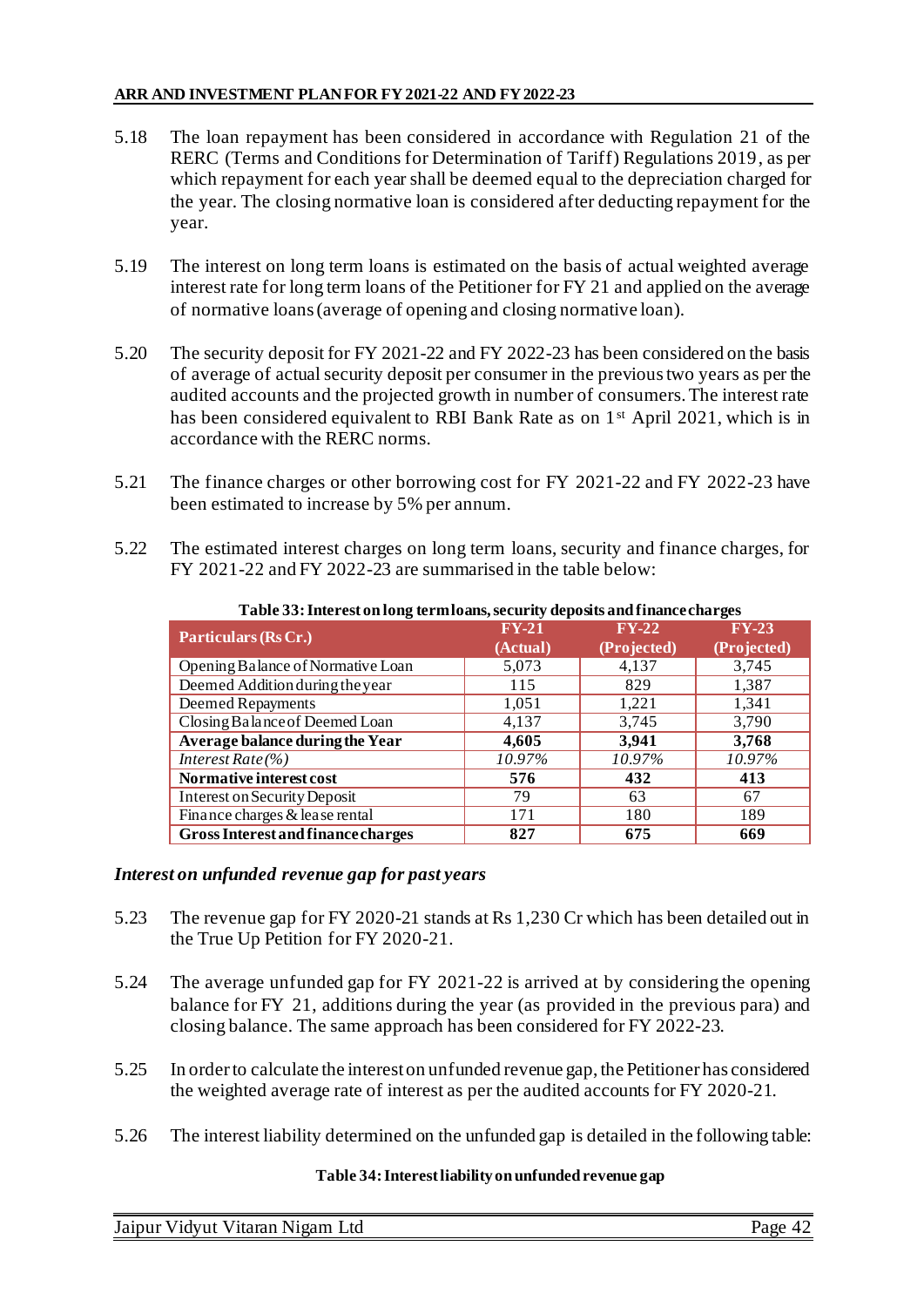### **ARR AND INVESTMENT PLAN FOR FY 2021-22 AND FY 2022-23**

| <b>Particulars (Rs Cr.)</b> | $FY-22$ | $FY-23$ |
|-----------------------------|---------|---------|
| Average Unfunded Gap        | 18.478  | 19.935  |
| Average rate of interest    | 10.97%  | 10.97%  |
| Interest liability          | 2.027   | 2.186   |

### *Interest on Loans take-over by GoR under UDAY*

- 5.27 The petitioner had claimed interest charged by GoR under UDAY scheme in the ARR and tariff petition for FY-20. It was proposed that the total interest charged by GoR shall be claimed through ARR petitions in a staggered manner over a period of 5 years from FY-20 to FY-24 in order to not burden the consumers with a tariff shock.
- 5.28 The Hon'ble Commission, in the Tariff Order for FY 20 dated 6th February 2020, had approved the total interest on UDAY for the petitioner as Rs 2599 Cr to be recovered over a period of 5 years in equal instalments viz. Rs 520 Cr to be recovered each year from FY 20 to FY 24.
- 5.29 The total interest and finance charges for FY 2021-22 and FY 2022-23 is summarized in the following table:

| Table 35: Total interest and finance expenses (Rs Cr.) |          |             |             |  |  |  |
|--------------------------------------------------------|----------|-------------|-------------|--|--|--|
| Particulars (Rs Cr.)                                   | $FY-21$  | $FY-22$     | $FY-23$     |  |  |  |
|                                                        | (Actual) | (Projected) | (Projected) |  |  |  |
| <b>Interest Payment on LTL</b>                         | 576      | 432         | 413         |  |  |  |
| Interest on Security Deposit                           | 79       | 63          | 67          |  |  |  |
| Finance Charges & Lease Rental                         | 171      | 180         | 189         |  |  |  |
| Interest liability for unfunded gap                    | $2,402*$ | 2,027       | 2,186       |  |  |  |
| <b>UDAY</b> Loan Interest Liability                    |          | 520         | 520         |  |  |  |
| <b>Gross Interest Charges</b>                          | 3,229    | 3,222       | 3,376       |  |  |  |
| Interest Expenses Capitalized                          | 19       | 37          | 69          |  |  |  |
| Net Interest & Finance charges                         | 3,210    | 3,185       | 3,306       |  |  |  |

# **Table 35: Total interest and finance expenses (Rs Cr.)**

\* *includes the interest on short term borrowings (including LPS paid to generators, interest on working capital and Interest on Liquidity Infusion Package under Aatmanirbhar Bharat as well.*

# **Interest on Working Capital**

- 5.30 The Petitioner has estimated its working capital requirement as per the Regulation 27 (3) of the RERC (Terms and Conditions for Determination of Tariff) Regulations 2019. The working capital requirement has been computed considering the following parameters:
	- Operation and Maintenance expenses for one month;
	- Maintenance spares @15% of O&M expenses as per Regulation 82 of the RERC (Terms and Conditions for Determination of Tariff) Regulations 2019;
	- Receivables equivalent to one and a half-months billing of consumers;
	- The security deposits of distribution system users (Open Access consumers) and retail supply consumers except the security deposits held as bank guarantees have been deducted from the above to arrive at the total working capital requirement for the year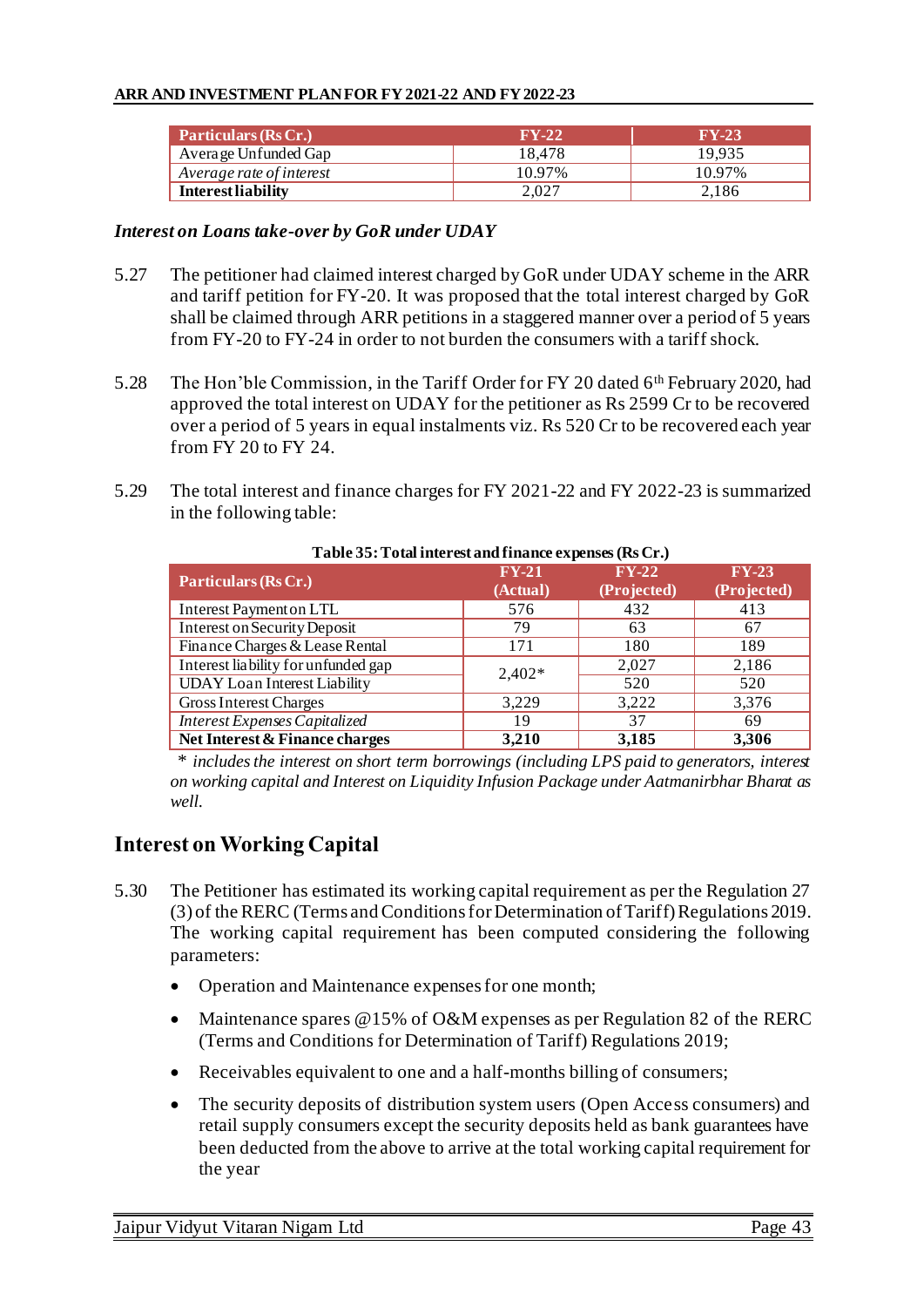5.31 The rate of interest for FY 2021-22 is considered as per the average Base Rate (1-year MCLR) for first six months of the year previous to the relevant year plus 300 basis points. The following table summarises the normative interest on working capital:

| <b>Table 36: Interest on Working Capital</b> |                        |                        |                        |  |  |
|----------------------------------------------|------------------------|------------------------|------------------------|--|--|
| Particulars (Rs Cr.)                         | $FY-21$<br>(Normative) | $FY-22$<br>(Projected) | $FY-23$<br>(Projected) |  |  |
| O&M expenses (normative)                     | 89                     | 130                    | 145                    |  |  |
| Maintenance Spare                            | 160                    | 233                    | 261                    |  |  |
| Receivables                                  | 3,089                  | 2,612                  | 2,820                  |  |  |
| Less: Security deposit                       | 1,436                  | 1,491                  | 1,579                  |  |  |
| <b>Total Working Capital</b>                 | 1,901                  | 1,484                  | 1,646                  |  |  |
| Interest Rate (%)                            | 12.05%                 | 10.15%                 | 10.00%                 |  |  |
| <b>Interest on Working Capital</b>           | $2,402*$               | 151                    | 165                    |  |  |

*\*Actuals*

# **Depreciation**

- 5.32 The depreciation has been calculated as per Straight Line Method (SLM) at rates specified in Annexure-1 of the RERC (Terms and Conditions for Determination of Tariff) Regulations 2019 in accordance with Regulation 22 of the said Regulations.
- 5.33 The depreciation has been determined by applying applicable depreciation rates on the average balance of opening and closing Gross Fixed Assets.

| Year    | Depreciation (Rs Cr) |  |  |  |
|---------|----------------------|--|--|--|
| $FY-21$ | 1.047                |  |  |  |
| $FY-22$ | 1.221                |  |  |  |
| $FY-23$ | 1.341                |  |  |  |

#### **Table 37: Depreciation (Rs Cr)**

# **Return on Equity**

5.34 As per Regulation 20 of Rajasthan Electricity Regulatory Commission (Terms and Conditions for Determination of Tariff) Regulations, 2019"

*"(1) Return on equity shall be computed in rupee terms, on the equity base determined in accordance with Regulation 19.*

*(2) Return on equity shall be computed at the rate of 14% for Transmission Licensees and SLDC, 15% for Generating Companies and 16% for Distribution Licensees".*

5.35 Considering the additional burden on the consumers, it is in the interest of stakeholders that return on equity should not be claimed and therefore, the Discom is not claiming Return on Equity.

## **Rebates allowed to consumers**

5.36 The Petitioner has been providing a variety of rebates to its consumers like prompt payment incentive, rebate for supply on specific voltage, power factor incentive, load factor incentive etc.

Jaipur Vidyut Vitaran Nigam Ltd Page 44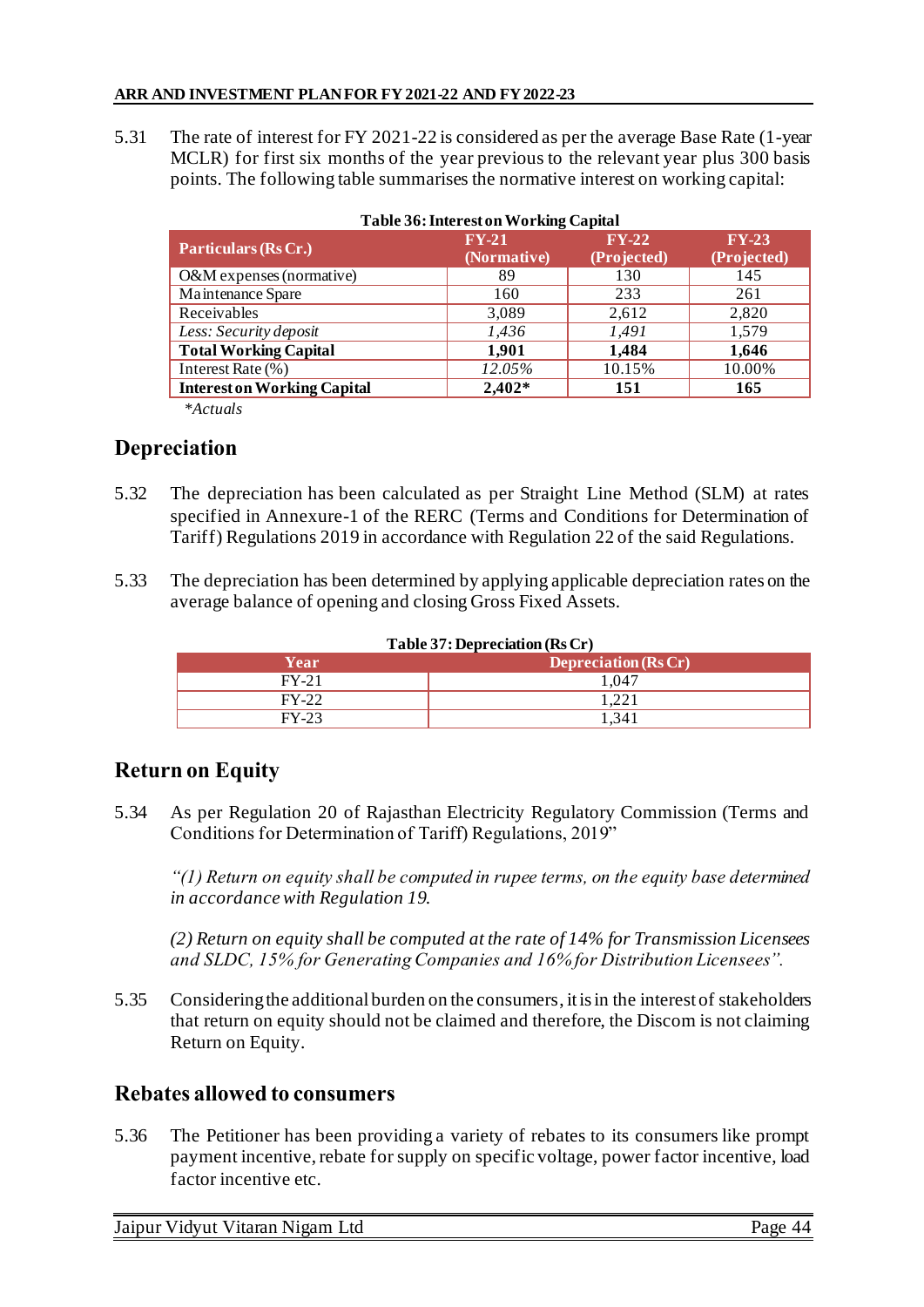- 5.37 Also, considering the interest of its Industrial consumers and to utilize the available surplus power of the Petitioner, a couple of more rebates in the form of Time-of-Day rebate and rebate on incremental consumption were proposed by the Petitioner, which were also approved by the Hon'ble Commission in its tariff order for FY 2019-20.
- 5.38 However, considering the substantial impact of such rebates provided to the consumers, the same have also been projected for FY 2021-22 and FY 2022-23. To project the rebates allowed to consumers, the Petitioner has considered the actual rebates given to consumers for FY 2020-21 and has nominally escalated the same to arrive at the numbers for FY 2021-22 and FY 2022-23.
- 5.39 The projected rebates allowed to consumers for FY 2021-22 and FY 2022-23 along with the actual rebates provided or FY 2020-21 has been shown as under:

| Year       | <b>Amount in Rs Cr</b> |
|------------|------------------------|
| FY 2020-21 |                        |
| FY 2021-22 | 40 P                   |
| FY 2022-23 |                        |

# **Non-Tariff Income and Other Income**

- 5.40 The non-tariff income (excluding Delayed Payment Surcharge) has been projected as per the norms in RERC (Terms and Conditions for Determination of Tariff) Regulations 2019.
- 5.41 The income from wheeling charges, cross subsidy surcharge and additional surcharge been considered based on actuals for FY 2020-21, the same cost parameters have been projected for FY 2021-22 and FY 2022-23.
- 5.42 The following table summarises the non-tariff income and income from wheeling, cross subsidy and additional surcharge charges.

|                                     | Table 50. Political di Income et income il un open access chai ges |         |         |  |  |  |  |
|-------------------------------------|--------------------------------------------------------------------|---------|---------|--|--|--|--|
| Particulars (Rs Cr.)                | $FY-21$                                                            | $FY-22$ | $FY-23$ |  |  |  |  |
| Non-Tariff Income and other income  | 1.316                                                              | 387     | 392     |  |  |  |  |
| Income from wheeling charges        |                                                                    |         |         |  |  |  |  |
| Income from Cross Subsidy Surcharge |                                                                    |         |         |  |  |  |  |
| Income from Additional Surcharge    |                                                                    |         |         |  |  |  |  |
| <b>TOTAL</b>                        | 1,328                                                              | 399     | 405     |  |  |  |  |

### **Table 38: Non-Tariff Income & income from open access charges**

## **Aggregate Revenue Requirement for FY 2021-22 and FY 2022-23**

5.43 Based on the afore-mentioned element-wise details, the revised ARR for FY 2021-22 and projected ARR for FY 2022-23 along with the actuals for FY 2020-21 is summarised in the following table:

| 88 8                                        |                  |              |         |
|---------------------------------------------|------------------|--------------|---------|
| S. No.   Particulars                        | $FY-21$          | $\bf{F}V-22$ | $FY-23$ |
| Power Purchase Expenses                     | $14.250^{\circ}$ | 15,047       | 16,417  |
| <b>Transmission Charges</b>                 | 2.071            | 2.118        | 2.161   |
| <b>Operation &amp; Maintenance Expenses</b> | 1.066            | 1.556        | 1,737   |
|                                             |                  |              |         |
| Jaipur Vidyut Vitaran Nigam Ltd             |                  |              | Page 45 |

#### **Table 39: Aggregate Revenue Requirement (Rs Cr)**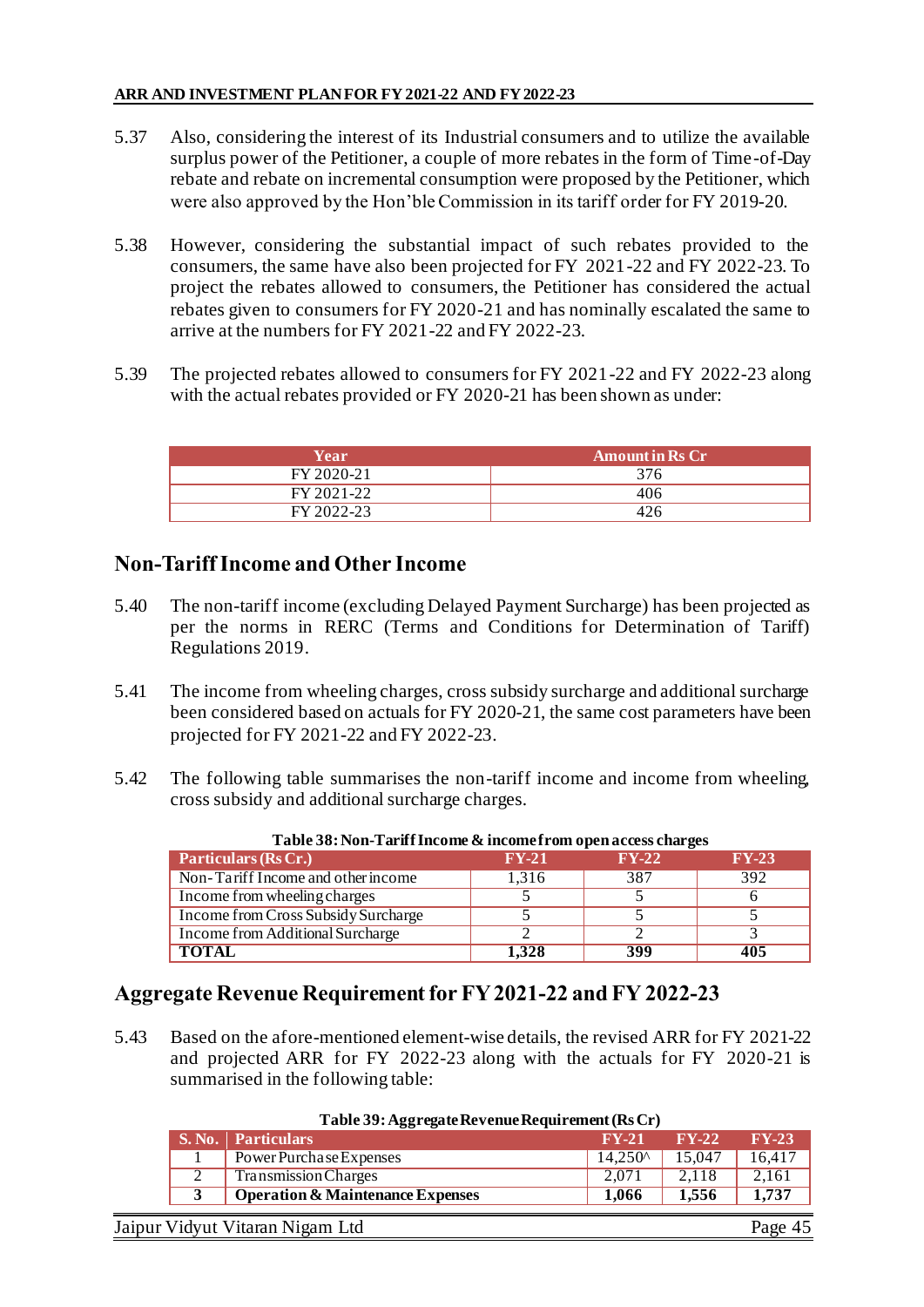### **ARR AND INVESTMENT PLAN FOR FY 2021-22 AND FY 2022-23**

| <b>S. No.</b> | <b>Particulars</b>                                      | $FY-21$ | $FY-22$ | $FY-23$ |
|---------------|---------------------------------------------------------|---------|---------|---------|
| 3.1           | Employee Expenses (net)                                 | 675     | 1,142   | 1,287   |
| 3.2           | $A\&G$ Expenses (net)                                   | 149     | 140     | 158     |
| 3.3           | Repair & Maintenance Expenses                           | 242     | 274     | 292     |
| 4             | <b>Terminal Benefits</b>                                | 170     | 498     | 513     |
| 5             | <b>Insurance Expenses</b>                               | 2       | 31      | 33      |
| 6             | Depreciation                                            | 1,047   | 1,221   | 1,341   |
| 7             | <b>Interest and Finance Charges</b>                     | 3,210   | 3,335   | 3,469   |
| 7.1           | Interest on Loan Capital                                | 808     | 1,159   | 1,120   |
| 7.3           | <b>Interest on Working Capital</b>                      | 2,402   | 151     | 165     |
| 7.3           | <b>Interest on Regulatory Assets</b>                    |         | 2,026   | 2,184   |
| 8             | Rebates allowed to consumers                            | 430*    | 406     | 426     |
| 9             | <b>Total Expenditure</b>                                | 22,630  | 24,213  | 26,097  |
| 10            | Less: Non Tariff Income                                 | 1,316   | 387     | 392     |
| 11            | Less: Income from wheeling charges, CSS and AS          | 12      | 12      | 13      |
| 12            | <b>Aggregate Revenue Requirement from Retail Tariff</b> | 21,101  | 23,814  | 25,692  |

^ *including refund of RoE from RVUN*

\* *includes other debits, rebates allowed to consumers and prior period expenses*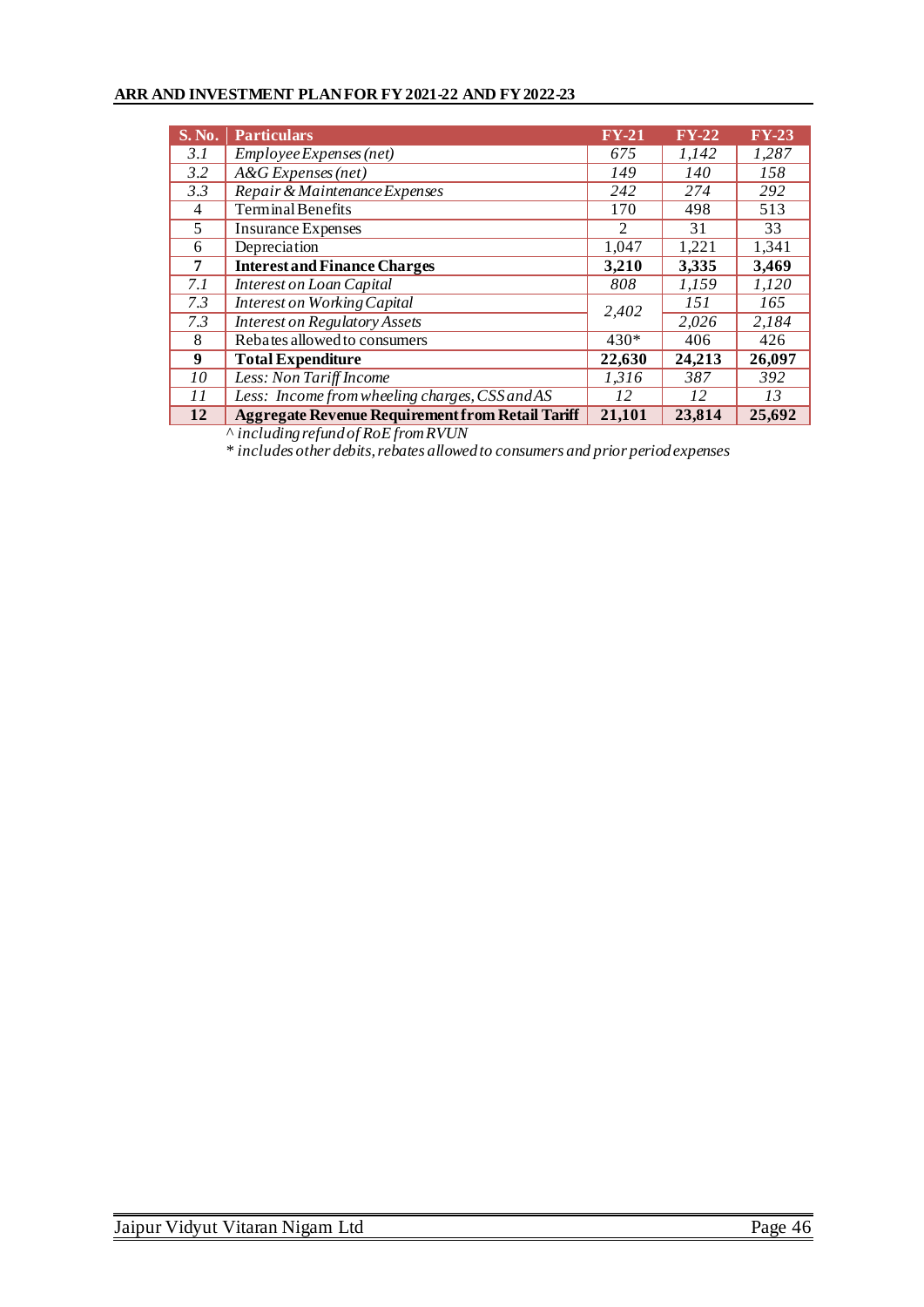# **A6: REVENUE FROM EXISTING TARIFF**

- 6.1 For the FY 2021-22 and FY 2022-23, revenue has been estimated based on energy sales forecasts for the period explained in earlier sections and the applicable retail tariff as per the RERC's Tariff Orders.
- 6.2 The following table summarises the category-wise expected revenue from existing tariff for FY 2021-22 and FY 2022-23 along with the actuals for FY 2020-21.

| $\frac{1}{2}$ and $\frac{1}{2}$ and $\frac{1}{2}$ and $\frac{1}{2}$ and $\frac{1}{2}$ are $\frac{1}{2}$ and $\frac{1}{2}$ and $\frac{1}{2}$ and $\frac{1}{2}$ and $\frac{1}{2}$ |         |                 |                  |  |  |  |
|---------------------------------------------------------------------------------------------------------------------------------------------------------------------------------|---------|-----------------|------------------|--|--|--|
| <b>Category of Consumers</b>                                                                                                                                                    | $FY-21$ | $FY-22$         | $FY-23$          |  |  |  |
| <b>Domestic Service</b>                                                                                                                                                         | 4,495   | 4,829           | 5,109            |  |  |  |
| <b>Non-Domestic Service</b>                                                                                                                                                     | 2,027   | 2,480           | 2,566            |  |  |  |
| <b>Public Street Light</b>                                                                                                                                                      | 143     | 146             | 151              |  |  |  |
| <b>Agriculture Metered Supply</b>                                                                                                                                               | 5,796   | 5,573           | 6,385            |  |  |  |
| <b>Agriculture Flat Rate Supply</b>                                                                                                                                             | 209     | 165             | 120              |  |  |  |
| Small Industrial Service                                                                                                                                                        | 234     | 309             | $\overline{315}$ |  |  |  |
| <b>Medium Industrial Service</b>                                                                                                                                                | 688     | 773             | 819              |  |  |  |
| Large Industrial Service                                                                                                                                                        | 4,671   | 5,801           | 6,222            |  |  |  |
| P.W.W. & S. Pumping-Small                                                                                                                                                       | 282     | 273             | 302              |  |  |  |
| P.W.W.-Medium                                                                                                                                                                   | 32      | $\overline{35}$ | $\overline{37}$  |  |  |  |
| P.W.W. & S. Pumping-Large                                                                                                                                                       | 270     | 332             | 354              |  |  |  |
| Mixed Load / Bulk Supply                                                                                                                                                        | 133     | 177             | 179              |  |  |  |
| <b>EV</b> Charging Stations                                                                                                                                                     |         |                 | 2                |  |  |  |
| DF                                                                                                                                                                              | 1,001   |                 |                  |  |  |  |
| <b>Total</b>                                                                                                                                                                    | 19,983* | 20,896          | 22,562           |  |  |  |
| <u>، التاريخ</u>                                                                                                                                                                |         |                 |                  |  |  |  |

**Table 40: Revenue from sale of power at existing tariff (Rs Cr)**

*\* at consumer level*

# **Subvention from State Government**

6.3 The State Government provides subvention against ED and subsidy against compounding charges. Subvention against ED has been estimated based on the sales projected for the year and the category wise per unit ED subvention receivable. The following table summarises the subsidy expected to be received in FY 2021-22 and FY 2022-23 along with the actuals for FY 2020-21.

| Table 41: Subsidy support from State Government (Rs Cr) |         |         |         |  |  |
|---------------------------------------------------------|---------|---------|---------|--|--|
| Particulars (Rs Cr.)                                    | $FY-21$ | $FY-22$ | $FY-23$ |  |  |
| Subvention from State Govt. against ED                  | 500     | 724     | 770     |  |  |
| Subsidy a gainst compounding charges                    | 31      | 19      | 20      |  |  |
| <b>Total Subsidy Amount</b>                             | 531     | 743     | 791     |  |  |

## **Table 41: Subsidy support from State Government (Rs Cr)**

# **Revenue Deficit/Surplusat existing tariff**

6.4 The revised revenue deficit for FY 2021-22and projected deficit for FY 2022-23 at the existing tariff has been summarised in the following table. The actuals for FY 2020-21 have also been shown.

| Table 42: Revenue deficit at existing tariff (Rs Cr)              |              |              |              |  |
|-------------------------------------------------------------------|--------------|--------------|--------------|--|
| <b>Particulars</b>                                                | $\bf{FV-21}$ | $\bf{FV-22}$ | <b>FY-23</b> |  |
| <b>Aggregate Revenue Requirement from Retail</b><br><b>Tariff</b> | 21.101       | 23,814       | 25.692       |  |
|                                                                   |              |              |              |  |

Jaipur Vidyut Vitaran Nigam Ltd Page 47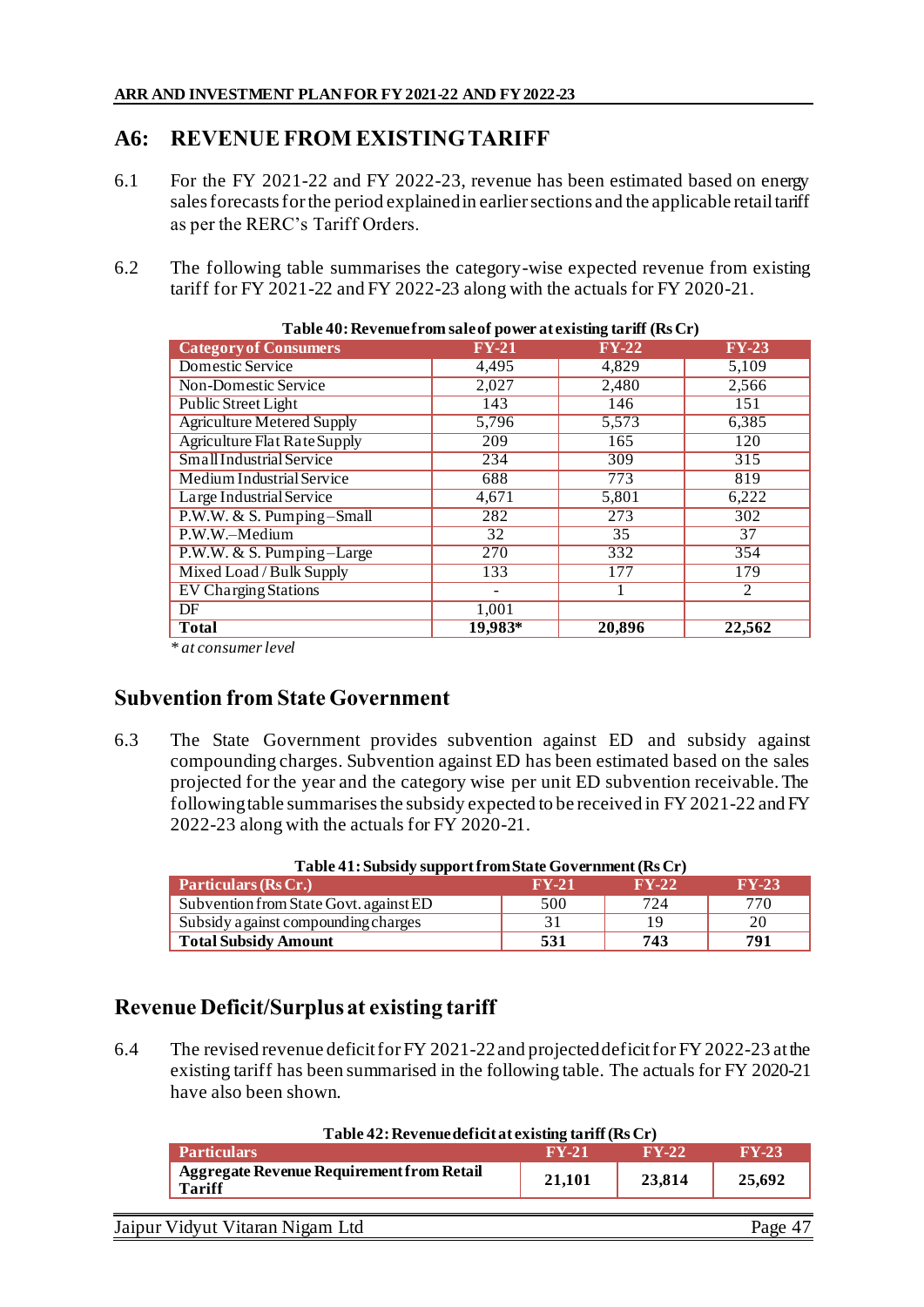### **ARR AND INVESTMENT PLAN FOR FY 2021-22 AND FY 2022-23**

| <b>Particulars</b>                                            | $FY-21$ | $FY-22$  | $FY-23$  |
|---------------------------------------------------------------|---------|----------|----------|
| Revenue from Sale of Power within the State                   | 19,767  | 20,896   | 22,562   |
| Revenue from SOP outside the State (Trading)                  | 155     | 772      | 862      |
| Subvention from State Govt. Against ED and other<br>subsidies | 518     | 743      | 791      |
| <b>Total Receipts</b>                                         | 20,440  | 22,411   | 24,215   |
| Revenue Gap for the year                                      | (661)   | (1, 403) | (1, 477) |

6.5 As can be seen from table above, the Petitioner would be in revenue deficit in FY 2021-22 and FY 2022-23 at the existing tariffs.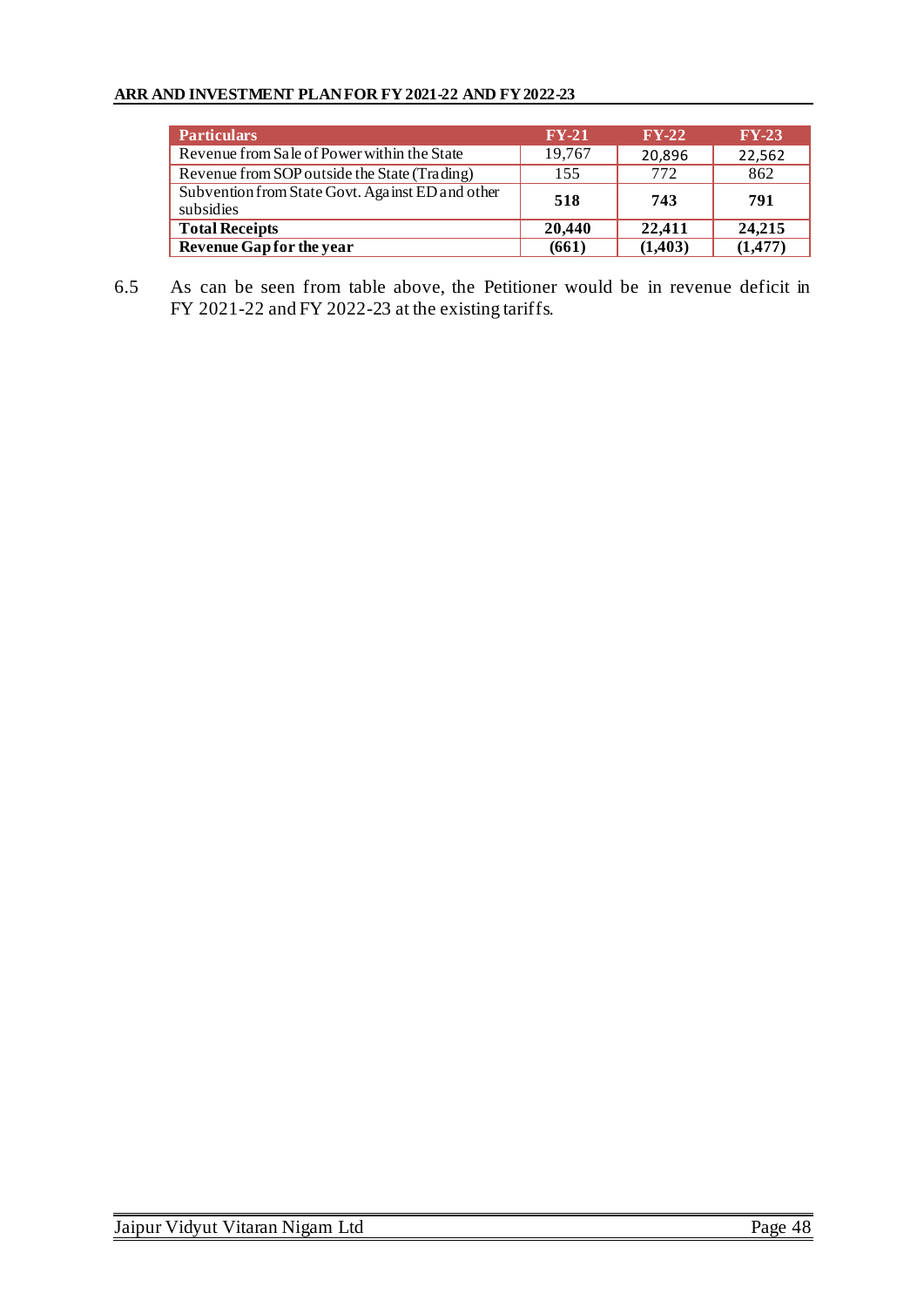# **A7: TARIFF RATIONALIZATION**

- 7.1 The Petitioner submits that, based on the norms specified in the RERC Tariff Regulations, 2019, the methodology adopted by the RERC in previous orders and other Discom specific parameters, its projected Revenue Deficit for FY 2021-22 and FY 2022-23 is Rs. 1,403 Cr and Rs. 1,477 Cr respectively, adding up to a cumulative revenue gap of Rs 2,880 Cr.
- 7.2 The cumulative revenue gap, as projected for the state of Rajasthan, for FY 2021-22 and FY 2022-23 stands at Rs. 4,374 Cr and Rs. 4,684 Cr, respectively. Accordingly, the cumulative revenue gap for the state of Rajasthan as whole stands at Rs. 9,058 Cr.
- 7.3 Measures to reduce the revenue gap that have been considered by the Petitioners are detailed out in the forthcoming sections.

## *A. Funding of revenue gap by GoR*

- i) The Fifteenth Finance Commission (XV-FC) has recommended performance based additional borrowing space of 0.50 per cent of Gross State Domestic Product (GSDP) to States, in the power sector. The objectives of the additional borrowing space are to improve the operational and economic efficiency of the sector, and promote a sustained increase in paid electricity consumption
- ii) This special dispensation has been recommended for each year for a four-year period from 2021-22 to 2024-25. For 2021-22, this borrowing space will be in addition to the regular borrowing limit of 4 percent of GSDP (including 0.50 percent linked to incremental capital expenditure) communicated to the States by a letter dated 31.03.2021.
- iii) It is submitted that, GoR, as part of the above-mentioned scheme for enhancement of FRBM limit by 0.50% of GSDP, has provided an undertaking to the GoI for take-over of future losses of the Discoms as per the following trajectory.

| 2022-2023          | 2023-2024          | 2024-2025          | 2025-2026<br>onwards                                                               |
|--------------------|--------------------|--------------------|------------------------------------------------------------------------------------|
|                    |                    |                    | 60% of the loss for   75% of the loss for   90% of the loss for   100% of the loss |
| the year $2021-22$ | the year $2022-23$ | the year $2023-24$ | for the year 2024-<br>25 & onwards                                                 |

As per above*,* GoR shall take-over 60% and 75% of the actual losses of Discoms for FY 2021-22 and FY 2022-23 respectively. A copy of the mentioned undertaking is attached as **Annexure-A.**

Accordingly, 40% of the expected loss/ revenue gap in FY 2021-22 (i.e. Rs 1,750 Cr) and 25% of the expected loss in FY 2022-23 (i.e. Rs 1,171 Cr) shall have to be borne by the Discoms. The cumulative revenue gap/loss to be borne by the Discoms stands at Rs. 2,921 Cr.

.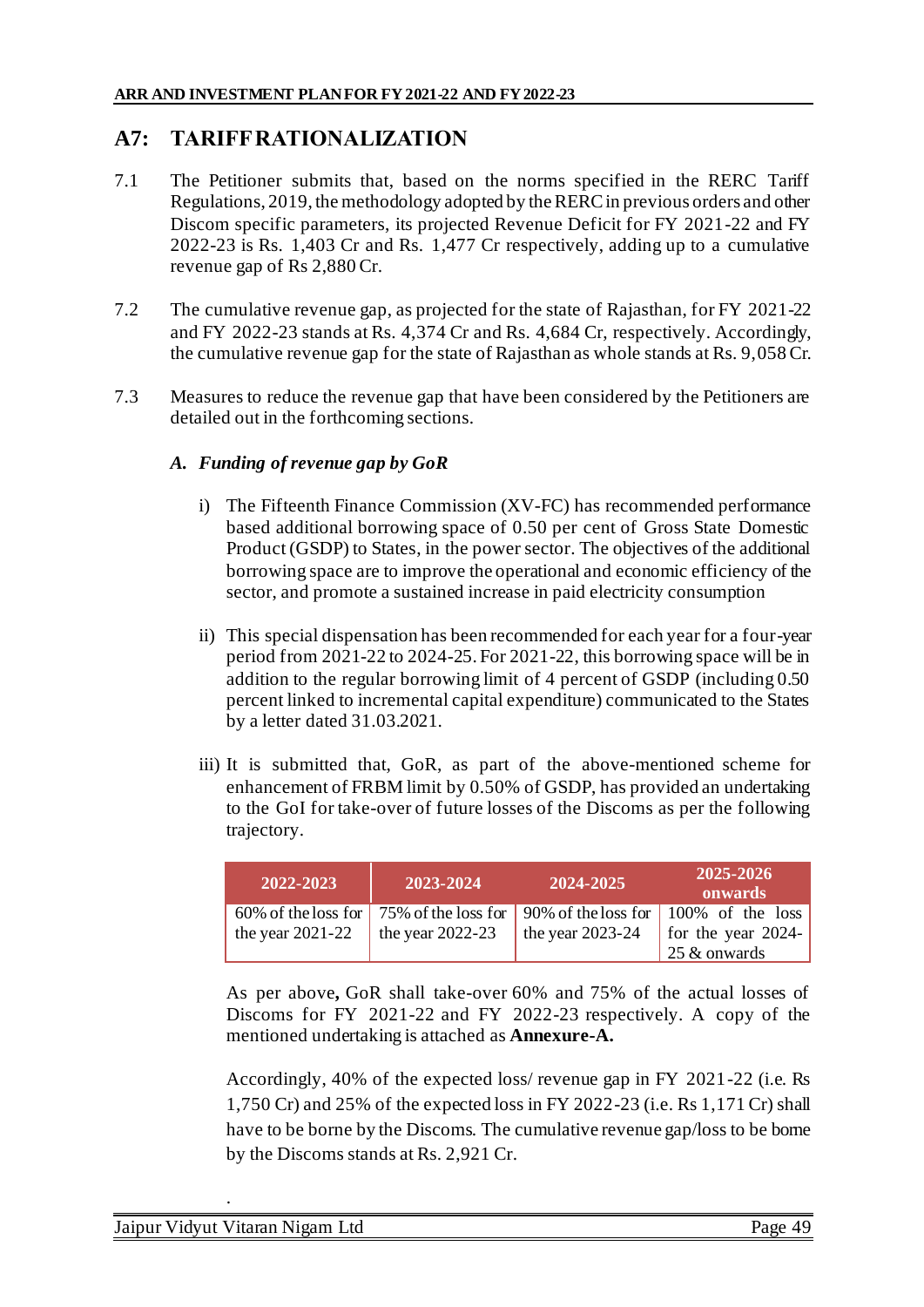### *B. Reduction of Time of Day (ToD) rebate*

- i) The Petitioners in their petition for ARR and Tariff for FY 2019-20, had proposed for the introduction of Time of Day (ToD) rebate/surcharge for the Large Industrial consumers of the State in order to flatten out the load curve and providing the consumers with an option of availing rebates in the process. The Hon'ble Commission had accordingly introduced ToD rebate for such consumers in their ARR and Tariff Order for FY 2019-20.
- ii) The same was further revised in the the ARR Order for FY 2020-21 and FY 2021-22. The prevailing ToD rebate and surcharge structure applicable for Large Industrial consumers and Electric Vehicle Charging Stations is as follows:

| Off-peak hours                      | <b>Rebate on Energy Charges (EC)</b>    |
|-------------------------------------|-----------------------------------------|
| 12 am to 6 am $(6 \text{ hours})$   | 15%                                     |
| <b>Peak hours</b>                   | <b>Surcharge on Energy Charges (EC)</b> |
| $6$ am to 10 am $(4 \text{ hours})$ | $5\%$                                   |

- iii) ToD tariff is generally a revenue neutral proposal for Discom and is implemented just to manage the load in a scientific manner. However, in case of Rajasthan Discoms, the same does not hold true as the surcharge is on a much lower side compared to the rebate being offered. The Discoms have been facing this negative impact, further impacting their financial health, due to the substantial amount of rebates being offered to the consumers of the State.
- iv) The Discoms considering the non-revenue neutral scenario in the existing ToD scheme, are submitting a proposal to reduce the ToD rebate to 10% from the existing 15% for the consumers of the State. As there still a substantial rebate on offer for consumption by these consumers during the peak hours, the proposal would not severely impact the consumers. Reducing the ToD tariff with rebate during consumption of electricity in peak hours a rebate of 10% on Energy Charges is likely to reduce the existing amount of rebates by about ~Rs 40 Cr annually and reduce the revenue gap to that extent.
- v) Accordingly, the following ToD structure is proposed before the Hon'ble Commission for FY 2022-23:

| <b>Off-peak hours</b>             | <b>Rebate on Energy Charges (EC)</b> |
|-----------------------------------|--------------------------------------|
| 12 am to 6 am $(6 \text{ hours})$ | 10%                                  |
| <b>Peak hours</b>                 | Surcharge on Energy Charges (EC)     |
| $6$ am to $10$ am $(4$ hours)     | 5%                                   |

7.4 It is submitted that even after considering the impact of loss takeover by GoR under the FRBM Scheme and revision of ToD rebate, the Discoms will still be left with balance cumulative revenue gap of Rs. 2,881 Cr, as shown under:

| <b>Particulars</b>                     | In Rs Cr |
|----------------------------------------|----------|
| Gross Revenue Gap                      | 9,058    |
| Less: Funding by GoR under FRBM scheme | 6.138    |
| Jaipur Vidyut Vitaran Nigam Ltd        | Page 50  |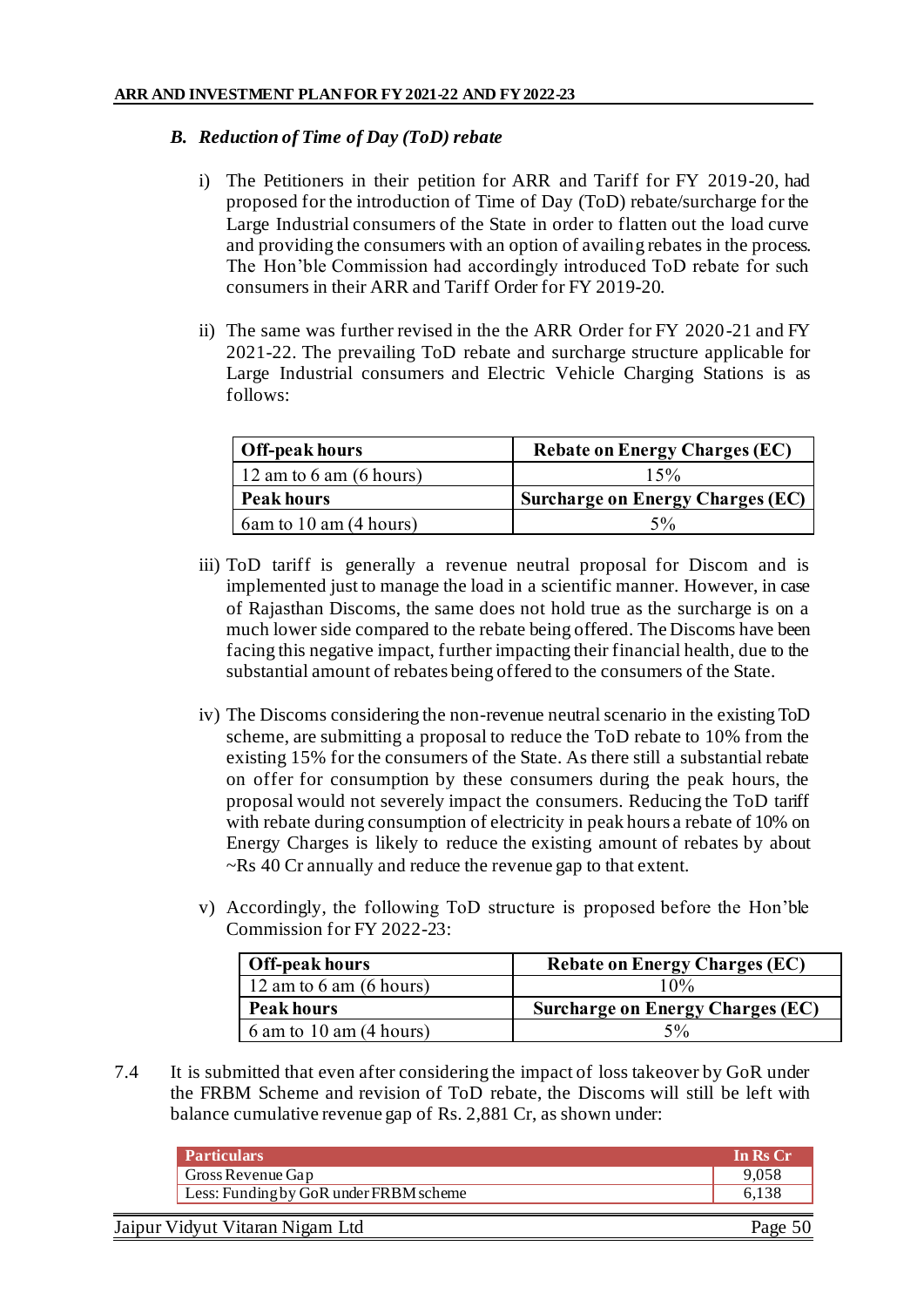| <b>Particulars</b>                                              | In Rs Cr |
|-----------------------------------------------------------------|----------|
| Less: Incremental revenue due to revision in Time of Day Rebate | 40       |
| <b>Net Revenue Gap</b>                                          | 2.881    |

- 7.5 The Petitioners acknowledge that the Discoms in the country have been directed to ensure that there is no further creation of Regulatory Assets vide various orders released by the GoI. The Petitioners also resonate with the view of the Ministry/ Regulatory bodies regarding no further creation of regulatory assets and is a step in the right direction.
- 7.6 However, the Petitioners would like to lay emphasis on the fact that the effective implementation of any such step that too in a sector which stands in a poor financial health not just in the State of Rajasthan but also on a national level needs much needed strategic planning with due consideration to other state specific parameters also.
- 7.7 The sudden impact of such non-consideration/ non-creation of Regulatory Assets would be on the Government of Rajasthan in the form of increased subsidy levels or loss takeover. To further burden the GoR, which is already committed towards taking up the financial losses of the Discom in a planned manner as stated under the FRBM enhancement scheme, is not a favourable option. Besides, the State Government has also agreed to liquidate the outstanding tariff subsidy of the Discoms to the tune of Rs 17,459 Cr (as on 31.03.21) over the next 5 years under the RDSS scheme. In view of the increasing annual subsidy burden on the GoR, financial loss takeover, liquidation of outstanding subsidy and equity support for RDSS and other capital works, the burden on the GoR for FY 23 already stands at Rs 30,000 Cr.
- 7.8 On the other hand, the Discoms shall have to undertake tariff revision to meet the revenue gap in FY 2022-23. However, the Petitioner does not wish to burden its consumers with another tariff hike after the hike approved by the Hon'ble Commission in FY 2019-20 vide Tariff Order dated 06.02.2020, especially considering the aftermath of the COVID pandemic
- 7.9 As a sector that holds consumer interest at its paramount, sudden non-creation of Regulatory Assets would imply that the same are met either via tariff hikes to the consumers or via GoR support, which may not be practically feasible at the moment. The Petitioners also are fully intent and committed towards eradication of regulatory assets and shall be putting in its sincere efforts to reach such ideal scenarios.
- 7.10 **Accordingly, the Petitioner pray to the Hon'ble Commission to consider the projected cumulative revenue gap of Rs. 2,881 Cr and consider the same as Regulatory Assets and allow carrying cost attributed to the same**

## *Other tariff rationalisation measures*

## **(a) Modification in base year for computation of incremental consumption rebate**

i) With a vision to boost the consumption of the Industrial consumers of the state, the Petitioners had proposed a rebate on their incremental consumption in their ARR and Tariff Petition for FY 2019-20.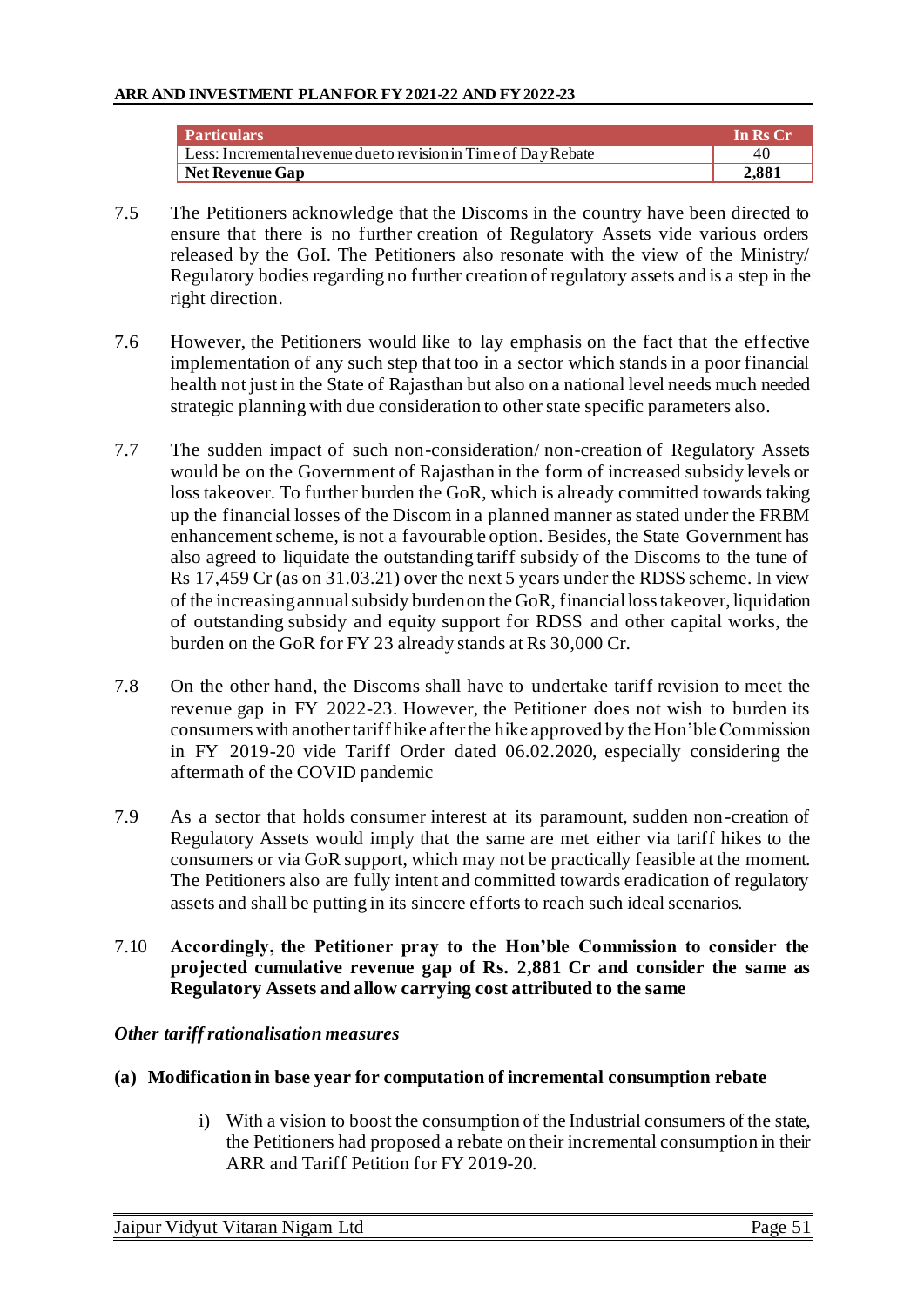ii) The Hon'ble Commission, looking at power surplus scenario and back down position of State power plants, found it appropriate to introduce the rebate on incremental consumption which would not only ensure that the load curve for the state is flattened, but also improve the PLF of State power station and reduce the Discoms' deficit on account of paying fixed charges for back-down of State power stations. Accordingly, the Hon'ble Commission in its Tariff Order for FY 2019-20 dated 06.02.2020 had approved rebate to Medium Industry (HT) and Large Industrial consumers of the state on their incremental consumption. The relevant clause of the tariff order is produced as under:

" *4.14.12 A rebate of Rs. 0.55/unit and Rs. 0.85/unit in energy charges is applicable for incremental monthly consumption w.r.t. corresponding month of FY 2018-19 (base year) for MIP (HT) and LIP consumers respectively. The incremental consumption for any month shall be worked out considering the consumption of the corresponding base month, i.e., an increase in the units consumed from the Licensee in any month of the current year (FY 2019-20) onwards compared to the same month in base year."*

- iii) From the above-produced extract, it can be observed that the base year for incremental consumption rebate is fixed as FY 2018-19. However, it is submitted that the incremental consumption should be calculated on the basis of the immediately preceding year and not on one set base year.
- iv) The Petitioners, accordingly, propose to modify the base year (FY 2018-19) as defined in the order and to *consider the preceding year as the base year* for the computation of rebate on incremental consumption of MIP (HT) and LIP consumers for any year.

## **(b) Change in definition/ particularisation of LIP consumers**

i) The existing categorization of the LIP (HT-5) category of consumers, as per the latest applicable ARR and Tariff order for FY 2020-21 and FY 2021-22 dated 24.11.2021is produced as under:

" *SCL above 150 HP &/or having Contract/Maximum Demand above 125 kVA (HT-5)".*

ii) The Petitioners, for the purpose of clarity and ease of understanding, hereby propose to remove "&" from the categorization defined for such consumers and modify the same as under:

"*SCL above 150 HP or having Contract/Maximum Demand above 125 kVA (HT-5)".*

## **(c) Change in categorization of Tourism and Hospitality consumers**

i) As a part of the recently announced budget of the State for FY 2022-23, the Hon'ble Chief Minister of Rajasthan, has made various announcements in order to provide benefits to the consumers of the State.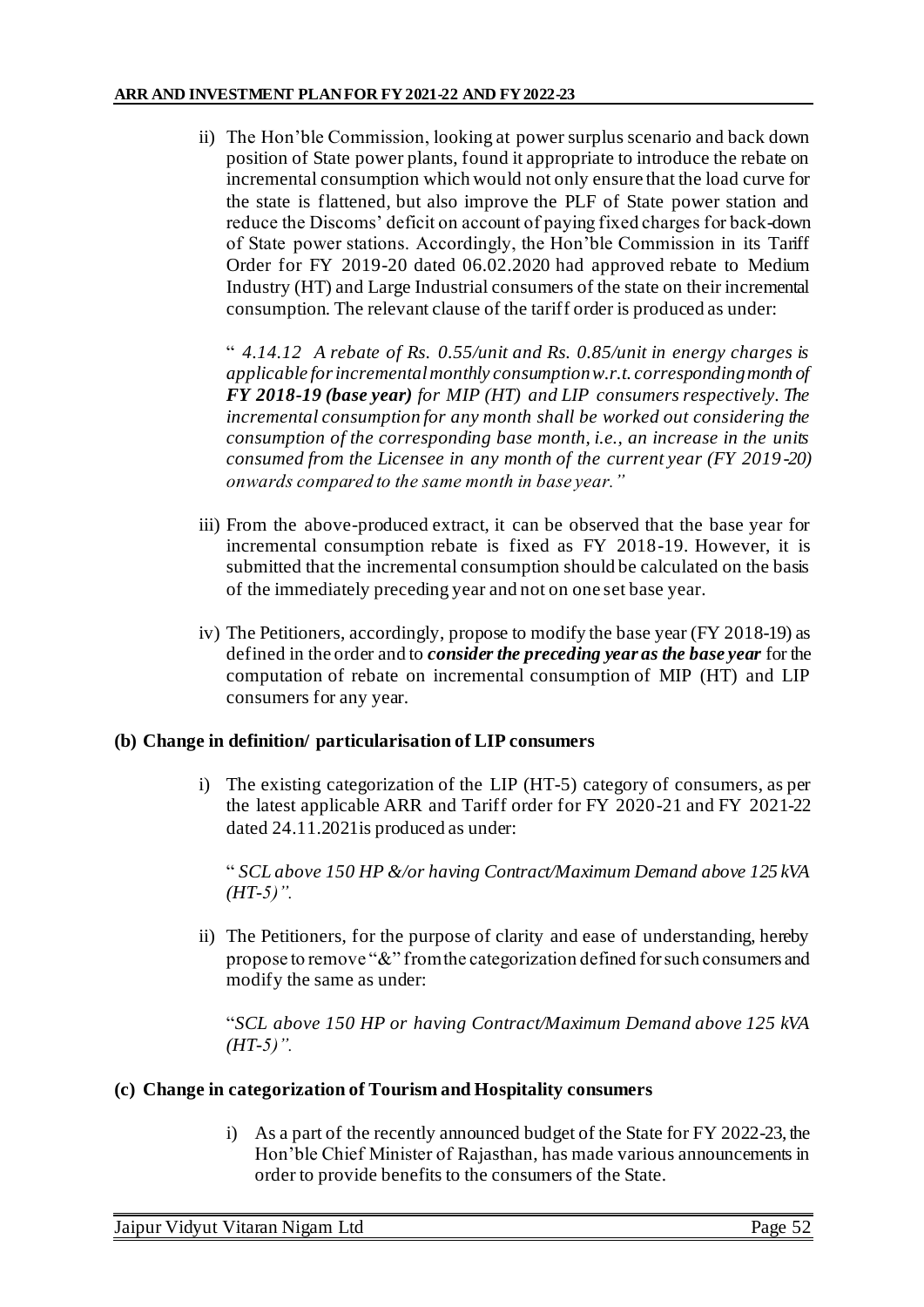- ii) One such announcement is to consider the Tourism and Hospitality Sector as Industry Sector and to charge such consumers as per the approved tariff applicable for Industrial consumers as per applicable supply voltage instead of the presently applicable rates of Non-Domestic Category as approved by the Hon'ble Commission of the State.
- iii) The Petitioners accordingly request the Hon'ble Commission to categorize the Tourism and Hospitality Sector consumers, presently classified as Non-Domestic consumers to be classified in the Industrial Category of consumers.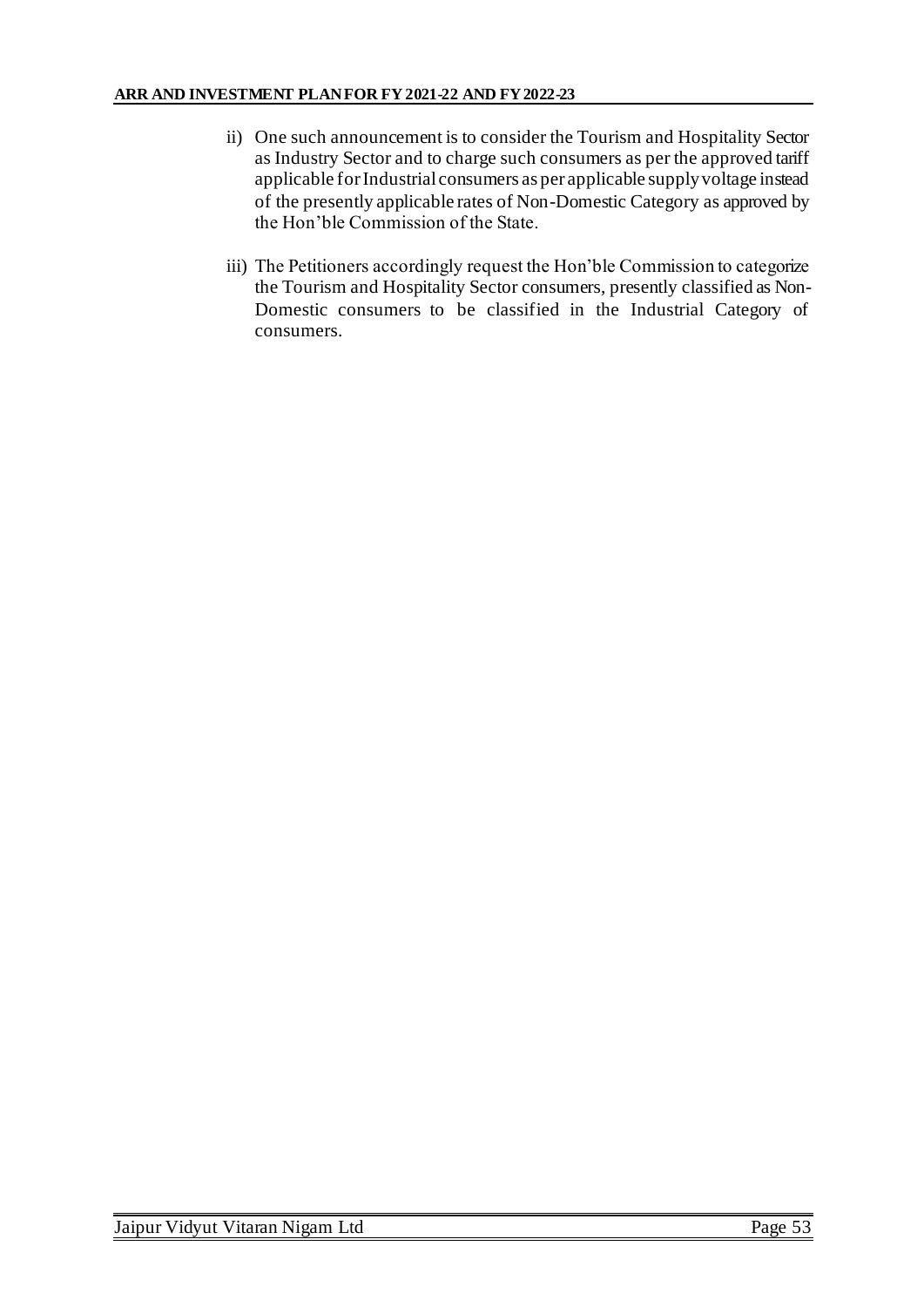# **A8: WHEELING CHARGES**

- 8.1 This section describes the determination of wheeling charges as per the Regulation 86 of RERC (Terms and Conditions for Determination of Tariff) Regulations 2019, estimated voltage- wise losses in line with the RERC regulations and the projected ARR for FY-23.
- 8.2 The extract of Regulation 86 of the RERC (Terms and Conditions for Determination of Tariff) Regulations, 2019 has been summarized below:

*"For determination of Wheeling charges of a Distribution Licensee, shall be computed by deducting the following amounts from its aggregate revenue requirement worked out under Regulation 76 (1):*

*(a) Cost of power purchase as per Regulation 78,*

*(b) Interest payable on security deposits of consumers,*

- *(c) Transmission & SLDC charges and*
- *(d) 10% of O&M expenses"*
- 8.3 The projections of FY 23 as submitted in this petition have been considered for further calculation of wheeling charges in line with the Regulation 86 of RERC Terms and Conditions for Determination of Tariff, Regulation 2019. The projections for the Aggregate Revenue Requirement for Rajasthan Discoms for FY 23 have been shown in the following table:

| S. No | <b>Particulars</b>                                                                        | <b>JVVNL</b> | <b>AVVNL</b> | <b>JdVVNL</b> | Total  |
|-------|-------------------------------------------------------------------------------------------|--------------|--------------|---------------|--------|
|       | Power Purchase Expenses (net of STPP)<br>including transmission charges                   | 17,715       | 12,475       | 15,953        | 46,143 |
| 2     | Operation & Maintenance Expenses                                                          | 2,283        | 1,828        | 2,243         | 6,354  |
| 3     | Depreciation, including a dvance a gainst<br>depreciation                                 | 1,341        | 1,114        | 1,153         | 3,609  |
| 4     | Interest on Loan Capital (Includes<br>security deposit & interest on UDAY<br>loan of GoR) | 1,120        | 1,023        | 1,391         | 3,534  |
| 5     | <b>Interest on Working Capital</b>                                                        | 165          | 115          | 199           | 479    |
| 6     | <b>Interest on Regulatory Assets</b>                                                      | 2,184        | 1,440        | 2,446         | 6,070  |
|       | <b>Other debits</b>                                                                       | 426          | 361          | 91            | 878    |
| 8     | <b>Total Expenditure</b>                                                                  | 25,235       | 18,356       | 23,477        | 67,067 |
| 9     | Return on Equity Capital                                                                  |              |              |               |        |
| 10    | <b>Aggregate Revenue Requirement</b>                                                      | 25,235       | 18,356       | 23,477        | 67,067 |
| 11    | Less: Non-Tariff Income                                                                   | 392          | 467          | 544           | 1,403  |
| 12    | Less: Income from wheeling charges                                                        | 13           | 79           | 9             | 101    |
| 13    | <b>Net Aggregate Revenue Requirement</b><br>from Retail Tariff                            | 24,830       | 17,810       | 22,924        | 65,564 |

**Table 43: ARR for FY2022-23 (Rs Cr)**

8.4 The components as specified under Regulation 86 of RERC (Terms and Conditions for Determination of Tariff) Regulation 2019 have been shown below for deduction from the ARR:

| Table 44: Components deducted from ARR for FY 2022-23 (Rs Cr)          |  |  |                                   |              |
|------------------------------------------------------------------------|--|--|-----------------------------------|--------------|
| <b>S. No. Particulars</b>                                              |  |  | JVVNL AVVNL JdVVNL                | <b>Total</b> |
| $\begin{array}{ c c c c c } \hline \end{array}$ Cost of Power Purchase |  |  | 15,555   11,011   14,185   40,751 |              |
|                                                                        |  |  |                                   |              |

| Jaipur Vidyut Vitaran Nigam Ltd<br>Page |
|-----------------------------------------|
|-----------------------------------------|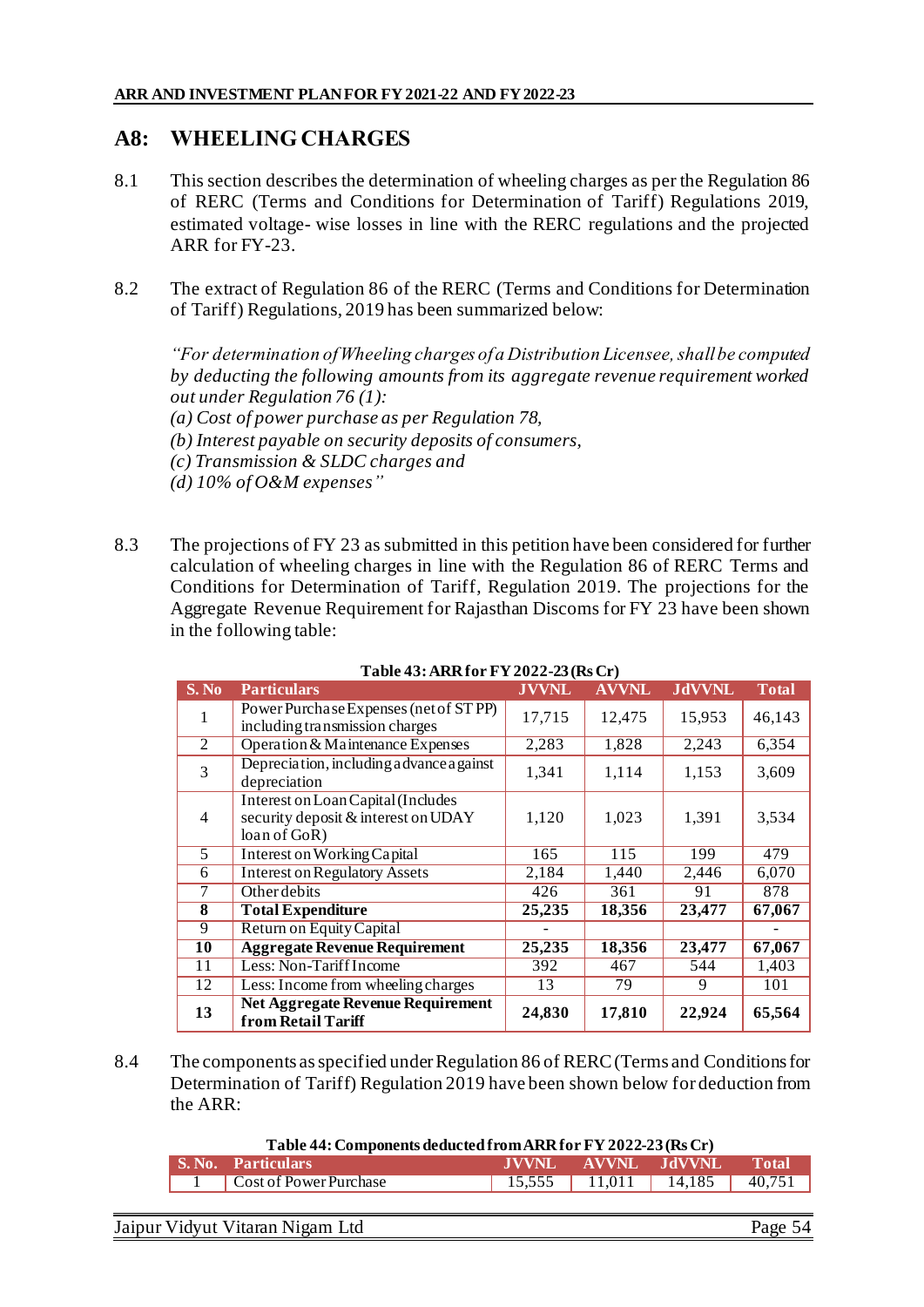#### **ARR AND INVESTMENT PLAN FOR FY 2021-22 AND FY 2022-23**

| <b>S. No.</b> | <b>Particulars</b>                                   | <b>JVVNL</b> | AVVNL  | - .IdVVNL | <b>Total</b> |
|---------------|------------------------------------------------------|--------------|--------|-----------|--------------|
|               | Interest Payable on security Deposit of<br>consumers | 67           | 53     | 36        | 156          |
| 3             | <b>Transmission Charges</b>                          | 2.161        | 1.463  | 1.768     | 5,392        |
| 4             | 10% of O&M Expenses                                  | 228          | 183    | 224       | 635          |
|               | Total                                                | 18,011       | 12,711 | 16,214    | 46,935       |

8.5 Considering the provisions mentioned in Regulation 86 of RERC (Terms and Conditions for Determination of Tariff) Regulation 2019, cost of wheeling for all three Discoms has been estimated and summarized in following table.

| S. No.         | <b>Particulars</b>                                   | <b>JVVNL</b> | <b>AVVNL</b> | <b>JdVVNL</b> | <b>Total</b> |
|----------------|------------------------------------------------------|--------------|--------------|---------------|--------------|
|                | <b>Net Aggregate Revenue</b><br>Requirement          | 24,830       | 17,810       | 22,924        | 65,564       |
| 2              | <b>Cost of Power Purchase</b>                        | 15,555       | 11,011       | 14,185        | 40,751       |
| 3              | Interest Payable on security deposit of<br>consumers | 67           | 53           | 36            | 156          |
| $\overline{4}$ | <b>Transmission Charges</b>                          | 2,161        | 1,463        | 1,768         | 5,392        |
| 5              | 10% of O&M Expenses                                  | 228          | 183          | 224           | 635          |
| 6              | <b>Subtotal</b>                                      | 18,011       | 12,711       | 16,214        | 46,935       |
| 7              | <b>Wheeling Charges</b>                              | 6,819        | 5,099        | 6,710         | 18,629       |

#### **Table 45: Cost of Wheeling for FY 2022-23(Rs Cr)**

8.6 Regulation 86 (2) mentions that cost of wheeling so worked out shall be apportioned supply voltage wise on the basis of fixed asset at each voltage level as per Regulation 86 (3) & (4):

*"(3) Payment of wheeling charges: Wheeling charges may consist of the following or any one or combination thereof:* 

- *a. Fixed charge in Rs. per month per KW of contracted power.*
- *b. A charge in Rs. per KWh of energy wheeled separately for* 
	- *i. Wire business*
	- *ii. Installation, operation and maintenance of meters, metering system and any other equipment at consumer's premises.*
	- *iii. Billing & collection of payment*
	- *iv. Consumer services.*
- *c. Connectivity fee.*
- *d. Reactive energy charge / incentive*

*(4) While determining wheeling charges for open access customers, the total electricity wheeled on the licensees' distribution system including his own shall be taken into account."* 

8.7 The Discoms also submit that, presently they do not have audited accounts for voltage wise assets. However, based on the engineering study of its network and study of methodology approved by other SERCs, the Petitioners have devised a basis of segregation of assets.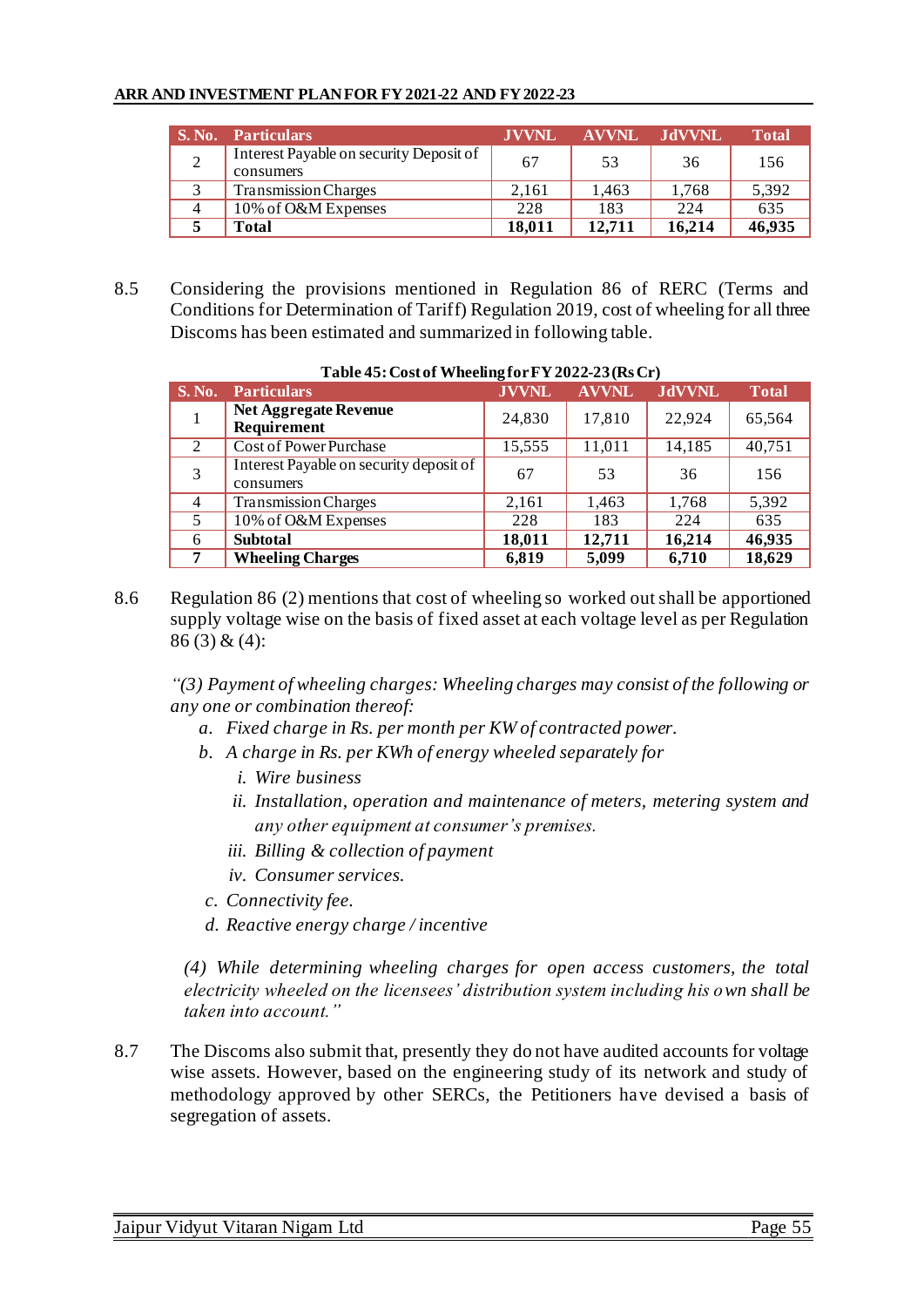- 8.8 As per the present accounting practices of Rajasthan Discoms, it is difficult to segregate the GFA among the voltage levels directly. Moreover, voltage wise gross fixed asset register would also require the original cost of each asset to be determined, present cost after applying depreciation and allocation to voltage level. Thus, as mentioned earlier, the study is a time intensive exercise considering the quantum of work and data limitation.
- 8.9 The Petitioner requests the Hon'ble Commission to consider the apportionment of present value of fixed assets and losses based on the network cost, transformation capacity at 33 KV, 11 KV and LT level and system losses to determine the voltage wise wheeling charges and losses.
- 8.10 Considering the relevant provisions as mentioned above, the wheeling charges for open access consumers have been determined as per the following assumptions.

## **Basis for Apportionment of network costs & losses at each voltage**

**i. Apportionment at 132 KV Level:** As per the provisions under Regulation 86 (2), the wheeling charges so worked out shall be apportioned supply voltage wise on the basis of fixed asset at each voltage level. The Discoms submit that at present they do not have any fixed assets at 132 KV Voltage level, however the Discoms help the open access consumers in installation of lines & poles and claim fee on account of customer service cost (mainly costs associated with metering, billing and collection at this voltage). Further, the Commission vide its order date  $19<sup>th</sup>$ September 2006 has allowed the Discoms to charge wheeling charge @ 1 paise/kWh from EHT consumers to recover these costs.

The Discoms also submit that although the cost associated with metering, billing and collection at 132 KV level has increased but the Discoms do not propose any change in the wheeling charges at 132 kV level and request the Hon'ble Commission to consider Rs. 0.01/kWh at 132 KV level as the cost of providing customer service to 132 KV level consumers.

It is submitted that practically there is no apportionment of gross fixed assets at 132 KV level as the assets attributable to supply at 132 KV level include transformers (220/132 KV) and lines (132 KV). The transformers belong to RVPN and are considered in transmission charges. The Discoms submit that there are minor system losses at 132 KV level. The procurement of power happens at the periphery of Discom (i.e. GSSs of RVPN). Therefore, transmission charges & losses - whether inter-state or intra-state, have already been considered in determining cost of power purchase in the ARR and tariff petition for FY-21 and accordingly, distribution losses at 132 KV are considered as nil.

**ii. Apportionment at 33 KV, 11 KV and LT Level:** The cost of wheeling has been apportioned voltage wise on the basis of the length of network lines and transformation capacity for voltage wise segregation of GFA. Similar methodology is followed by other SERCs like MPERC, PSERC, etc.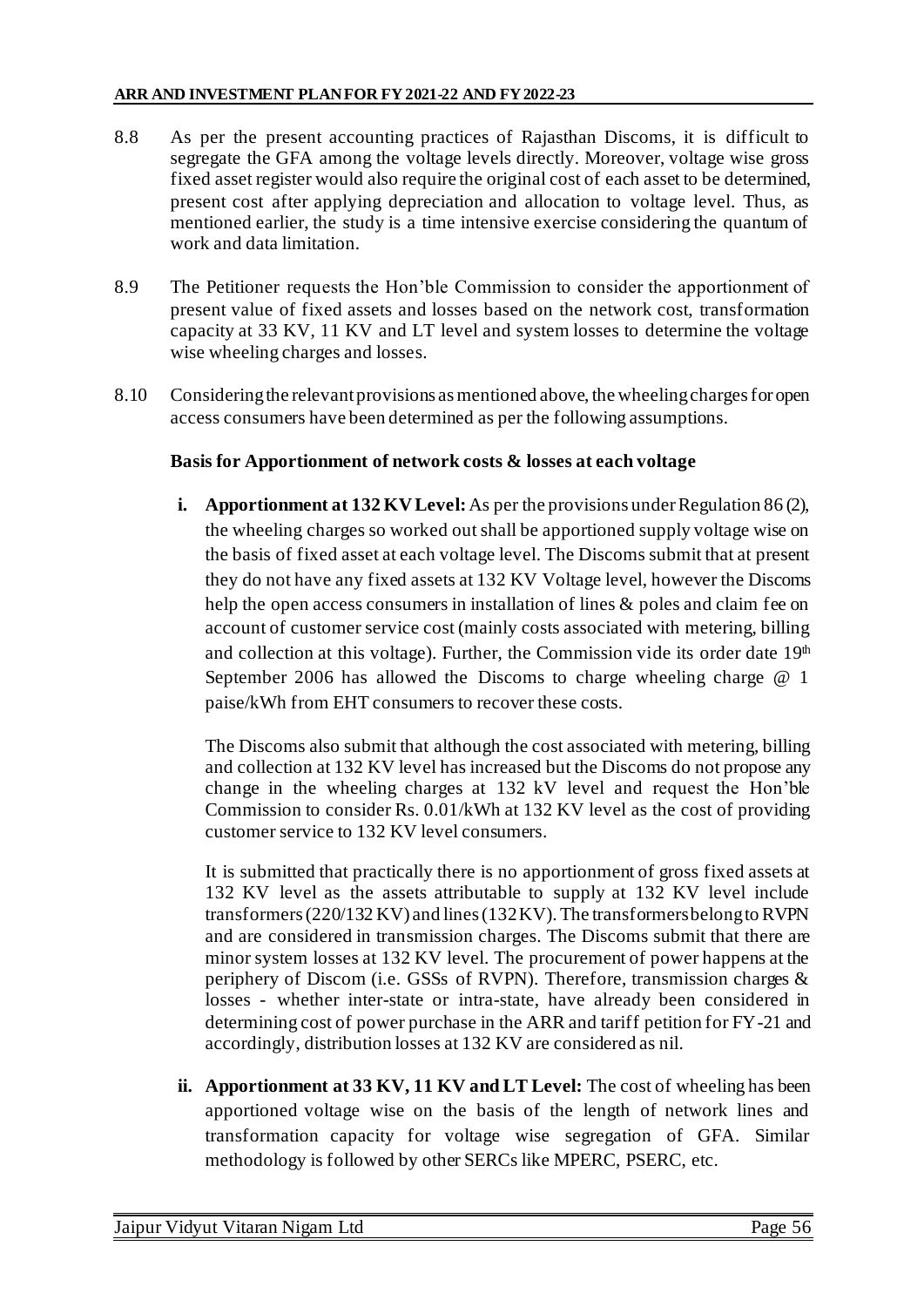Further, the RERC in its Order dated 19 September 2006 has also considered the voltage-wise length of lines and transformation assets as basis for apportionment of wheeling cost at all voltages. The relevant extract of the above-mentioned Order has been summarized below:

*"As current cost was to form only the basis of interse allocation of operating cost of distribution system among 33 KV, 11 KV & LT distribution systems, current cost of lines and substations, based on that of AVVNL, have been considered for the voltage wise line length plus substation of each Discom. Accordingly, percentile allocation of 33 KV, 11 KV & LT system, worked out as 11.81%, 53.14% and 35.04% has been considered."* 

It is also pertinent to mention here that to even out any difference due to geography and pace of development, the operational cost and sales for all Discoms has been considered together for apportionment at each voltage. This is in line with the methodology adopted by the Commission in Order dated 19 September 2006. The relevant extract of the above-mentioned Order has been summarized below:

*"Distribution system of three Vitran Nigam differs due to geographical conditions and pace of development. The present proportion may get altered in later years. Further, as apportionment is based on assumptions that may reflect the realistic values, so considering them separately for each Vitran Nigam may not be appropriate. Considering operational cost and sales for three Discoms together in determining wheeling charges, will even out differences."* 

- 8.11 The Discoms have used the following assumptions to segregate the assets into voltage levels as shown below:
	- a. Network Statistics as on 31st March 2021 has been considered as the basis for segregation of assets and losses. 33 KV lines have been considered to constitute the assets at 33 KV level, both 11 KV lines and transformation capacity at 33/11 KV have been considered to constitute the assets at 11 KV level and both LT lines and transformation capacity at 11/0.4 KV have been considered to constitute the assets at LT level. These voltage-wise network statistics as on 31 March 2020 have been summarized in following tables.

| $\vert$ S. No. | <b>Lines at</b><br><b>Voltage Level</b><br>(KV) | <b>JVVNL</b>             | <b>AVVNL</b>             | <b>JdVVNL</b> | <b>Total</b> |
|----------------|-------------------------------------------------|--------------------------|--------------------------|---------------|--------------|
|                | 132                                             | $\overline{\phantom{0}}$ | $\overline{\phantom{a}}$ | -             | ٠            |
| 2              | 33                                              | 16,240                   | 16,391                   | 25,047        | 57,678       |
| 3              | 11                                              | 178,431                  | 151,414                  | 251,337       | 581,182      |
| $\overline{4}$ | LT                                              | 159,819                  | 194,249                  | 163,996       | 518,064      |
|                | <b>Total</b>                                    | 354,490                  | 362,053                  | 440,380       | 1,156,923    |

#### **Table 46: Network Length in KM**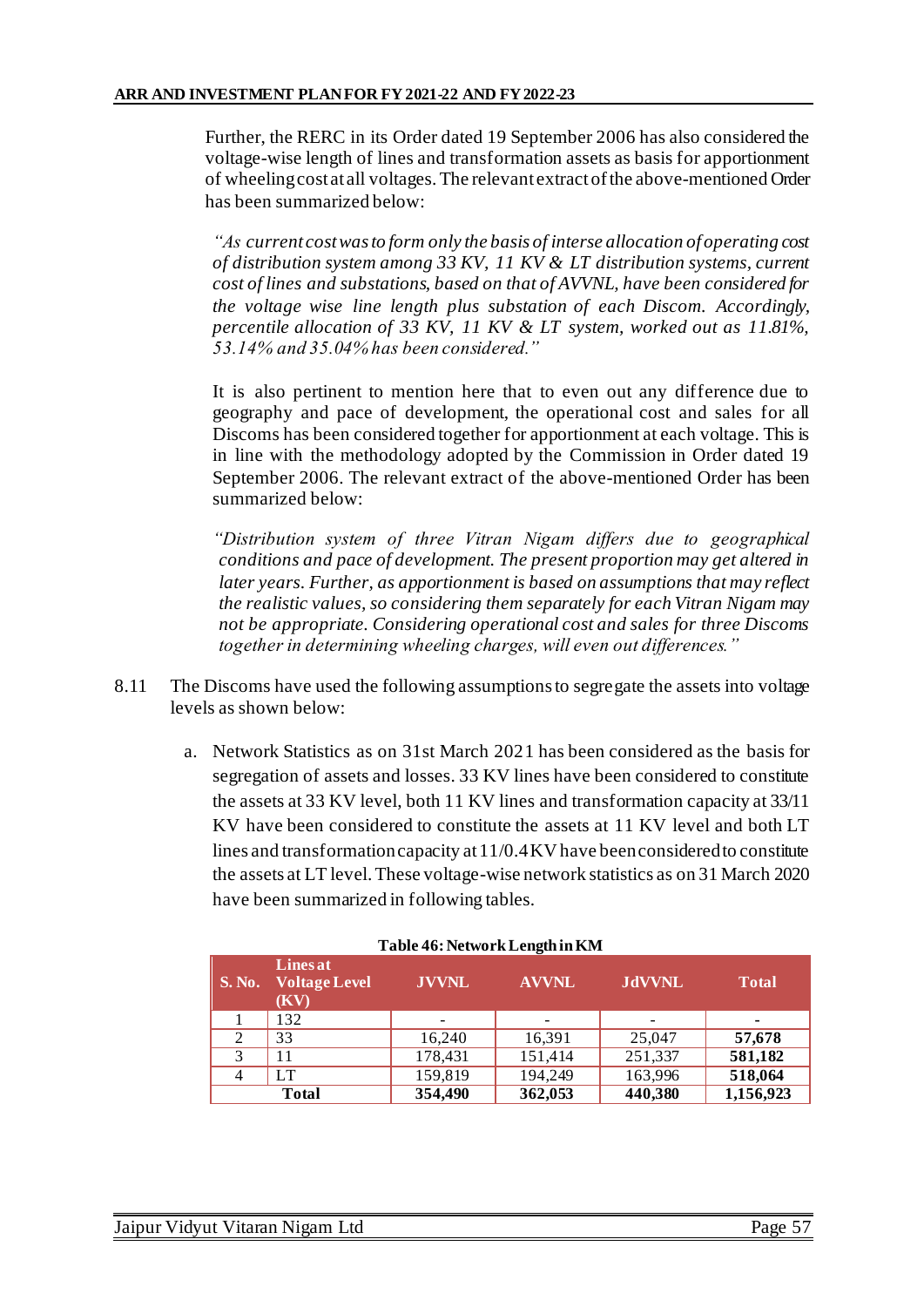|               | Table 47: Network Transformation Capacity in MVA      |              |              |               |              |
|---------------|-------------------------------------------------------|--------------|--------------|---------------|--------------|
| $\vert$ S. No | Transformation<br>Capacity at Voltage<br>Level $(KV)$ | <b>JVVNL</b> | <b>AVVNL</b> | <b>JdVVNL</b> | <b>Total</b> |
|               | 33/11                                                 | 12.492       | 10,078       | 11,683        | 34,253       |
|               | 1/0.4                                                 | 17,853       | 16,953       | 17,669        | 52,475       |

- b. The existing distribution network of Rajasthan is a mixture of old and new assets. Also, the Discoms do not have the fixed asset register for these assets owing to which the present cost of these assets cannot be ascertained. Therefore, the Discoms have apportioned the Gross Fixed Asset as on 31 March 2021 in proportion to the cost of voltage wise distribution lines and transformation capacity as determined through cost estimates from Store Rates issued on the  $1<sup>{st}</sup>$ April, 2021.
- c. Estimated cost of single circuit dog conductor having span of 66 meters with 9 meter PCC pole line and single circuit weasel conductor having span of 66 meters with 8 meter PCC pole line has been considered for reckoning the average line cost of 33 KV lines and 11 KV lines respectively.
- d. Similarly, the estimated cost of three phase aerial bunch conductor line, for the supply of industrial connection, having span of 40 meter with 8 meter PCC pole line, has been considered for computation of average cost of LT lines.

| S.No. | <b>Voltage Level</b> | Per Unit Cost (Lakh Rs/Km) |
|-------|----------------------|----------------------------|
|       |                      | 7.94                       |
|       |                      | 2.94                       |
|       |                      |                            |

**Table 48: Average cost of lines**

e. Transformation cost of 33/11 KV substation has been determined by averaging the estimated cost of 3.15 MVA substation of all the three Discoms, calculated based on the Store Rates issued on the 1st April, 2021. For determination of transformation cost of 11/0.4 asset, forty percent of average cost of 33/11 KV substation has been considered.

| Table 49: Average transformation cost on substation |                                |                             |  |  |  |
|-----------------------------------------------------|--------------------------------|-----------------------------|--|--|--|
| S.No.                                               | <b>Transformation Capacity</b> | Per Unit Cost (Lakh Rs/MVA) |  |  |  |
|                                                     | 33/11 KV                       | 10.01                       |  |  |  |
|                                                     | 11/0.4                         | 31.36                       |  |  |  |

- **Table 49: Average transformation cost on substation**
- f. On the basis of network statistics and average cost as mentioned above, the estimated voltage-wise network cost for Rajasthan Discoms is shown below:

|     | Table 50: Voltage-wise infrastructure network cost (in RS lakh) |              |                          |               |              |  |  |  |
|-----|-----------------------------------------------------------------|--------------|--------------------------|---------------|--------------|--|--|--|
| SNo | $\vert$ Line at voltage Level $(KV)$                            | <b>JVVNL</b> | <b>AVVNL</b>             | <b>JdVVNL</b> | <b>Total</b> |  |  |  |
|     | 132                                                             | -            | $\overline{\phantom{0}}$ |               |              |  |  |  |
|     | 33                                                              | 128,866      | 130,061                  | 198,751       | 457,678      |  |  |  |
|     |                                                                 | 524,404      | 445,002                  | 738,673       | 1,708,079    |  |  |  |
|     | LT.                                                             | 320,858      | 389,980                  | 329,244       | 1,040,081    |  |  |  |

# **Table 50: Voltage-wise Infrastructure network cost (in Rs lakh)**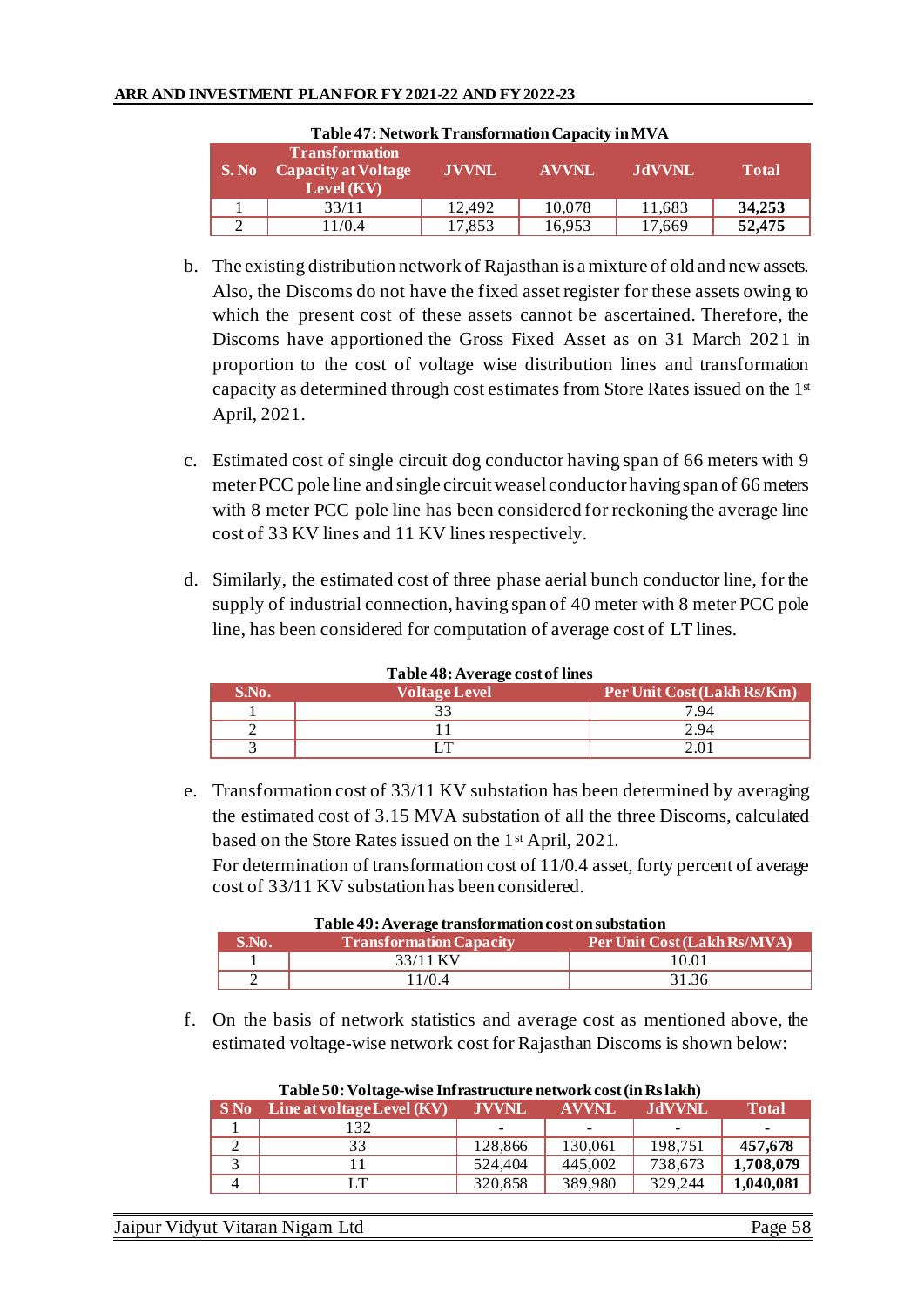g. The cost of transformation capacity for three Discoms is summarized as under.

|     | Table 51: Infrastructure transformation capacity cost (in Rs lakh) |              |         |         |              |  |
|-----|--------------------------------------------------------------------|--------------|---------|---------|--------------|--|
| No. | <b>Transformation Capacity</b><br>at Voltage Level (KV)            | <b>JVVNL</b> | AVVNL   | AdVVNL  | <b>Total</b> |  |
|     | 33/11                                                              | 125.045      | 100,881 | 116.947 | 342,873      |  |
|     | 11/0.4                                                             | 559,870      | 531.646 | 554,100 | 1,645,616    |  |

- **Table 51: Infrastructure transformation capacity cost (in Rs lakh)**
- h. The Discom-wise total infrastructure cost derived on the basis of the above data is as under

| S.<br>No.      | Network at Voltage<br>Level     | <b>JVVNL</b>    | <b>AVVNL</b>    | <b>JdVVNL</b> | <b>Total</b>   |
|----------------|---------------------------------|-----------------|-----------------|---------------|----------------|
|                | 132 KV Line Only                | $\qquad \qquad$ | $\qquad \qquad$ | -             | $\blacksquare$ |
| $\overline{2}$ | 33 KV Lines Only                | 128,866         | 130,061         | 198,751       | 457,678        |
| 3              | 11 KV Lines and<br>33/11 KV S/S | 649,449         | 545,882         | 855,620       | 2,050,951      |
| $\overline{4}$ | LT Lines and $11/0.4$<br>KV S/S | 880,728         | 921,626         | 883,344       | 2,685,697      |
|                | Total (As per GFA)              | 1,659,043       | 1,597,569       | 1,937,715     | 5,194,327      |

**Table 52: Total infrastructure cost derived (in Rs lakh)**

i. The above apportionment of estimated cost at each voltage level is being determined to apportion the approved value of depreciable gross fixed assets (as on 31st March 2020) as submitted in the ARR and Tariff petition for FY 2022- 23. This voltage wise break-up of fixed assets along with the network usage is worked out to calculate the wheeling charges at 33 KV, 11 KV and LT level.

| S.No.          | <b>Network at</b><br><b>Voltage Level</b> | <b>JVVNL</b> | <b>AVVNL</b> | <b>JdVVNL</b> | <b>Total</b> |
|----------------|-------------------------------------------|--------------|--------------|---------------|--------------|
|                | 132 kV                                    |              |              |               |              |
| $\mathfrak{D}$ | 33kV                                      | 1,758        | 1,368        | 1,891         | 5,016        |
|                | 11kV                                      | 8,858        | 5,741        | 8,140         | 22,739       |
|                | LT                                        | 12,012       | 9,692        | 8,404         | 30,108       |
|                | <b>Gross fixed Asset</b>                  | 22,628       | 16,801       | 18,435        | 57,863       |

**Table 53: Apportionment of original cost of Fixed Assets (in Rs lakh)**

j. Sales Projections for FY 2022-23 for Jaipur, Ajmer and Jodhpur Discoms have been apportioned to the voltage levels based on the approved character of service. The wire costs at higher voltage levels has been further apportioned to lower voltage levels, since the HT system is also being used for supply to the LT consumers. The apportioned sales as per above estimates and losses for EHT and HT consumers has been considered as per the Commission's order dated 19.09.2006 (in absence of voltage wise losses at EHT and HT level), to calculate the input energy at various voltage levels. The balance losses have been allocated to the LT level. The calculations are provided below for Jaipur, Ajmer and Jodhpur: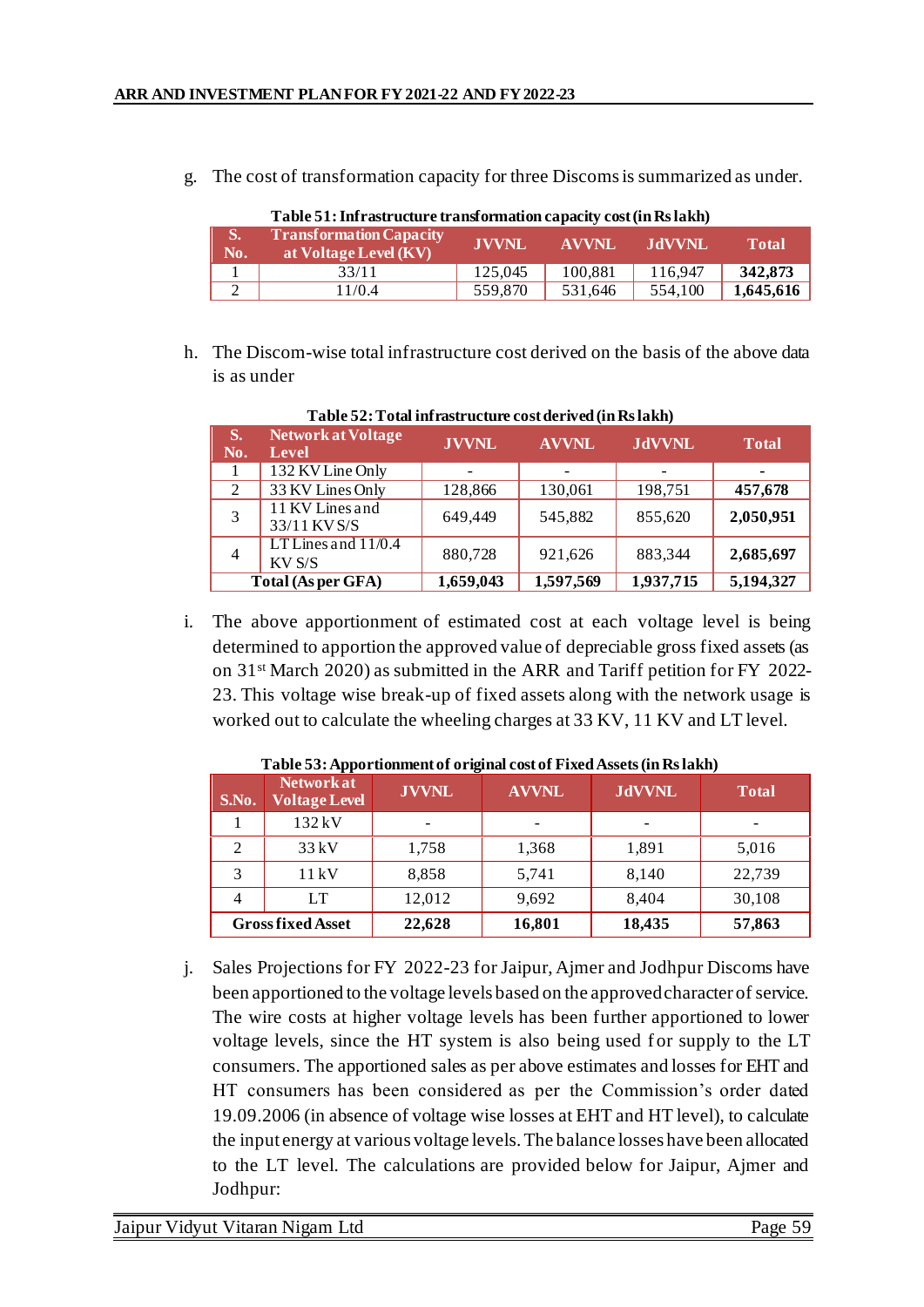k. Apportionment of sales of Rajasthan Discoms for FY 2022-23 are as under.

| Table 54: Apportionment of voltage-wise sales-JVVNL |                                 |        |           |                   |                   |  |
|-----------------------------------------------------|---------------------------------|--------|-----------|-------------------|-------------------|--|
| <b>Voltage Level</b>                                | <b>Wheeling Cost</b> Input (MU) |        | Sale (MU) | $\text{Loss } \%$ | Assets (Rs<br>Cr. |  |
| 220/132KV                                           |                                 | 2.047  | 2.047     | 0.00%             |                   |  |
| 33 KV                                               | 6,819                           | 2,432  | 2,340     | 3.80%             | 1,758             |  |
| 11 KV                                               |                                 | 4,810  | 4,387     | 8.80%             | 8,858             |  |
| LT                                                  |                                 | 26,052 | 20,472    | 21.42%            | 12,012            |  |
| <b>Total</b>                                        |                                 | 34,295 | 35,342    | 17.25%            | 22,628            |  |

| Table 55: Apportionment of voltage-wise sales-AVVNL |  |  |  |  |  |
|-----------------------------------------------------|--|--|--|--|--|
|-----------------------------------------------------|--|--|--|--|--|

|              | Voltage Level Wheeling Cost Input (MU) |        | Sale (MU) | $\text{Loss } \%$ | <b>Assets</b><br>(Rs) |
|--------------|----------------------------------------|--------|-----------|-------------------|-----------------------|
| 220/132KV    |                                        | 1,510  | 1,510     | 0.00%             |                       |
| 33 KV        | 5,099                                  | 1,794  | 1,726     | 3.80%             | 1,368                 |
| 11 KV        |                                        | 3.548  | 3.236     | 8.80%             | 5,741                 |
| LT           |                                        | 18,410 | 15,102    | 17.97%            | 9,692                 |
| <b>Total</b> |                                        | 25,262 | 21,574    | 14.60%            | 16,801                |

#### **Table 56: Apportionment of voltage-wise sales- JdVVNL**

|           | Voltage Level Wheeling Cost   Input (MU) |        | Sale (MU) | $\text{Loss } \%$ | <b>Assets</b> (Rs |
|-----------|------------------------------------------|--------|-----------|-------------------|-------------------|
| 220/132KV |                                          | 1.888  | 1,888     | 0.00%             |                   |
| 33 KV     | 6,710                                    | 2,243  | 2.157     | 3.80%             | 1.891             |
| 11 KV     |                                          | 4.436  | 4.045     | 8.80%             | 8,140             |
| LT        |                                          | 24,402 | 18,878    | 22.64%            | 8,404             |
| Total     |                                          | 32,968 | 26,968    | 18.20%            | 18,435            |

- l. It is pertinent to mention here that, Discoms have considered overall distribution losses at LT level which includes commercial losses which is line with methodology followed by PSERC and other SERCs also. Moreover, as open access can be availed by consumers having contract demand of 1 MVA and above, such consumers can be connected at voltages of 11 kV and above only. The Commission is requested to allow the segregation of losses at LT level as per the methodology proposed by the Discoms and followed by other SERCs.
- m. Based on the voltage wise asset segregation, the Discoms have allocated the wheeling cost to the asset at respective voltage levels which is depicted in the table below:

| <b>Wheeling Cost Allocation into Assets</b><br>at different Voltage Levels (Rs Cr) | <b>JVVNL</b> | <b>AVVNL</b> | <b>JdVVNL</b> |
|------------------------------------------------------------------------------------|--------------|--------------|---------------|
| 33 KV                                                                              | 530          | 415          | 688           |
| 11 K V                                                                             | 2.669        | 1.742        | 2.963         |
| IТ                                                                                 | 3.620        | 2,942        | 3,059         |
| <b>Total</b>                                                                       | 6.819        | 5,099        | 6,710         |

**Table 57: Wheeling cost allocation into assets at different voltage levels**

n. The assessed wheeling cost (as derived above) at each voltage level have been reallocated to the different voltage levels in the proportion of their contribution to energy input at each voltage levels: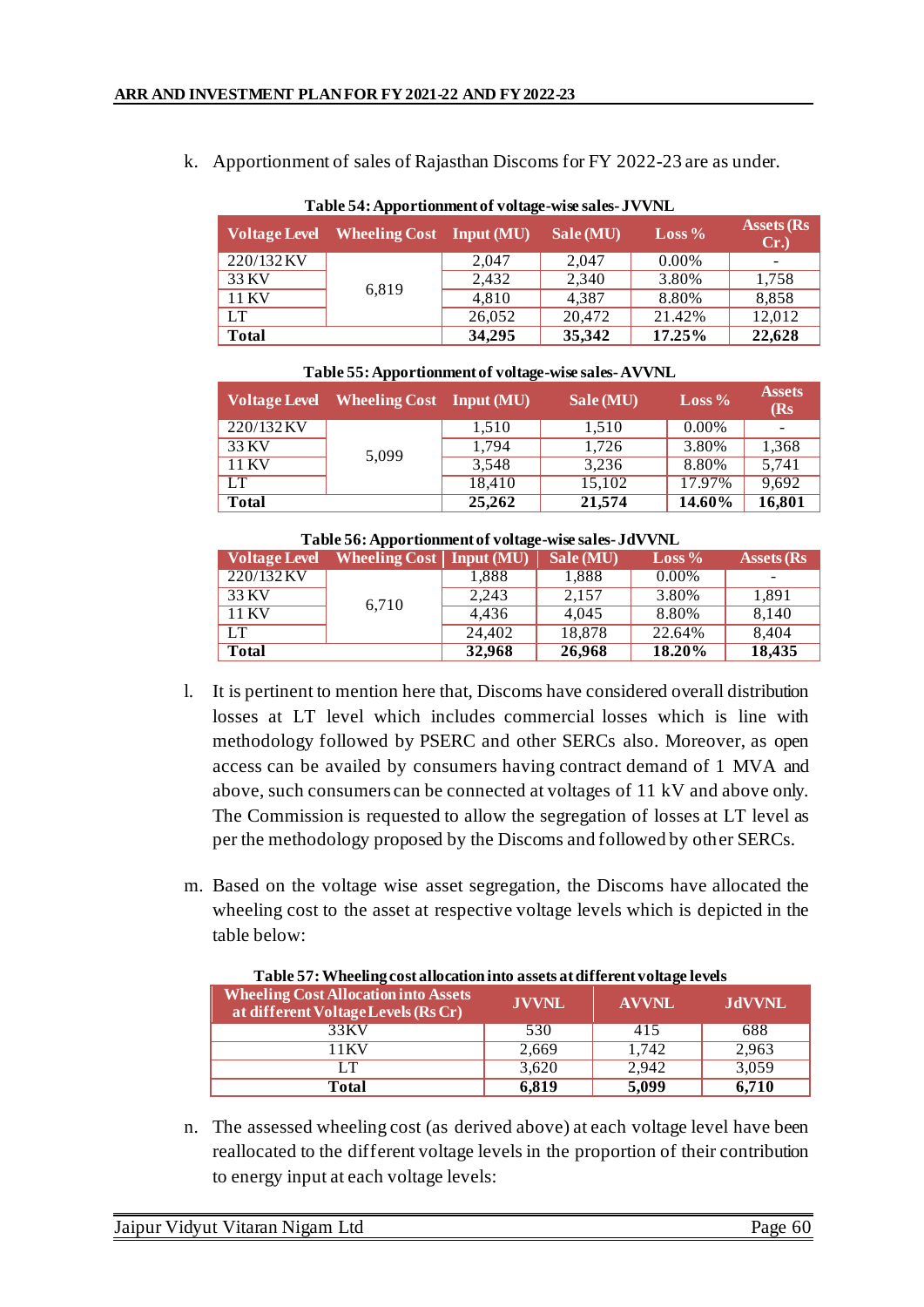| Derived wheeling cost, apportioned on<br>the basis of usage of network (Rs Cr) | <b>JVVNL</b> | <b>AVVNL</b> | <b>JdVVNL</b> |
|--------------------------------------------------------------------------------|--------------|--------------|---------------|
| 33KV                                                                           | 39           | 31           | 50            |
| 11 K V                                                                         | 416          | 282          | 456           |
| IТ                                                                             | 6,364        | 4.786        | 6,205         |
| Total                                                                          | 6.819        | 5,099        | 6,710         |

### **Table 58: Wheeling cost apportioned on the basis of network usage**

- o. The apportioned wheeling cost as estimated above is used to calculate the wheeling charge applicable at each voltage level on the basis of estimated sales at each voltage level for Rajasthan.
- 8.12 The Discoms hereby submit that since uniform tariff is prevailing in the State of Rajasthan, therefore the proposal of average wheeling charges is to be made applicable as the wheeling charges for the open access users in the Rajasthan. Thus, the Discoms propose following charges at each voltage to maintain uniform wheeling tariff across the State.

#### **Table 59: Proposed Wheeling Charges for FY 2022-23 (Rs/kWh) Wheeling Charges at 132 KV Voltage Level**  0.01 **Wheeling Charges at 33 KV Voltage Level COLLEGATE:** 0.19 **Wheeling Charges at 11 KV Voltage Level** 0.90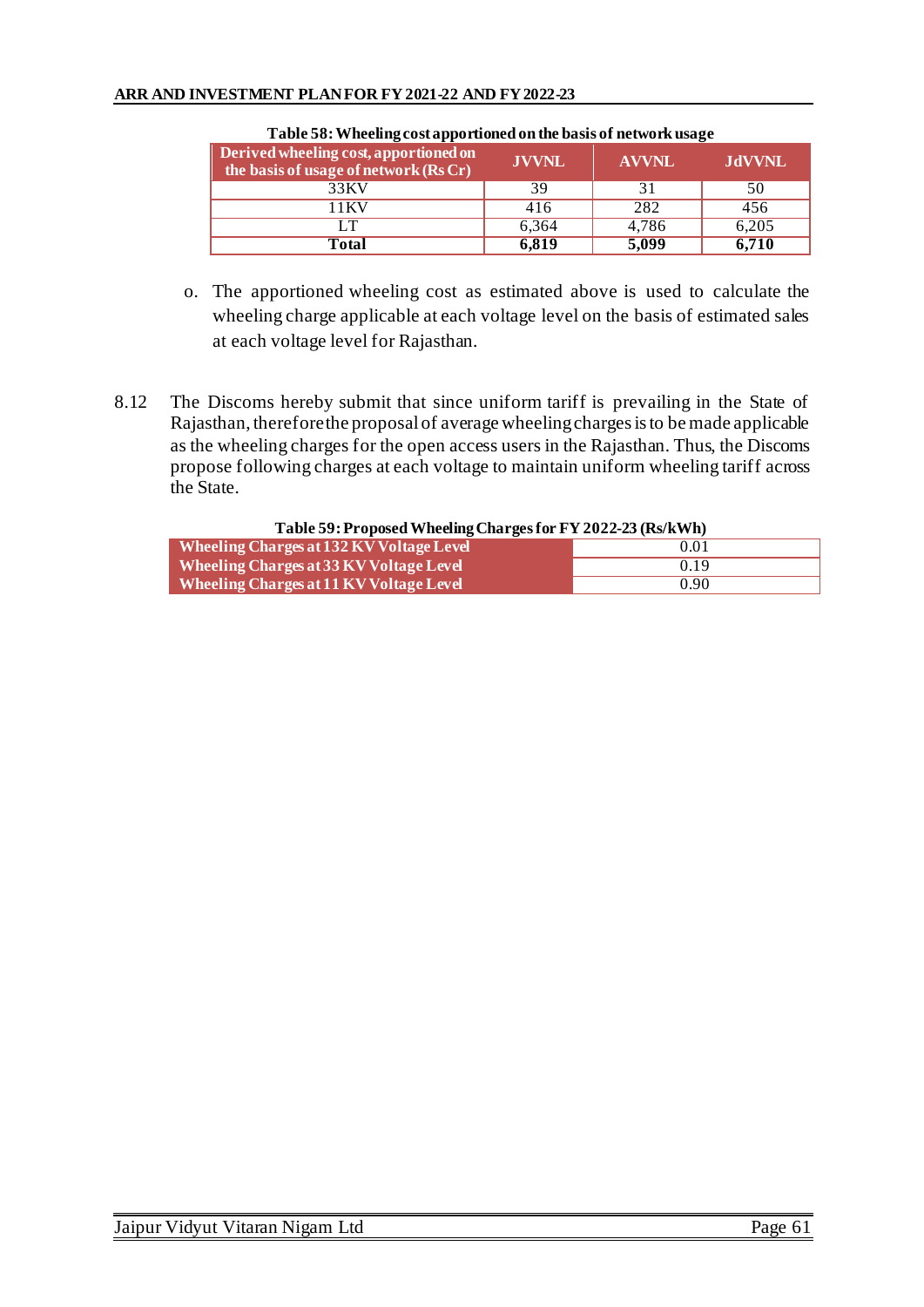# **A9: CROSS SUBSIDY SURCHARGE**

- 9.1 Cross-subsidy surcharge is payable by Open Access consumers as per section 42 of the Electricity Act 2003.
- 9.2 The petitioner has determined the cross-subsidy surcharge for FY-23 as per the formula provided by the Hon'ble Commission in RERC (Terms and Conditions for Determination of Tariff) Regulations, 2019. The relevant clause of the said regulations for cross-subsidy surcharge is as under.

## *"90. Cross-subsidy Surcharge*

*The surcharge payable by consumers opting for open access on the network of the Distribution Licensee or transmission Licensee will be determined by the Commission as per the following Formula:*

 $S = T - [C/(1 - L/100) + D + R]$ 

*Where,*

*S is the surcharge;*

*T is the Tariff payable i.e., Average Billing Rate of the relevant category of consumers;*

*C is the per unit weighted average cost of power purchase by the Licensee;*

*D is the aggregate of transmission, distribution and wheeling charges applicable to the relevant voltage level;*

*L is the aggregate transmission, distribution and commercial losses, expressed as percentage applicable to the relevant voltage level;*

*R is the per unit cost of carrying regulatory assets or unfunded gap recognised by the Commission:*

*Provided that if S is computed to be negative as per above Formula, S shall be considered as zero."*

9.3 The categories of consumers for whom cross-subsidy surcharge is applicable are Large Industries, Mixed Load-HT and Non-Domestic-HT. The details of the existing and proposed tariff for said categories of consumers at different voltage levels is provided below.

|                 |                                    | Table ov. Tarihi atunleleht voltage levels för F 1 2022-23 |                     |  |  |
|-----------------|------------------------------------|------------------------------------------------------------|---------------------|--|--|
|                 | $\text{Tariff}(\text{Rs./kWh})(T)$ |                                                            |                     |  |  |
| <b>Category</b> | $11 \,\mathrm{kV}$                 | $33\,\mathrm{kV}$                                          | $132 \,\mathrm{kV}$ |  |  |
| LIP             | 9.24                               | 8.96                                                       | 8.87                |  |  |
| Mixed Load      | 9.48                               | 9.20                                                       | 9.10                |  |  |
| NDS(HT)         | 12.86                              | 12.47                                                      | 12.34               |  |  |

### **Table 60: Tariff at different voltage levels for FY 2022-23**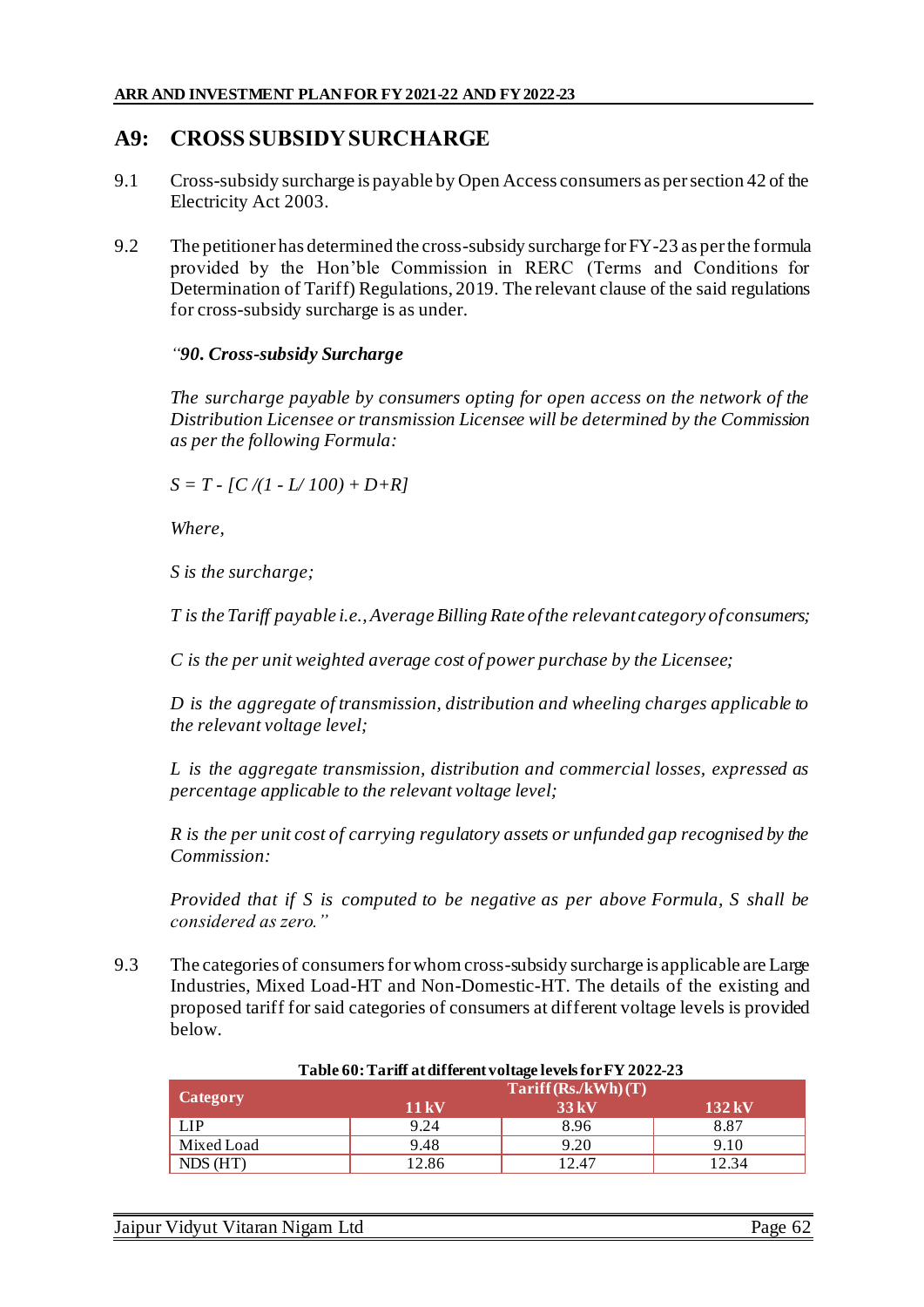### **ARR AND INVESTMENT PLAN FOR FY 2021-22 AND FY 2022-23**

9.4 The distribution losses at different voltage levels considered for calculation of crosssubsidy surcharge is as per the Commission's Order No. **RERC 817/2016** dated **01.12.2016**. The transmission losses have been considered as per the losses for FY-23. The details of the same are provided below.

| T abit 01. I Fanshiission and Disd Ibudon rosses consider cu for Cross-Subsidy sui chai ge |                       |       |          |  |
|--------------------------------------------------------------------------------------------|-----------------------|-------|----------|--|
| <b>Losses</b>                                                                              | <b>33kV</b><br>11 k V |       | 132kV    |  |
| Distribution                                                                               | 12.60%                | 3.80% | 0%       |  |
| Transmission                                                                               | 4.24%                 | 4.24% | 4.24%    |  |
| Total                                                                                      | 16.84%                | 8.04% | $4.24\%$ |  |

- **Table 61: Transmission and Distribution losses considered for cross-subsidy surcharge**
- 9.5 The Open access consumers are only in the HT category. For these categories, the collection efficiency is 100% and as such there is no commercial loss. So, in calculation of 'L', commercial losses are taken as 0%.
- 9.6 Transmission cost per unit has been considered as per the projected transmission cost and sales in ARR for FY 2022-23. The aggregate transmission and wheeling cost at different voltage levels has been summarized below.

| <b>Discom</b> | -<br>Cost per unit (Rs/kWh) | <b>11kV</b> | <b>33kV</b> | <b>132kV</b> |
|---------------|-----------------------------|-------------|-------------|--------------|
| <b>JVVNL</b>  | <b>Wheeling cost</b>        | 0.90        | 0.19        | 0.01         |
|               | <b>Transmission cost</b>    | 0.74        | 0.74        | 0.74         |
|               | <b>Total</b>                | 1.64        | 0.92        | 0.75         |
| <b>AVVNL</b>  | <b>Wheeling cost</b>        | 0.90        | 0.19        | 0.01         |
|               | <b>Transmission cost</b>    | 0.68        | 0.68        | 0.68         |
|               | <b>Total</b>                | 1.58        | 0.86        | 0.69         |
| <b>JdVVNL</b> | Wheeling cost               | 0.90        | 0.19        | 0.01         |
|               | <b>Transmission cost</b>    | 0.66        | 0.66        | 0.66         |
|               | Total                       | 1.56        | 0.84        | 0.67         |
| Rajasthan     | Wheelingcost                | 0.90        | 0.19        | 0.01         |
|               | <b>Transmission cost</b>    | 0.69        | 0.69        | 0.69         |
|               | Total                       | 1.59        | 0.88        | 0.70         |

**Table 62: Wheeling and transmission costs for FY2022-23**

9.7 The per unit carrying cost of regulatory assets (element 'R') for FY 2022-23 has been determined on the basis of approved interest on unfunded gap by the Commission. The summary of carrying cost is summarized below.

| <b>Discom</b> | Interest on unfunded gap | <b>Total Sales (MU)</b> | <b>Carrying Cost</b> |
|---------------|--------------------------|-------------------------|----------------------|
| <b>JVVNL</b>  | (Rs Cr)<br>2.184         | 29.245                  | (Rs./unit)<br>0.75   |
| <b>AVVNL</b>  | 1.440                    | 21.574                  | 0.67                 |
| JdVVNL        | 2.446                    | 26,968                  | 0.91                 |
| Rajasthan     | 6.070                    | 77,787                  | 0.78                 |

## **Table 63: Carrying cost of regulatory assets for FY 2022-23**

9.8 Based on the above cost parameters, the cross-subsidy surcharge for FY 2022-23 is summarized below.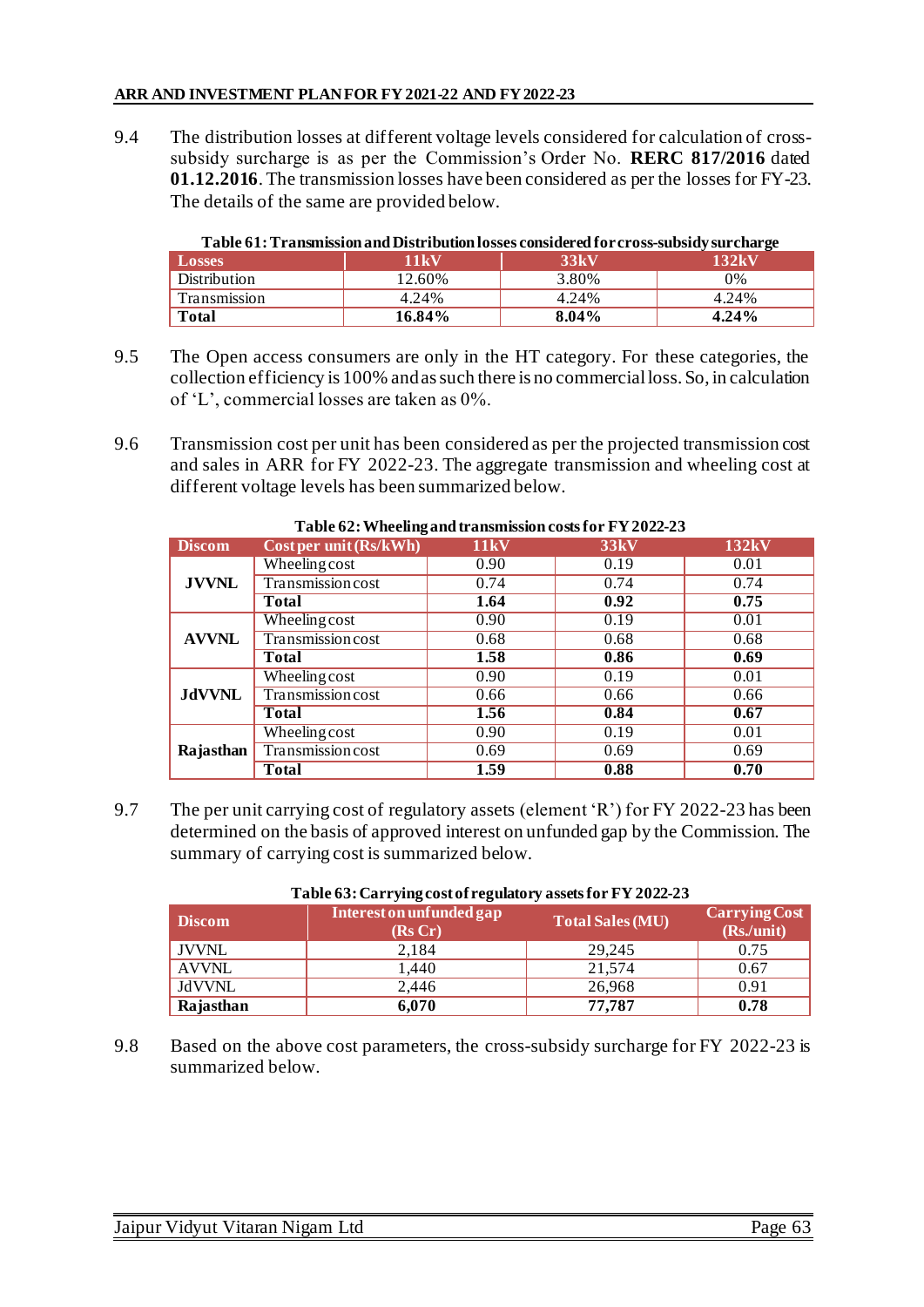| Table 64: Cross Subsidy Surcharge proposed for FY 2022-23 |                            |                                |                                                              |                                                                                   |                                                                                           |                                                                |                        |
|-----------------------------------------------------------|----------------------------|--------------------------------|--------------------------------------------------------------|-----------------------------------------------------------------------------------|-------------------------------------------------------------------------------------------|----------------------------------------------------------------|------------------------|
| Category                                                  | <b>Voltag</b><br>e<br>(kV) | <b>Tariff</b><br>(Rs/k)<br>Wh) | Weighted<br>average<br>power<br>purchase<br>cost<br>(Rs/kWh) | <b>Aggregate</b><br><b>T&amp;Dand</b><br>commercial<br>$\sqrt{\text{losses}(\%)}$ | <b>Aggregate</b><br>transmission<br>, distribution<br>and wheeling<br>charges<br>(Rs/kWh) | <b>Carrying</b><br>cost of<br>regulatory<br>assets<br>(Rs/kWh) | <b>CSS</b><br>(Rs/kWh) |
| <b>LIP</b>                                                | 132                        | 8.87                           | 4.17                                                         | 4.22%                                                                             | 0.70                                                                                      | 0.78                                                           | 3.04                   |
|                                                           | 33                         | 8.96                           | 4.17                                                         | 8.02%                                                                             | 0.88                                                                                      | 0.78                                                           | 2.78                   |
|                                                           | 11                         | 9.24                           | 4.17                                                         | 16.82%                                                                            | 1.59                                                                                      | 0.78                                                           | 1.86                   |
| <b>Mixed</b>                                              | 132                        | 9.10                           | 4.17                                                         | 4.22%                                                                             | 0.70                                                                                      | 0.78                                                           | 3.27                   |
| Load-HT                                                   | 33                         | 9.20                           | 4.17                                                         | 8.02%                                                                             | 0.88                                                                                      | 0.78                                                           | 3.01                   |
|                                                           | 11                         | 9.48                           | 4.17                                                         | 16.82%                                                                            | 1.59                                                                                      | 0.78                                                           | 2.10                   |
| <b>NDS-HT</b>                                             | 132                        | 12.34                          | 4.17                                                         | 4.22%                                                                             | 0.70                                                                                      | 0.78                                                           | 6.51                   |
|                                                           | 33                         | 12.47                          | 4.17                                                         | 8.02%                                                                             | 0.88                                                                                      | 0.78                                                           | 6.28                   |
|                                                           | 11                         | 12.86                          | 4.17                                                         | 16.82%                                                                            | 1.59                                                                                      | 0.78                                                           | 5.47                   |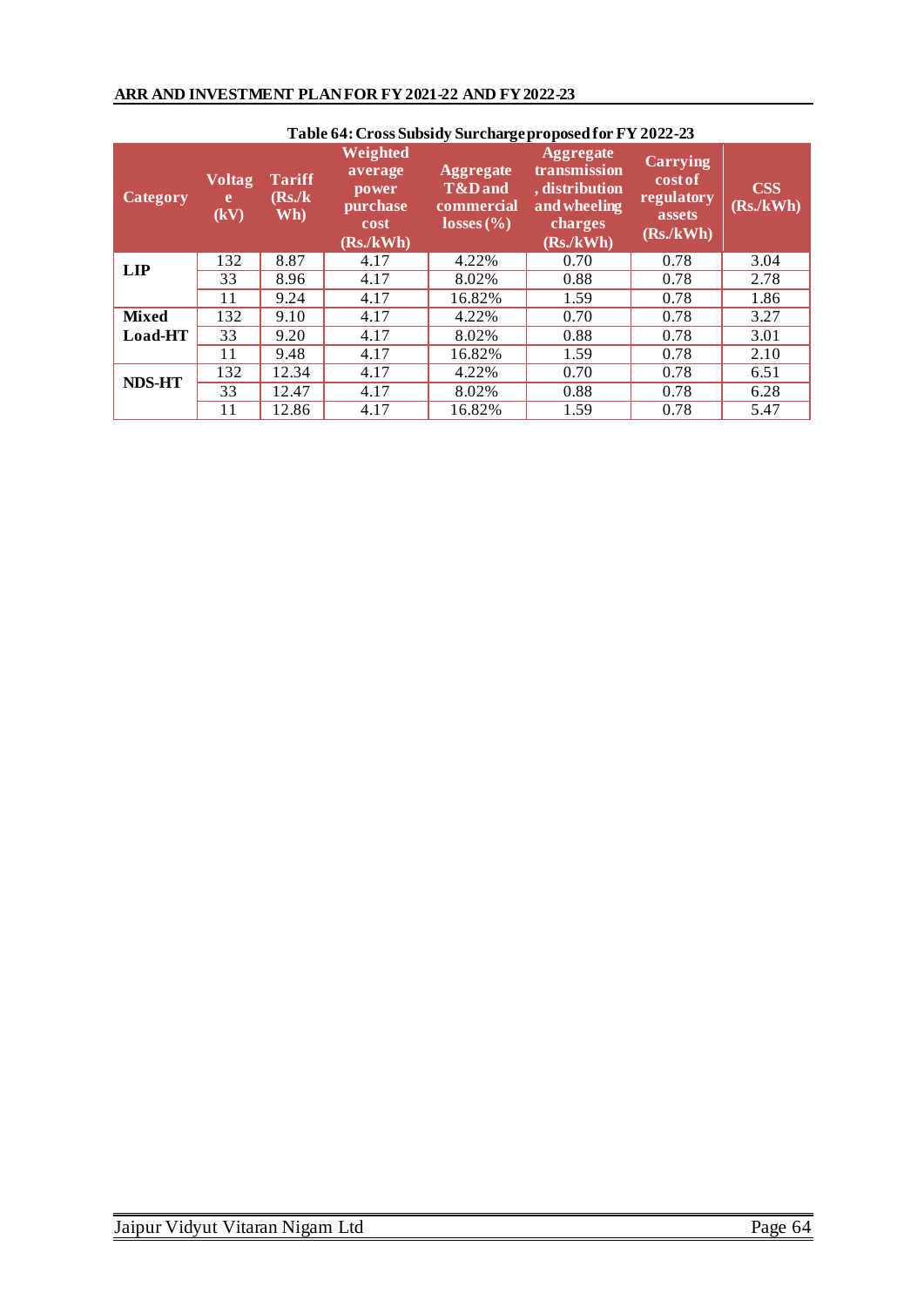# **A10: ADDITIONAL SURCHARGE**

- 10.1 The Petitioner submits the proposal for Additional Surcharge for FY 2022-23, based on the relevant data for FY 2020-21.
- 10.2 Section 43 of the Electricity Act, 2003 provides for a duty on the distribution licensees of the area of supply to develop and maintain an efficient, coordinated and economical distribution system and to supply electricity to all in the area in accordance with the provisions of the Act. Section 43 (1) of the Electricity Act reads as under:

*"Section 43. (Duty to supply on request): --- (1) 1[Save as otherwise provided in this Act, every distribution] licensee, shall, on an application by the owner or occupier of any premises, give supply of electricity to such premises, within one month after receipt of the application requiring such supply:*

*Provided that where such supply requires extension of distribution mains, or commissioning of new sub-stations, the distribution licensee shall supply the electricity to such premises immediately after such extension or commissioning or within such period as may be specified by the Appropriate Commission: Provided further that in case of a village or hamlet or area wherein no provision for supply of electricity exists, the Appropriate Commission may extend the said period as it may consider necessary for electrification of such village or hamlet or area.*

*1[Explanation.- For the purposes of this sub-section, "application" means the application complete in all respects in the appropriate form, as required by the distribution licensee, along with documents showing payment of necessary charges and other compliances.]"*

- 10.3 To meet the universal supply obligation, Discoms have entered into long term PPAs with Generating Companies which inter-alia provide for payment of the guaranteed fixed charges payable irrespective of the fact whether Discoms are able to off take the entire power made available over the plant load factor.
- 10.4 In exercise of the powers under Section 181 of the Electricity Act, 2003, the State Commission has notified the Open Access Regulations, 2016, inter alia, providing for a person with contract demand of one MVA and above to draw electricity from sources other than the distribution licensees of the area through the Open Access.
- 10.5 Whenever any consumer opts for open access, the Petitioner continues to pay fixed charges to its contracted generation stations as per the PPAs. However, the Petitioner is not able be sufficiently recover such fixed cost obligation from the open access consumers. The cost recovered from fixed tariff schedule is less than the fixed costs incurred by the Petitioner which leads to the situation where the Petitioner is saddled with the stranded cost on account of its universal supply obligation.
- 10.6 To ensure that the burden of fixed cost of stranded power due to open access does not adversely impact the Discoms and is also not passed onto the general consumers at large, the Discoms are entitled to collect Additional Surcharge as per Section 42 (4) of the Electricity Act, 2003.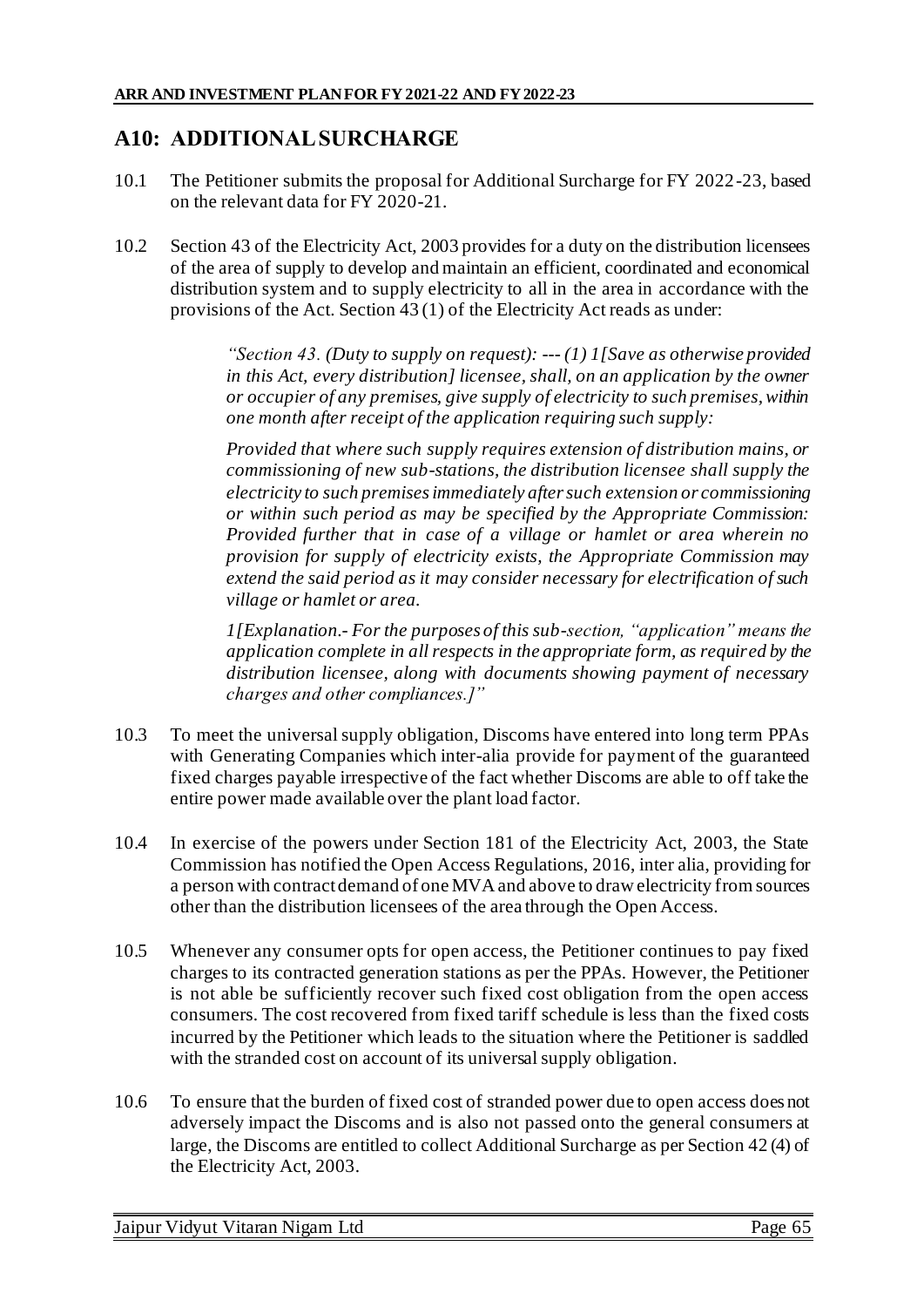*"Section 42 (4): Where the State Commission permits a consumer or class of consumers to receive supply of electricity from a person other than the distribution licensee of his area of supply, such consumer shall be liable to pay an additional surcharge on the charges of wheeling, as may be specified by the State Commission, to meet the fixed cost of such distribution licensee arising out of his obligation to supply."*

10.7 Regulation 17 of the RERC Open Access Regulations, 2016 also entitle the Petitioners to collect additional surcharge from consumers opting for open access.

*"17. Additional Surcharge* 

*(1) A consumer availing open access and receiving supply of electricity from a person other than the Distribution Licensee of his area of supply shall pay to the Distribution Licensee an additional surcharge, in addition to wheeling charges and cross subsidy surcharge, to meet the fixed cost of such Distribution Licensee arising out of his obligation to supply as provided under sub-section (4) of section 42 of the Act."*

10.8 The Hon'ble Commission in its order dated 24th August 2016 has determined the additional surcharge payable by open access consumers using the following methodology.

> *"114. The lower of the back-down quantum and open access quantum has been considered as power surrendered due to open access for each of the 96 time blocks in a day, i.e., if the back down quantum is more than the open access quantum, the open access quantum has been considered, and if the back down quantum is less than the open access quantum, then the back down quantum has been considered as the quantum stranded due to Open Access Consumers not sourcing power from Discoms. This ensures that only the power stranded because of Open Access Consumers is taken.*

> *115. Since the quantum of power surrendered every day is not from a specific power plant, and fixed cost associated with every power plant is different, the Commission has calculated an effective per unit fixed cost for every month by calculating weighted average fixed cost per unit based on the relevant tariff order of generating station against fixed charges and the quantum of energy drawn from each station for FY 2015-16 (up to Jan 2016).*

> *116. To work out a total effective per unit fixed cost of generation backed down, the fixed costs for the individual power plant units as per tariff order have been taken in the same proportion as the proportion in which individual power plant units have contributed to the surrendering of power. As compared to the consideration of actual payments made to generators, taking the fixed costs as per tariff orders eliminates all apprehensions about the period for which payments pertain. Thus, the rates of fixed costs are consistent.*

> *117. This fixed cost has been considered for calculating the amount of total fixed charges that the Petitioner has paid because of the total stranded power owing to corresponding open access for FY 2015-16 (up to Jan.16).*

> *118. To compute the Additional Surcharge recoverable, the effective per unit fixed cost obtained as explained above is multiplied to the quantum of stranded*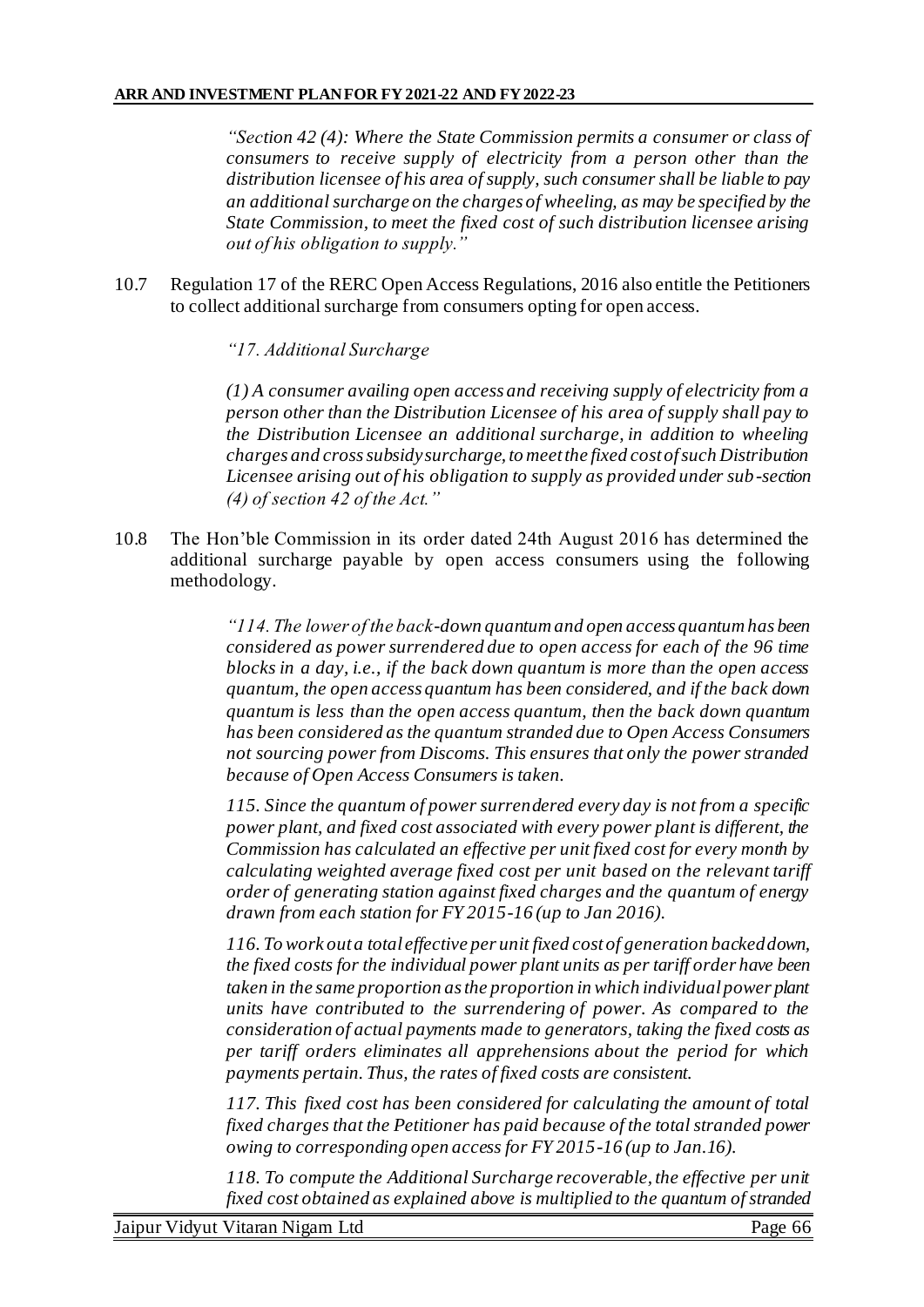*power (in MUs) which has been considered to be surrendered because of consumers opting for open access.*

*119. To compute per unit Additional Surcharge to be levied on Open Access Consumers, it has been assumed that the Open Access scenario will remain the same in FY 2016-17. Therefore, the total Additional Surcharge recoverable for the FY 2015-16 (up to Jan.16) computed above has been spread over the total open access quantum for the FY 2015-16 (up to Jan.16) to arrive at Additional Surcharge of Rs. 0.80 per unit."*

- 10.9 Accordingly, the computation of additional surcharge for FY 2022-23 is based on the following methodology.
- 10.10 The lower of the stranded power (backdown quantum + boxup quantum) and open access quantum has been considered as power surrendered due to open access for each of the 96 time blocks in a day, i.e., if the quantum of stranded power is more than the open access quantum, the open access quantum has been considered, and if the stranded power quantum is less than the open access quantum, then the stranded power quantum has been considered as the quantum stranded due to Open Access Consumers not sourcing power from Discoms. This ensures that only the power stranded because of Open Access Consumers is taken.
- 10.11 Since the quantum of power surrendered every day is not from a specific power plant, and fixed cost associated with every power plant is different, the Discoms have calculated an effective per unit fixed cost by calculating weighted average fixed cost per unit based on the relevant tariff order of generating station for FY 2020-21.
- 10.12 To work out a total effective per unit fixed cost of generation stranded, the fixed costs for the individual power plant units as per tariff order have been taken in the same proportion as the proportion in which individual power plant units have contributed to the surrendering of power. As compared to the consideration of actual payments made to generators, taking the fixed costs as per tariff orders eliminates all apprehensions about the period for which payments pertain. Thus, the rates of fixed costs are consistent.
- 10.13 This fixed cost has been considered for calculating the amount of total fixed charges that the Petitioner has paid because of the total stranded power owing to corresponding open access for FY 2020-21.
- 10.14 To compute the Additional Surcharge recoverable, the effective per unit fixed cost obtained as explained above is multiplied to the quantum of stranded power (in MUs) which has been surrendered because of consumers opting for open access.
- 10.15 To compute per unit Additional Surcharge to be levied on Open Access Consumers in the FY 2022-23, it has been assumed that the Open Access scenario will remain the same in FY 2022-23 as in FY 2020-21. Therefore, the total Additional Surcharge recoverable for the FY 2022-23 computed above has been spread over the total open access quantum for the FY 2020-21 to arrive at the payable Additional Surcharge.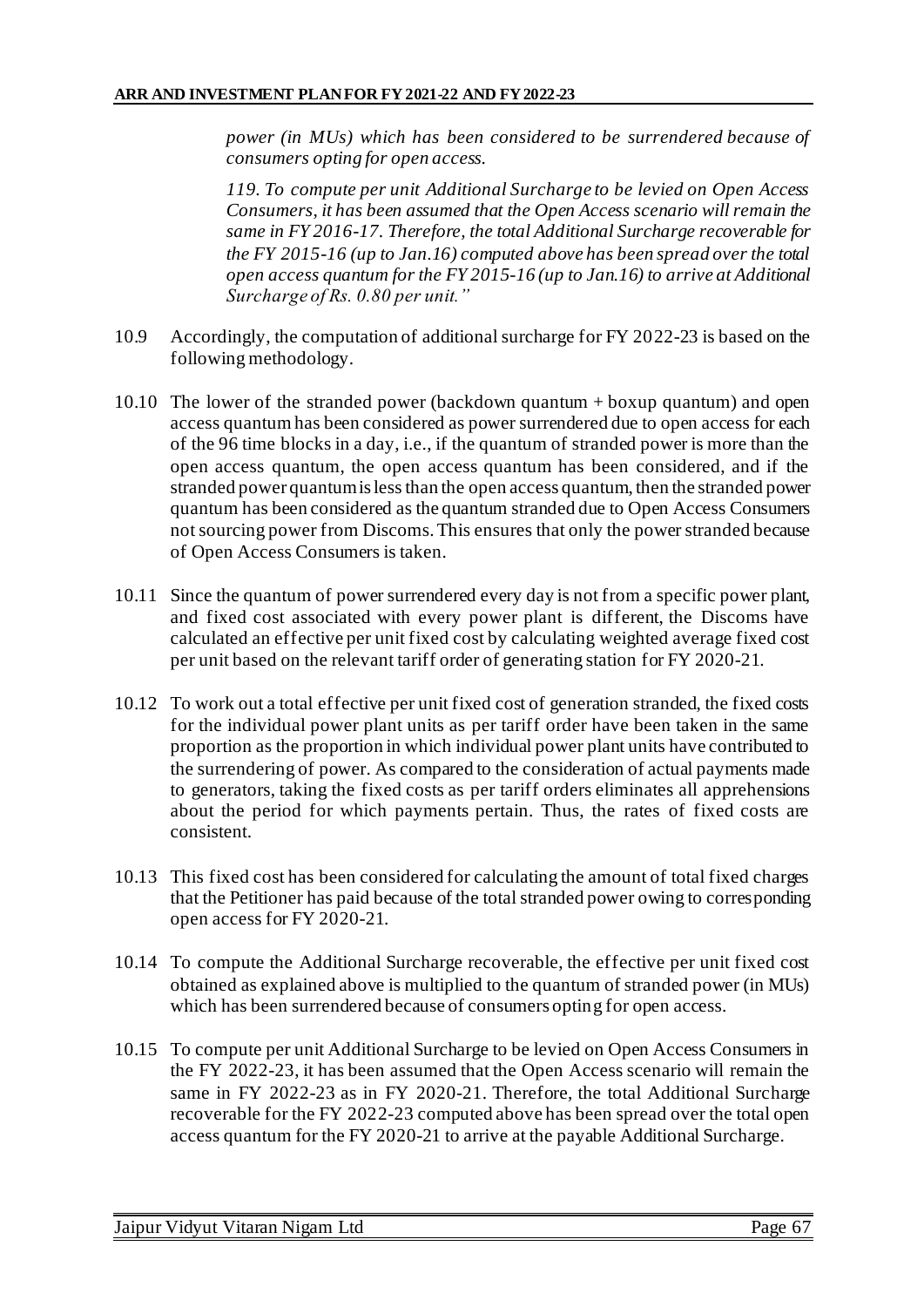- 10.16 For the sake of brevity, the daily block wise details of station wise power backed down, power boxed up and bilateral purchases along with net open access are being provided as **Annexures** to this petition in soft copy (CD).
- 10.17 In view of the above, Additional Surcharge for the FY 2022-23 based on data of FY 2020-21 is worked out as below:

| <b>Month</b> | <b>Backdown</b><br><b>Aggregated</b><br>over 96 Time<br><b>Blocks</b><br><b>MW</b> | <b>Boxup</b><br><b>Aggregated</b><br>over 96 Time<br><b>Block</b><br><b>MW</b> | $\overline{\text{Boxup}}$<br><b>Backdown</b><br>aggregated<br>over 96 time<br>blocks<br><b>MW</b> | <b>Open Access</b><br><b>Aggregated</b><br>over 96 Time<br><b>Blocks</b><br><b>MW</b> | <b>Backdown due</b><br>to Open Access<br><b>Aggregated</b><br>over 96 Time<br><b>Blocks</b><br><b>MW</b> |
|--------------|------------------------------------------------------------------------------------|--------------------------------------------------------------------------------|---------------------------------------------------------------------------------------------------|---------------------------------------------------------------------------------------|----------------------------------------------------------------------------------------------------------|
|              | $\left(1\right)$                                                                   | (2)                                                                            | (4)                                                                                               | (5)                                                                                   | (6)                                                                                                      |
| April        | 2,374,460                                                                          | 3,420,385                                                                      | 5,794,845                                                                                         | 466,671                                                                               | 456,749                                                                                                  |
| May          | 2,119,971                                                                          | 1,504,250                                                                      | 3,624,221                                                                                         | 538,710                                                                               | 434,018                                                                                                  |
| June         | 2,017,556                                                                          | 533,500                                                                        | 2,551,056                                                                                         | 476,054                                                                               | 332,670                                                                                                  |
| July         | 1,647,555                                                                          | 3,733,525                                                                      | 5,381,080                                                                                         | 933,208                                                                               | 815,504                                                                                                  |
| August       | 2,485,568                                                                          | 4,516,645                                                                      | 7,002,213                                                                                         | 351,395                                                                               | 331,001                                                                                                  |
| September    | 2,142,853                                                                          | 1,775,490                                                                      | 3,918,343                                                                                         | 365,107                                                                               | 336,306                                                                                                  |
| October      | 1,512,219                                                                          | 2,054,120                                                                      | 3,566,339                                                                                         | 1,509,745                                                                             | 1,193,956                                                                                                |
| November     | 2,227,167                                                                          | 2,108,680                                                                      | 4,335,847                                                                                         | 1,927,357                                                                             | 1,300,402                                                                                                |
| December     | 2,348,524                                                                          | 2,589,930                                                                      | 4,938,454                                                                                         | 2,218,335                                                                             | 1,580,186                                                                                                |
| January      | 2,213,387                                                                          | 2,446,170                                                                      | 4,659,557                                                                                         | 1,983,616                                                                             | 1,757,864                                                                                                |
| February     | 1,511,330                                                                          | 2,148,830                                                                      | 3,660,160                                                                                         | 1,680,071                                                                             | 1,361,419                                                                                                |
| March        | 1,297,770                                                                          | 6,481,215                                                                      | 7,778,985                                                                                         | 2,486,096                                                                             | 2,409,278                                                                                                |
| <b>Total</b> | 23,898,359                                                                         | 33, 312, 740                                                                   | 57,211,099                                                                                        | 14,936,365                                                                            | 12,309,353                                                                                               |

a. Calculation of stranded power due to Open Access (MW):

*Column 1, 2 & 3 represent sum of back-down, boxup and bilateral respectively for each time block of each day of the month in MW. Column 4 represents sum of net stranded capacity for each time block of each day of the month in MW. Column 5 represents sum of net open access respectively for each time block of each day of the month in MW. For Column 6, lower of net stranded capacity and open access has been considered for each time block separately*

It may be observed that there is continuous stranded capacity over the entire period for which data has been submitted. It has to be noted that stranded capacity may vary in a day, a month and the year depending upon the load conditions and therefore, the overall situation needs to be considered. It is clearly demonstrable through the data that there is stranded capacity occurring on account of the consumers availing open access to source power from sources other than Discoms.

b. Calculation of effective fixed cost of generation stranded (Rs./kWh):

| <b>Station</b>                             | <b>Power Stranded in FY</b><br>2020-21 (MU) | % of surrender | <b>Fixed charges</b><br>(approved<br>Rs./kWh) | <b>Component of</b><br>fixed cost |  |
|--------------------------------------------|---------------------------------------------|----------------|-----------------------------------------------|-----------------------------------|--|
| <b>ANTA-GTPS</b>                           | 14                                          | 0.10%          | 0.71                                          | 0.00                              |  |
| <b>AURIYA GTPS</b>                         | 21                                          | 0.15%          | 0.63                                          | 0.00                              |  |
| <b>DADRIGTPS</b>                           | 48                                          | 0.34%          | 0.58                                          | 0.00                              |  |
| NCPP-2 (Dadri-II<br>Thermal)               | 182                                         | 1.27%          | 1.46                                          | 0.02                              |  |
| <b>UNCHAHAR1</b>                           | 71                                          | 0.50%          | 1.08                                          | 0.01                              |  |
| UNCHAHAR <sub>2</sub>                      | 188                                         | 1.32%          | 1.00                                          | 0.01                              |  |
| UNCHAHAR <sub>3</sub>                      | 117                                         | 0.82%          | 1.35                                          | 0.01                              |  |
| <b>UNCHAHAR4</b>                           | 283                                         | 1.98%          | 1.56                                          | 0.03                              |  |
| Jaipur Vidyut Vitaran Nigam Ltd<br>Page 68 |                                             |                |                                               |                                   |  |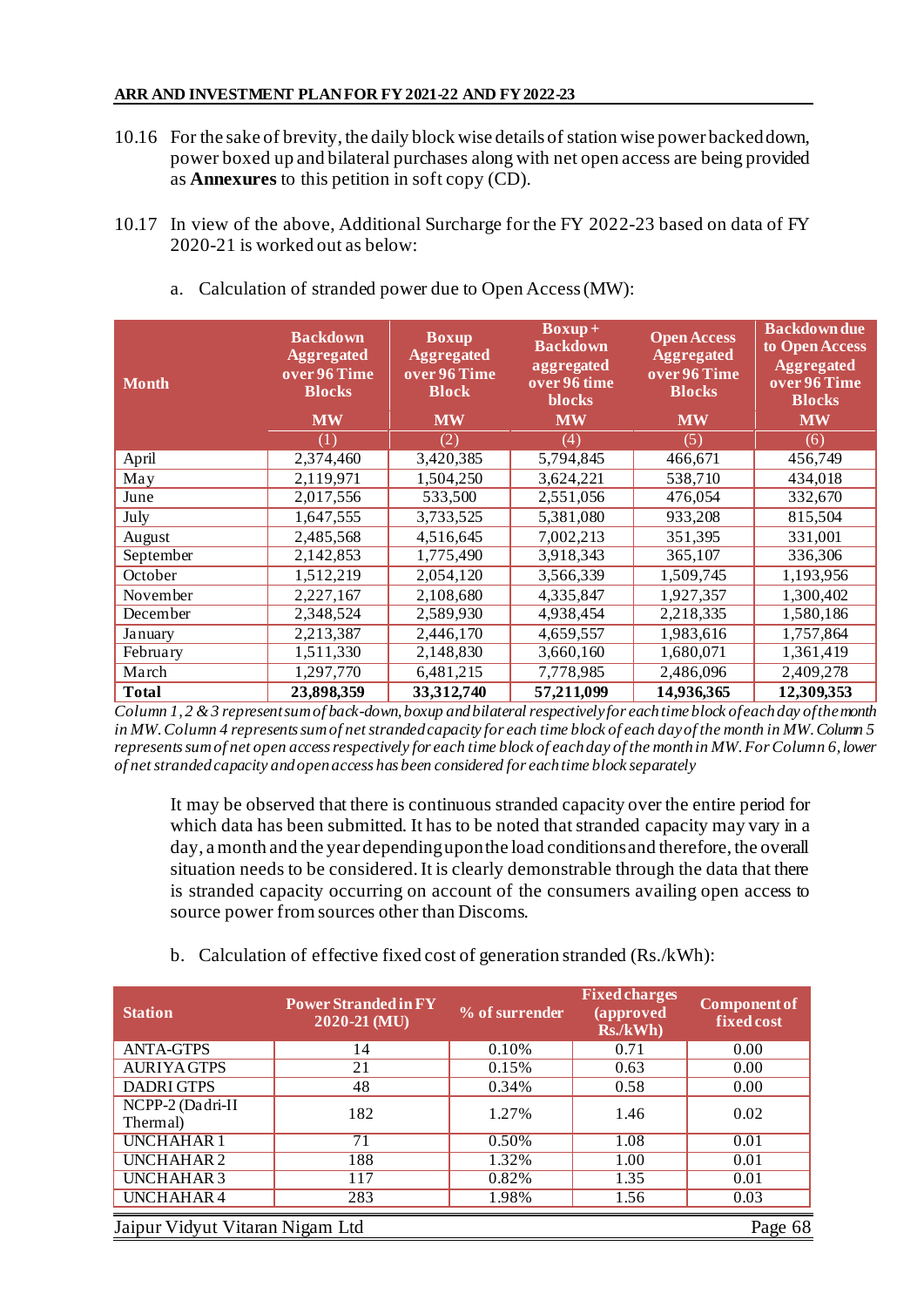| <b>Station</b>                    | <b>Power Stranded in FY</b><br>2020-21 (MU) | % of surrender | <b>Fixed charges</b><br>(approved<br>Rs./kWh) | <b>Component of</b><br>fixed cost |  |
|-----------------------------------|---------------------------------------------|----------------|-----------------------------------------------|-----------------------------------|--|
| <b>MEJA</b>                       | $\overline{47}$                             | 0.33%          | 1.91                                          | 0.01                              |  |
| <b>FARAKKA STPS</b>               | $\overline{30}$                             | 0.21%          | 0.82                                          | 0.00                              |  |
| <b>TANDAII</b>                    | 148                                         | 1.04%          | $\overline{1.60}$                             | 0.02                              |  |
| <b>KAHALGAON-1</b><br><b>STPS</b> | 29                                          | 0.20%          | 1.05                                          | 0.00                              |  |
| <b>KAHALGAON-2</b><br><b>STPS</b> | 110                                         | 0.77%          | 1.09                                          | 0.01                              |  |
| <b>PTC DB POWER</b>               | 87                                          | 0.61%          | 2.72                                          | 0.02                              |  |
| PTC MCCPL                         | 67                                          | 0.47%          | 1.76                                          | 0.01                              |  |
| <b>CGPL</b>                       | $\overline{318}$                            | 2.23%          | 0.90                                          | 0.02                              |  |
| <b>SINGRAULI STPS</b>             | 145                                         | 1.01%          | 0.66                                          | $\overline{0.01}$                 |  |
| RIHAND1 STPS                      | 53                                          | 0.37%          | 0.84                                          | 0.00                              |  |
| <b>RIHAND2 STPS</b>               | $\overline{55}$                             | 0.39%          | 0.70                                          | 0.00                              |  |
| <b>RIHAND3 STPS</b>               | $\overline{35}$                             | 0.24%          | 1.44                                          | 0.00                              |  |
| Sasan                             | $\overline{38}$                             | 0.27%          | 0.17                                          | 0.00                              |  |
|                                   |                                             |                |                                               |                                   |  |
| <b>DCCPP</b>                      | $\mathbf{1}$                                | 0.01%          | $\overline{1.02}$                             | 0.00                              |  |
| Ramgarh GTP(Stage-<br>$III$ )     | $\overline{0}$                              | 0.00%          | 1.17                                          | 0.00                              |  |
| $STPS-(I-VI)$                     | 6,071                                       | 42.45%         | 0.74                                          | 0.31                              |  |
| <b>STPS-VII</b>                   | 97                                          | 0.68%          | 2.04                                          | 0.01                              |  |
| KTPS Unit(I-VII)                  | 2,745                                       | 19.19%         | 0.61                                          | 0.12                              |  |
| <b>ADANI POWER</b>                | 1,057                                       | 7.39%          | 1.31                                          | 0.10                              |  |
| <b>RajwestPower</b>               | 479                                         | 3.35%          | 1.70                                          | 0.06                              |  |
| CTPP1,2,3,4                       | $\overline{561}$                            | 3.92%          | 1.44                                          | 0.06                              |  |
| <b>NLC</b> Barsinghsar            | $\overline{5}$                              | 0.03%          | $\overline{2.31}$                             | 0.00                              |  |
| <b>DCCPP SPOT</b>                 | $\overline{22}$                             | 0.15%          | 1.86                                          | 0.00                              |  |
| <b>VSLP</b>                       | 38                                          | 0.26%          | 1.86                                          | 0.00                              |  |
| <b>CTPP-V &amp; VI</b>            | 355                                         | 2.48%          | 1.66                                          | 0.04                              |  |
| Kalisindh TPP-I & II              | 785                                         | 5.49%          | 1.73                                          | 0.09                              |  |
| <b>Total</b>                      | 14,303                                      | 100.00%        |                                               | 0.98                              |  |

## **ARR AND INVESTMENT PLAN FOR FY 2021-22 AND FY 2022-23**

c. Calculation of additional surcharge to be levied in the FY 2022-23:

|                                                                                         | <b>Open Access</b><br><b>Aggregated over</b><br>each time block | <b>Total</b><br><b>Open</b><br><b>Access</b> | <b>Back-down due to</b><br><b>Open Access</b><br><b>Aggregated over 96</b><br><b>Time Blocks</b> | <b>Back-down</b><br>due to Open<br><b>Access</b> | <b>Effective</b><br><b>Fixed</b><br>Cost | <b>Additional</b><br><b>Surcharge</b> |
|-----------------------------------------------------------------------------------------|-----------------------------------------------------------------|----------------------------------------------|--------------------------------------------------------------------------------------------------|--------------------------------------------------|------------------------------------------|---------------------------------------|
|                                                                                         | <b>MW</b>                                                       | MU                                           | <b>MW</b>                                                                                        | MU                                               | Rs. / kWh                                | Rs. Cr.                               |
| Total                                                                                   | 14,936,365                                                      | 3,734                                        | 12,309,353                                                                                       | 3,077                                            | 0.98                                     | 297.15                                |
| Additional Surcharge Recoverable per unit considering same open access scenario for the |                                                                 |                                              |                                                                                                  |                                                  | 0.80                                     |                                       |
| next year (Rs./kWh) (Total Additional Surcharge/Total Open Access*10)                   |                                                                 |                                              |                                                                                                  |                                                  |                                          |                                       |

10.18 In view of above submission, additional surcharge for FY 2022-23 has been computed as **Rs. 0.80/kWh**. The Petitioner requests the Hon'ble Commission to approve the levy of computed additional surcharge.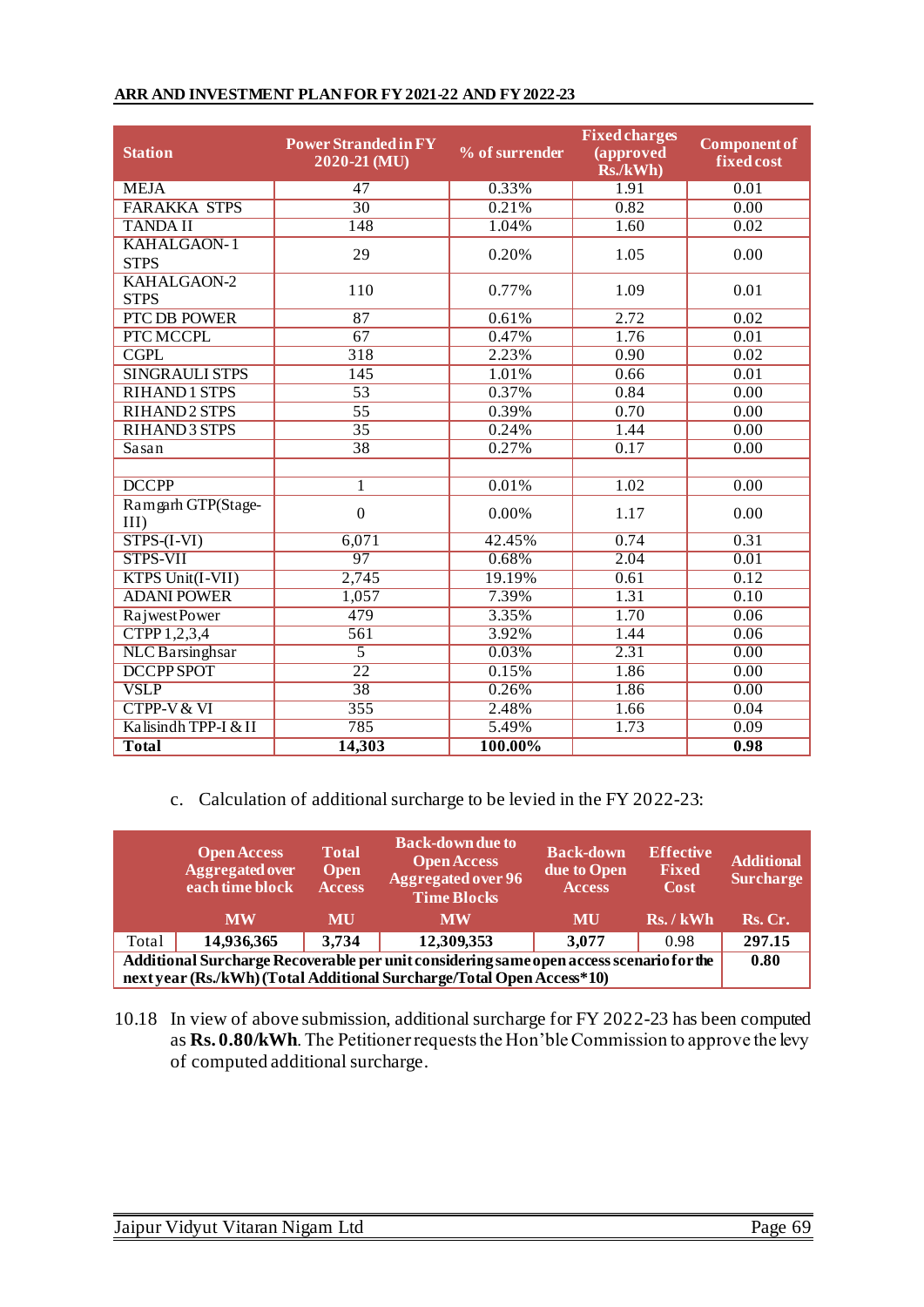## **A11: COMPLIANCE TO DIRECTIVES**

11.1 The Hon'ble Commission in its ARR and Tariff Order for FY 2020-21 and FY 2021- 22, dated 24.11.2021 had issued various directives to the Discoms. The compliance status of the issued directives is hereby attached as **Annexure C.**